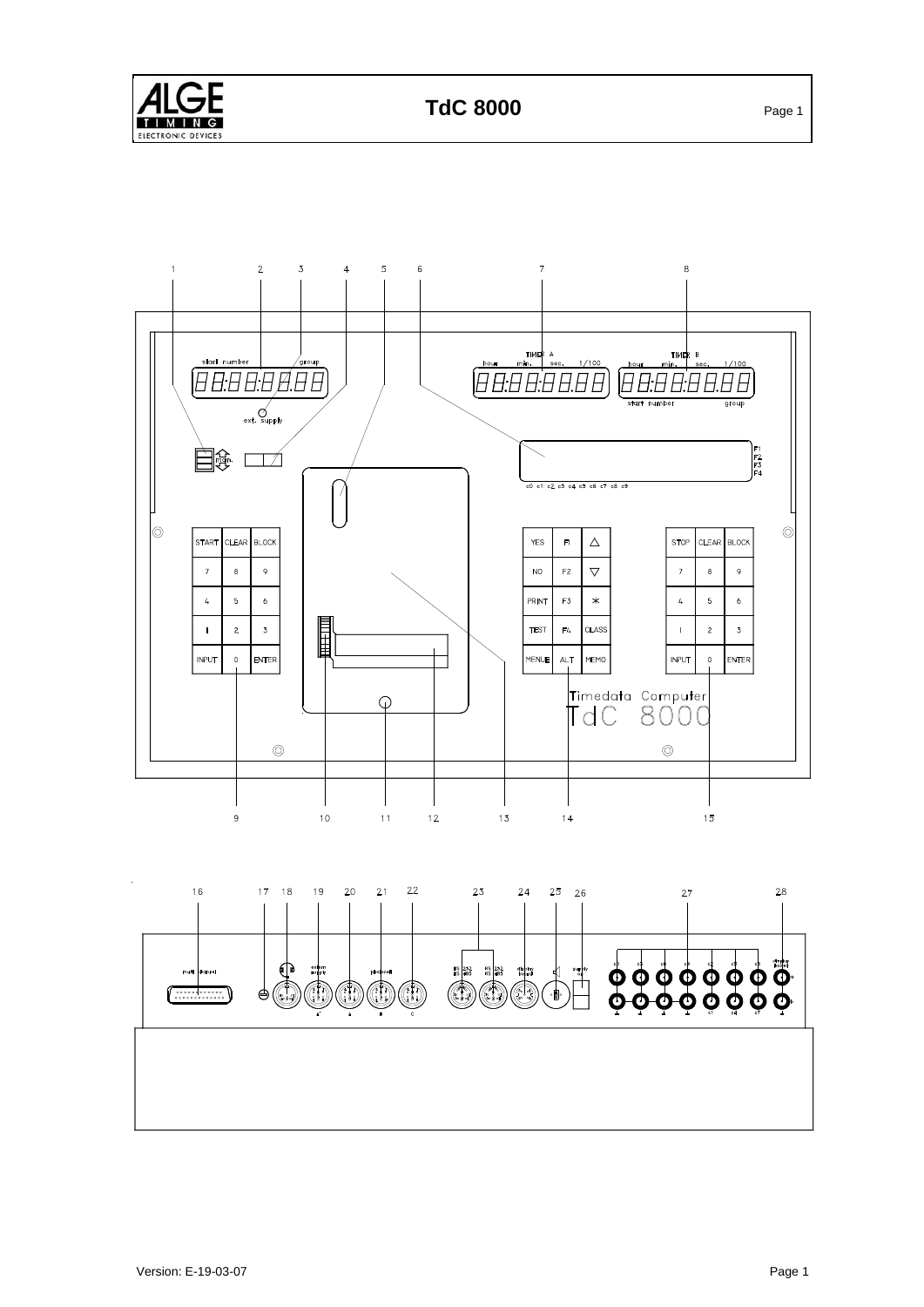

# **TdC 8000** Page 2

## **Operation elements and connectors**

- 1 Switch for start number input with three positions: up: increment up automatically as each racer starts middle: manual input of start numbers with keyboard (9) down: increment down automatically as each racer starts
- 2 Display for the start
- 3 External supply LED status light
- 4 Meter for monitoring power supply, alignment of the photocell (c1 to c9)
- 5 View port to examine paper supply
- 6 Info-display 4 x 40 alphanumeric characters
- 7 Display that shows the running and net time that corresponds with the start number input on the finish keyboard (15)
- 8 Display that show the start number input for finish
- 9 Start keyboard:<br>START may
	- manual start impulse
	- CLEAR clear false start<br>BLOCK blocks start imp
	- blocks start impulses for as long as you press it
	- INPUT edit start times
	- ENTER confirm input
	- 0 to 9 numeric keys to input start numbers for the start or editing start times
- 10 paper advance wheel
- 11 cover release button to open the printer cover (13) to change the paper 12 paper cutter
- 13 printer cover (open with cover release button 11)
- 14 Function keyboard:

| key to confirm YES/NO questions                    |
|----------------------------------------------------|
| key to deny YES/NO questions                       |
| to switch the printer on and off                   |
| PRINT: Buffer mode on or off                       |
| + PRINT: Printer on or off<br>Alt                  |
| info-display (6) shows the device test             |
| key to go up                                       |
| key to go down                                     |
| key for special functions                          |
| key to make a classement                           |
| to activate the memo function if more              |
| competitors reach the finish at the same time      |
| press this key first, followed by another to       |
| activate a special function: With <alt> and</alt>  |
| <menu> you get into the main menu</menu>           |
| press this key first, followed by another to       |
| activate a special function: With <alt> and</alt>  |
| <print> you toggle the printer on and off.</print> |
| function key 1 on info-display                     |
| function key 2 on info-display                     |
| function key 3 on info-display                     |
| function key 4 on info-display                     |
|                                                    |

- 15 Finish keyboard:
	- STOP manual stop impulse
	- CLEAR clear false finish
	- BLOCK blocks finish impulses for as long as you press it
	- INPUT edit of finish times
	- ENTER confirm input
	- 0 to 9 numeric keys to input start numbers for the finish or editing finish times
- 16 Connection for Extender and Multi Channel (channel 0 to 9)
- 17 Volume for headset
- 18 Jack for the headset
- 19 DIN-jack mainly used to connect the finish photocell (inputs c0, c1, c2). Connection of power supply is possible. Identical with DIN-jack (20)
- 20 DIN-jack mainly used to connect the finish photocell (inputs c0, c1, c2). Connection of power supply is possible. Identical with DIN-jack (19)
- 21 DIN-jack mainly used to connect the a intermediate photocell (inputs c3, c4, c5). Connection of power supply is possible.
- 22 DIN-jack mainly used to connect the a intermediate photocell (inputs c6, c7, c8). Connection of power supply is possible.
- 23 Two identical DIN-jacks with RS-232 and RS-485 interface.
- 24 DIN-jack to connect a ALGE display board.
- 25 DIN-jack to connect a speaker (e.g. show jumping)
- 26 On / Off switch
- 27 banana socket for all 10 timing channels. The four black jacks are common grounds for all channels.
	- c0 Start channel
	- c1 finish channel
	- c2 intermediate time 1
	- c3 intermediate time 2
	- c4 intermediate time 3<br>c5 intermediate time 4
	- intermediate time 4
	- c6 intermediate time 5
	- c7 intermediate time 6<br>c8 intermediate time 7 intermediate time 7
	- c9 intermediate time 8
- 28 Banana socket for RS-485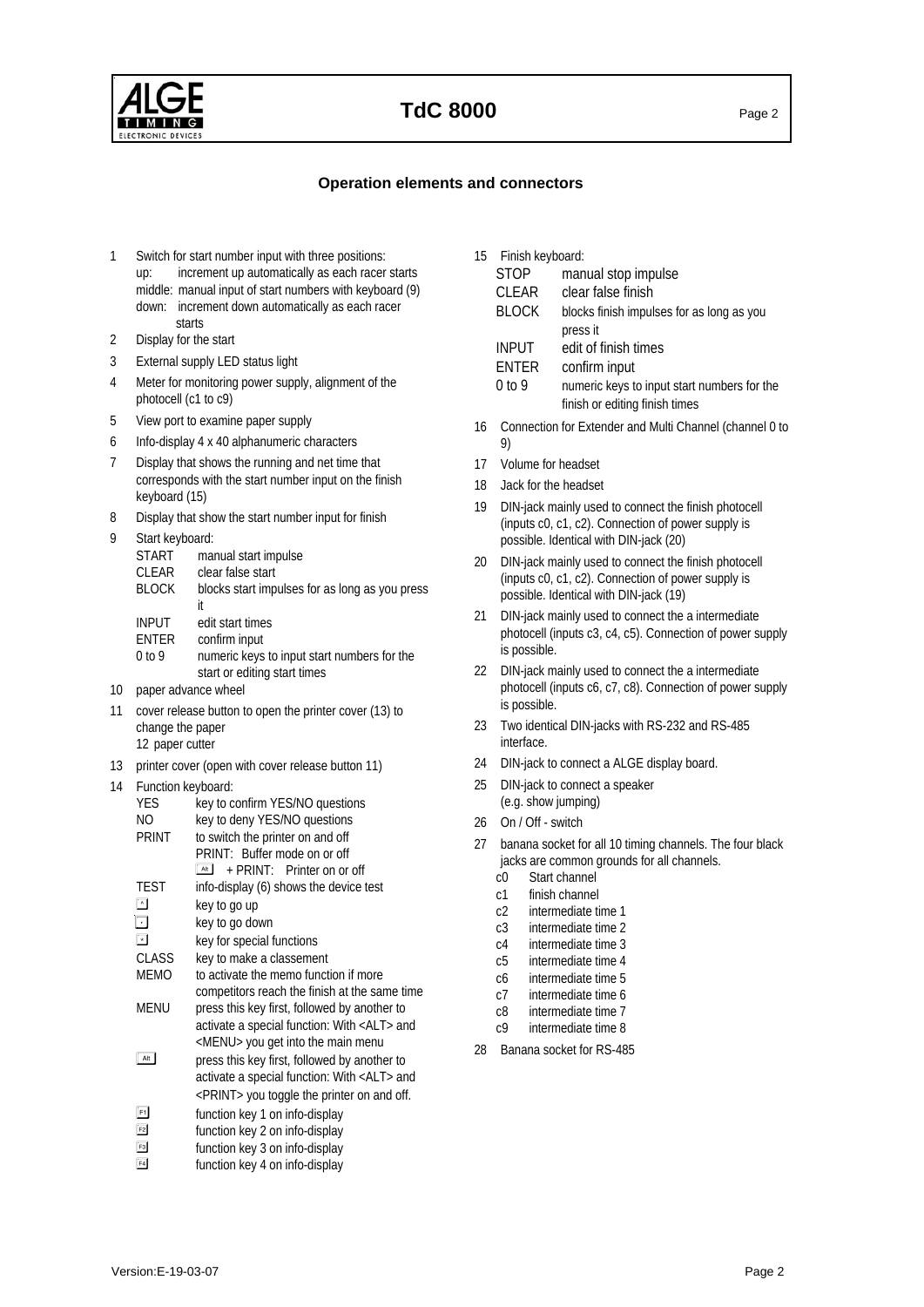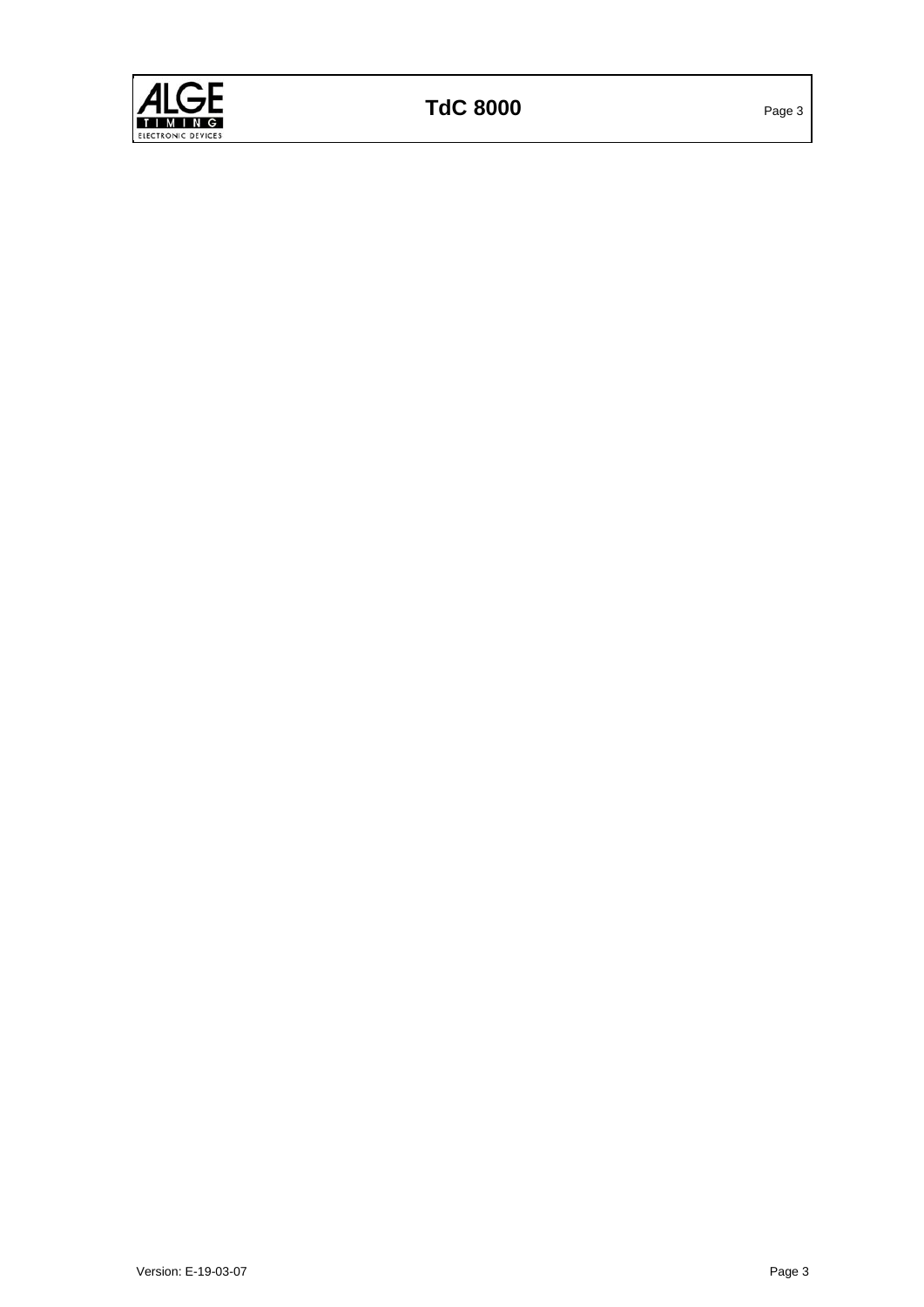

# **Table of Contents**

| 1 <sub>1</sub> |                 |  |
|----------------|-----------------|--|
| 2.             |                 |  |
|                |                 |  |
|                |                 |  |
|                |                 |  |
|                |                 |  |
|                |                 |  |
|                |                 |  |
|                |                 |  |
|                |                 |  |
|                |                 |  |
|                |                 |  |
|                |                 |  |
|                |                 |  |
|                |                 |  |
|                |                 |  |
|                |                 |  |
|                |                 |  |
|                |                 |  |
| 3.             | <b>TIMING</b>   |  |
|                |                 |  |
|                |                 |  |
|                |                 |  |
|                |                 |  |
|                |                 |  |
|                |                 |  |
|                |                 |  |
|                |                 |  |
|                | 3.3. Start-Mode |  |
|                |                 |  |
|                |                 |  |
|                |                 |  |
|                |                 |  |
|                |                 |  |
|                |                 |  |
|                |                 |  |
|                |                 |  |
|                |                 |  |
|                |                 |  |
|                |                 |  |
|                |                 |  |
|                |                 |  |
|                |                 |  |
|                |                 |  |
|                |                 |  |
|                |                 |  |
|                |                 |  |
|                |                 |  |
|                |                 |  |
|                |                 |  |
|                |                 |  |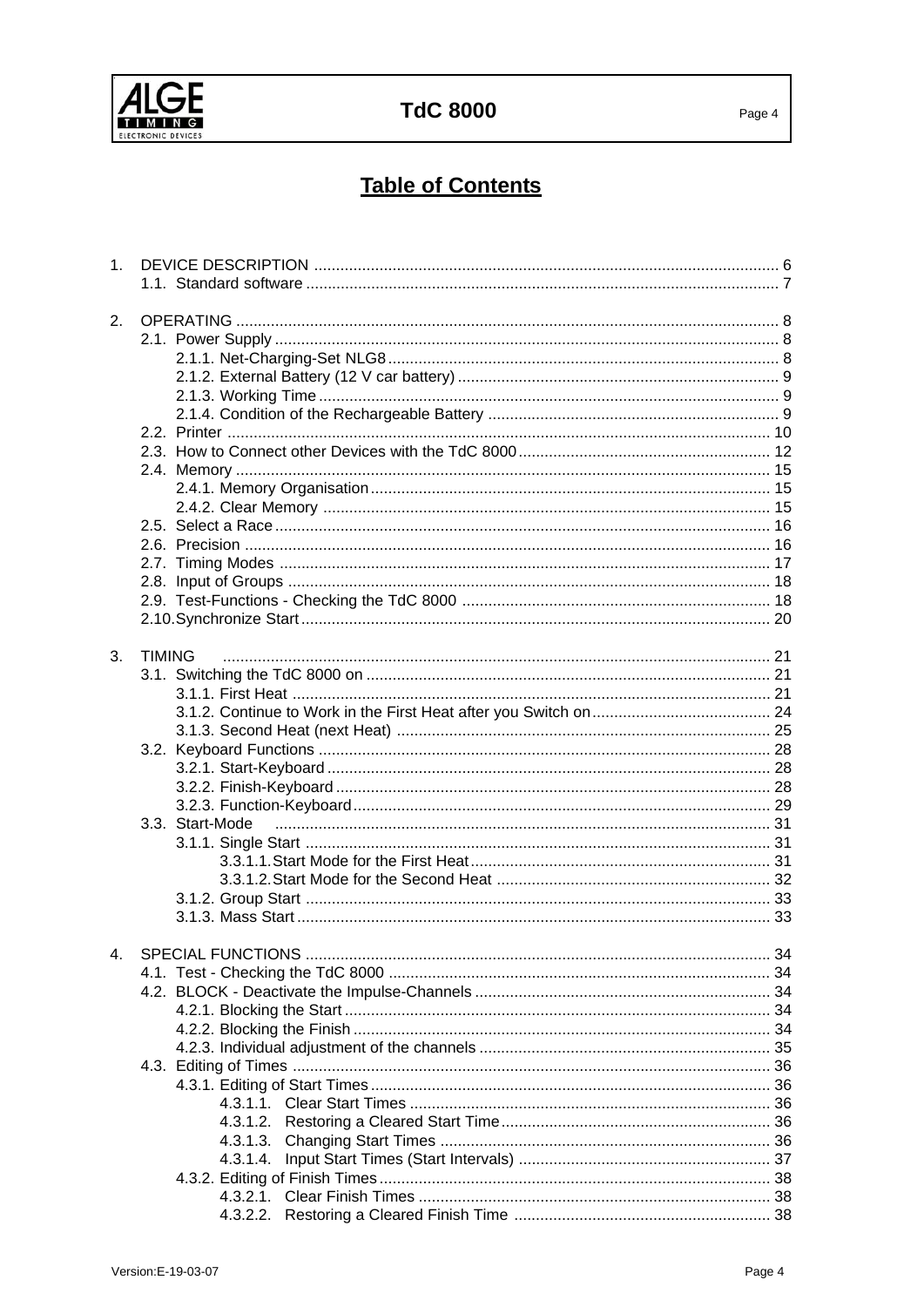

|    | 4.3.2.4. Editing Run times, Memory Times, and Intermediate Times 39               |  |
|----|-----------------------------------------------------------------------------------|--|
|    | $4.3.2.4.1$ .                                                                     |  |
|    | 4.3.2.4.2.                                                                        |  |
|    | 4.3.2.4.3.                                                                        |  |
|    |                                                                                   |  |
|    |                                                                                   |  |
|    |                                                                                   |  |
|    |                                                                                   |  |
|    |                                                                                   |  |
|    |                                                                                   |  |
| 5. |                                                                                   |  |
| 6. |                                                                                   |  |
|    | 6.1. Split                                                                        |  |
|    |                                                                                   |  |
|    |                                                                                   |  |
|    |                                                                                   |  |
|    | 6.4.1. Parallel Diff. (Parallel Slalom with Finish-Difference-Time  Program 4  70 |  |
|    |                                                                                   |  |
|    |                                                                                   |  |
|    |                                                                                   |  |
|    |                                                                                   |  |
|    |                                                                                   |  |
| 7. |                                                                                   |  |
|    |                                                                                   |  |
|    |                                                                                   |  |
| 8. |                                                                                   |  |
|    |                                                                                   |  |
|    |                                                                                   |  |
|    |                                                                                   |  |
|    |                                                                                   |  |
|    |                                                                                   |  |
|    |                                                                                   |  |
|    |                                                                                   |  |
|    |                                                                                   |  |
|    |                                                                                   |  |
|    |                                                                                   |  |
|    | 8.2.1. Checking the TdC8000 Adjustments through the RS 232 Interface  97          |  |
|    | 8.2.2. Adjustment of the Main Menu through the RS 232 Interface  98               |  |
|    |                                                                                   |  |
|    |                                                                                   |  |
|    |                                                                                   |  |

ALGE TdC 8000 manual copyright by: ALGE-TIMING **AUSTRIA**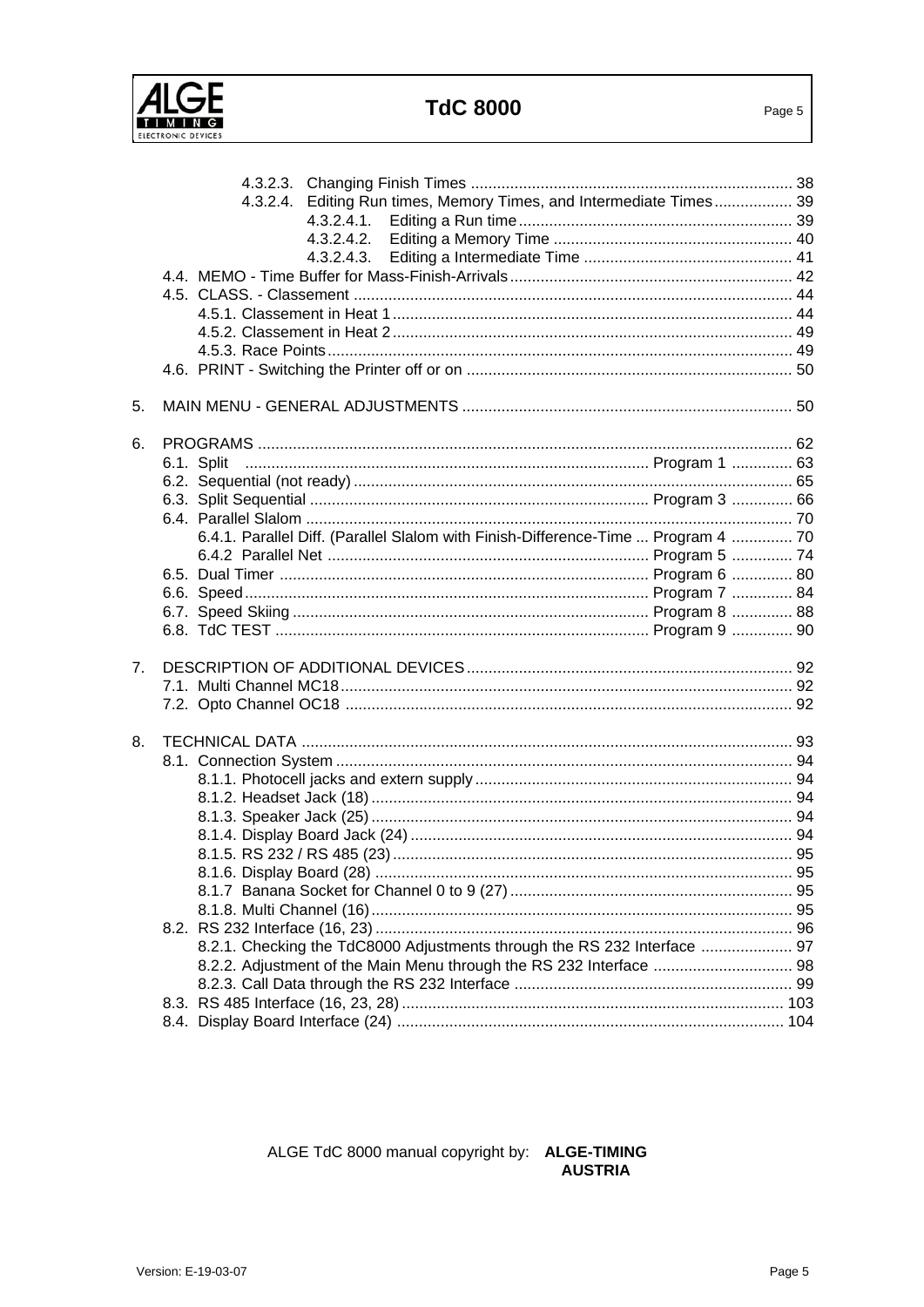



# **1. DEVICE DESCRIPTION**

The TdC 8000 is the descendent of the popular TdC 4000 used for over 14 years worldwide. Compared to the TdC 4000 is has a bigger memory and the software is much more flexible. An additional alphanumeric display shows whatever is important for the operator.

It has a memory capacity of about 18.000 times for a maximum of four races. The most modern processor 80C166 guarantees to work effective and fast. The new RS 485 interface holds open many feature uses for the TdC 8000.

The separated keyboard makes it possible to work with two persons on the TdC 8000 at the same time (e.g. one for start, one for finish)

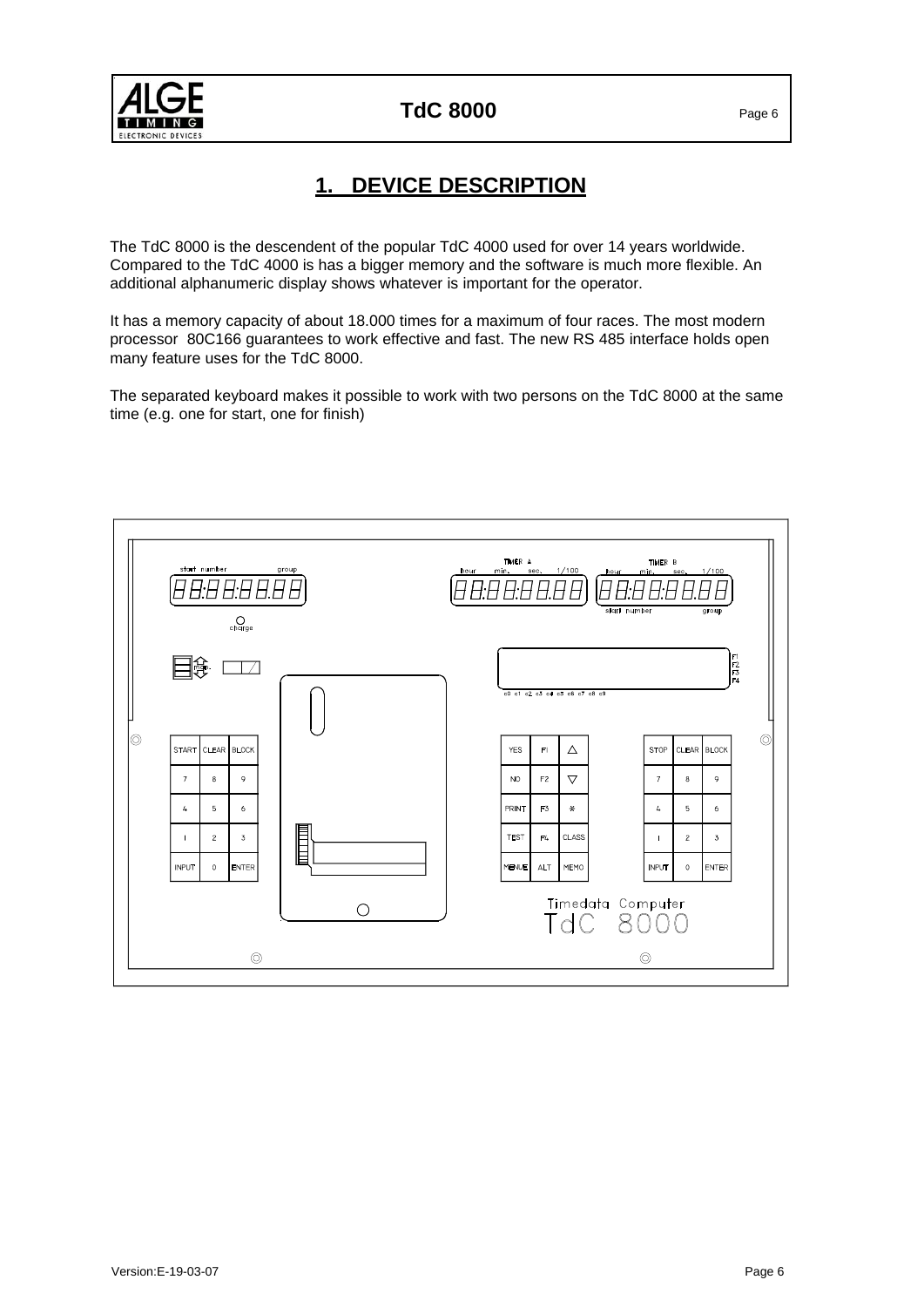## **1.1. Standard Software:**

| Programm            | <b>Program Number</b> | Page           |
|---------------------|-----------------------|----------------|
| Split               | Program 1             | 63             |
| Sequential          | Program 2             | in preparation |
| Split Sequ.         | Program 3             | 66             |
| Parallel Diff.      | Program 4             | 70             |
| <b>Parallel Net</b> | Program 5             | 74             |
| Dual Timer          | Program <sub>6</sub>  | 80             |
| Speed               | Program 7             | 84             |
| <b>Speed Skiing</b> | Program 8             | 88             |
| <b>TdC Test</b>     | Program <sub>9</sub>  | 90             |

## **SPLIT: Program 1**

Program for timing with intermediate time. You can adjust the precision. You can make up to 256 heats. You have a start-channel (c0), a finish-channel (c1), and up to eight intermediate-channels (c2 to c9)

## **SPLIT SEQUENTIAL (SPLIT SEQU.): Program 3**

Program for timing with lap time and run time. You can adjust the precision. Previous to the race you must adjust the amount of laps. You can make up to 256 heats. You have a start-channel (c0), a finish-channel (c1), and up to eight intermediate-channels (c2 to c9)

## **PARALLEL SLALOM:**

### **Parallel Diff: Program 4**

It shows the difference time between the two competitors and the winning course.

### **Parallel Net:** Program 5

It measures the net time of each course and the difference time between both competitors. It is also possible to get the total time in the second run for net- and difference time.

## **DUAL TIMER:** Program 6

Net timing with intermediate time on two curses with a maximum of one competitor on each course. The start can be parallel or separate for both curses.

### **SPEED: Program 7**

Program to measure the speed in either km/h, m/s or m.p.h.. You can adjust the measuring distance between 1 and 9999 m.

## **SPEED SKIING:** Program 8

Program to measure the speed and time for speed skiing.

Program to test the TdC 8000:

**TdC-TEST: Program 9**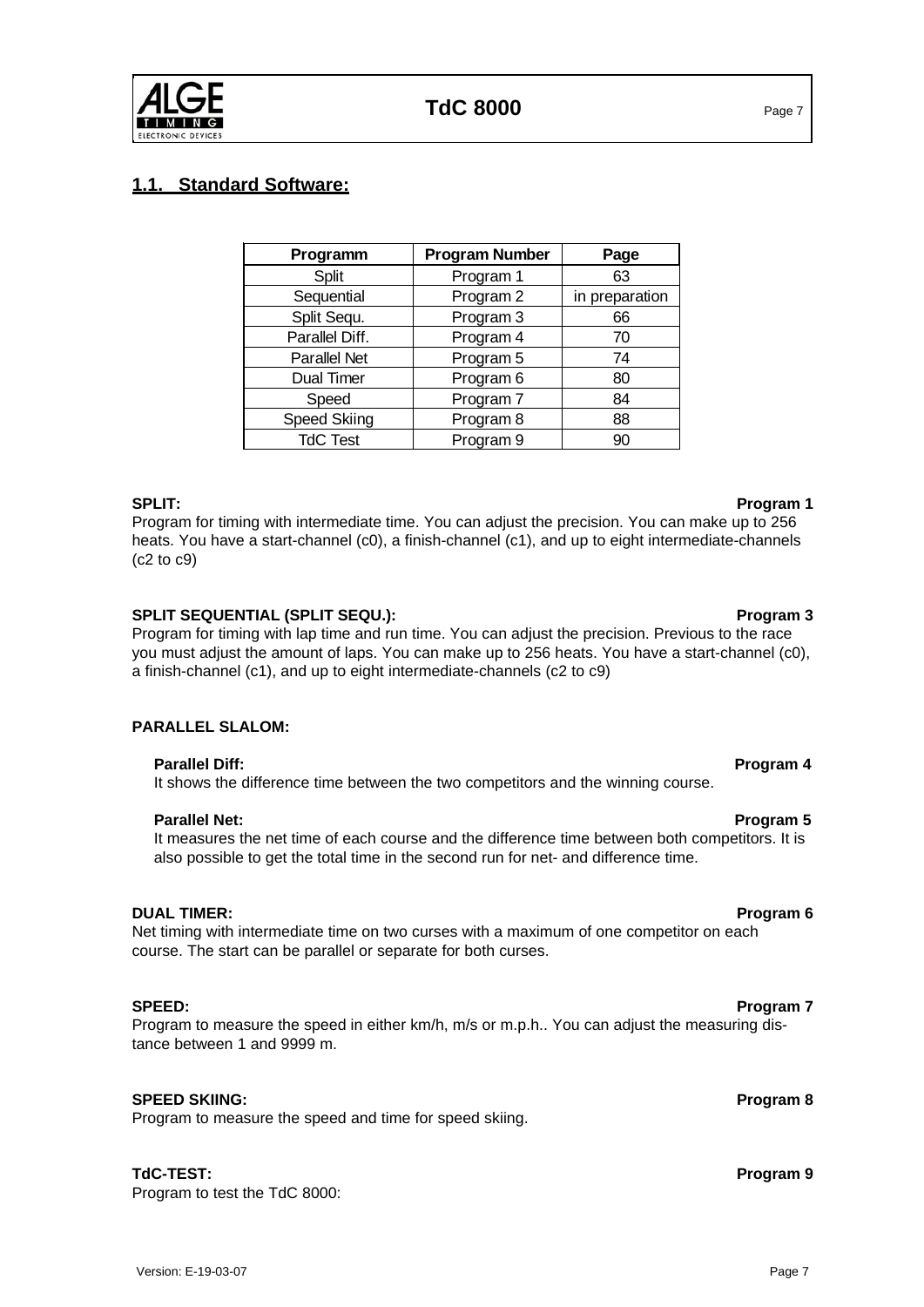

# **2. OPERATING**

## **2.1. Power Supply:**

The TdC 8000 has a built in rechargeable-NiCad-battery-pack (4.5 Ah).

Charge the NiCad-battery-pack with the NLG8 or a 12 Volt car-battery. The charging voltage must be between 11 and 16 Volts. To load the TdC 8000 you need to turn it on.

## **2.1.1. Net-Charging-Set NLG8:**

With the net-charging-device NLG8 you can load the TdC 8000 direct form the mains:

- Plug NLG8 at the mains.
- Plug NLG8 at the socket "extern. supply" (19) or "photocell (20, 21 or 22).
- Turn TdC 8000 on (switch 26).
- The read LED (3) must burn.



- o The TdC 8000 must be switched on during the charging process (internal charging electronic)
- o You can load the TdC 8000 also during the normal timing operation.
- o The charging process with the NLG8 need about 12 hours.
- o The no-load-voltage is about 15 VDC.
- o The charging voltage of the NLG8 is about 11.7 VDC

ALGE has two types of NLG8. One is with 230V/50Hz, the other with 115V/60 Hz. The voltage is printed on the NLG8 case. Please make sure that you use the NLG8 with the correct voltage for your mains.

**Attention:** You cannot load the TdC 8000 when switched off!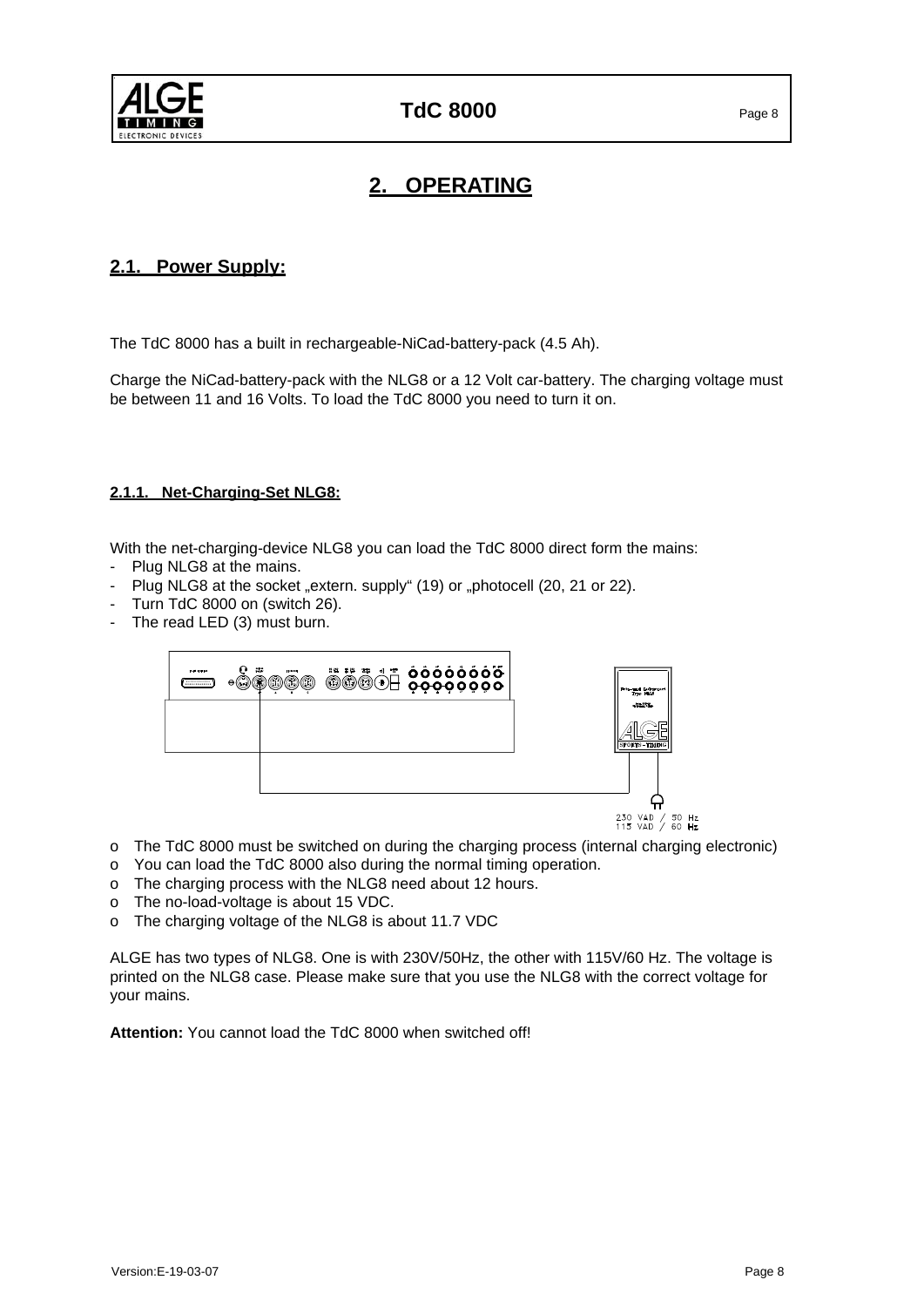

## **2.1.2. External Battery (12 V car battery):**

You can use any 12 Volt battery with a capacity of 5 Ah to charge or supply the TdC 8000.

- Connect cable 005-02 at socket "extern supply" (19) of the TdC 8000.
- Connect clips that says  $(+)$  at the plus pole of the battery.
- Connect clips that says (-) at the minus pole of the battery.
- Red LED (3) of the TdC 8000 must burn.



## **2.1.3. Working Time:**

The voltage is shown on the info-display (6) if you press <TEST>. Further it shows the battery condition always on the meter (4). As long as you have the needle of the meter in the green section you can operate the TdC 8000.

## **2.1.4. Condition of the Rechargeable-Battery:**

nized.

The TdC 8000 has six NiCad rechargeable batteries each with 1.2 V and 4.5 Ah. You can check the voltage by pressing <TEST>. It shows in the info-display the voltage. The TdC 8000 measures always the voltage of the batteries and shows a message as soon as they get empty.

**Early warning:** The info-display (6) shows: "Almost empty battery!" The voltage is 6,2 Volt You can continue to work until the voltage is 5,8 Volt. If possible plug a NLG8 or 12 Volt battery to charge (supply) the TdC 8000. **Turn off:** The info-display (6) shows: "Empty battery!" The voltage is 5,8 Volt If the voltage is 5.8 Volt it switches the TdC 8000 in a power down mode. This is necessary to save the memory. As soon as you supply the TdC 8000 with the NLG8 or a 12 Volt Battery you can continue to work. The machine is still synchro-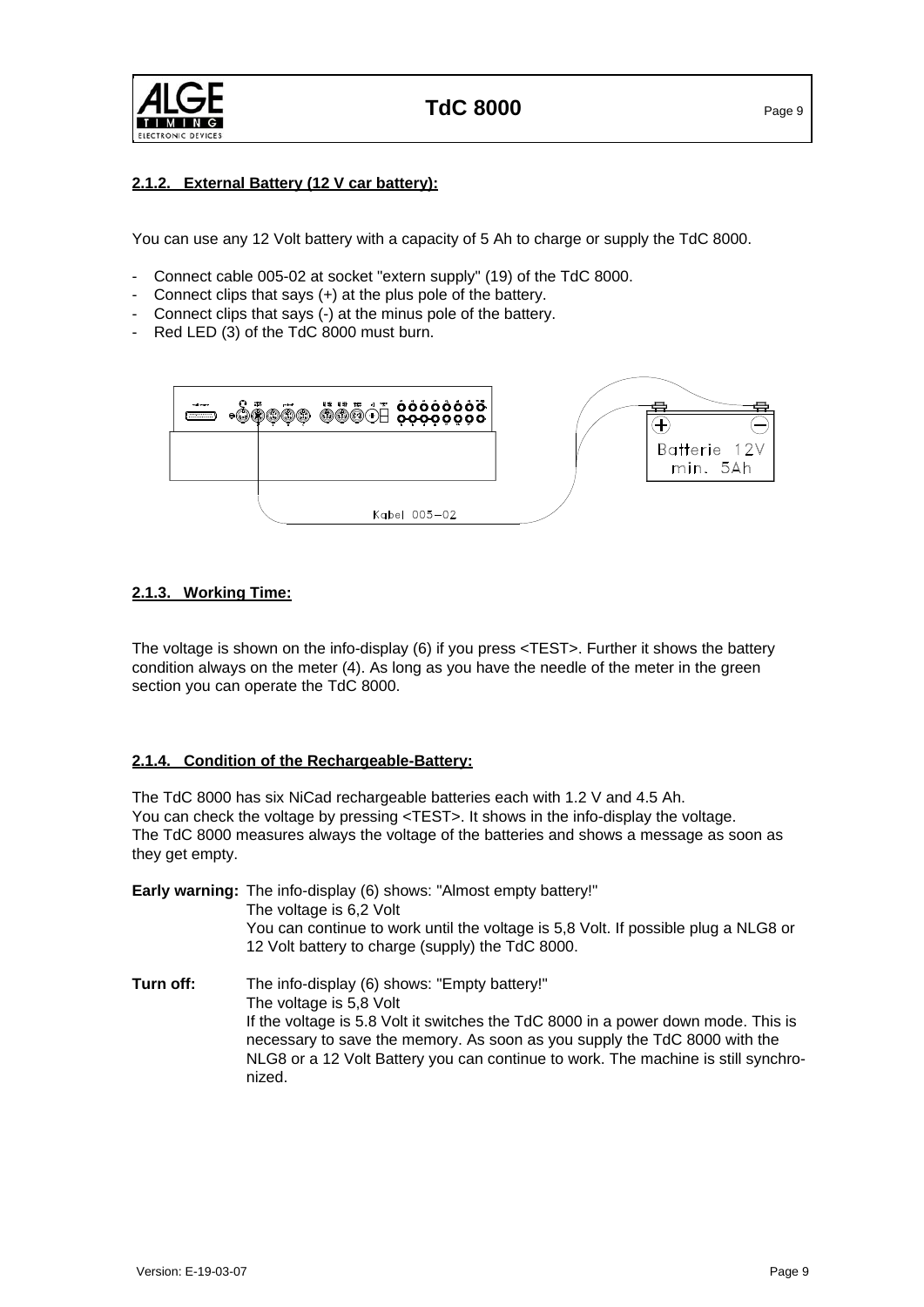

## **2.2. Printer:**

When you switch TdC 8000 on it activates the printer automatically. After you selected the program you can make the following adjustments for the printer:

**Print-Mode:** The printer prints all data. The printer is automatically in this mode, when you switch the TdC 8000 on. **Buffer-Mode:** All data for the printer are stored in the buffer. This mode you use e.g. to change the paper. - Printer is in Print-Mode - Press <PRINT> - Printer is now in the Buffer-Mode - Press <PRINT> - Printer is again in the printing mode. It prints now all data collected during the buffer mode. **Printer Off:** The printer is off and all data for the printer are lost. - Printer is in Print-Mode - Press <ALT> and <PRINT> at the same time - Printer is switched off - Press <ALT> and <PRINT> at the same time - Printer is in Print-Mode **o** Paper Check - Push cover release button (11). Remove the cover. Check the paper. A black strip will become visible on the edge of paper, when the paper roll is about to run out. **o Changing the Paper:** Push cover release button (11).



- Remove the cover.
- Remove the rest of the paper from the holder.
- Press the black lever forward and pull the paper out.



- Put the axle into the paper holder.
- Put the now roll on the paper holder.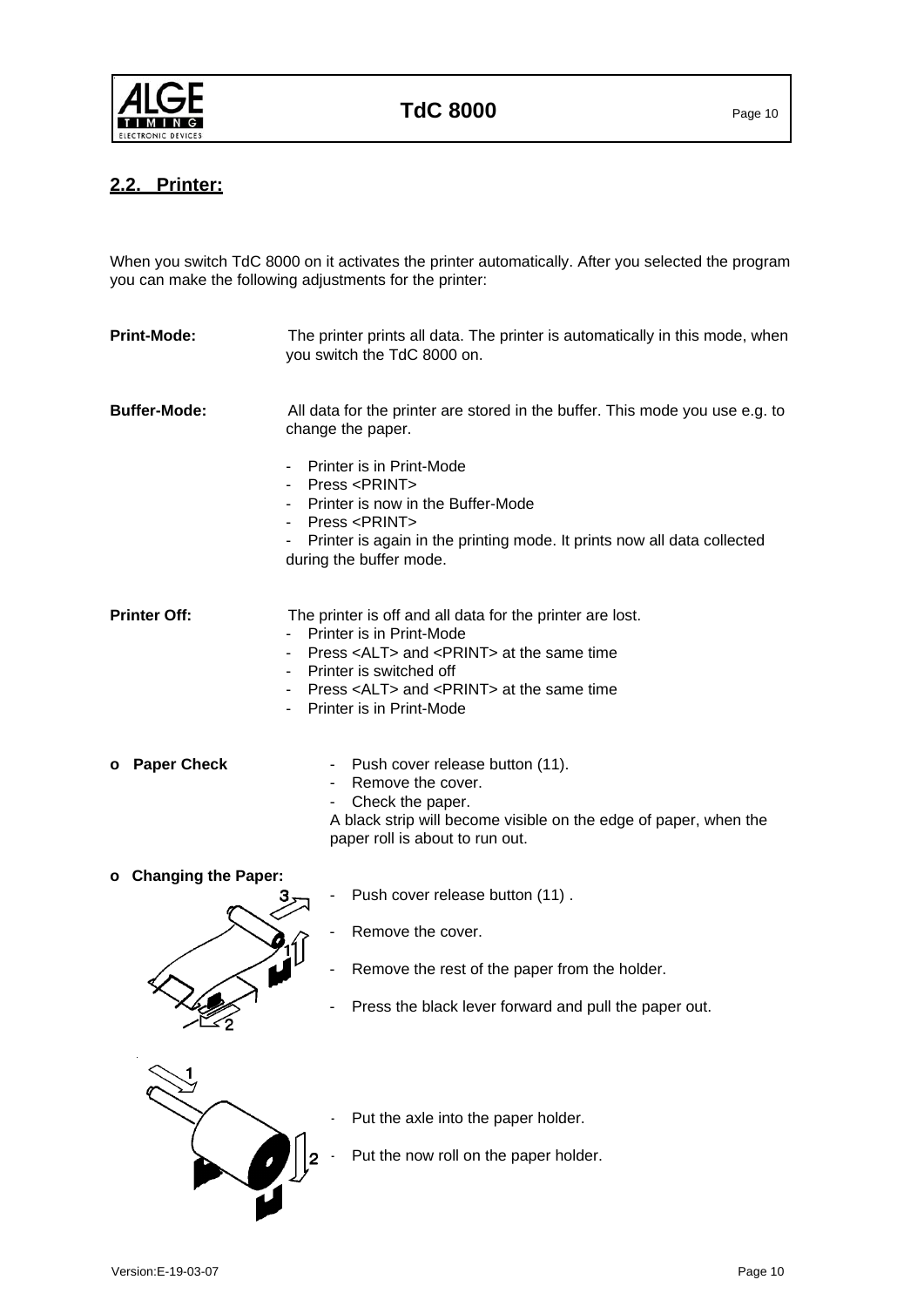



- Insert the beginning of the paper into the paper feed of the printer. Make sure it is cleanly out.
- If necessary correct the paper path through pressing the black lever forward and adjusting the paper manually.
- Put the cover back and press the button until they stay in the lower position.

*Attention:* Please take care that the paper goes through the paper slotted hole of the cover when you put the cover back on.

## **Clearing Jammed Paper:**

- Press the black lever forward and pull back the remaining paper.
- Remove the serrated cutter by holding the black lever forward and sliding the cutter towards the lever and lifting upwards.
- Pull the print head back with your fingernail and remove any stuck paper with tweezers or small needlenose pliers.
- If the paper has jammed under the roller it will be necessary to remove it by sliding a piece of 35 mm film through the paper path and rocking it to and fro until the stuck paper is expelled. Use a piece of film about 20 cm long to have something to hold onto.

The printer is a very rugged device but needs regular maintenance for a long service life. Call your ALGE agent if you have further questions.

### **Printer-Paper:**

Electrosensitive paper 60 mm width, 40 mm diameter with about 25 m paper length (about 6000 lines). The electrosensitive paper is available at your ALGE representative.

A black strip will become visible on the edge of paper, when a paper roll is about to run out.

*Attention:* Do not pull on the paper when printing. Press the black lever forward and pull the paper carefully out, if the paper is repressed.

The printer-paper has to stay dry!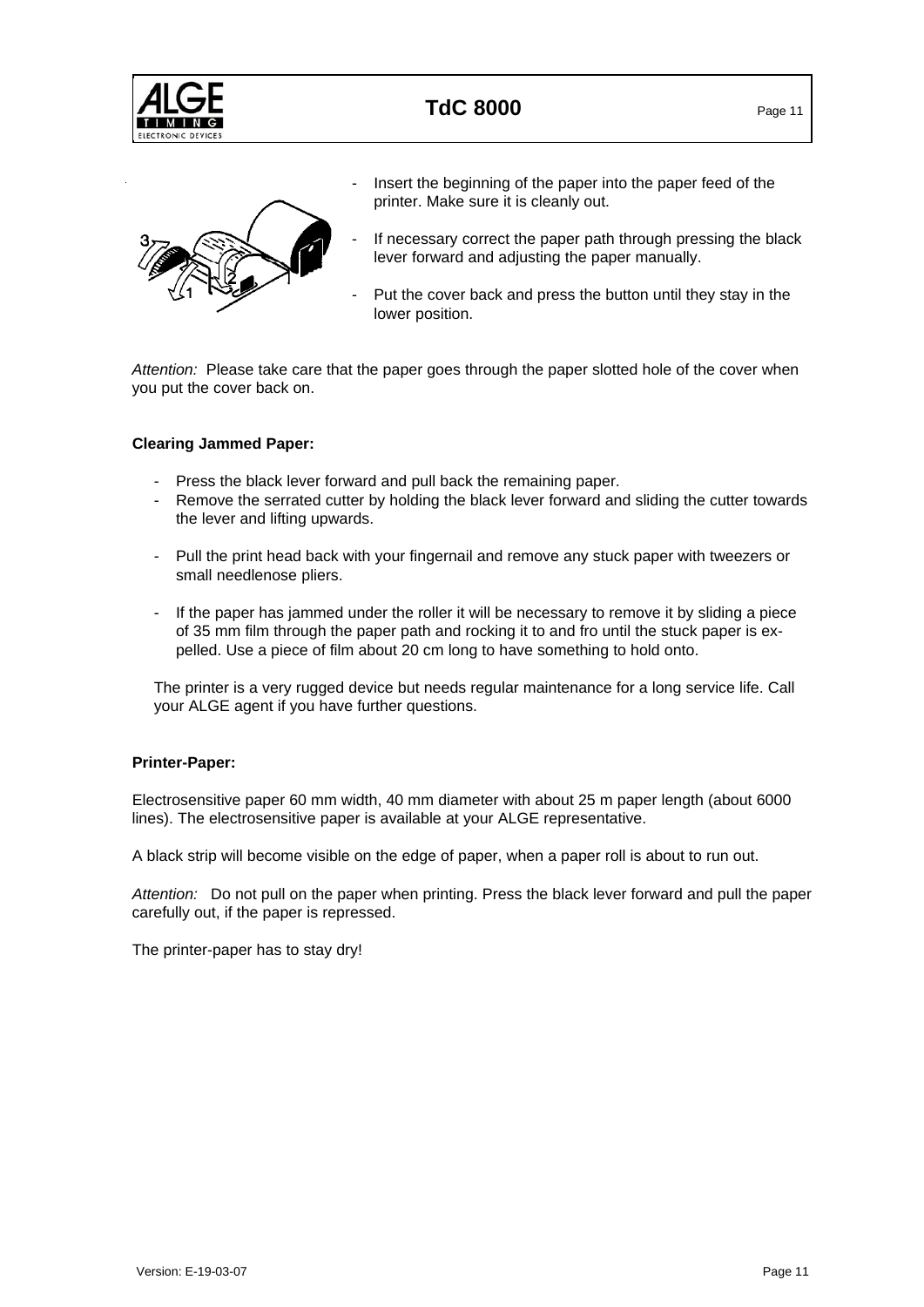

## **2.3. How to Connect other Devices with the TdC 8000:**

## **o Net-Charging-Set NLG8:**



**o External 12 Volt Battery:**



**o Startgate STSc with a Headset:**



- **o Photocell RLS1c:**
	- **Finish Photocell:**

If you have one photocell for the finish you must use socket (19). If you make a race with three different start and finish, use socket (19) for finish 1, socket (20) for finish 2 and socket (21) for finish 3.

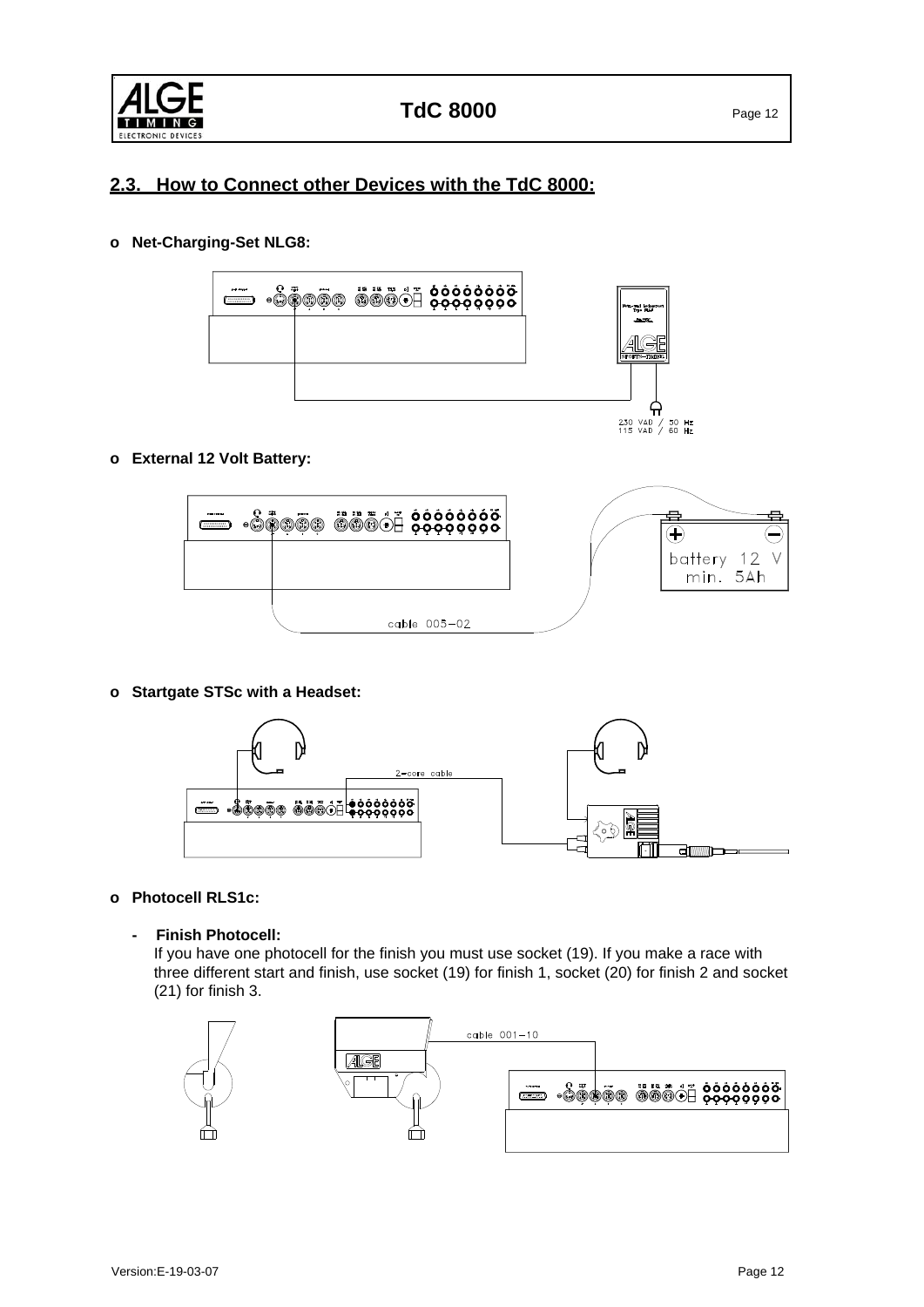

**- Intermediate time (supply from the TdC 8000):**

The cable you have to use depends on the program you use. For program SPLIT you can use cable 003 (up to 100 m cable length).

## **- Intermediate time (2-wire cable):**

For each timing channel you have a banana socket. If you connect a photocell with the banana socket you need a external supply for the photocell (battery into the photocell) Plug cable 027-02 at the photocell. From this cable you can go to the TdC 8000 with a 2 wire cable (e.g. cable real KT 500 or KT 300).



## **o Display Board GAZ4:**

For distances over 10 Meter you can use any 2-wire cable with banana plugs (e.g. cable real KT 500 or KT 300).



**o Startmicrophone SM7 with Speech Amplifier SV4/SM:**

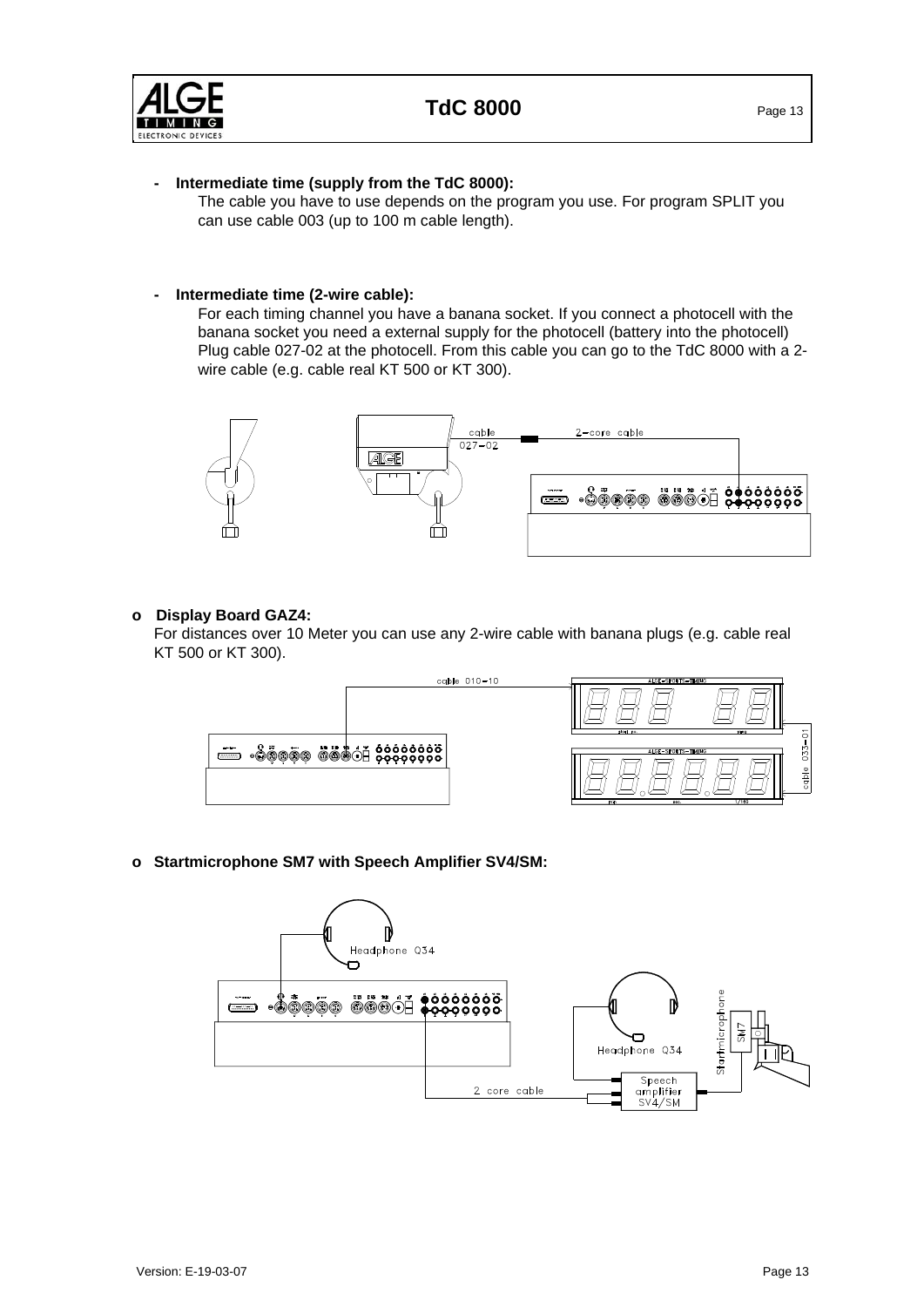

**o Photocell Adaptor LA4:**



**o Handswitch:**



**o Speaker DL:**



**o Personal Computer:**

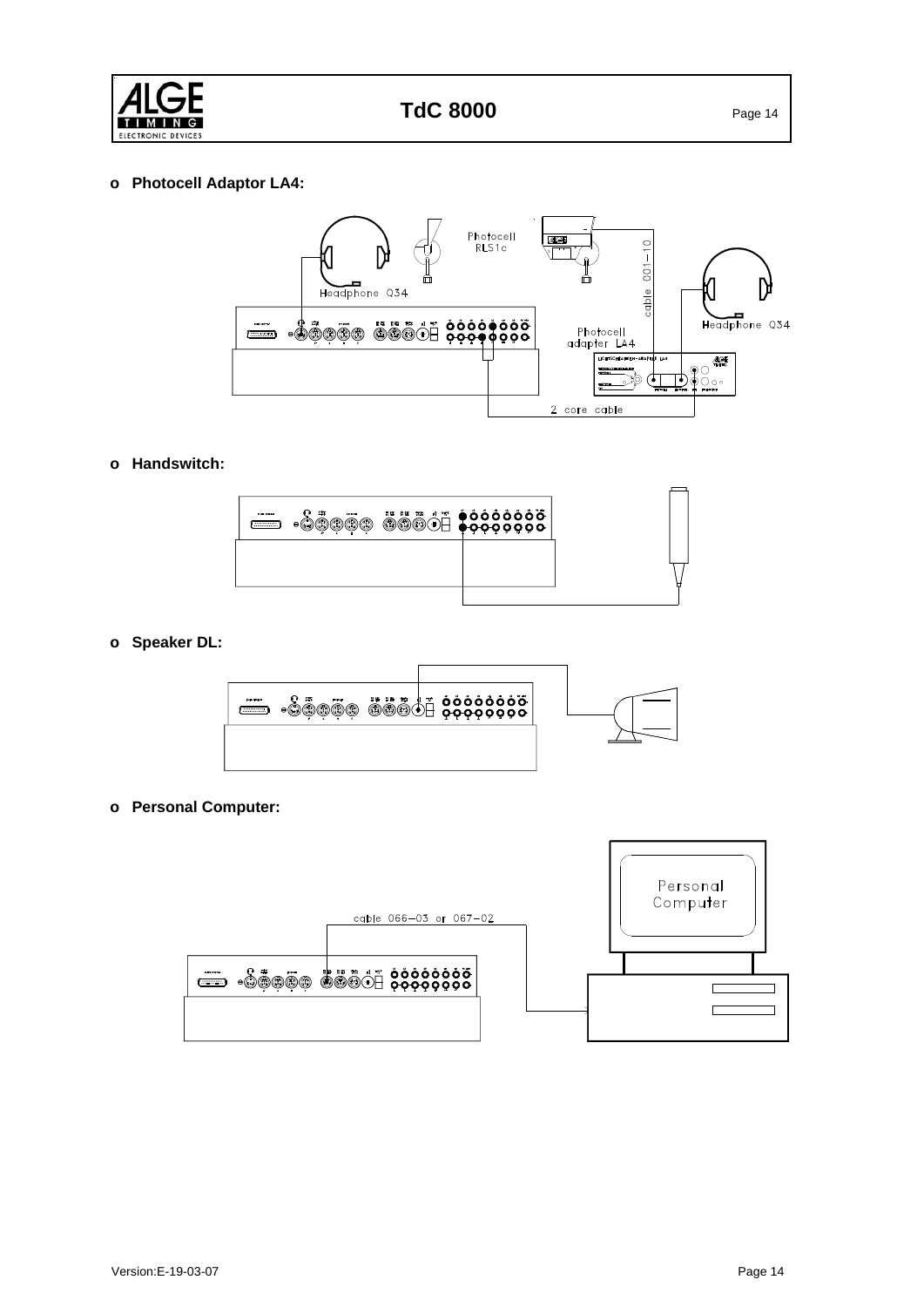

## **2.4. Memory:**

The memory function in the TdC 8000 is designed to allow you to have up to four races with the same number range. Therefore you could have a race for man with start numbers form 1 to 100 and a race for women with the same start numbers. If you have a race with different start numbers for each category, the groups function should be used. Make sure that the organizing committee clearly lists the number range of the groups and how they should be run. The TdC 8000 is designed to allow the orderly transfer of time keeping from one race to another. It is not designed to allow the switching of races on the spur of the moment.

The TdC 8000 has memory which will store approximately 18,000 times. Per race you can store a maximum of 9,000 times. Together race 1 and 2 have a capacity to store 9,000 times as well as race 3 and 4. For instance, if you have stored 1000 times in race 1 already you have 8000 times available in race 2.

For each race a maximum of 256 heats (runs) can be stored. You can clear the memory each time you turn the TdC 8000 on, or if you change a race in the main menu.

For the actual heat the TdC 8000 always stores the start time (time of day), finish time (time of day), and run time, if you use the difference time mode. For the previous heat it always stores the memory time (total time from all previous heats).

*Times stored in the first heat:*  $\qquad \qquad -$  start time (difference time) finish time (difference time) intermediate time (each intermediate time) run time *Times stored in the second (third, etc.) heat:* - memory time - start time (difference time) finish time (difference time) intermediate time (each intermediate time) - run time - total time **2.4.1. Memory Organisation:**

There is a limited amount of memory capacity for each race:

**Race 1:** about 8,600 times, if race 2 has no data stored **Race 2:** about 8,600 times, if race 1 has no data stored **Race 3:** about 8,600 times, if race 4 has no data stored **Race 4:** about 8,600 times, if race 3 has no data stored

### **2.4.2. Clear Memory:**

After turning the TdC 8000 on (switch 26) you have to select the program. Then you are asked if you want to clear the memory. The info-display (6) shows the following message:

| Clear race:     | 8350/ 253 R1 F1 |                 |  |
|-----------------|-----------------|-----------------|--|
|                 |                 | $0/$ 253 R2 F2  |  |
|                 |                 | 651/ 7009 R3 F3 |  |
| Continue: ENTER |                 | 943/ 7009 R4 F4 |  |

You can clear each race individually with the  $<$ F $>$  keys.

By pressing the <F> key you select the race that you want to clear. You can select different races at the same time. It clears the memory when you press the <ENTER> key of the finish keyboard (15).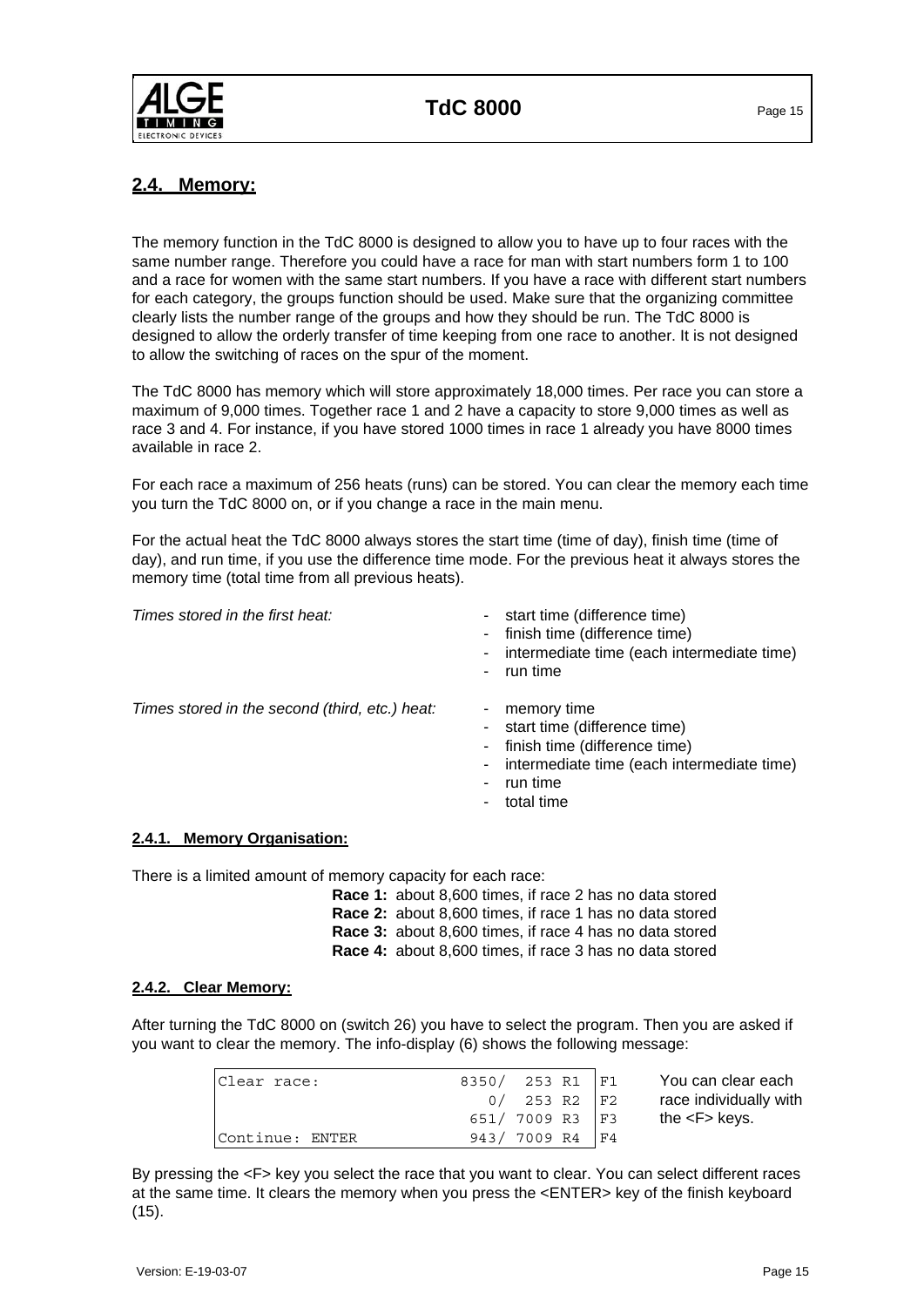

E.g.: If you clear race 1 and 3 it shows the following figures on the info-display (6):

| Clear race:     | 8350/ 253 R1< F1    |  |  |
|-----------------|---------------------|--|--|
|                 | $0/$ 253 R2 $ F2$   |  |  |
|                 | 651/7009 $R3 <  F3$ |  |  |
| Continue: ENTER | 943/7009 R4 F4      |  |  |

If you press <ENTER> without pressing an <F> key it will not clear the memory.

## **2.5. Select a Race:**

After clearing the memory you have to select the race that you want to use. You can keep a maximum of four races at the same time in the memory. Each race is completely independent. This means that for each race you can use the same bib numbers from 1 to 9999 and you can make up to 256 heats.

| Select race:    | 7012/ 1591 R1< $ F1 $ |                 |     |
|-----------------|-----------------------|-----------------|-----|
|                 |                       | 0/1591 R2  F2   |     |
|                 |                       | 651/ 7009 R3 F3 |     |
| Continue: ENTER |                       | 943/ 7009 R4    | IF4 |

Two numbers are shown for each race. The first number shows how much memory you have used, and the second how much memory you have available. For a cleared race it shows zero as first number.

When "select race" is displayed the cursor will be placed on the previous race. If you want to select that race again press <ENTER>.

If you want to select a different race you can select with key <F1>, <F2>, <F3>, or <F4>.

The race selected is always marked with an arrow.

## **Memory was not cleared:**

If you select a race that is not cleared it will show the following message in the info-display (6):

| Select Heat:    |  | SAME $(1) <  F1$ (1) means first heat<br>NEXT (2) $ F2 \t(2)$ means second heat |
|-----------------|--|---------------------------------------------------------------------------------|
| Continue: ENTER |  |                                                                                 |

If you select the same heat, you can continue to work in that same heat as you worked before. If you select the next heat, then a new heat is started.

### **If you select a new heat:**

- All valid run times (or total times) will be stored as memory time
- All other times will be cleared (e.g. start-, finish-, intermediate time)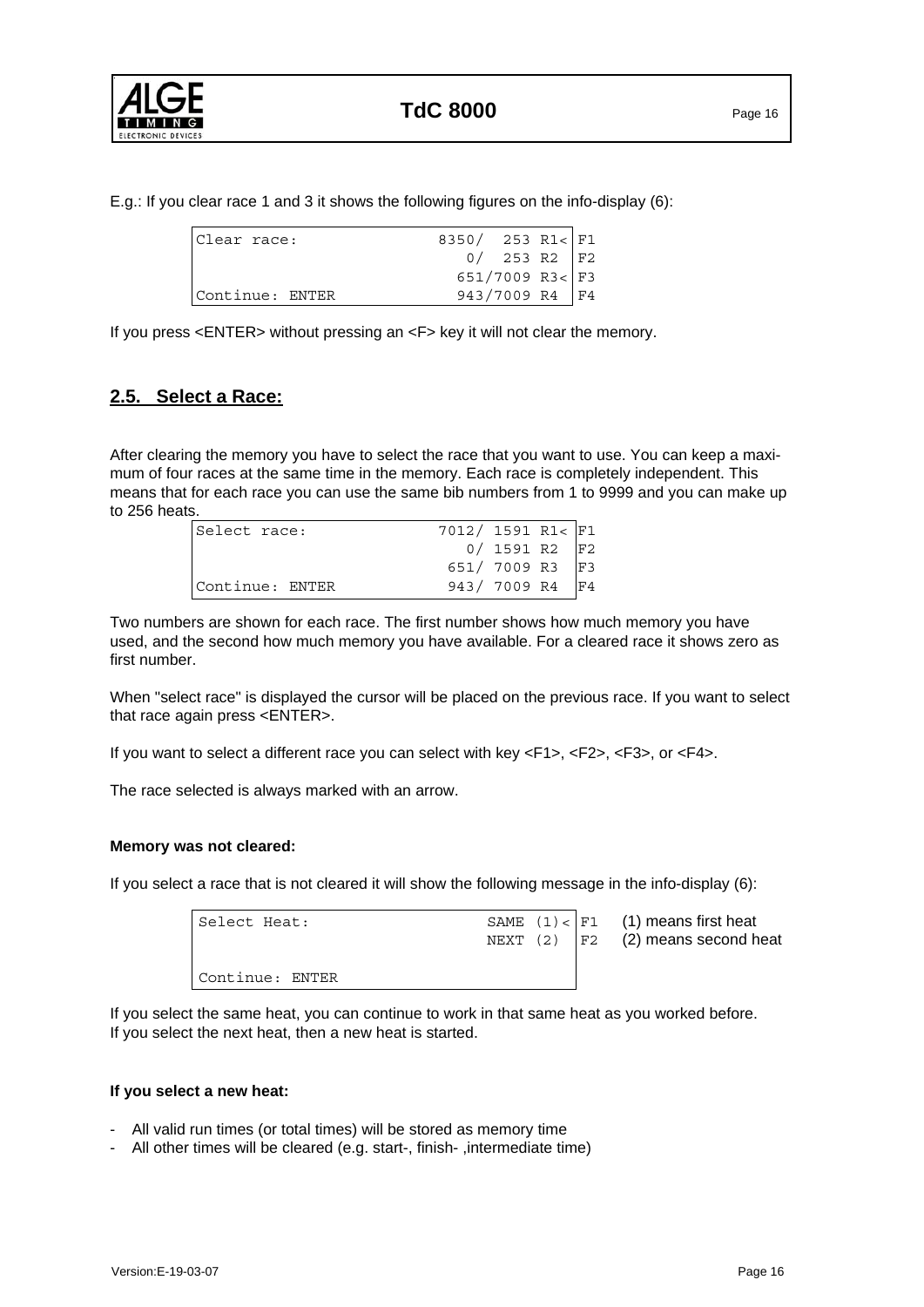

## **2.6. Precision:**

You have to select the degree of precision that you want for the run time, intermediate time, and total time. The Timer itself always uses 1/10,000 resolution, which is especially important if you use the difference timing mode.

Use the <F> key to select. The cursor will always be on the position used previously.

| Select precision: |               | 1 <sub>s</sub> | l F1 |
|-------------------|---------------|----------------|------|
|                   | $1/10$ s   F2 |                |      |
|                   | $1/100$ s< F3 |                |      |
|                   | $1/1000 s$ F4 |                |      |

## **2.7. Timing Modes:**

We use two different timing modes: difference timing and absolute timing. You must select the timing mode before you start a race:

| Select timing:  | ABSOLUTE  F1    | select with $\leq$ F1 $>$     |
|-----------------|-----------------|-------------------------------|
|                 | DIFFERENCE<  F2 | select with $\epsilon$ F2 $>$ |
|                 |                 |                               |
| Continue: ENTER |                 |                               |

### **Absolute:**

Time starts form 0:00.00 The run time (and intermediate times) are stored for each competitor. This mode should be used for races with mass start.

Advantage: For each competitor only one memory place during the first heat (if you have no intermediate times)

Disadvantage: If you do not have a mass start, it will be impossible to make time corrections.

Selection: Press <F1> and <ENTER>

#### **Difference:**

The time of day is stored for each start- and finish impulse. Therefore you have to input the time of day first. From the difference between finish time and start time it calculates the run time. This mode should be used for single start and group start races.

| Advantage: | You can correct times. |
|------------|------------------------|
|------------|------------------------|

Disadvantage: For each competitor at least three memory places are needed (start time, finish time, run time).

Selection: Press <F2 > and <ENTER>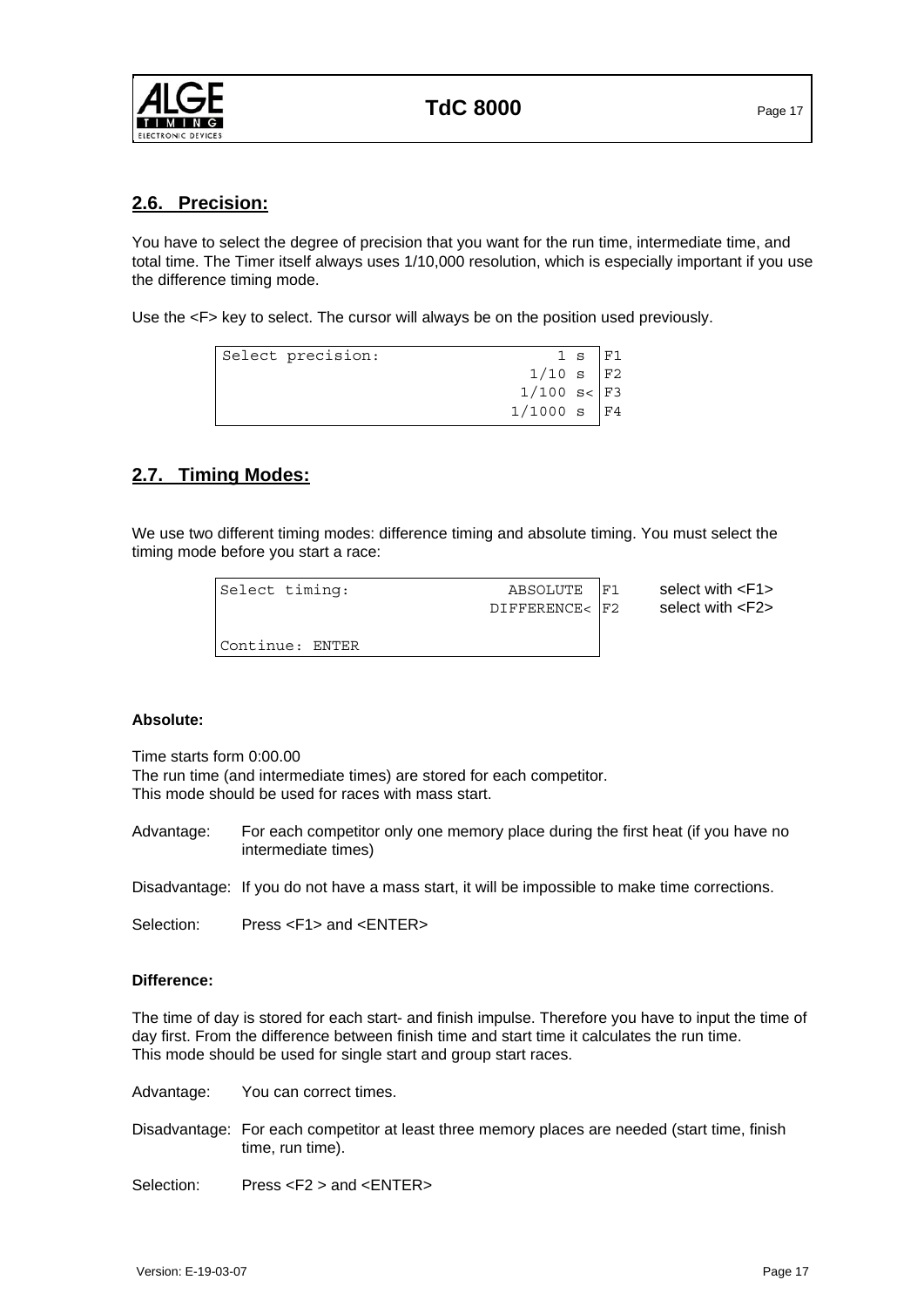

## **2.8. Input of Groups:**

You can input up to 99 groups. A group must consist out of competitors with continues start numbers. If you input groups it shows always the rank within the group, and you can make a group-start and group -classement.

| Input groups?   | YES   F1 |  |
|-----------------|----------|--|
|                 | NO <  F2 |  |
|                 |          |  |
| Continue: ENTER |          |  |

If you do not want to input a Group, then press <NO> or <F2> and <ENTER>. If you want to input a Group, then press <YES> or <F1> and <ENTER>.

| $ $ GROUPS:      |  | Gr $1: 1>$ |  |
|------------------|--|------------|--|
| Save with: ENTER |  |            |  |

Input the last start number of each group. The TdC selects automatically as first start number of the next group the next higher start number.

| GROUPS:          | Gr | 1: 1         |     |
|------------------|----|--------------|-----|
|                  |    | $Gr \t2: 61$ | 90  |
|                  |    | Gr $3: 91 >$ | 120 |
| Save with: ENTER | Gr | 4:121        |     |

First group from StNo. 1 to 60 Second group from StNo. 61 to 90 Third group from StNo. 91 to 120 No input yet

**Attention:** You should always input the groups, that you have some empty start numbers in every group. This start numbers you can use in case of late entries.

## **2.9. Test-Function - Checking the TdC 8000:**

When you press <TEST> the Info-Display (6) shows the following:

|  |  |  |                               |  |                               |  | $ CO = 4.9V$ battery = 7.3V           |
|--|--|--|-------------------------------|--|-------------------------------|--|---------------------------------------|
|  |  |  |                               |  |                               |  | $ C3 = 4.9V \text{ photocell} = 4.9V$ |
|  |  |  | $ C6 = 4.9V$ extender = 0.00A |  |                               |  |                                       |
|  |  |  |                               |  | # # # # # # # # # #           |  |                                       |
|  |  |  |                               |  | c0 c1 c2 c3 c4 c5 c6 c7 c8 c9 |  |                                       |

The Test-Function shows the condition of the device. The condition of all ten channels are monitored (line 4). If one channel blinks, it means that it has a short-circuit. For channel c0, c3 and c6 the voltage is shown.

In addition it shows the voltage of the NiCad battery, the photocell, and the current for the extender.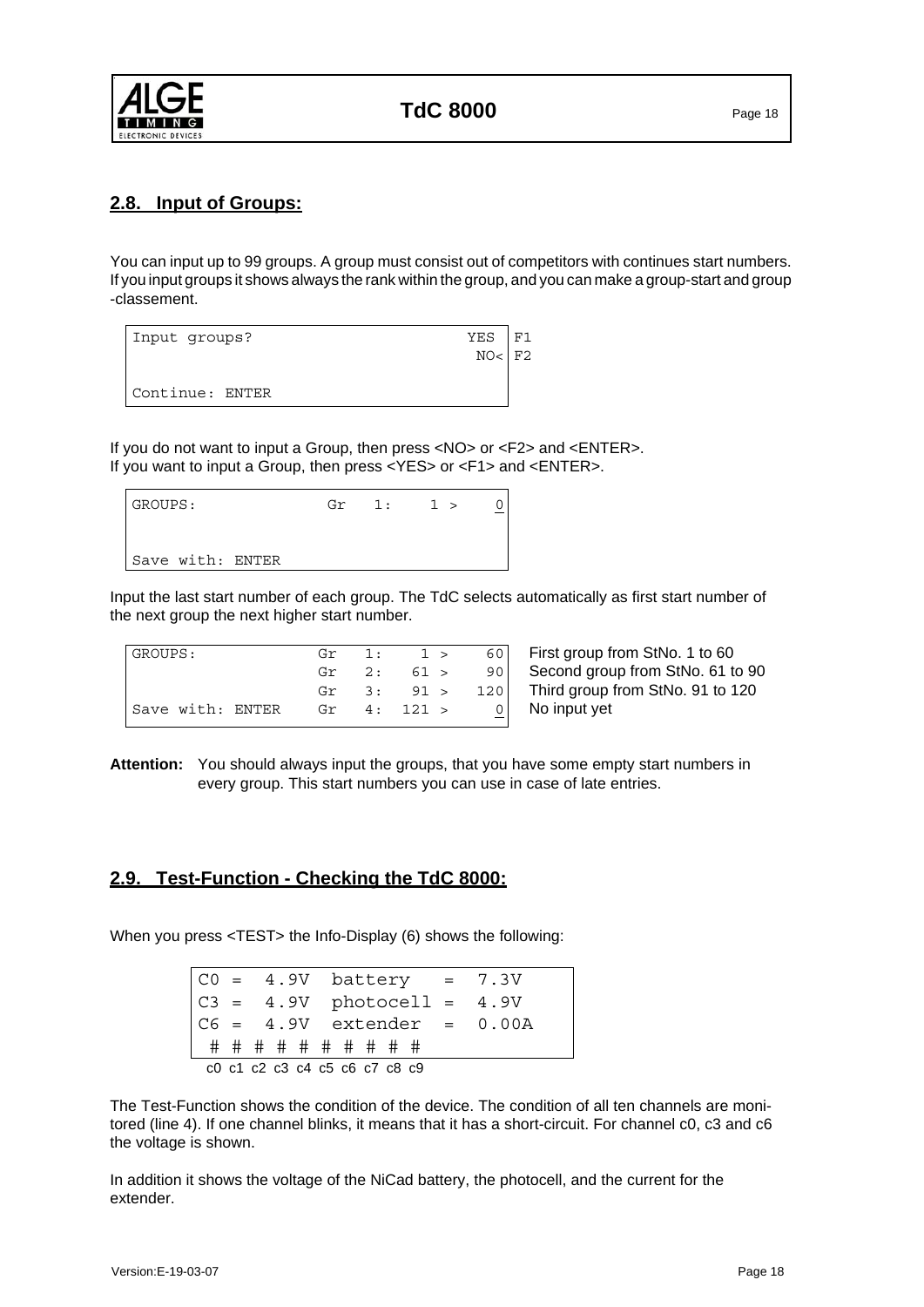

Channel c0, c3, and c6 should normally have about 5 V (open). When an impulse is reached the voltage must go down to 0 V.

When fully loaded the battery has about 7.4 V. The empty battery has a voltage of about 5.5 V. At this voltage the device switches off. A battery warning appears on the info-display (6) when the power is 6.2 V or lower.

The stabilized voltage "photocell" supplies the photocells and must be about 5 V.

The current for extender-devices must be less then 1 A (interface RS 485 (23)). If the current reaches 1 A it switches the supply for the extender off.

## **Line Test - Checking the Start and Finish Line:**

Checking a 1 pair cable which is connected at banana socket c0, c3, or c6.

- Switch TdC 8000 on (switch 26)
- Select the program
- Make the program ready for timing
- press <TEST> (keep it pressed)
- The info-display (6) shows the TdC 8000 measurements
- Measurement of channel c0, c3 and c6 is important for the line test

### **o Short-Circuit-Test:**

- Cable is open on the start side
- Press <TEST> (press key until you finish the test)
- The voltage of the open channel (c0, c3, or c6) must be about 4.9 Volt

### **o Resistance-Test:**

- Short circuit the pair on the start side (press banana plug together)
- Press <TEST> (press key until you finish the test)
- The voltage with shorted channel (c0, c3, or c6) must be between 0 and 0.9 Volt. If the voltage is higher than 0.9 V the resistance of the cable is too high (maximum 2000  $Ω$  loop resistance).

The line test meter is only for quick reference. Please use a multitester set on Ohms for accurate testing of your wiring. Remember that resistance on the line will change due to weather conditions. Always check the condition of splices, especially in extremely cold temperatures. Scotchlocks and AMP locks have a bad habit of opening due to the expansion rate differences between the copper wire and the steel splicing plate. You should use the older "White Bean" connectors if there is a chance that temperatures will fall to below -10 F (-15°C).

Most of the problems with timing installations are due to wiring on the course. Please take the time to review your wiring early in the season. Bad splices and connections will only get worse as time goes on and they are a lot easier to deal with in the Fall before the pedestals get covered with snow.

Please call your ALGE agent for assistance with wiring. They are able to consult with you on proper wiring plans and are usually available to travel to your site for more detailed work at reasonable expense.

## **Needle of meter (3) swings:**

The needle of the meter starts to swing as soon as the photocell is out of line. Please check the set up of the photocell. A swinging needle could also be coffed during a very long timing impulse or through a short-cut of the cable.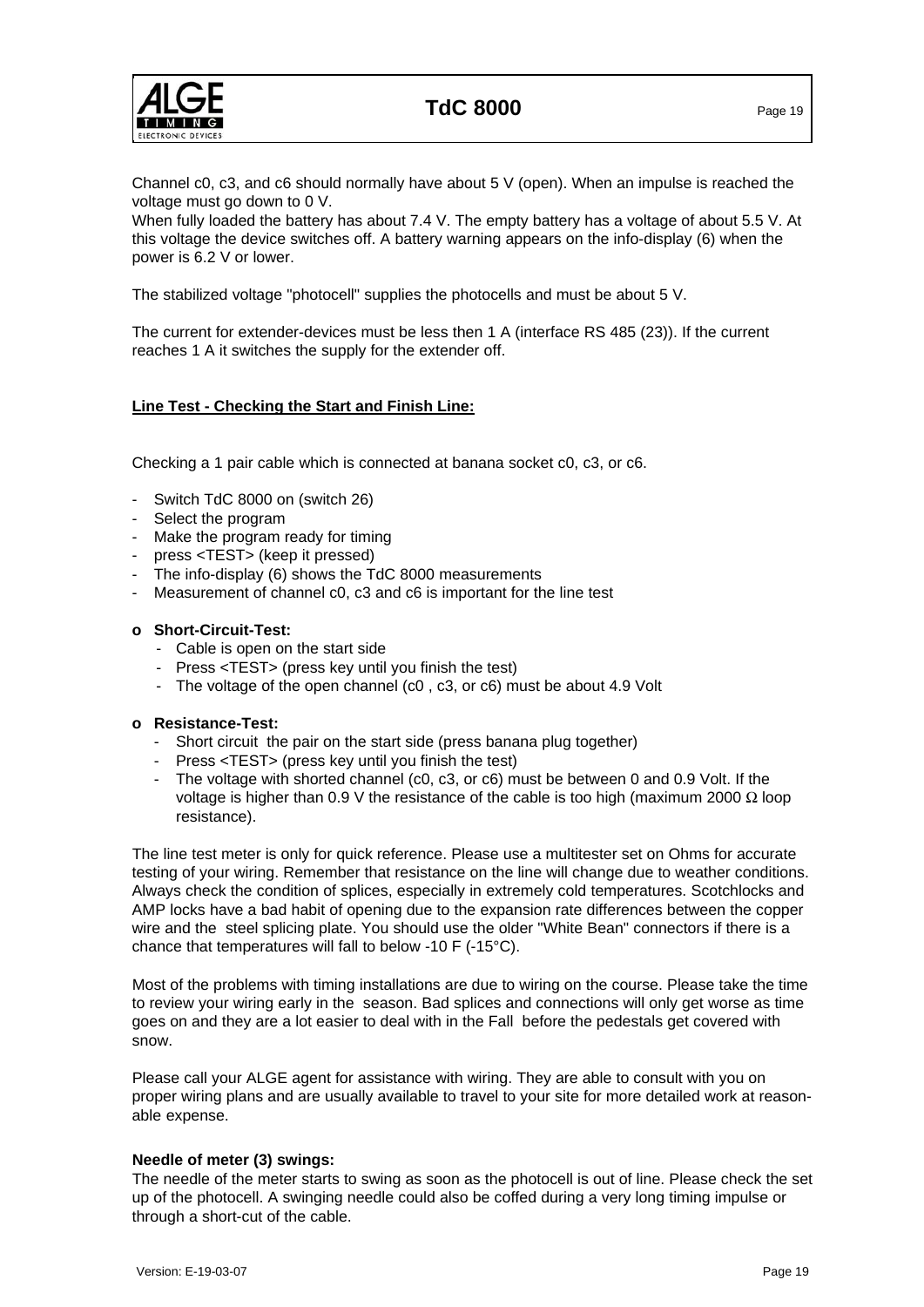

## **2.10. Synchronize Start:**

Synchronization between TdC 8000 and other timing devices is possible. You synchronize the TdC 8000 after you adjust the time before you start the timing.

Connect other timers through banana socket of channel c0 of the TdC 8000 with a 1 pair cable (or cable 004 at socket 19 or 20).

Time:  $10:15:23$  OK< F1 time on display is correct Date: 96-02-28 WRONG F2 time on display is not correct Continue: ENTER

There are two ways to make the synchronization:

- Synchronization from the internal clock
- Manual synchronization

### **Synchronization from the internal clock:**

- Press <F1>
- Press <ENTER>
- The info-display (6) shows:

```
Time: 10:15:45
Date: 96-02-28
Synchronize: on minute change
```
- At the next sharp minute the TdC 8000 gives the synchronise impulse through channel c0.
- At the synchronization it gives a beep form the TdC 8000.
- The time of day disappears in the info-display (6).
- The TdC 8000 is ready for timing.

### **Manual synchronization:**

- Press <F2>
- Press <ENTER>
- The info-display (6) shows:

```
Time: 10:15:34
Date: 96-01-16
Save with: ENTER
```
- Input (correct) the time of day with the finish keyboard (15) and confirm with <ENTER>.
- Input (correct) the date with the finish keyboard (15) and confirm with <ENTER>.

```
Time: 10:16:00
Date: 96-03-28
Synchronize: START-key / channel C0
```
- Start the timers by pressing the <START> key or through an external impulse of channel c0.
- The TdC 8000 is ready for timing.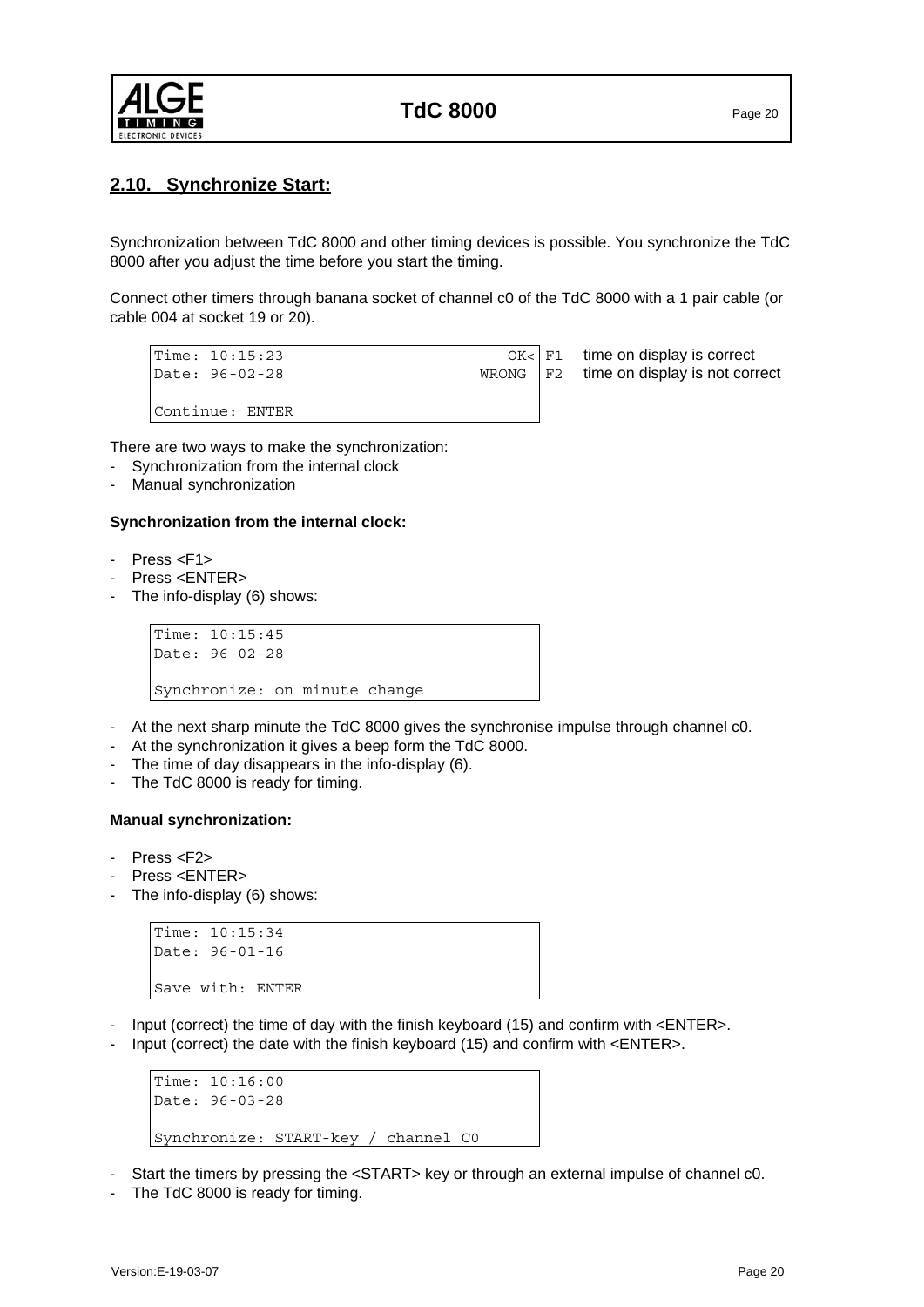

# **3. TIMING**

## **3.1. Switching the TdC 8000 on:**

## **3.1.1. First Heat:**

- Turn TdC 8000 with switch (26) on.
- It shows you on the info-display the following:

|                | ALGE TIMING<br>TdC 8000 | company name<br>name of device |
|----------------|-------------------------|--------------------------------|
| ENG.<br>numhar | V96.C2                  | language and software version  |

number

- After some seconds it shows the program that was used the last time

| Proqram 1: SPLIT                 |  |  | V 96.C2 | program name and version number |
|----------------------------------|--|--|---------|---------------------------------|
| Select: YES/NO or program number |  |  |         | possible selections             |

- Select the program with <YES> or <ENTER>. If you want another program, you can input direct the program number, or use <N0> or the cursor until you have the correct program on the screen.
- The info-display (6) shows the used memory (see point 2.4 on page 15):

| Clear race:     | 1345/ 7258 R1   F1 |                     |  |
|-----------------|--------------------|---------------------|--|
|                 |                    | $0/7258$ R2 F2      |  |
|                 | 1250/ 6819 R3   F3 |                     |  |
| Continue: ENTER |                    | 534/ 6819 R4 $ F4 $ |  |

- It is possible to store four different races (R1, R2, R3 and R4). The info-display (6) shows how many memory is used (first number) and how many is free (second number)
- Press <F1>, <F2>, <F3> or <F4> to mark the races that you want to clear (it shows a arrow in the display at the end of the line).
- Press <ENTER> to clear the races.
- You have to select now the race:

| Select race:    |                    | $0/8603$ R1< F1 |  |
|-----------------|--------------------|-----------------|--|
|                 |                    | 0/8603 R2  F2   |  |
|                 | 1250/ 6819 R3   F3 |                 |  |
| Continue: ENTER |                    | 534/ 6819 R4 F4 |  |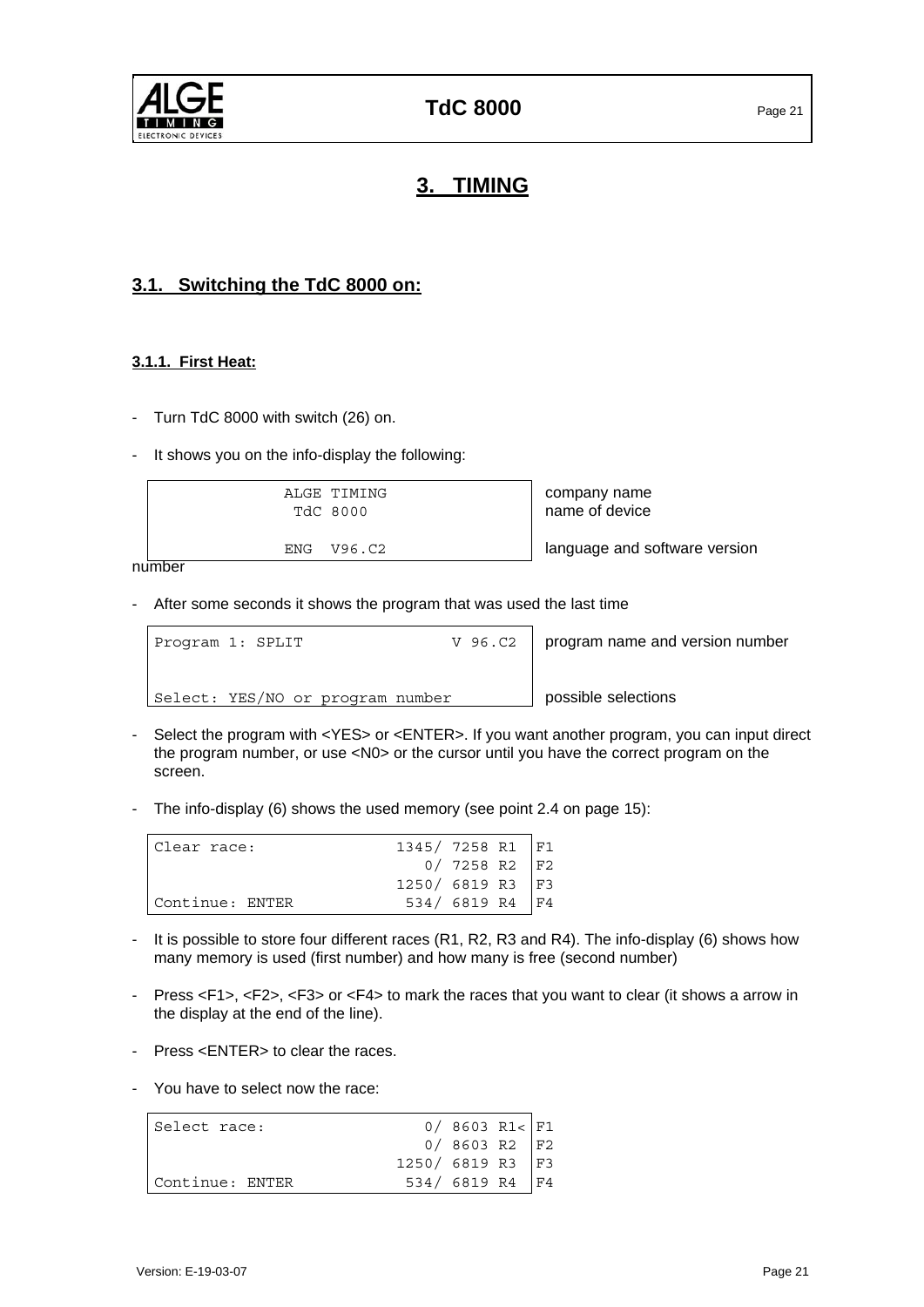

- Select race with<F1>, <F2>, <F3> or <F4> and confirm with <ENTER>
- If you select a cleared race you have to select the timing precision:

| Select precision: |                          | $1 s$ $\vert$ F1 | Precision: seconds        |
|-------------------|--------------------------|------------------|---------------------------|
|                   | $1/10$ s $ F2$           |                  | Precision: 1/10 seconds   |
|                   | $1/100 \text{ s} <  F3 $ |                  | Precision: 1/100 seconds  |
| Continue: ENTER   | $1/1000$ s $ F4$         |                  | Precision: 1/1000 seconds |

- The precision is only for calculated times (run time, intermediate time, etc.), but not for the time of day.
- Select the precision with <F1>, <F2>, <F3> or <F4>. It will pre-select automatically the last precision that you used.
- Confirm the precision with <ENTER>.
- After the precision you have to select the timing mode:

| 'Select timing: | ABSOLUTE   F1<br>DIFFERENCE< F2 | Timing without time of day<br>Timing with time of day |
|-----------------|---------------------------------|-------------------------------------------------------|
| Continue: ENTER |                                 |                                                       |

- Select the timing mode with <F1> or <F2> (see point 2.7 on page 17).
- Confirm the timing mode with <ENTER>.
- After the timing mode you have to select the start mode:

| Select start mode: | SINGLE START<   F1 |                  |  |
|--------------------|--------------------|------------------|--|
|                    |                    | GROUP START   F2 |  |
|                    |                    | MASS START   F3  |  |
| Continue: ENTER    |                    |                  |  |

each competitor starts separate within the group is a mass start all competitors start together

- Select with <F1>, <F2> or <F3> the start mode (see point 3.3 on page 31).
- Confirm the start mode with <ENTER>
- After the start mode you have to select if you want to use groups:

| Input groups?   | YES      | E |
|-----------------|----------|---|
|                 | NO <  F2 |   |
|                 |          |   |
| Continue: ENTER |          |   |

- If you want to use groups (ranking within the group) press <YES> or <F1>. If you want no groups (ranking of all competitors) press <NO> or <F2>.
- If you input groups the info-display (6) shows the following:

| GROUPS:                        |  | Gr $1: 1 > 50$    |  |
|--------------------------------|--|-------------------|--|
|                                |  | Gr $2: 51 > 100$  |  |
|                                |  | Gr $3: 101 > 230$ |  |
| Save with: $ENTER$ Gr 4: 231 > |  |                   |  |

Input always the last bib number of a group. If you want to input this tree groups, press for the fourth group two times <ENTER>.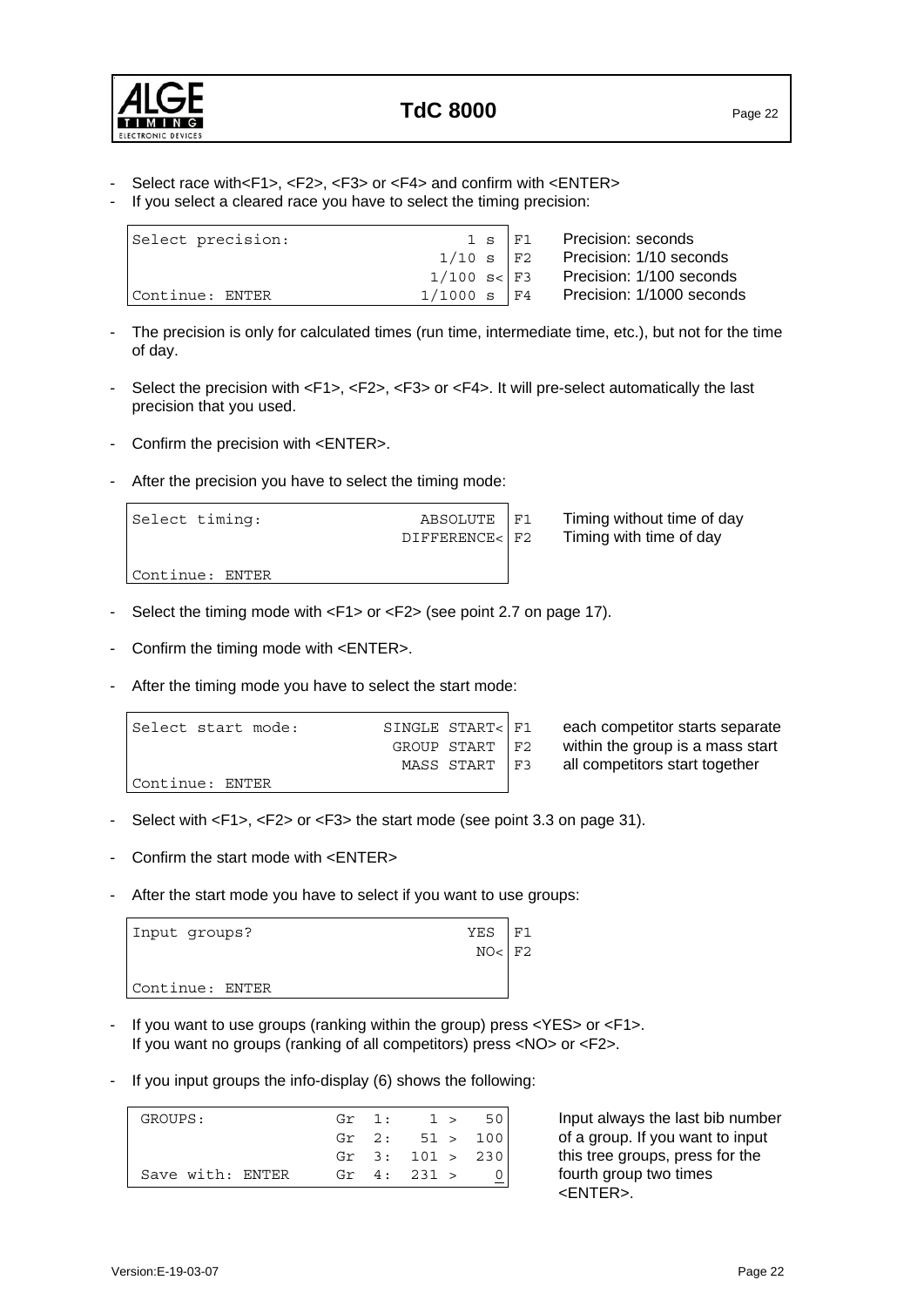

- After the group selection you have to input the time of day:

| Time: 10:15:23<br> Date: 96-02-28 |  | $OK< F1$ synchronization from internal clock<br>$WRONG$   $F2$ input time of day |
|-----------------------------------|--|----------------------------------------------------------------------------------|
| Continue: ENTER                   |  | Confirm selection with <enter></enter>                                           |

- You can input the time of day in two ways (see point 2.10 page 20):- internal clock

- manual synchronization

- o Internal Clock: Press <F1>
	- Press <ENTER>
	- wait for synchronise impulse (time of day runs in display 7)
- o Manual Synchronizing: Press <F2>
	- Press <ENTER>
	- Input time of day with finish keyboard (15)
	- Confirm with <ENTER>
	- Input date with finish keyboard (15)
	- Confirm with <ENTER>
	- Make start impulse with <START>-key or through channel c0.
- TdC 8000 is ready
- The printer prints the following times (time of day mode / first heat):

|    | 0001 ST 10:07:04.640 |
|----|----------------------|
|    | FT 10:08:35.150      |
| RТ | 1:30.50              |
|    |                      |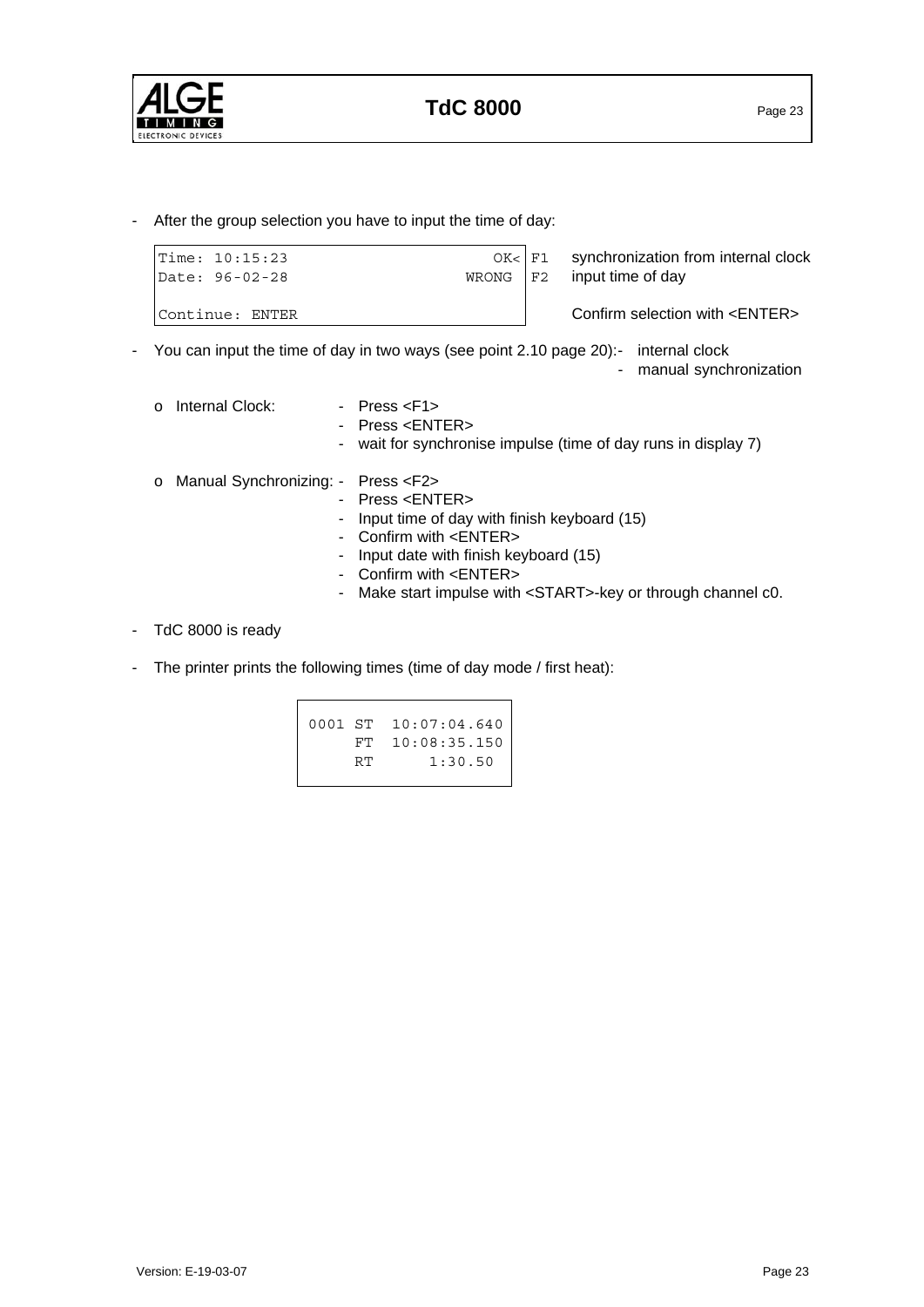

**TdC 8000** Page 24

## **3.1.2. Continue to Work in the First Heat after you Switch on:**

- The process to switch the device on is as described for the first heat.
- Since you want to continue a race, it is not allowed to clear the memory.
- Select the correct race.
- The info-display (6) shows:

| Select heat: |                 |  | SAME $(1)$ $ F1$ The number stands for 1st heat<br>NEXT $(2) <  F2 $ The number stands for 2nd heat |
|--------------|-----------------|--|-----------------------------------------------------------------------------------------------------|
|              | Continue: ENTER |  |                                                                                                     |

- Press <F1> to select the same heat.
- Press <ENTER> to confirm the selection
- You have to synchronize the clock again or you take the internal time of the TdC 8000.
- The timer is ready.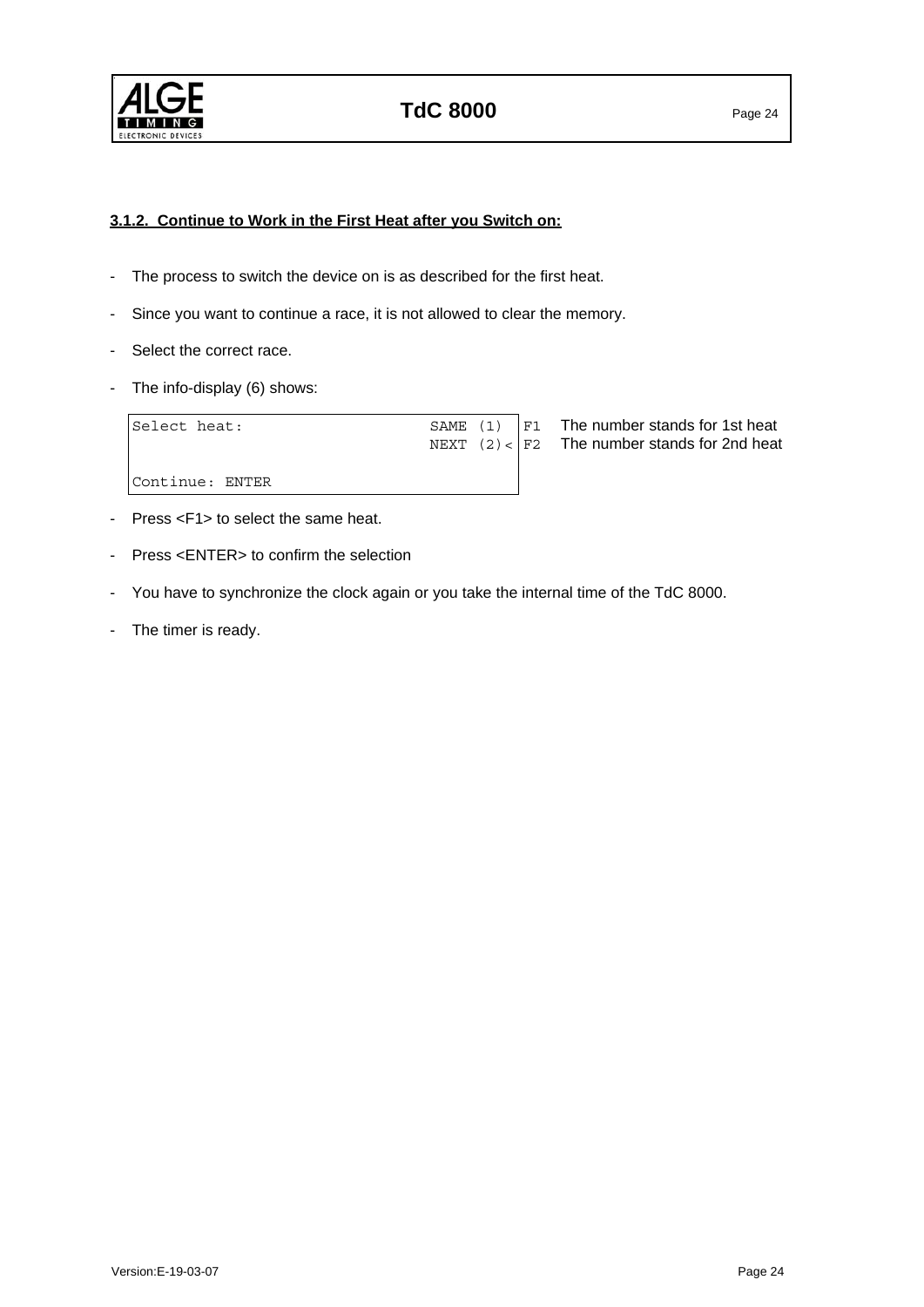

## **3.1.3. Second Heat (Next Heat):**

You can make up to 256 heats. For the heat(s) before it stores always a memory time (total time). There are two possibilities to get into the second heat:

- In the main menu you can change the heat (see page 58)
- Turn the TdC 8000 off and again on.

If you use the time of day it will print you the following results for each competitor:

| 0012 ST |    | 10:07:04.640 |
|---------|----|--------------|
|         | FТ | 10:08:35.150 |
|         | RТ | 1:30.50      |
|         | мт | 1:32.38      |
|         | ጥጥ | 3:02.88      |
|         |    |              |

Start time (time of day) Finish time (time of day) Run time Memory time Total time

Adjust in the main menu (menu 7), if you want the time started from zero, or from the total time of the previous heat (see page 53 - running time).

When a competitor finish it will show in the display (7) first either the run time, then the total time, or first the total time, then the run time, and again the total time. The display time you set in the main menu in point 4 and 5 (see page 52 - display time1 and 2). It shows each time for the duration of the display times.

### **Change Heat in Main Menu:**

*Advantage:* You do not have to synchronize the device again. All adjustments stay as before.

*Disadvantage:* If you have a long break between the heats you have the device always running. This means, as longer as the race and the break, as more time difference you get between synchronized devices. If you have no external supply it will empty also the battery in the break between the heats.

### *How can you Change the Heat in the Main Menu:*

- Press <ALT> and <MENU> at the same time.
- Select with cursor-key into menu 24 "CHANGE HEAT":

Menu 24: CHANGE HEAT

Select: YES/NO or menu number: 24

Press <YES>

| Select Heat::   |  | SAME $(1)$ < F1 continue in same heat<br>NEXT $(2)$ $ F2$ continue in the next heat |
|-----------------|--|-------------------------------------------------------------------------------------|
| Continue: ENTER |  |                                                                                     |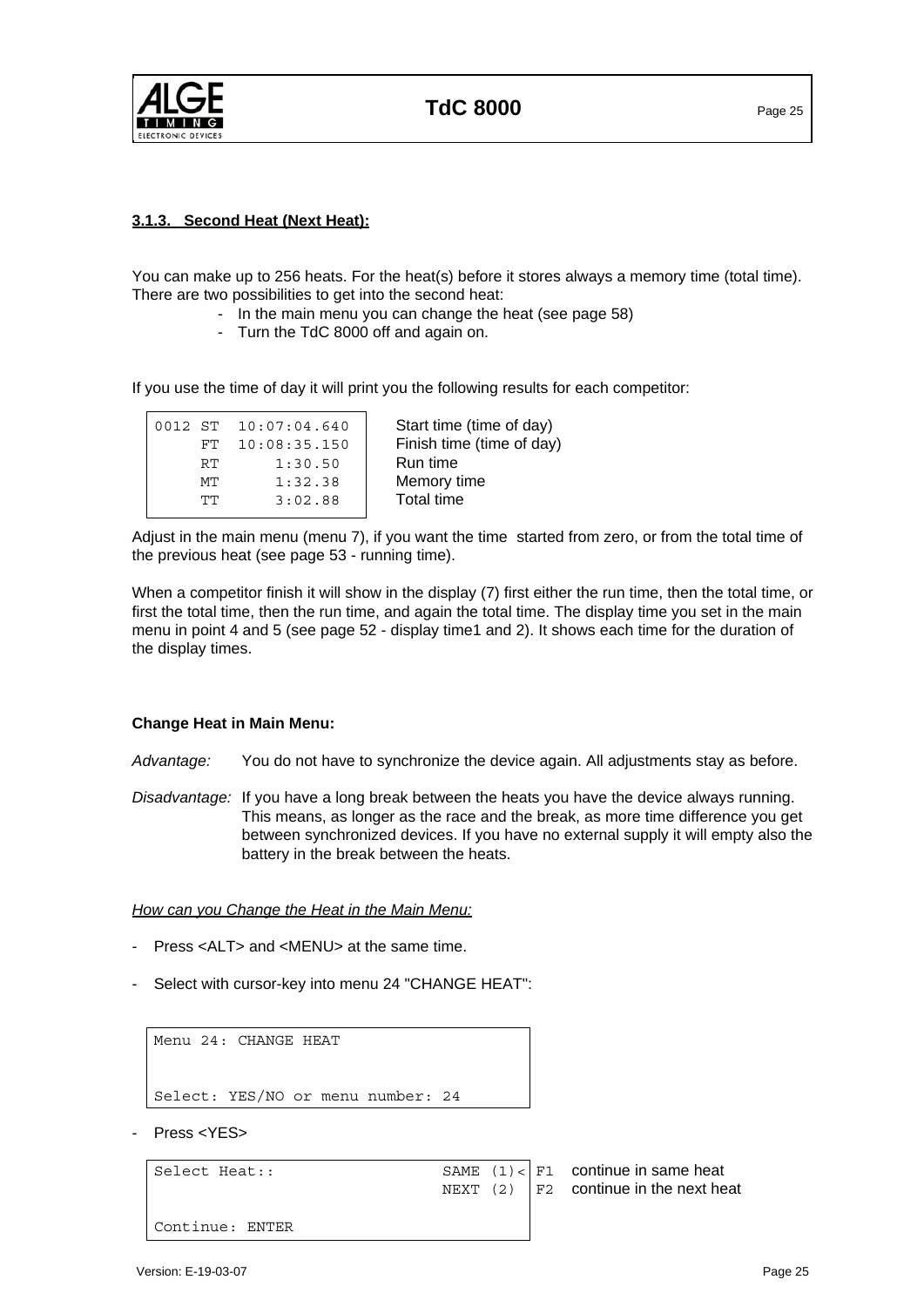

With <F2> and then <ENTER> you select the next heat. The number in the brackets shows always the heat number  $(2 =$  second heat).

| Start order:    | START NUMBER< F1       |  |
|-----------------|------------------------|--|
|                 | BIBO WITHOUT GROUPS F2 |  |
|                 | BIBO WITH GROUPS IF3   |  |
| Continue: ENTER |                        |  |

- Select with  $\leq$  F1>,  $\leq$  F2> or  $\leq$  F3> the start mode and confirm it with  $\leq$  ENTER>:
	- *Start number:* The start order is after the bib numbers. With the switch (1) you can select it you want to count up, manual or down.
	- *Bibo without groups:* All competitors start after the BIBO rule. You have to input the amount of competitors that you want to reverse and confirm it with <ENTER>.
	- *Bibo with groups:* In each group the competitors start after the BIBO rule. You have to input the amount of competitors that you want to reverse for each group and confirm it with <ENTER>.
- The TdC 8000 is ready for the new heat.

## **Changing a Heat by Turning the TdC 8000 off:**

- *Advantage:* If you have a long break it does not use battery power if you switch it off. If you have the TdC 8000 synchronized with other devices it is exactly synchronized for the second heat again.
- *Disadvantage:* You have to synchronize the TdC 8000 again for the new heat (with Startclock, backup timer, etc.)

You have to go through the same start procedure for the second heat as for the first heat.

If you change from one heat to the next heat you have to switch the TdC 8000 with switch (26) off and again on. Be careful that you do not clear the memory of the first heat.

- Switch the TdC 8000 with switch (26) on and select the program as in the previous heat.
- Do not clear the memory of the race.
- Select the correct race
- The info-display (6) shows:

| Select Heat::   |  | SAME $(1)$ < F1 continue in same heat<br>NEXT $(2)$   F2 continue in the next heat |
|-----------------|--|------------------------------------------------------------------------------------|
| Continue: ENTER |  |                                                                                    |

With <F2> and then <ENTER> you select the next heat. The number in the brackets shows always the heat number  $(2 =$  second heat).

| IStart order:   | START NUMBER<   F1     |  |
|-----------------|------------------------|--|
|                 | BIBO WITHOUT GROUPS F2 |  |
|                 | BIBO WITH GROUPS 1F3   |  |
| Continue: ENTER |                        |  |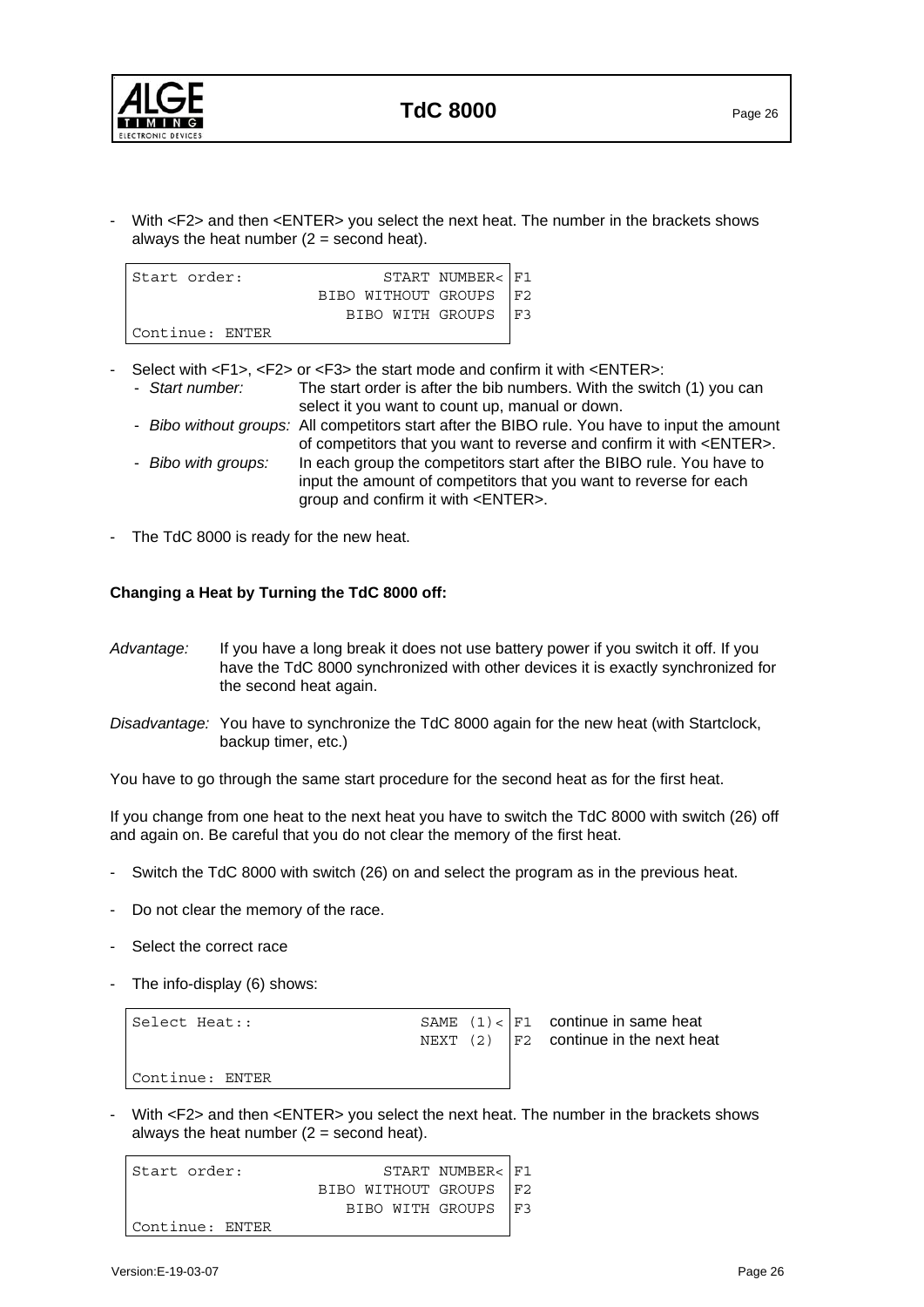

- Select with <F1>, <F2> or <F3> the start mode and confirm it with <ENTER>:
	- *Start number:* The start order is after the bib numbers. With the switch (1) you can select it you want to count up, manual or down.
	- *Bibo without groups:* All competitors start after the BIBO rule. You have to input the amount
	- of competitors that you want to reverse and confirm it with <ENTER>. - *Bibo with groups:* In each group the competitors start after the BIBO rule. You have to input the amount of competitors that you want to reverse for each group and confirm it with <ENTER>.
- Synchronize of the TdC 8000:



- Synchronize TdC with other timing devices (see page 20, chapter 2.10)
- The TdC 8000 is ready for the new heat.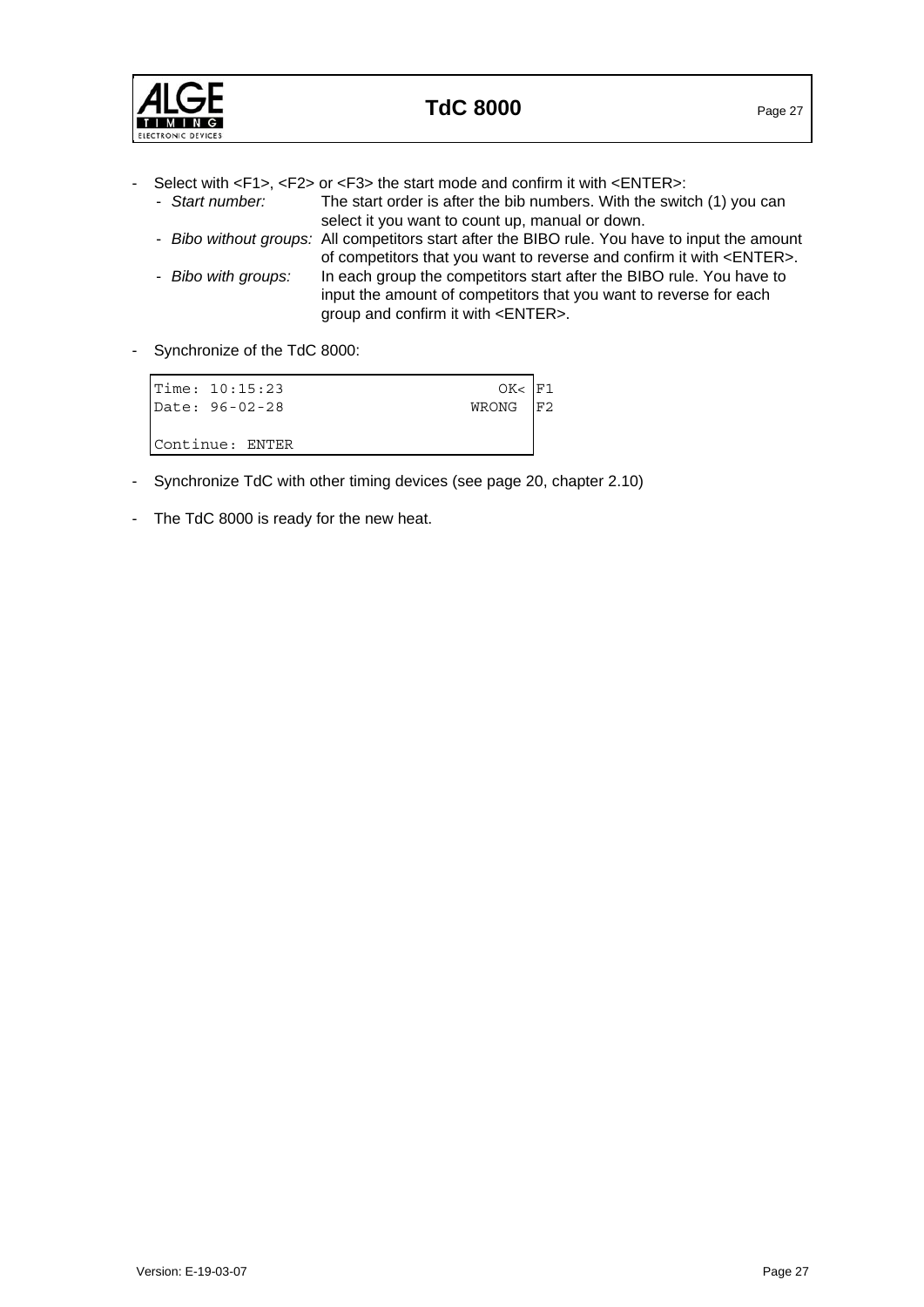

## **3.2. Keyboard Functions:**

The keyboard of the TdC 8000 has three different blocks: - Start-keyboard (9)

- 
- Finish-keyboard (15)
- Function-keyboard (14)

Because of the separated keyboard blocks it is possible for two persons to work on the TdC 8000 at the same time. One person can manage the start, the other the finish (and intermediate times). The display (2) works always together with the start-keyboard (9). The display (7) and (8) works always with the finish-keyboard (15).

The function-keyboard (14) works together with the start-keyboard or finish-keyboard. It shows the informations on the info-display (6)

## **3.2.1. Start-Keyboard:**

| <b>START</b> | Manual start-impulse (SZM on printer, COM on RS232), precision only 1/100                                                                                                                                                                                                                       |
|--------------|-------------------------------------------------------------------------------------------------------------------------------------------------------------------------------------------------------------------------------------------------------------------------------------------------|
| <b>CLEAR</b> | It clears the start time of the start number shown on display (2). (FALSE START)<br>If you press <alt> and <clear> together, it restores the cleared time again.</clear></alt>                                                                                                                  |
| <b>BLOCK</b> | As long as you press <block> it will print all incoming start impulses (channel 0)<br/>as not valid. The time is marked on the first digit with a ?.<br/>As long as you press <alt> and <block> together, it ignores incoming start<br/>impulses (channel 0; see page 34)</block></alt></block> |
|              | to input the start number at the start. It shows the start number on the start-display (2).                                                                                                                                                                                                     |
| <b>INPUT</b> | To edit the start time of the start number in the start display (2).<br>If you press <menu> and <input/> at the same time you get to start time input<br/>mode. You can input times individual or in intervals, etc.</menu>                                                                     |

**ENTER** 

Each start number that you input you must confirm with <ENTER>. Depending on the switch position of switch (1) the start number counts automatically up, down, or stays.

## **3.2.2. Finish-Keyboard:**

| <b>STOP</b>  | Manual stop-impulse (ZZM on printer, C1M on RS232), precision only 1/100                                                                                                                                                                                                                                      |
|--------------|---------------------------------------------------------------------------------------------------------------------------------------------------------------------------------------------------------------------------------------------------------------------------------------------------------------|
| CLEAR        | It clears the finish time of the start number shown on display (2). (FALSE FINISH)<br>If you press <alt> and <clear> together, it restores the cleared time again.</clear></alt>                                                                                                                              |
| <b>BLOCK</b> | As long as you press <block> it will print all incoming finish impulses (channel 1)<br/>as not valid. The time is marked on the first digit with a ?. The time does not stop.<br/>As long as you press <alt> and <block> together, it ignores incoming finish<br/>impulses (channel 1).</block></alt></block> |
| $-1 - 1 - 1$ |                                                                                                                                                                                                                                                                                                               |

to input the start number at the finish (intermediate time). It shows the start number on the finish-display (8).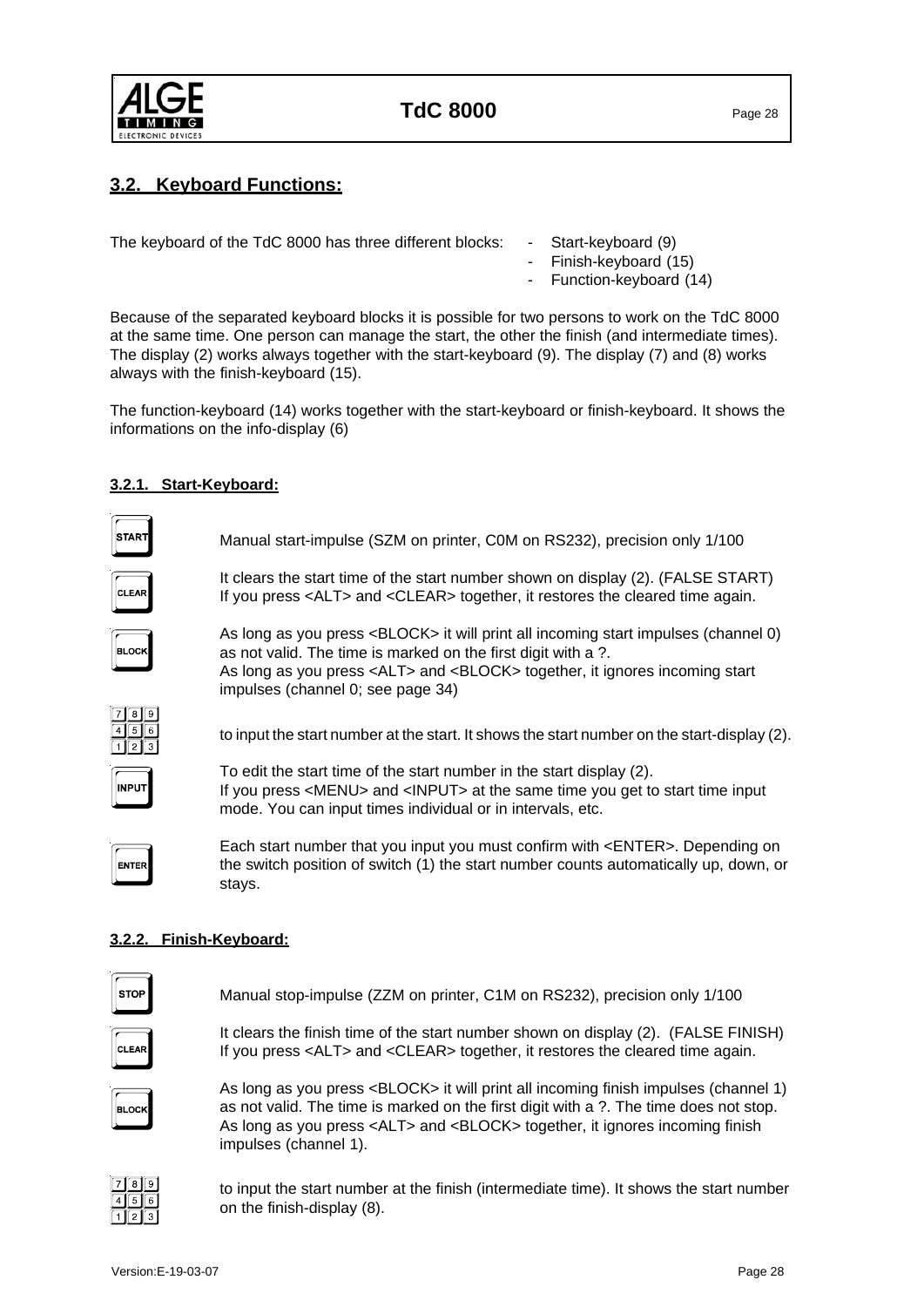

| ×<br>×<br>۰. |
|--------------|
|--------------|

To edit the finish time of the start number in the finish display (8). If you press <MENU> and <INPUT> at the same time you can change the run time, memory time or intermediate time.



Each start number that you input, you must confirm with <ENTER>. Increment start number: - up: press <ENTER> down: press <ALT> and <ENTER> together

## **3.2.3. Function-Keyboard (14):**

| YES |  |
|-----|--|
| NO  |  |
|     |  |

To confirm a YES/NO question

If you do not confirm a YES/NO question

If you press <PRINT> it switches the printer into the buffer mode. This means that all information for the printer will be stored in the buffer. If you press again <PRINT> it will print all the data from the buffer. This function is manly to use when you change the paper.

If you press <ALT> and <PRINT> together it switches the printer off. All printer information is now lost. If you press <PRINT> or <ALT> and <PRINT> again it switches the printer on.

If you press <MENU> and <PRINT> together it prints all adjustments of the main menu.

| <b>TEST</b> |
|-------------|
| ÷           |
| LASS<br>с   |
|             |
|             |
|             |

To test the TdC 8000 (see chapter 2.9 on page 18).

Key has no function yet.

To print the Classement (see chapter 4.5 on page 44).

| Cursor-key up |  |
|---------------|--|
|---------------|--|

Cursor-key down

It goes always together with another key. You have to press first <ALT> and then the second key. Do not release <ALT> before you pressed the second key. <ALT> has a function together with <CLEAR>, <BLOCK> , <MENU>, and <PRINT>.



ALT

It goes always together with another key. You have to press first <MENU> and then the second key. Do not release <MENU> before you pressed the second key. <MENU> has a function with <ALT>, <INPUT>, <PRINT>, and <BLOCK>.



 $F<sub>2</sub>$ 

 $F4$ 

Function key 1: To select in a menu of the info-display (6) when the text is placed at the right side in line 1.



- Function key 3: To select in a menu of the info-display (6) when the text is placed at the right side in line 3.
- Function key 4: To select in a menu of the info-display (6) when the text is placed at the right side in line 4.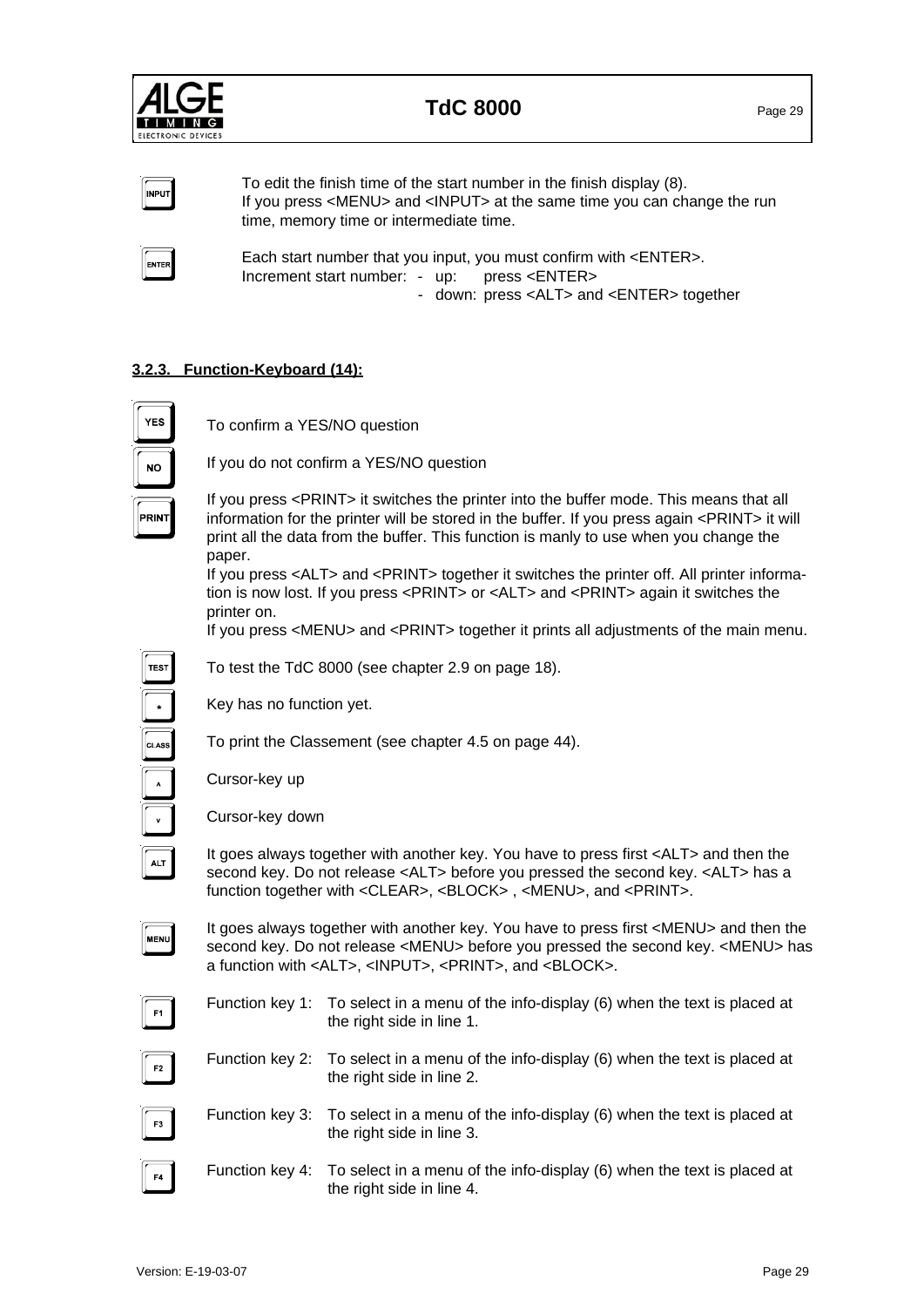



Memory for mass arrivals at the finish or intermediate time (see chapter 4.4 on page 42).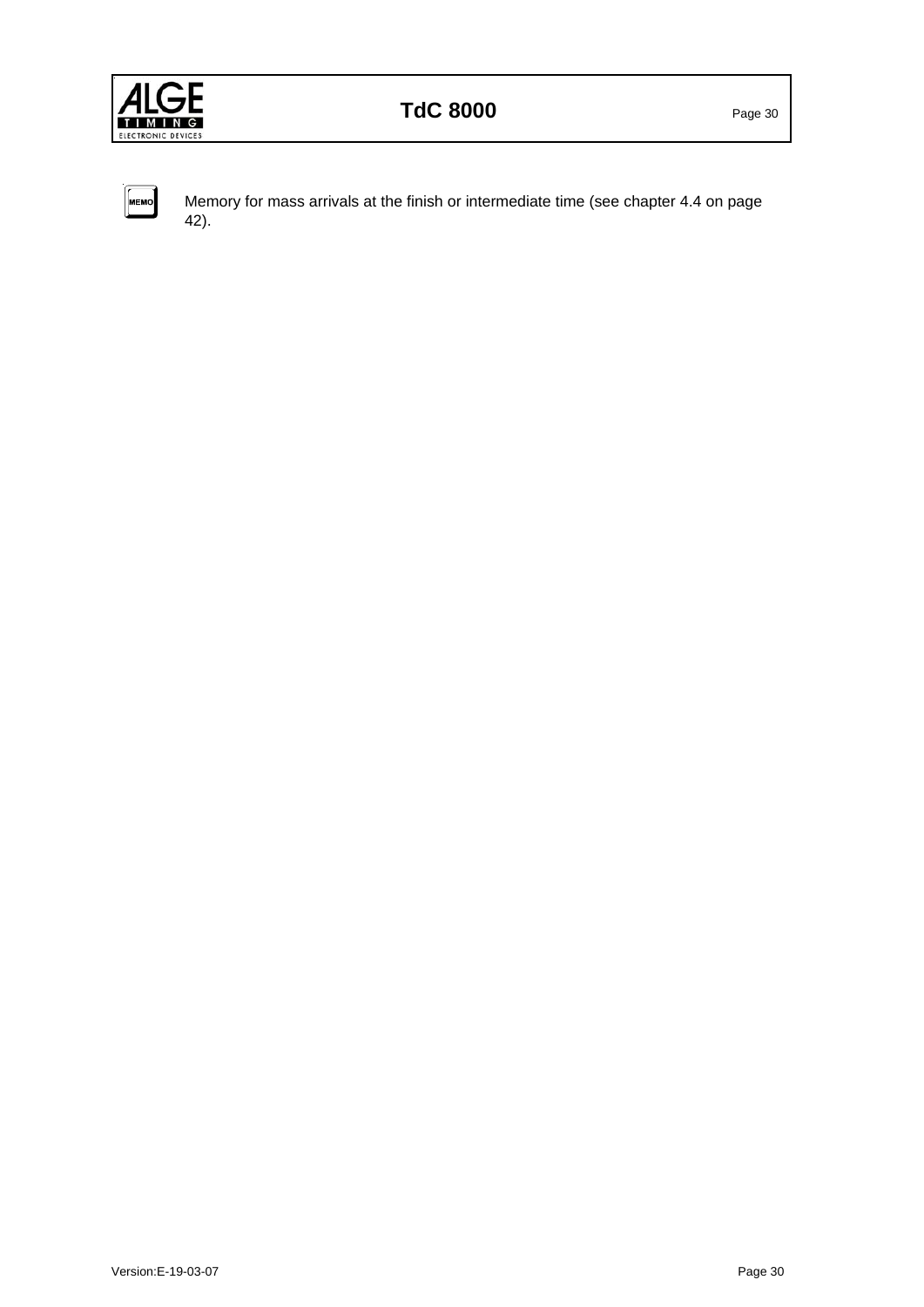

## **3.3. Start-Mode:**

You can choose between tree different start-modes:

- **Single Start:** each competitor starts separate
- **Group Start:** all competitors within a group start together
- **Mass Start:** all competitors start together

With the switch (1) you control the start automatic for singles start and group start. This switch has three position. It shows the switch position on the start-display (2).

- *upper position:* after each start it changes the start number to the next free higher start number.
- *middle position:* manual mode, the start number stays until you change it with the keyboard.
- *lower position:* after each start it changes the start number to the next free lower start number.

## **3.3.1. Single Start:**

Each competitor has a separate start time. In this mode you can select the output mode of the infodisplay (6) (see page 53 Menu 7: INFO-DISPLAY).

## **3.3.1.1. Start Mode for the First Heat:**

If the start number increases e.g. from 1, to 2, to 3, to 4, etc. after each start you can use the automatic start mode (switch 2 in upper position).

### **Start number goes up automatically after each start**

- Switch (1) in upper position (it shows the switch position in the start display 2).
- It shows 1 as start number in the start display (2).
- After the start of number 1 it increases the start number automatically to 2.
- After each further start it increases the start number again (automatically to the next start number that is not started yet).
- A manual correction of the start number is possible at any time (keyboard 9). If you press <ENTER> it increases the start number to the next start number that is not started yet.
- The display (2) shows for a start number with a start time a "u" in the display (u stands for used).

#### **Start number goes down automatically after each start:**

- Switch (1) in lower position (it shows the switch position in the start display 2).
- It shows 1 as start number in the start display (2).
- Input with keyboard (9) the start number that starts first (e.g. 48) and confirm it with <ENTER>.
- After the start of number 48 it decreases the start number automatically to 47.
- After each further start it decreases the start number again (automatically to the next lower start number that is not started yet).
- A manual correction of the start number is possible at any time (keyboard 9). If you press <ENTER> it increases the start number to the next start number that is not started yet.
- The display (2) shows for a start number with a start time a "u" in the display (stands for used).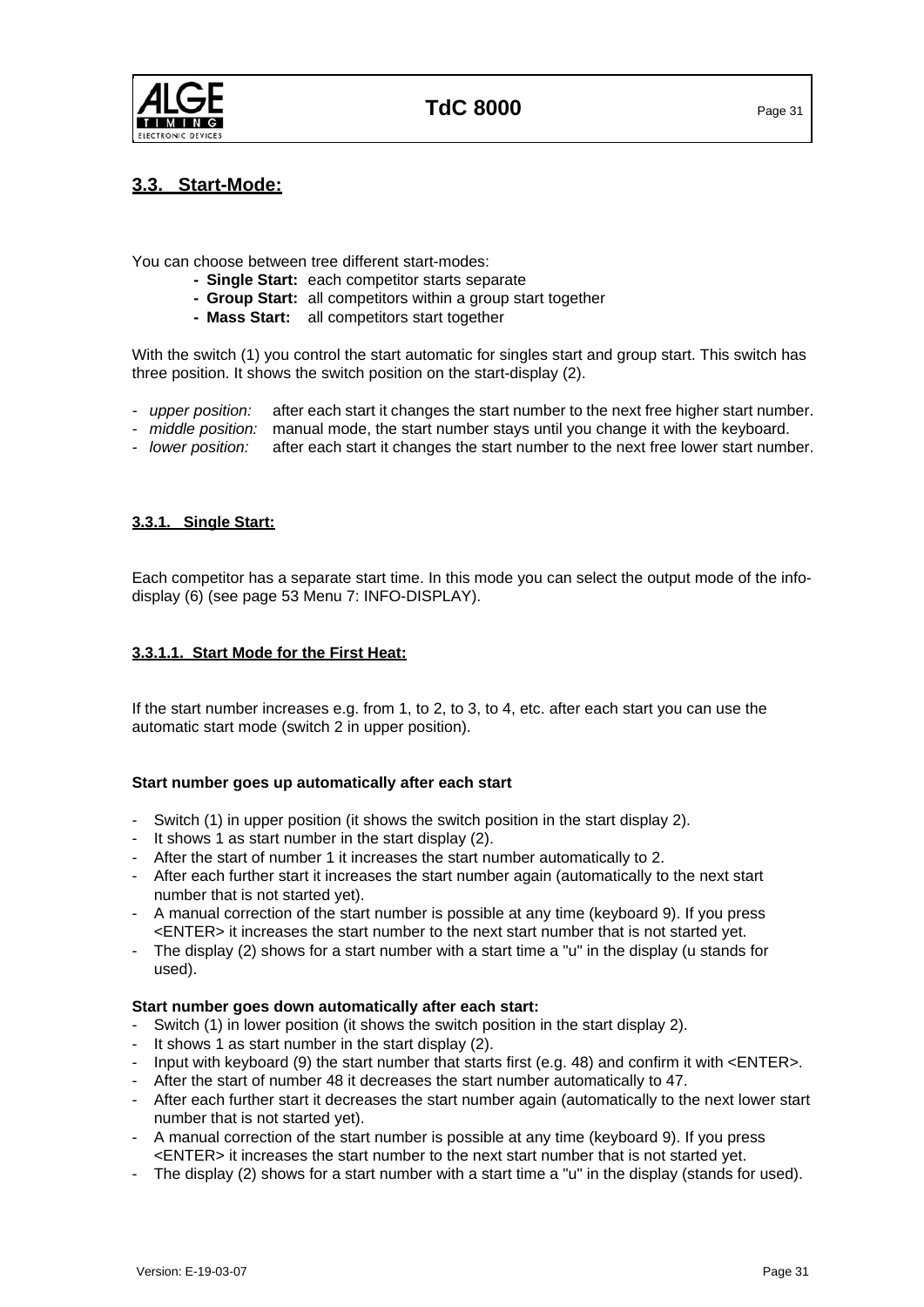

### **Manual start input:**

- Switch (1) in middle position (it shows the switch position in the start display 2).
- It shows 1 as start number in the start display (2).
- Input with keyboard (9) the start number that starts (e.g. 12) and confirm it with <ENTER>.
- After the start it shows a "u" in the display (2) . It stands for used and mans that this start number is already started.
- Input with keyboard (9) the next start number that starts (e.g. 25) and confirm it with <ENTER>.
- After the start it shows a "u" in the display (2) . It stands for used and mans that this start number is already started.

### **3.3.1.2. Start Mode for the Second Heat:**

The start procedure for the third, fourth, etc. heat works like in the second heat. The switch (1) has the same function as in the first heat. If you use the BIBO mode for the second heat it is important that you have the upper position selected.

For the second heat you have the following text on the info-display (6):

| Start order:    |  |  | START NUMBER<   F1       |  |
|-----------------|--|--|--------------------------|--|
|                 |  |  | BIBO WITHOUT GROUPS   F2 |  |
|                 |  |  | BIBO WITH GROUPS  F3     |  |
| Continue: ENTER |  |  |                          |  |

Select the start order with <F1>, <F2> or <F3>.

F1

F<sub>2</sub>

#### **o Start number:**

The start order works like for the first heat, depending on the switch position of switch (1).

### **o Bibo with groups:**

The bibo rule is used in alpine skiing. Bibo does the following:

For races with two or more heats it takes the as start order the ranking of the first (previous) heat, except of the first places as start order for the 2nd heat. You have to input how man places you have to reverse. If you input e.g. 15 it does the following.

- rank 15 starts 1st rank 1 starts 15th
- 
- 
- etc.. etc.
- 
- rank 14 starts 2nd rank 16 starts 16th
	- rank 13 starts 3rd rank 17 starts 17th
		-

The TdC 8000 asks you how many competitors you have to invert. The TdC requests the FIS value of 15.

| _______ |                  |  |
|---------|------------------|--|
|         | Save with: ENTER |  |

Invert: 15 Amount of inverted competitors

> Confirm your selection with <ENTER>

**Attention:** Switch (1) must be in the upper position!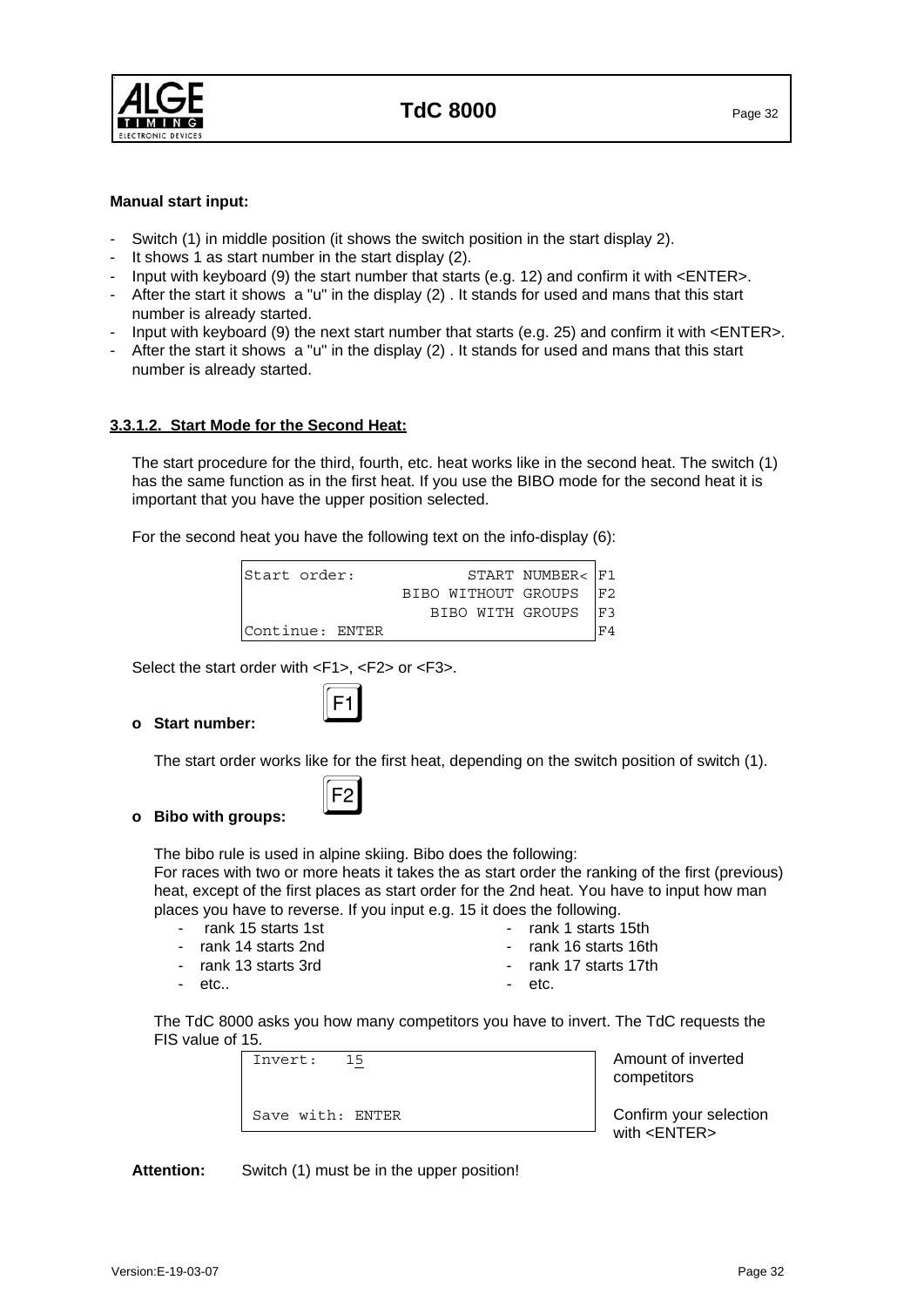



## **o Bibo with groups:**

You have to input the amount of competitors to invert for each group. For the Bibo rule it takes the classement of the previous heat.

e.g.: You have a race with three groups:

| INVERT:          | Gr 1: |                   | 15   | Input the amour         |
|------------------|-------|-------------------|------|-------------------------|
|                  |       | Gr <sub>2</sub> : | 15   | that you want to        |
|                  |       | Gr <sub>3</sub> : | 15 I | with $\leq$ ENTER $>$ . |
| Save with: ENTER |       |                   |      |                         |

he amount of competitors u want to invert and

**Attention:** "Bibo with groups" works only in the second heat if you worked in the first heat with groups. The switch (1) must be in the upper position!

### **3.3.2. Group Start:**

Within a group they start with the same start time. If you use the group start, you should input groups. It is possible to input the groups during the switch on procedure or in the main menu (Menu 22: Groups; page 57).

If you do not input a group it will start all numbers (from 1 to 9999) with the first start impulse.

You can not use <CLEAR> of the start-keyboard (9) to clear a start time (it stores only one time for a group). To change the start time of a group, use <INPUT> of the start keyboard (9).

### **3.3.3. Mass Start:**

All competitors from 1 to 9999 start with the same start time.

If you want to make a race with many competitors and a mass start, we recommend to use ABSO-LUTE TIMING. This mode gives stores per competitor only the run time (if you have no intermediate time).

You can not use <CLEAR> of the start-keyboard (9) to clear a start time (it stores only one start time for all competitors). To change the start time of the competitor field, use <INPUT> of the start keyboard (9).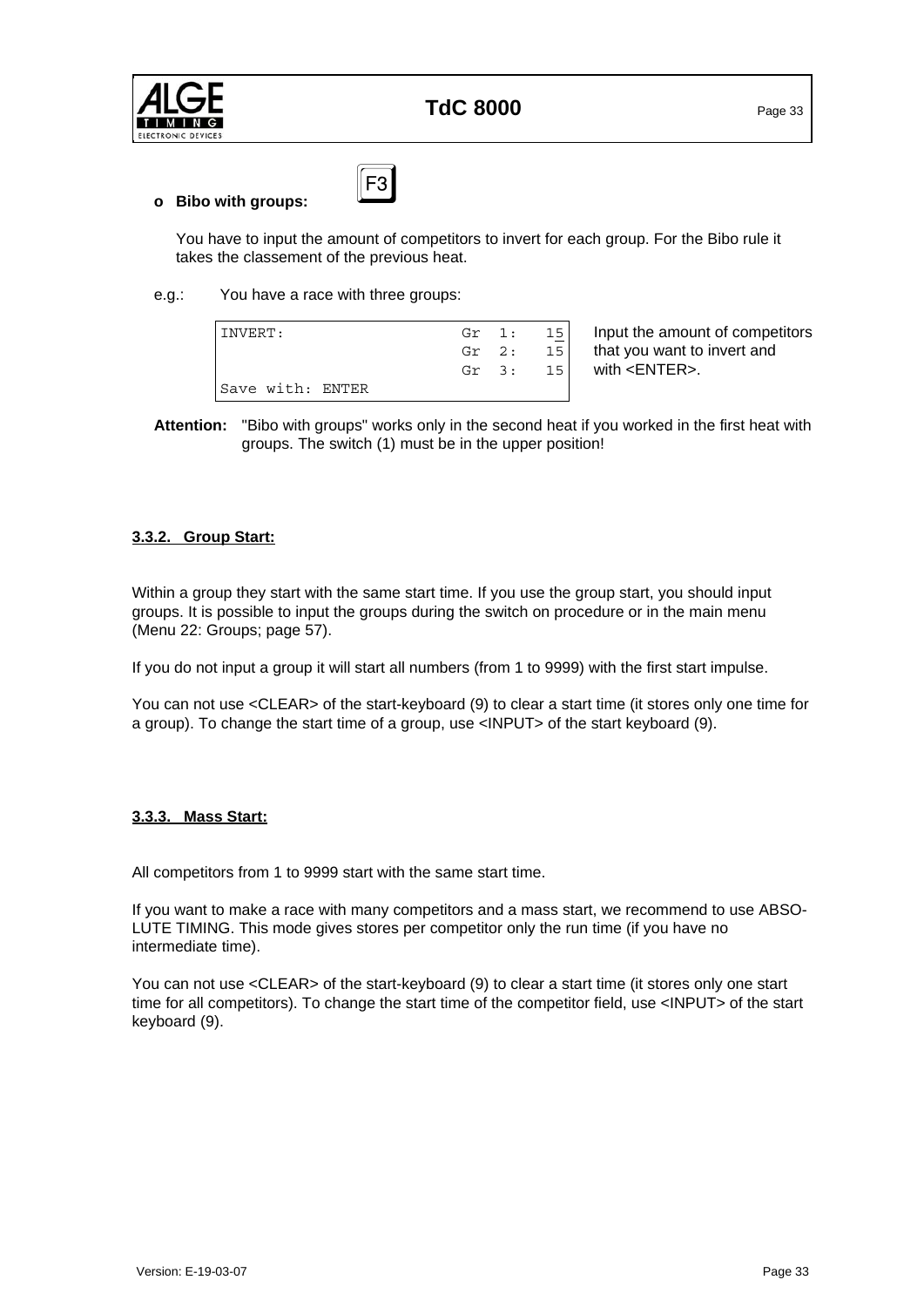

**TdC 8000** Page 34

# **4. SPECIAL FUNCTIONS**

**TEST** 

**BLOCK** 

**BLOCK** 

BLOCK

## **4.1. TEST - Checking the TdC 8000:**

see chapter 2.9 on page 18

## **4.2. BLOCK - Deactivate the Impulse-Channels:**

You can deactivate each impulse channel (c0 to c9). There are two possibilities to deactivate the channels.

- o The TdC 8000 ignores each impulse of a selected channel (channel off)
- o The TdC 8000 marks each impulse of a selected channel (with ?) . The time does not start or stop on the display and display board.

Channel 0 (start) and 1 (finish) you can deactivate direct.

### **4.2.1. Blocking the Start:**

- All start impulses (c0) are not valid and the time of day is marked with a ? as long as you press <BLOCK> of the start-keyboard (9).

| <i>Printer:</i> |           | ?0043 ST 10:34:13.384                         |
|-----------------|-----------|-----------------------------------------------|
| Display Board:  | no output |                                               |
| RS 232:         |           | $?0043 \text{ CO } 10:34:13.384 \text{ (CR)}$ |

- As long as you press <ALT> and <BLOCK> of the start-keyboard (9) together, the TdC 8000 will ignore all start impulses (channel 0). The TdC 8000 does not store or output this time.

If you block the start impulse it will not start the clock.

### **4.2.2. Blocking the finish:**

- All finish impulses (c1) are not valid and the time of day is marked with a ? as long as you press <BLOCK> of the finish-keyboard (15). It does not stop the clock and it does not output a run time.

| Printer:       | ?0043 FT  | 10:34:13.384                                 |
|----------------|-----------|----------------------------------------------|
| Display Board: | no output |                                              |
| RS 232:        |           | $?0043 \text{ C1} 10:34:13.384 \text{ (CR)}$ |

As long as you press <ALT> and <BLOCK> of the finish-keyboard (15) together, the TdC 8000 will ignore all finish impulses (channel 1). The TdC 8000 does not store or output this time.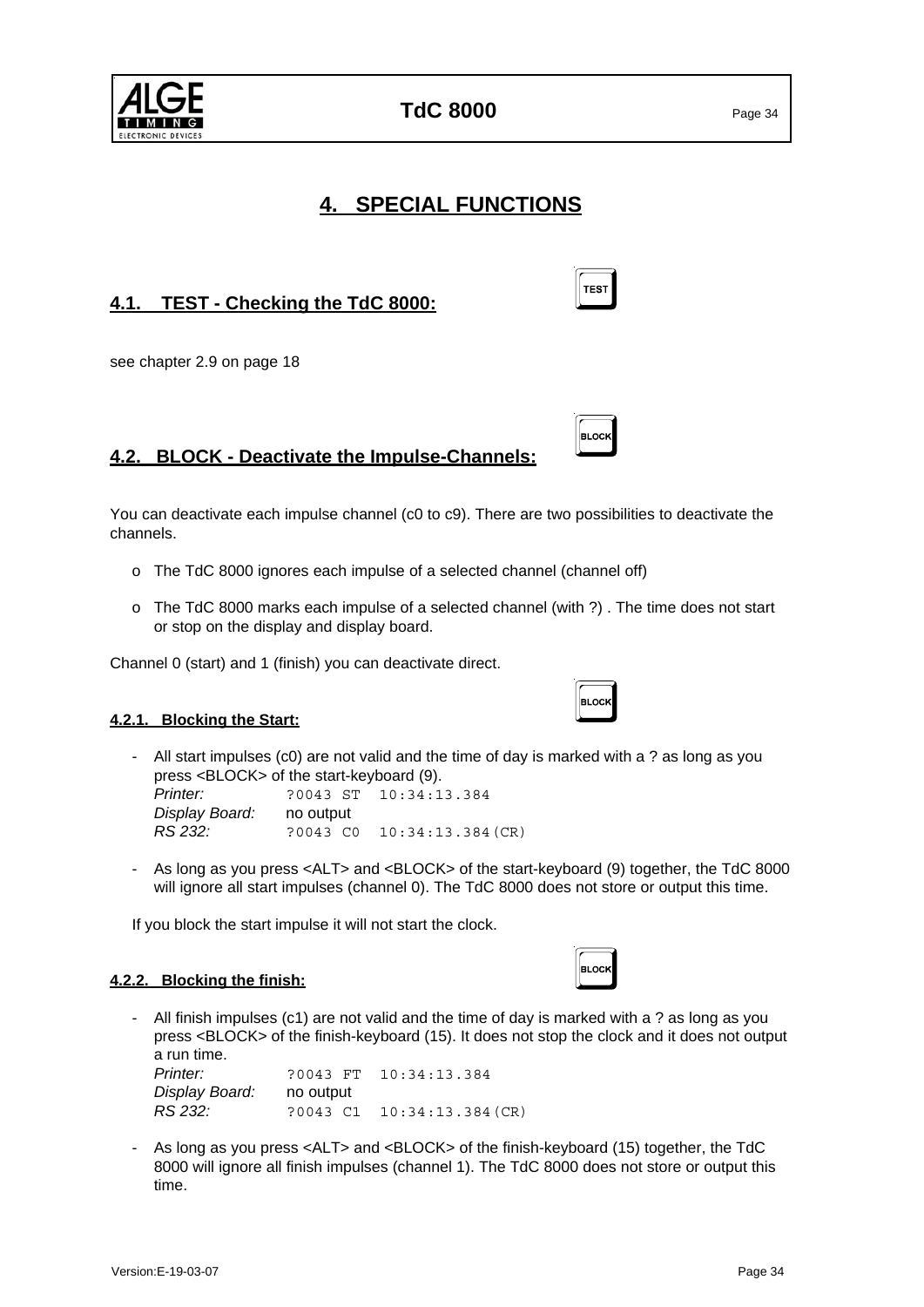

# **TdC 8000** Page 35

A stop impulse never stops the time on the display and all play about as long as you press <BLOCK>.

## **4.2.3. Individual adjustment of the channels:**

You can adjust each channel individual. When you turn the TdC 8000 on and clear the memory you have always all channels active.

- If you press <MENU> and <BLOCK> together it shows the setting of each channel in the info-display (6).
- Select the channel with  $\Box$  and  $\Box$ .
- Press <F1> to switch between activated and deactivated
- A (+) means, that the channel is activated.
- A (-) means, that the channel is deactivated.
- Leave the menu by pressing <MENU> and <BLOCK> together.

## **Info-display (6):**



The adjustment above comes automatically when you turn the device after you cleared the memory:

The example bellow shows that channel c3 and c4 is switched off:

|  |  |  |  | Channels on $(+)/$ off $(-)$ : |  | CHANGE F1 |  |
|--|--|--|--|--------------------------------|--|-----------|--|
|  |  |  |  |                                |  |           |  |
|  |  |  |  | + + - - + + + + +              |  |           |  |
|  |  |  |  | c0 c1 c2 c3 c4 c5 c6 c7 c8 c9  |  |           |  |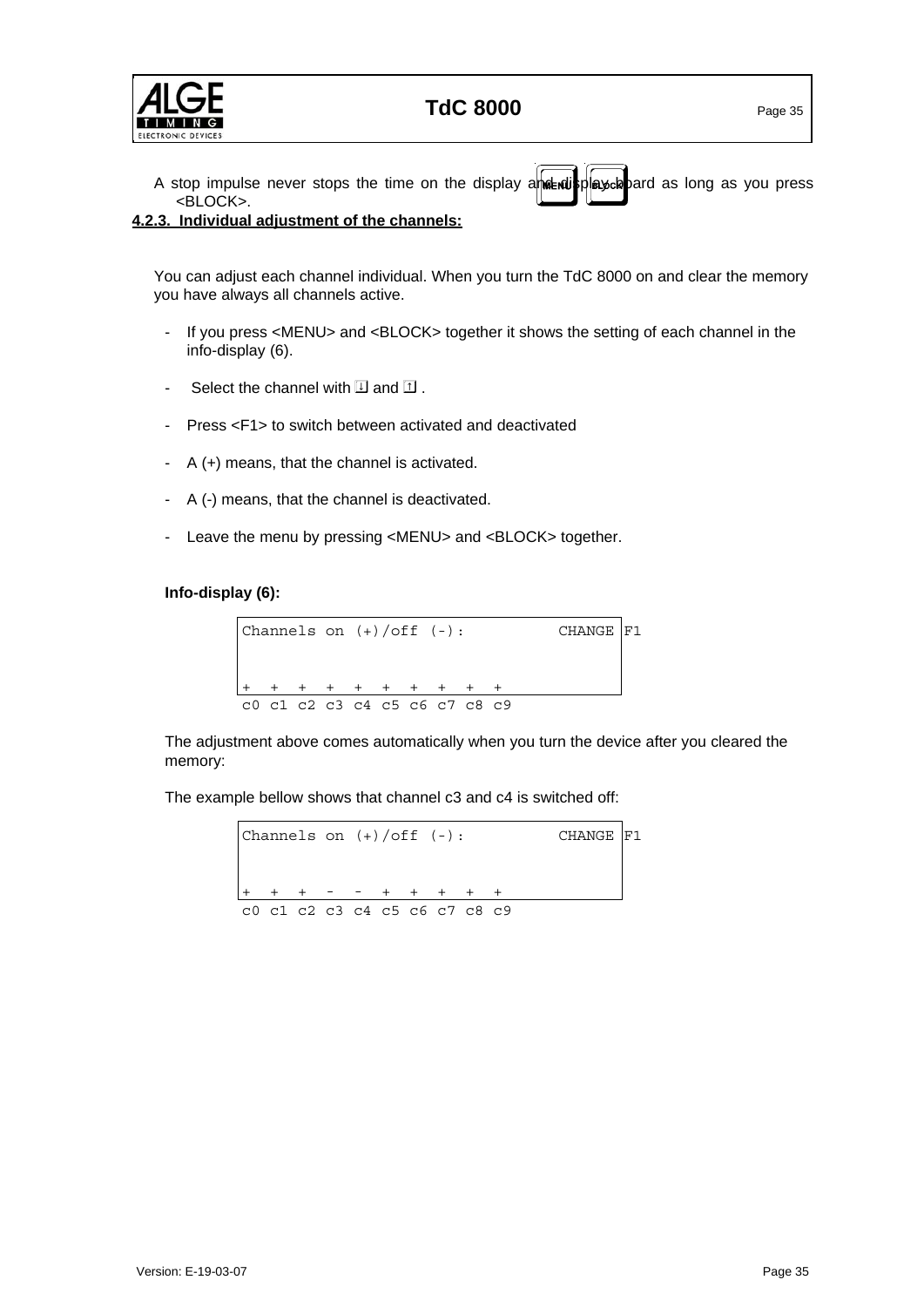## **4.3. Editing of Times:**

## **4.3.1. Editing of Start Times:**

## **4.3.1.1. Clear Start Times:**

- <CLEAR> of the start keyboard (9) clears the start time of the start number shown in the display (2).
- The cleared time is now marked with a  $c$  ( $c=$  cleared).
- The printer prints the time with the c prefix.
- The output of RS 232 interface looks like: c0043 C0 10:34:13.384

## **4.3.1.2. Restoring a Cleared Start Time:**

- The correct start number must be shown in the start display (2). Then, press <ALT> and <CLEAR> on the start keyboard (9) together, it makes a valid time out of the cleared time.
- It stores the time as valid start time.
- The printer prints a valid start time.
- The RS 232 interface sends the valid start time.

You can only restore the last start that was cleared.

Especially useful if a time is accidentally cleared.

## **4.3.1.3. Changing Start Times:**

This function is used at any time to edit start times. If you press the <INPUT> of the start keyboard (9) it is possible to edit the start time. The following editing is possible:

- over write a start time with keyboard (9)
- copy the start time of a start number to another start number (if a racer loses their original number).
- identify the correct start time from many recorded impulses.

### *Input functions:*

- Press <INPUT> of the start keyboard (9)
- The info-display (6) shows the valid start time of the start number you wish to edit.

Input:  $0015$  C0 13:15:35.486 NEW No F1 e.g. start number 15,

| - You can increment through the start list with the cursor keys $(\Box$ and $\Box)$ or over write the start |
|-------------------------------------------------------------------------------------------------------------|
| number with the start keyboard (9).                                                                         |

- Confirm your choice with <ENTER>
- The cursor is now at the first digit of the time:

|                    |  | Input: 0015 C0 13:15:35.486 |  | NEW No F1 valid time                  |
|--------------------|--|-----------------------------|--|---------------------------------------|
|                    |  | $c0015$ $C0$ $13:10:12.498$ |  | time cleared with $\langle$ CLEAR $>$ |
|                    |  | ?0015 CO 13:17:28.938       |  | time not valid (e.g. from             |
| l <block>)</block> |  |                             |  |                                       |

- You can select the correct time with the cursor key  $(\Box$  and  $\Box$ ). When you press <ENTER> it

the last digit of the start number blinks, you can confirm or

over write the start number











CLEAR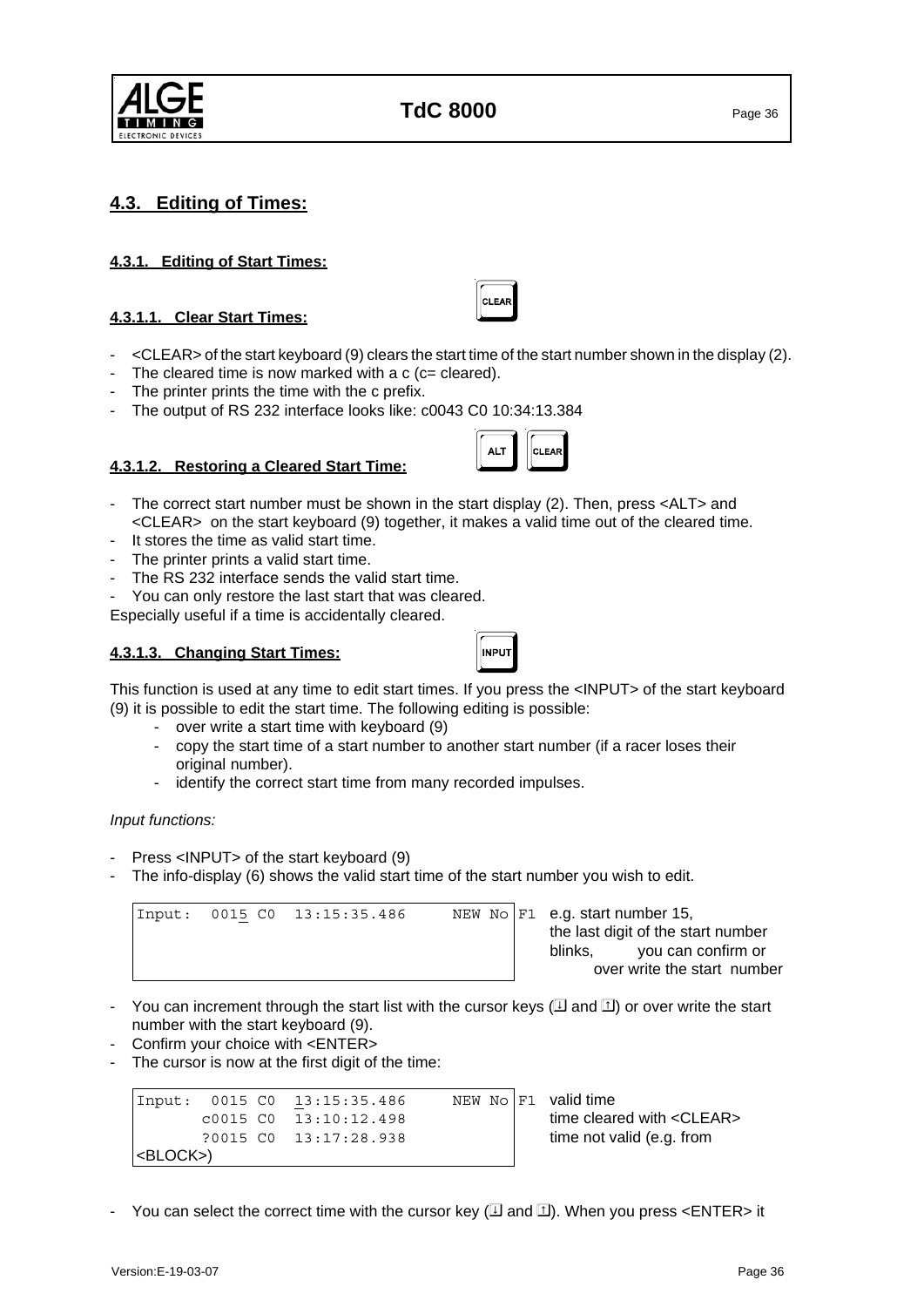

makes the selected time valid.

- You can also over write the valid time (first line) with the numbers of the start keyboard (9) (manual input of the start time).
- You can assign the selected time to another start number by pressing <F1> and input the new start number.
- Exit the input menu by pressing <INPUT> of the start keyboard (9) again.
- **Attention:** If it shows 00:00:00.000 as start time it means, that you have no start time for this start number.
	- If you make another start time valid, it stores the old start time with a c (clear). e.g.: c 0009 ST 12:13.21.115
- **Group start:** If you work with group start, you can change the start time like for the single start. In the input menu it shows instead of the start number the group number. You can change only the start time of the complete group, but not from a single competitor.

# **4.3.1.4. Input Start Times (Start Intervals):**



Use this function to enter regular interval starts or group mass starts. The concept is that you will be a timing at the finish line, and that all starts will be manually input.

- Press <MENU> and <INPUT> together
- The info-display (6) shows the following:



- Input the first and last start number of that category.
- Input the start time of the first start number
- Input the interval time (time between two starts). If you input 00:00:00.000 as interval time it means a mass start for the start numbers that you have input.
- **Attention:** If you input the start times before the start and there is a start delay, it is necessary to input the start times again.
	- If you input the same start numbers for different groups it takes always the last input as valid.
- e.g.: Input start number 1 to 10, start time is 10 o clock, interval time is one minute.

| Start interval from No: 0001 to No: 0010       |                          |                 |            |
|------------------------------------------------|--------------------------|-----------------|------------|
|                                                | start time: 10:00:00.000 |                 |            |
|                                                | interval: 00:01:00.000   |                 |            |
| Continue with: ENTER                           |                          |                 |            |
|                                                |                          |                 |            |
| This input gives the following starting times: |                          | start number 1  | at $10:00$ |
|                                                |                          | start number 2  | at $10:01$ |
|                                                |                          | start number 3  | at $10:02$ |
|                                                |                          | etc             |            |
|                                                |                          | start number 9  | at $10:08$ |
|                                                |                          | start number 10 | at $10:09$ |

### **Attention:**

Use the <INPUT> key of the start keyboard (9) to input the start times, if you do not have regular intervals between the competitors (e.g. Nordic combination - Gunderson start).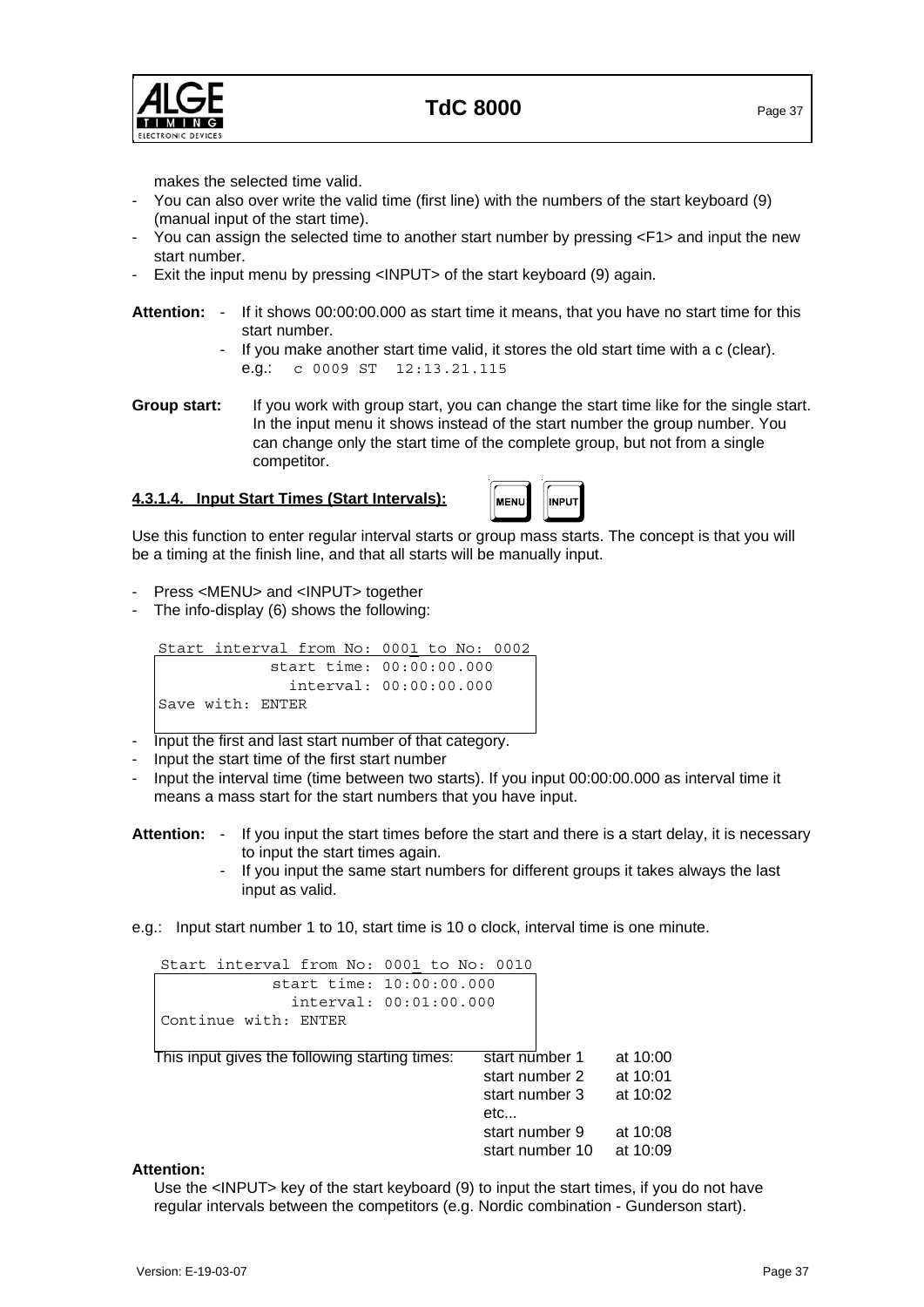# **4.3.2. Editing of Finish Times:**

# **4.3.2.1. Clear Finish Times:**

- <CLEAR> of the finish keyboard (15) clears the finish time of the start number shown in display (8).
- The run time gets replaced by the running time in the finish display (7).
- The cleared time is now marked with a  $c$  ( $c$ = cleared).
- The printer prints the time with a c prefix.
- The output of RS 232 interface looks like: c0043 C1 10:35:33.854

# **4.3.1.2. Restoring a Cleared Finish Time:**

- The correct start number must be shown in the finish display (8). Then, press <ALT> and <CLEAR> on the finish keyboard (15) together, it makes a valid time out of the cleared time.
- The finish display (7) resumes the running time.
- It stores the time as valid finish time.
- The printer prints a valid finish time.
- The RS 232 interface sends the valid finish time.
- You can only restore the last finish that was cleared.

Especially useful if a time is accidentally cleared.

# **4.3.2.3. Changing Finish Times:**

This function is used at any time to edit finish times. If you press the <INPUT> of the finish keyboard (15) it is possible to edit the finish time of the start number shown on the finish display (8). The following editing is possible:

- over write a finish time with keyboard (15)
- copy the finish time of a start number to another start number (if you fail to identify the racer correctly when he cross the line).

INPUT

- identify the correct finish time from many recorded impulses.
- Disqualification of a competitor (start number)

### *Input functions:*

- Press <INPUT> of the finish keyboard (15)
- The info-display (6) shows the valid finish time of the start number you wish to edit.

|  | Input: 0015 C1 13:15:35.486 | NEW NO F1 <b>e.</b> |      |
|--|-----------------------------|---------------------|------|
|  |                             | $DISQU.$ F2 the     |      |
|  |                             |                     | blir |
|  |                             |                     | nu   |
|  |                             |                     | cui  |

 $\overline{\text{NEW} \times \text{NO}}$  F1 e.g. start number 15, e last digit of the start number nks, you can over write the start mber or change it with the rsor keys ( $\Box$  and  $\Box$ )

You can increment through the finish list with the cursor keys  $(\Box$  and  $\Box$ ) or input the start number with the finish keyboard (15).

- Confirm the start number with <ENTER>
- The cursor is now on the first digit of the time:

|  |  | Input: 0015 C1 13:15:35.486 | NEW Nolf1 | valid finish time                                                                                                                                 |
|--|--|-----------------------------|-----------|---------------------------------------------------------------------------------------------------------------------------------------------------|
|  |  | c0015 C1 13:10:12.498       | DISOU. F2 | time cleared with <clear></clear>                                                                                                                 |
|  |  | ?0015 C1 13:17:28.938       |           | time not valid (e.g. from <block></block>                                                                                                         |
|  |  |                             |           |                                                                                                                                                   |
|  |  |                             |           |                                                                                                                                                   |
|  |  |                             |           | $\mathbf{M}_{\rm eff}$ and a set of the contract $P$ state $P$ and $P$ and $P$ are contracted $P$ and $P$ and $P$ and $P$ and $P$ and $P$ and $P$ |

# You can select the correct finish time with the cursor key  $(\Box$  and  $\Box)$ . When you press <ENTER> it makes the selected time valid.





CLEAR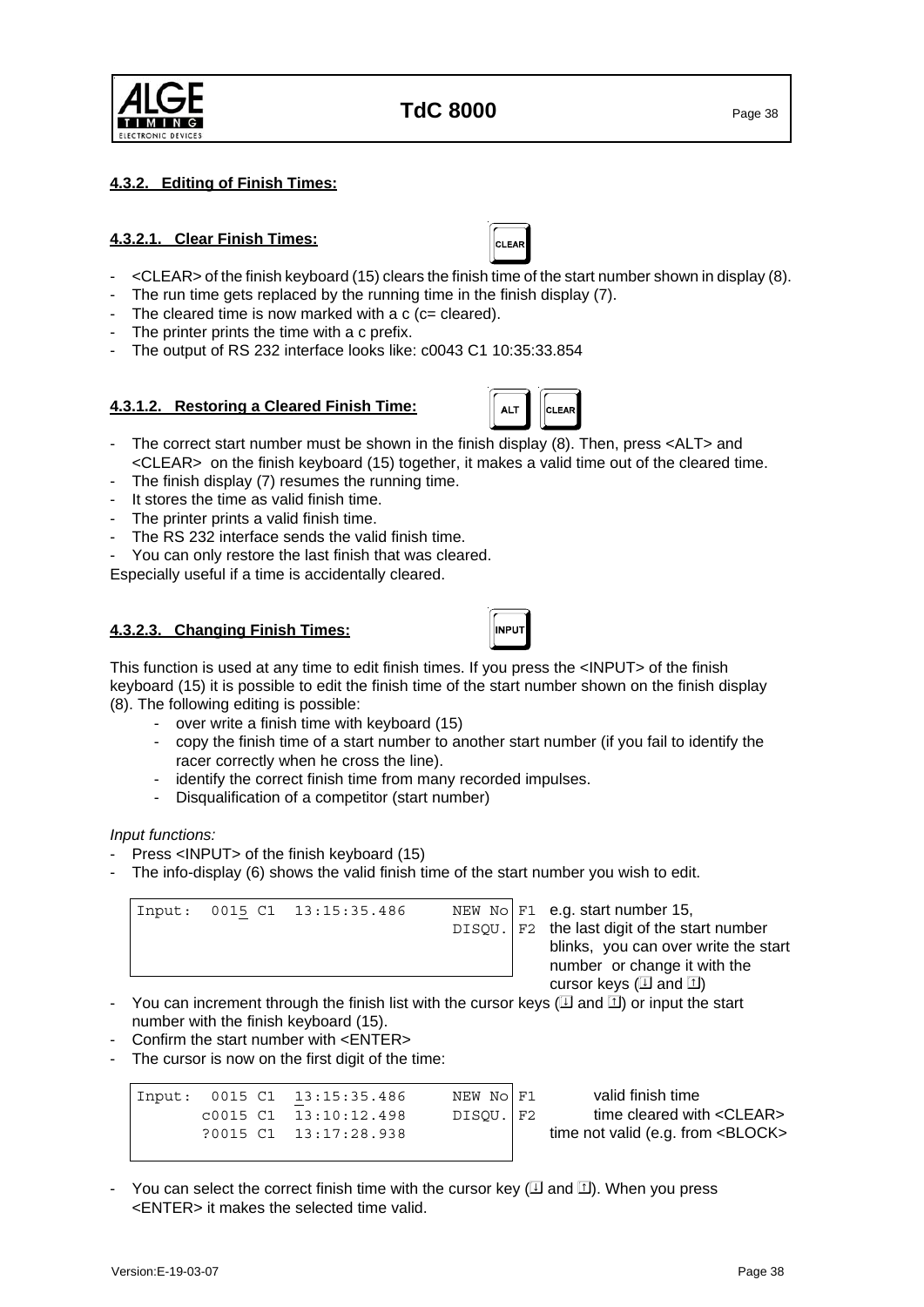

- You can also over write the valid finish time (first line) with the numbers of the finish keyboard (15) (manual input of the finish time).
- If you want to give the selected time to another start number press <F1> and input the new start number.
- To disqualify the competitor (start number) press <F2>. The disqualified time is marked with a d. For a disqualification it clears the start time, finish time, and run time.
- Exit the input menu by pressing <INPUT> of the finish keyboard (15) again.
- **Attention:** If it shows 00:00:00.000 as finish time, it means that you have no finish time for this start number.
	- If you make another finish time valid, it stores the old finish time with a c (clear). E.g.: c 0009 FT 12:15.22.157

## **4.3.2.4. Editing Run times, Memory Times, and Intermediate Times:**

If you press <MENU> and <INPUT> of the finish keyboard (15) together you get into the menu to edit run times, memory times, and intermediate times.

- Press <MENU> and <INPUT> at the same time.
- The info-display (6) shows the following:

| Input times:    |  | RUN TIME< $ F1 $ <f1> to change the run time<br/>MEMORY TIME <math> F2  &lt; F2</math> to change the memory time</f1> |
|-----------------|--|-----------------------------------------------------------------------------------------------------------------------|
|                 |  | INTERMEDIATE TIME $ F3  < F3$ to change the intermediate                                                              |
| Continue: ENTER |  | time                                                                                                                  |

- Select the time you want to change with  $\langle$ F1>,  $\langle$ F2> or  $\langle$ F3> or  $\Box$  and  $\Box$ .
- Changes are made like described in following three chapters.
- Exit the menu by pressing <MENU> and <INPUT> together.

### **4.3.2.4.1. Editing a Run time:**

You can edit the following:

- over write a run time with keyboard (15)
- copy the run time of a start number to another start number.
- Disqualification of a competitor (start number)

*Changing a run time:*

- Press <MENU> and <INPUT> together
- Press <F1>
- Press <ENTER>
- The info-display (6) shows the valid run time of the start number shown in the finish display (8):



- You can change the start number with the cursor keys  $(\Box$  and  $\Box)$  or input the start number with the finish keyboard (15).
- Confirm the start number with <ENTER>





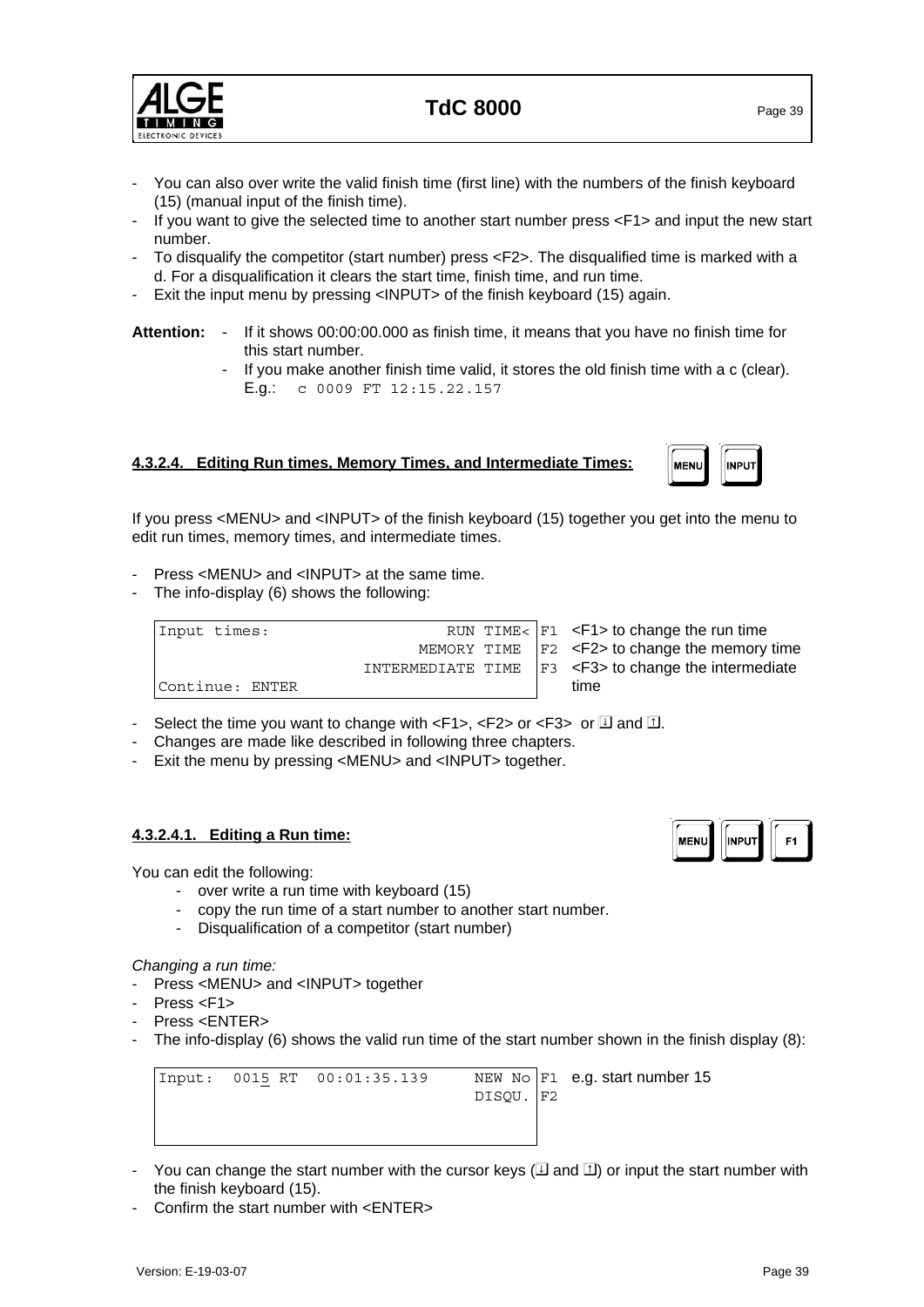

The cursor is now on the first digit of the time:

```
Input: 0.015 \text{ C1} 0.01 \cdot 35.486 NEW No F1 valid finish time that you can
```
DISQU. F2 over write

- You can over write the valid run time with the numbers of the finish keyboard (15) (manual input of the run time).
- If you want to copy the selected time to another start number press <F1> and assign it.
- To disqualify the competitor press <F2>. The disqualified time is marked with a d. For a disqualification it clears the start time, finish time, and run time.
- Exit by pressing <MENU> and <INPUT> of the finish keyboard (15) together.
- **Attention:** If it shows 00:00:00.000 as run time, it means that you have no run time for this start number.
	- If you make another run time valid, it stores the old run time with a c (clear). e.g.: c 0009 RT 00:01:35.486

### **4.3.2.4.2. Editing a Memory Time:**

| MENUI | <b>INPUT</b> | го |
|-------|--------------|----|
|       |              |    |

You can edit the following:

- over write a memory time with keyboard (15)
- you can copy the memory time to another start number.
- disqualification of a competitor (start number)

*Changing a memory time:*

- Press <MENU> and <INPUT> together
- Press <F2>
- Press <ENTER>
- The info-display (6) shows the valid memory time of the start number shown in the finish display (8):



- You can change the start number with the cursor keys  $(\Box$  and  $\Box)$  or input the start number with the finish keyboard (15).
- Confirm the start number with <ENTER>
- The cursor is now on the first digit of the time:



- You can over write the valid memory time with the finish keyboard (15) (manual input of the finish time).
- If you want to copy the selected time to another start number press <F1> and assign it.
- To disqualify the competitor press <F2>. The disqualified time is marked with the prefix d. For a disqualification it clears the start time, finish time, and run time.
- Exit the menu by pressing <MENU> and <INPUT> of the finish keyboard (15) together.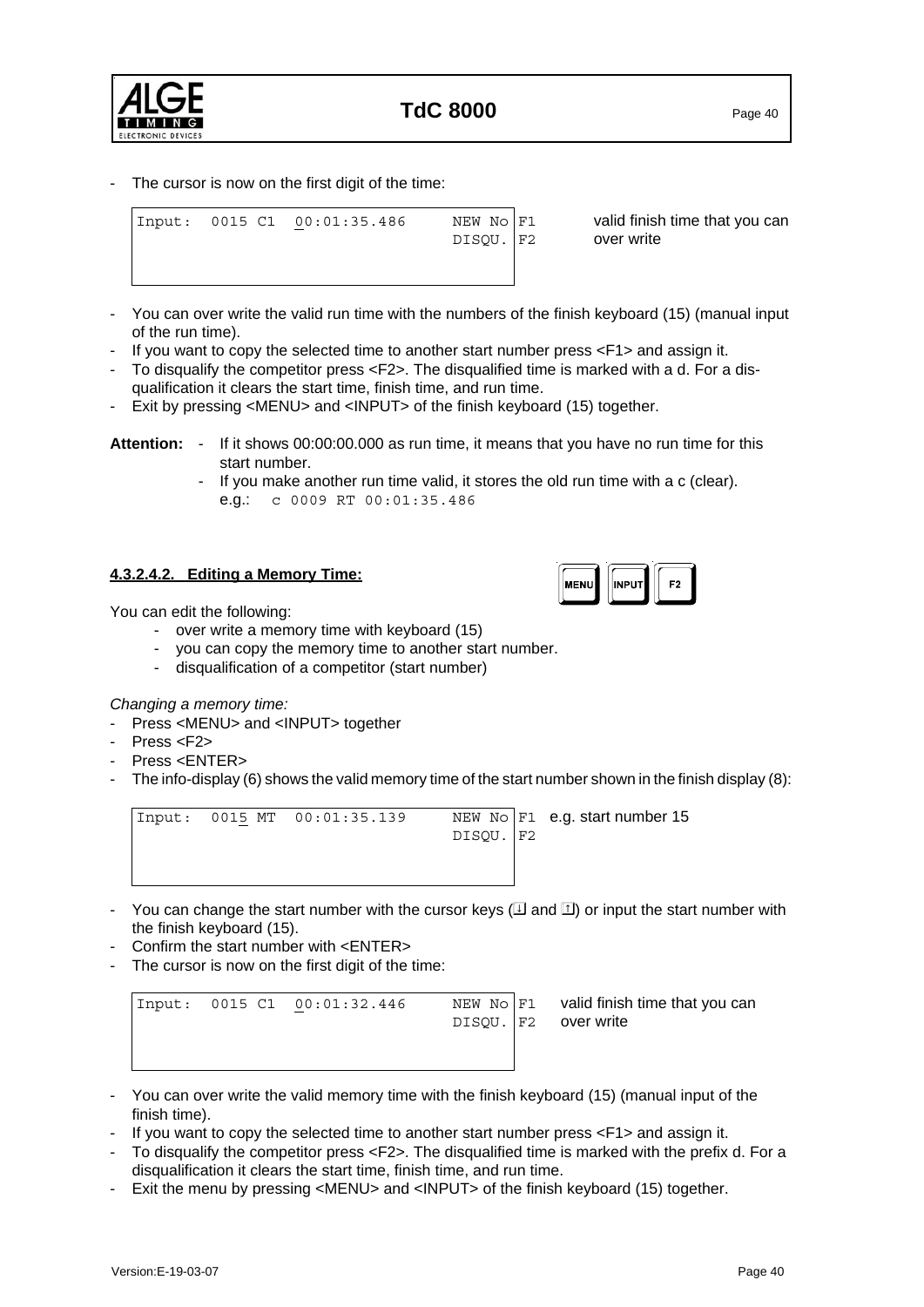

- **Attention:** If it shows 00:00:00.000 as memory time, it means that you have no memory time for this start number.
	- If you make another memory time valid, it stores the old memory time with a c (clear). E.g.: c 0009 MT 00:01:32.446

### **4.3.2.4.3. Changing a Intermediate Time:**

|             |               | F <sub>2</sub> |
|-------------|---------------|----------------|
| <b>MENU</b> | <b>INPUT!</b> | F <sub>3</sub> |

You can edit the following:

- over write a memory time with keyboard (15)
- you can copy the memory time to another start number.

### *Changing a intermediate time:*

- Press <MENU> and <INPUT> (finish keyboard 15) together
- Press <F2> (1st heat) or <F3> (2nd heat)
- Press <ENTER>
- Input the channel number that you want to edit:

```
Input channel number: # e.g. channel 2
```
Input the channel number with the finish keyboard (15). Input from 2 to 9 is possible.

Confirm with <ENTER>.

Save with: ENTER

The info-display (6) shows the intermediate time of the start number shown in the display (8):

|  | Input: 0015 C2 00:00:34.557 |  | NEW No $ F1 \text{ e.g.}$ start number 15<br>CLEAR $ F2$ to clear the intermediate time |
|--|-----------------------------|--|-----------------------------------------------------------------------------------------|
|  |                             |  |                                                                                         |

- You can change the start number with the cursor keys  $(\mathbb{I})$  and  $\mathbb{I})$  or input the start number with the finish keyboard (15).
- Confirm the start number with <ENTER> (finish keyboard 15).
- The cursor is now on the first digit of the time:



 $CLEAR$   $F2$  can over write

- You can over write the valid intermediate time with the finish keyboard (15) (manual input).
- If you want to copy the selected time to another start number press <F1> and assign it.
- Exit the menu by pressing <MENU> and <INPUT> of the finish keyboard (15) together.

**Attention:** - If it shows 00:00:00.000 as memory time, it means that you have no memory time for this start number.

- If you make another intermediate time valid, it stores the old intermediate time with a c (clear).
	- E.g.: c0009 C2 00:01:32.446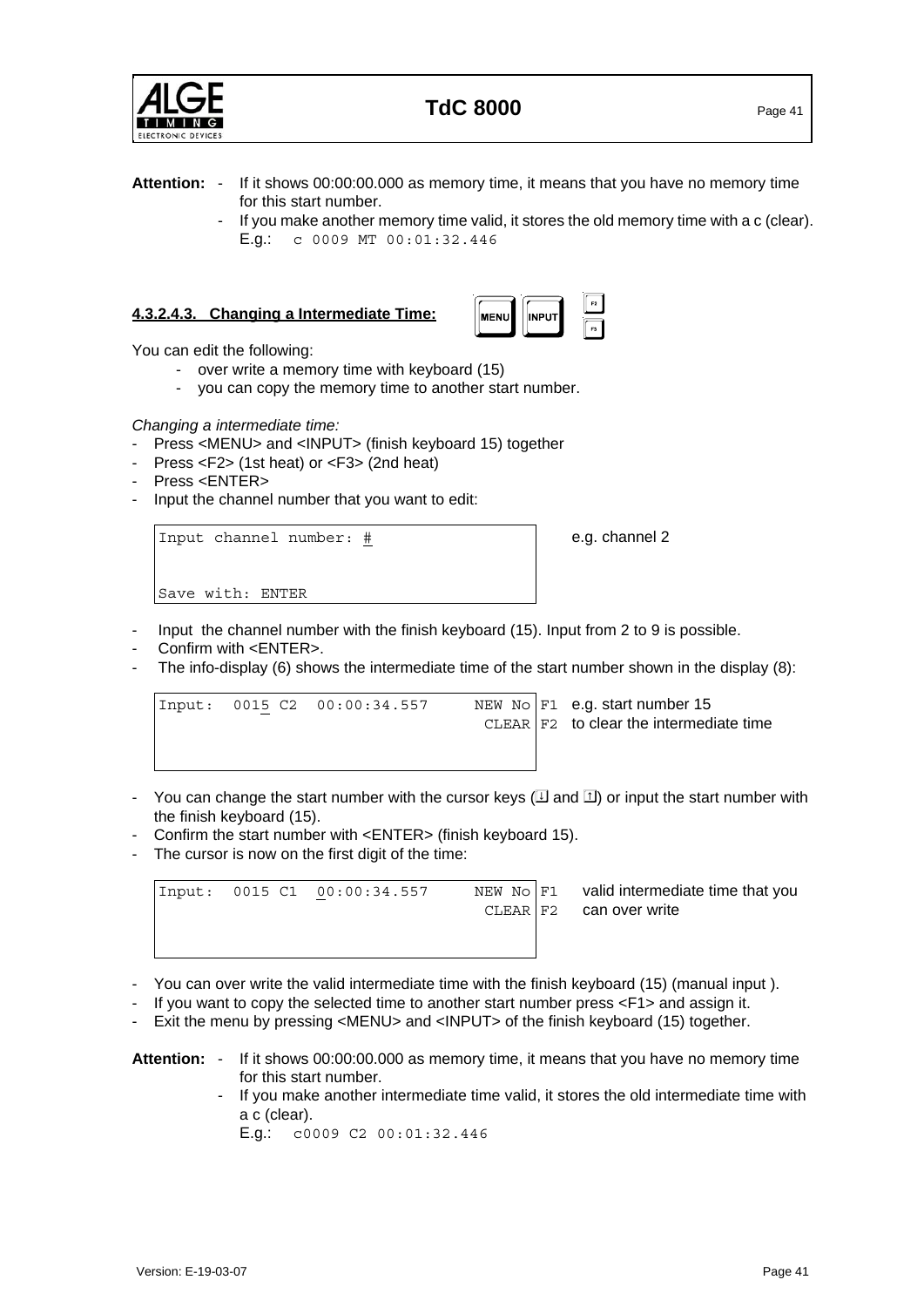



# **4.4. MEMO - Time Buffer for Mass-Finish-Arrivals:**

| ь<br>VI<br>V<br>л |  |
|-------------------|--|
|                   |  |

This function allows you to record and identify groups of racers that come to the line at the same time. You can enter and exit the MEMO-function at any time without danger of losing any time.

If two or more competitors reach the finish at the same time, it is usually not possible to input the start number as fast as the finish impulses arrive. In this case we use <MEMO>. After the arrival of the racer group you can input their start numbers, which will then create a valid run time for each.

- Group of competitors arrives at the finish.
- Press <MEMO>
- Write the start numbers of the group in order on paper or use a tape recorder.
- All times are stored in chronological order with a continuous ID-number.
- The printer prints every time marked with the prefix m.

| RS 232 output:         | $m\# \# \# xCCCxHH : MM : SS . zhtgxGR (CR)$                              |
|------------------------|---------------------------------------------------------------------------|
| <b>Printer output:</b> | m####xCCCxHH:MM:SS.zht                                                    |
|                        | m  identification a memory time                                           |
|                        | ####  every memo time gets continuous ID-number                           |
|                        | CCC  timing channel (e.g. C1 for finish time, C1M for manual finish time) |
|                        | HH:MM:SS.zhtq time with 1/10.000 seconds                                  |
|                        | HH:MM:SS.zht time with 1/1000 seconds                                     |
| GR  group              |                                                                           |
|                        |                                                                           |
| (CR)  carriage return  |                                                                           |

### **Assign the correct start number to the times in memory:**

As soon as the first competitor goes through the finish you can input the start number and confirm it with <ENTER> of the finish keyboard (8). The channel ID is shown for each time and identifies the score of the impulse. Remember that C1 is the finish channel.

The info-display (6) shows the following:

| Memory: |  | 1 C1 13:05:11.3451 No: | first time in memory, channel 1  |
|---------|--|------------------------|----------------------------------|
|         |  | 2 C1 13:05:12.3892     | second time in memory, channel 1 |
|         |  | 3 C2 13:05:15.9848     | third time in memory, channel 2  |
|         |  | 4 C1 13:05:15.4566     | fourth time in memory, channel 1 |

- The four in the lower left corner shows that you have four times stored in the memory.
- The cursor is in the upper right corner, ready to input the start number
- Input the start number (finish keyboard 15), e.g. start number 34
- Confirm the start number with <ENTER>
- The time and start number disappears and each line moves up.

| Memory: |  | 2 C1 13:05:12.3892 No: | second time in memory, channel 1 |
|---------|--|------------------------|----------------------------------|
|         |  | 3 C2 13:05:15.9848     | third time in memory, channel 2  |
|         |  | 4 C1 13:05:15.4566     | fourth time in memory, channel 1 |
|         |  |                        |                                  |

- Input the start number (finish keyboard 15), e.g. start number 12
- Confirm the start number with <ENTER>
- The time and start number disappears and each line moves up.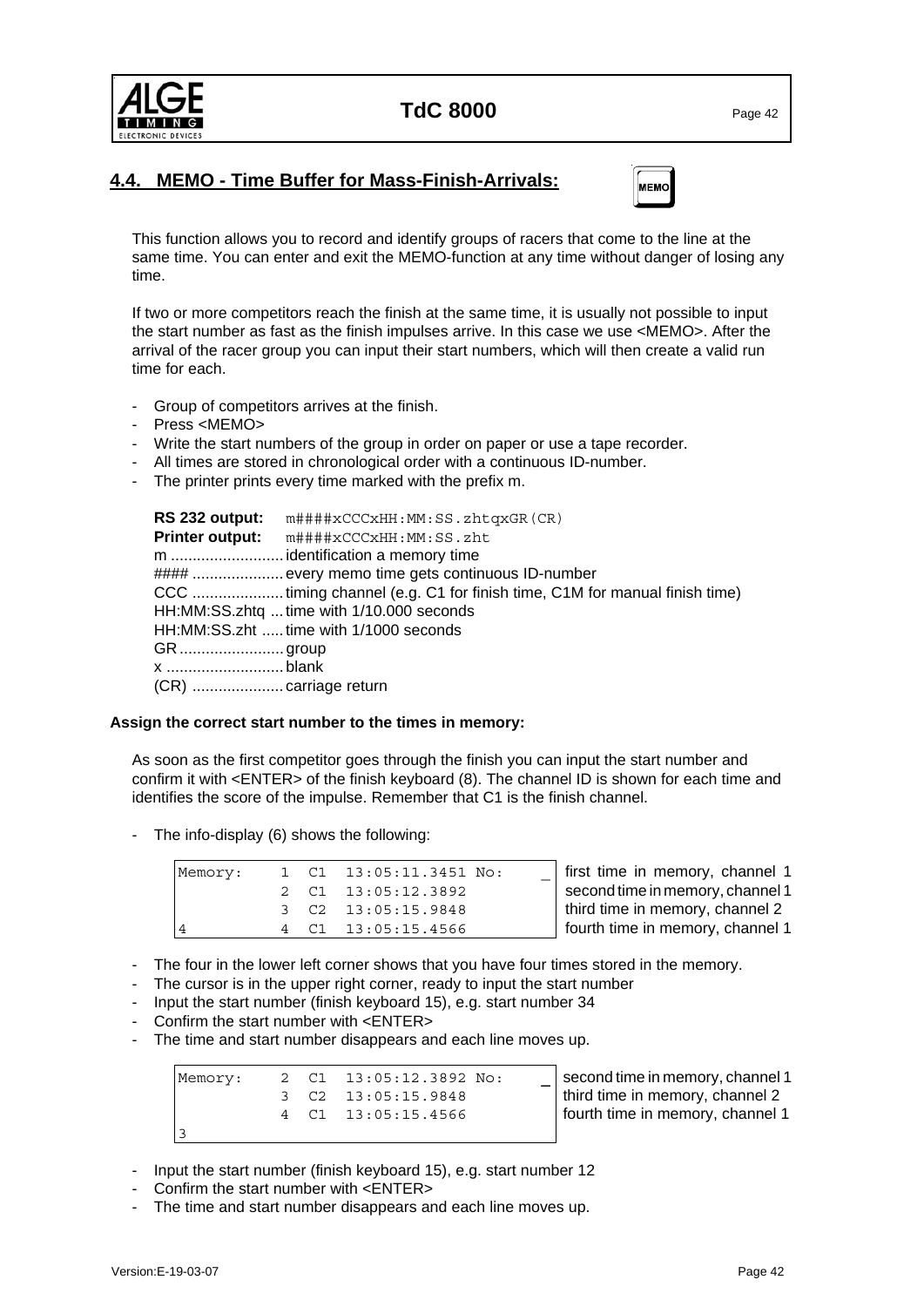

- With  $\Box$  and  $\Box$  it is possible to move the times up and down.
- Input all start number as before.
- Press <MEMO> to exit the MEMO-menu

## **Assigning the same time to two or more competitors:**

You can assign the same time to two or more competitors, if you only receive one impulse from a sensor.

Memory: 1 C1 13:05:11.3453 No: **Only one time for two competitors** 1

- Input the first start number with finish keyboard (15), e.g. start number 55
- Confirm the start number with <INPUT>
- It stores and prints the time and the start number
- The same time is still on the info-display (6)



- Input the start number with the finish keyboard (15), e.g. start number 10
- Confirm the start number with <INPUT> if you have more numbers to assign, or <ENTER> for the final entry.
- The time and start number disappears, the Memo-memory is empty.
- Press <MEMO> to exit the MEMO-menu
- **Attention:** You can delete a false time in the memo-mode by pressing <CLEAR> on the finish keyboard (15).
	- You can enter and exit the MEMO-function at any time without danger of losing any time.

Each Memo-Time is shown with a continues ID-number. This number can help you to find the time again later.

If you clear a time in the MEMO mode with <CLEAR>, you can find it again when pressing <INPUT> and enter start number zero.

Memo-times cleared with <CLEAR> are marked with a capital C. Run-times cleared with <CLEAR> are marked with a small c.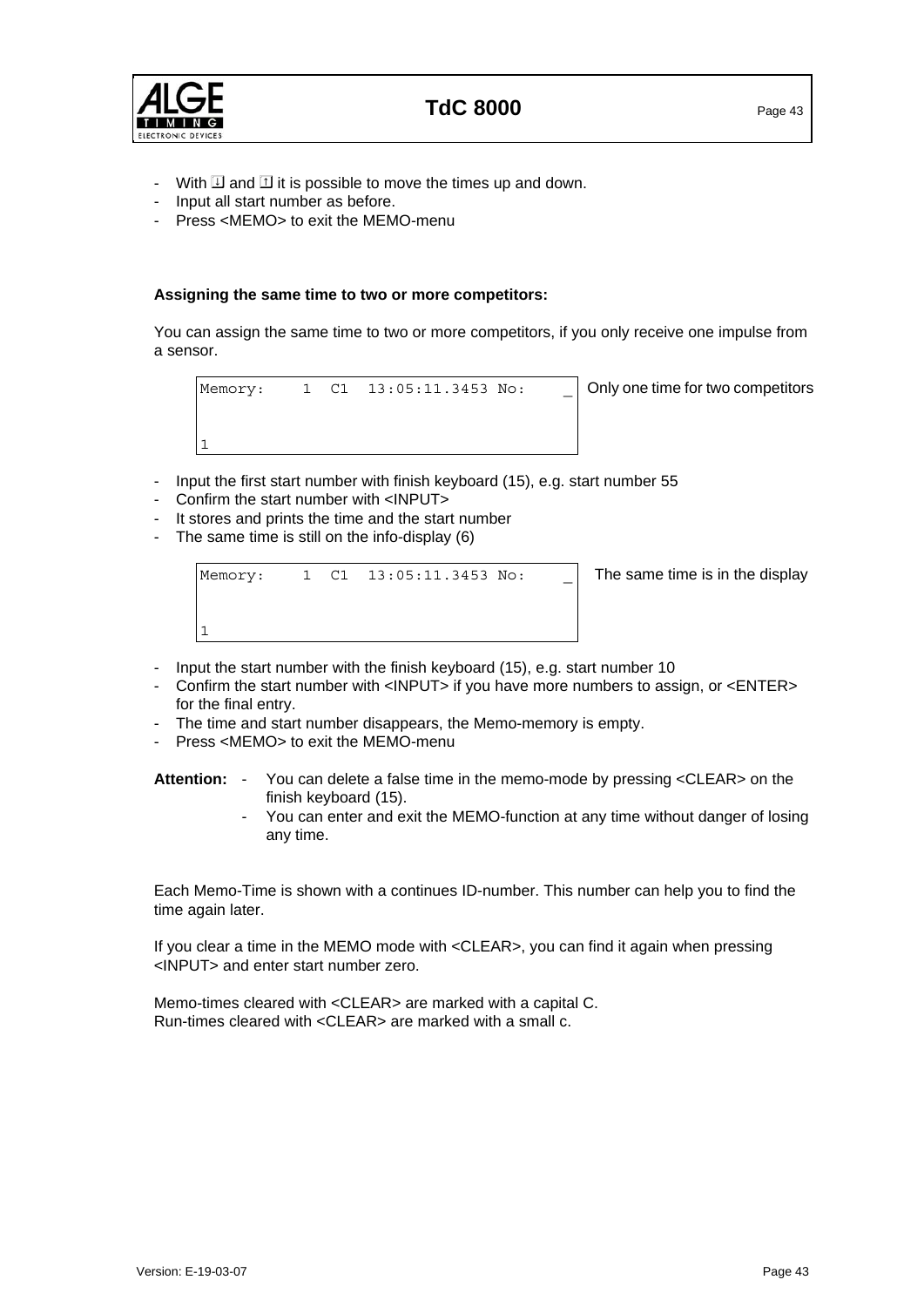

# **4.5. CLASS - Classement**



# **4.5.1. Classement in Heat 1:**

If you press <CLASS> it is possible to print a classement of the race.

You can print the Classement with race points (for skiing).

Each classement has an output on the printer, on the RS 232 interface and on the "display-board" interface (on channel 2).

A classement for the first heat prints the following:

|                |         | first rank                                                                        |
|----------------|---------|-----------------------------------------------------------------------------------|
| 0003 RT        |         | 0:49.52<br>start number 3 and run time<br>0:49.69<br>start number 11 and run time |
|                |         |                                                                                   |
| 0011. RT       |         |                                                                                   |
|                |         | third rank                                                                        |
| $0.008$<br>RT. | 0:50.02 | start number 8 and run time                                                       |

The classement for the second heat prints the following:

| $1$ . |           |         | first rank                   |
|-------|-----------|---------|------------------------------|
| 0011  | RT.       | 0:50.12 | start number 11 and run time |
|       | MТ        | 0:49.69 | memory time                  |
|       | TТ        | 1:39.81 | total time                   |
| 2.    |           |         | second Rank                  |
| 0003. | RT        | 0:50.69 | start number 3 and run time  |
|       | MТ        | 0:49.52 | memory time                  |
|       | ጥጥ        | 1:40.21 | total time                   |
| $3$ . |           |         | 3. Rang                      |
| 0008  | <b>RT</b> | 0:50.72 | start number 8 and run time  |
|       | MТ        | 0:50.02 | memory time                  |
|       | ጥጥ        | 1:40.74 | total time                   |
|       |           |         |                              |

If you press <CLASS> it shows on the info-display (6):

| ALL <  F1    |    |
|--------------|----|
| GROUPS   F2  |    |
| CLASSES   F3 |    |
| SINGLE       | FA |
|              |    |

- If you press six times  $\mathbb D$  the info-display (6) shows the following:

| Classement:     | SINGLE<br>F1.   |     |  |  |  |
|-----------------|-----------------|-----|--|--|--|
|                 | LEADING TEN     | F2. |  |  |  |
|                 | NOT FINISHED F3 |     |  |  |  |
| Continue: ENTER | ADD<1 F4        |     |  |  |  |
|                 |                 |     |  |  |  |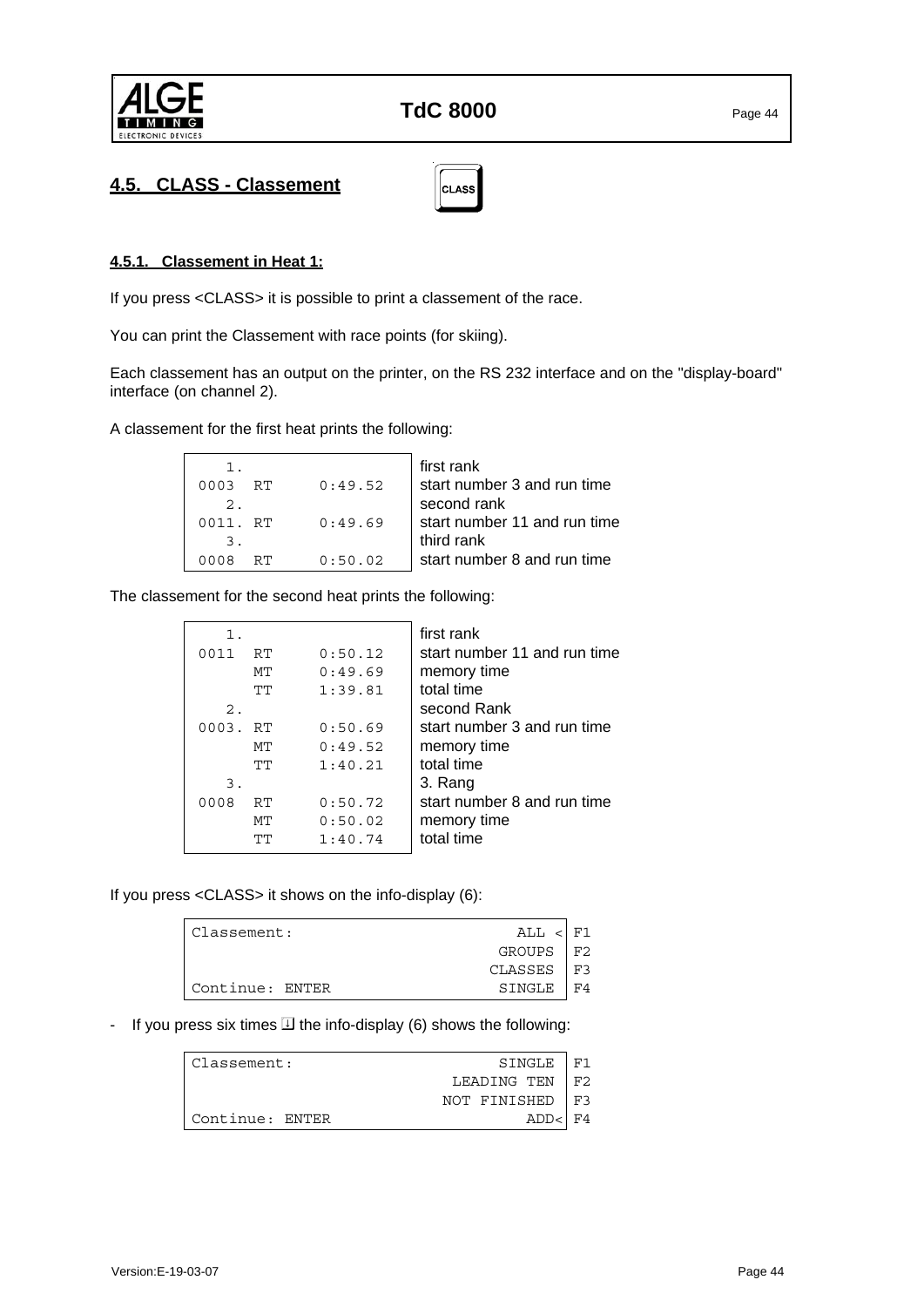

If you press three times  $\mathbb D$  the info-display (6) shows the following:

| ADD <  F1<br>Classement:    |    |
|-----------------------------|----|
| DISQUALIFIED   F2           |    |
| START ORDER 1F3             |    |
| Continue: ENTER<br>PROTOCOL | FA |

- You can choose between ten different classifications
- Select with  $\overline{1}$  and  $\overline{1}$  or <F1>, <F2, <F3>, <F4>
- If you have selected the classement press <ENTER>
- You can select, if you want to make a classement of the run times, or intermediate times.

| Classement:     |                   | RUN TIME< F1 |    |
|-----------------|-------------------|--------------|----|
|                 | INTERMEDIATE TIME |              | F2 |
|                 |                   |              |    |
| Continue: ENTER |                   |              |    |

- If you press <F1> it prints a result list of the run times.
- If you press <F2> it prints a result list of the intermediate times.
- You can choose, if you want to calculate race points (for Alpine-Ski or Nordic-Ski):

| Classement:     |  |  |  | NO RACE POINTS<   F1         |  |
|-----------------|--|--|--|------------------------------|--|
|                 |  |  |  | RACE POINT BEST TIME   F2    |  |
|                 |  |  |  | RACE POINT START NUMBER   F3 |  |
| Continue: ENTER |  |  |  |                              |  |

- If you press <F1> and <ENTER> it calculates no race points
- If you press <F2> and <ENTER> it calculates race points related to the best time
- If you press <F3> and <ENTER> it calculates race points related to the start number that you input.
- **All:** It prints the actual result list of all finished competitors, this means each who has a valid run time.
- **Groups:** For a group classement need to work with groups. Groups you have to input before the race starts or later in the main menu (see page 57). If you select groups, than you have to select if you want to print all groups (<F1>) or a single group (<F2>).

| Classement:     | ALL <l< td=""><td><b>F1</b></td></l<> | <b>F1</b> |
|-----------------|---------------------------------------|-----------|
|                 | SINGLE                                |           |
|                 |                                       |           |
| Continue: ENTER |                                       |           |

- **ALL:** Classement of each group
- **SINGLE:** Classement of a selected group. Input the group number and confirm it with <ENTER>. When you have selected the last group press twice <ENTER>.

| Classement:   | Gr: |  |
|---------------|-----|--|
|               |     |  |
| Select: ENTER |     |  |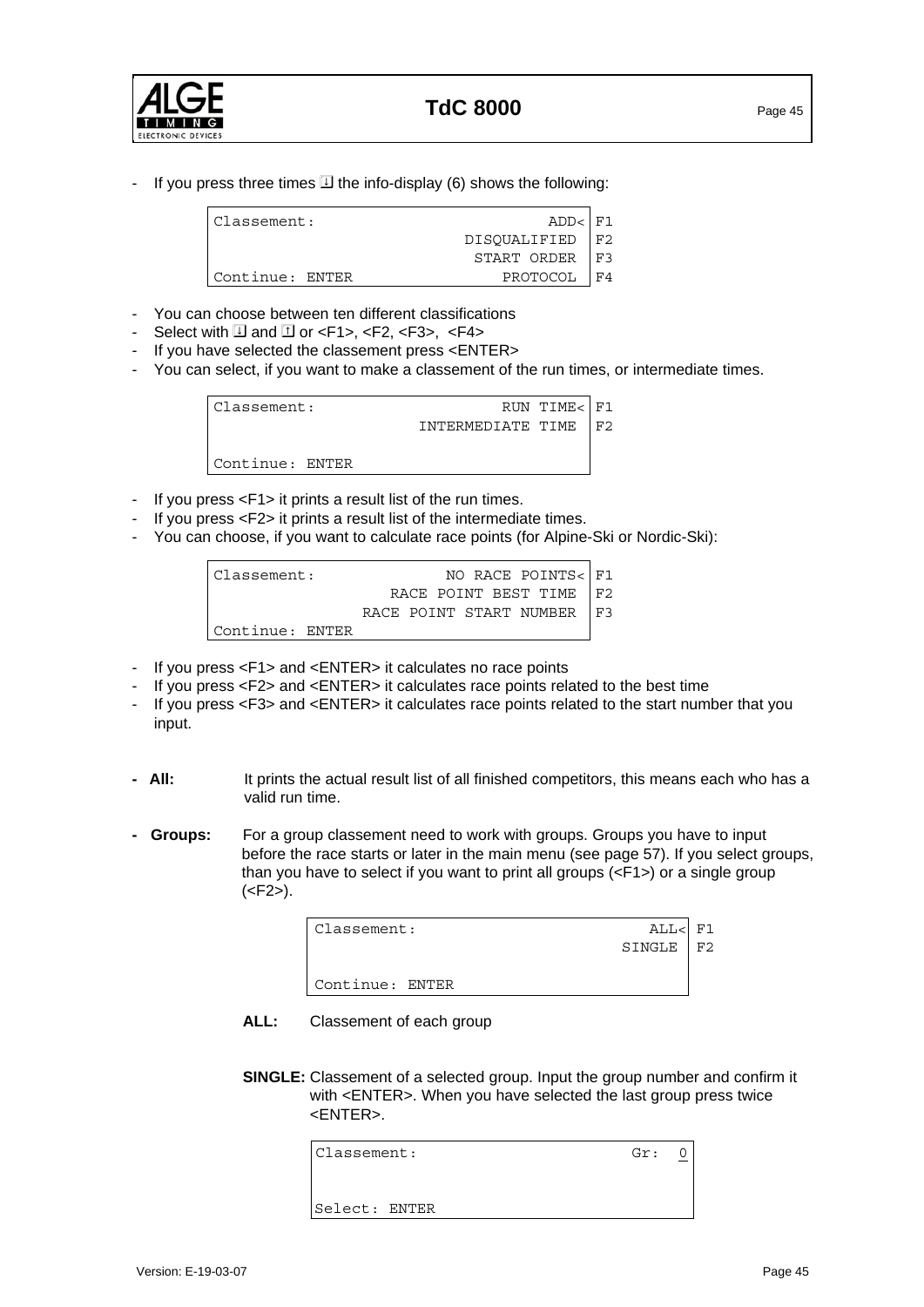

**- Classes:** If you use "Classes" to make the ranking, it offers you a wide variety to make different ranking lists. You can create you own classes, independent from the groups that you have input. You can make e.g. a classement including some groups, or you can make a classement within a group. It is also possible to add late entries to a group, that have start numbers which are not within the group range.

You must make all input for Classes with the finish keyboard (15).

| Classement:      | No: | 0> |  |
|------------------|-----|----|--|
| Save with: ENTER |     |    |  |

Input always the first and last start number of a class and confirm with <ENTER>. It is also possible to add different start number section together to a classes classement:

| Classement:      |  | No: | 4 > 1   | 101  |
|------------------|--|-----|---------|------|
|                  |  |     | No: 21> | 25   |
|                  |  |     | No: 51> | 55 I |
| Save with: ENTER |  |     |         |      |

If you want to execute the classement of the numbers that you input, press two times <ENTER>.

The classement of the above example would include the following start numbers: 4, 5, 6, 7, 8, 9, 10, 21, 22, 23, 24, 25, 51, 52, 53, 54, 55

**- Single:** A classement of individual single start numbers is possible. This is e.g. necessary to make a classement within a team.

| Classement:     | No: |  |
|-----------------|-----|--|
|                 |     |  |
| Continue: ENTER |     |  |

- Input all start numbers that you want in the classement. E.g. 12 <ENTER>, 24 <ENTER>, 134 <ENTER>, 53 <ENTER>
- The info-display (6) shows the following:

| Classement:     | No : |     |
|-----------------|------|-----|
|                 | No:  | 2.4 |
|                 | No : | 134 |
| Continue: ENTER | No : | 53  |

- Press <ENTER> again after you have input all start numbers.
- Select if you want to calculate race points.
- It prints the classement (e.g. form start number 12, 24, 53, and 134).
- Output of the same classement through the RS 232 interface.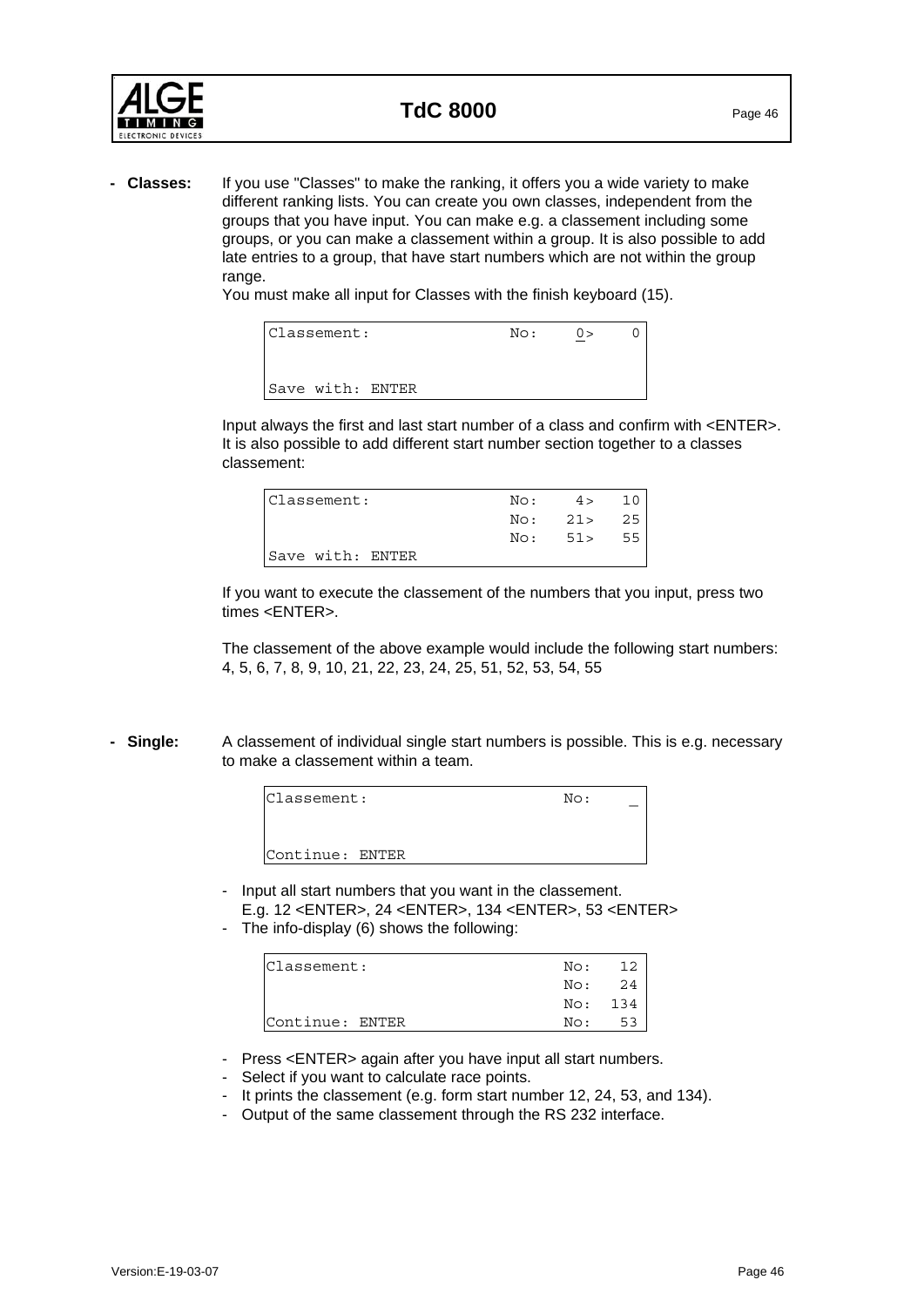

**- First Ten:** It prints a classement with the fastest competitors within the race.

| CLASSEMENT:             |         |  |  |  |  |
|-------------------------|---------|--|--|--|--|
| RUN TIME<br>LEADING TEN |         |  |  |  |  |
| 1.<br>0009 RT<br>$2$ .  | 1:30.45 |  |  |  |  |
| 0014 RT<br>3.           | 1:30.56 |  |  |  |  |
| 0008 RT                 | 1:30.71 |  |  |  |  |
| etc                     |         |  |  |  |  |
| 9.                      |         |  |  |  |  |
| 0002 RT<br>10.          | 1:31.69 |  |  |  |  |
| 0020 RT                 | 1:31.99 |  |  |  |  |

**- Not Finished:** It prints all start numbers that have a start time, but no finish time (run time).

| CLASSEMENT: |              |
|-------------|--------------|
| RIJN TIME   |              |
|             | NOT FINISHED |
| 0004        |              |
|             |              |
| 0028        |              |
| 0052        |              |
| 0109        |              |
|             |              |

**- Add:** A addition of times of different start numbers is possible. The add time is necessary e.g. to make a team classement.

| Classement:     | No: |  |
|-----------------|-----|--|
|                 |     |  |
| Continue: ENTER |     |  |

- Input start numbers that you want to add. E.g.: 9 <ENTER>, 14 <ENTER>, 72<ENTER>, 102<ENTER>
- The info-display (6) shows:

| Classement:     | No:  |     |
|-----------------|------|-----|
|                 | No:  | 14  |
|                 | No:  | 72  |
| Continue: ENTER | No : | 102 |

- After you have input all start numbers, press <ENTER> again.
- It prints the times of start number 9, 14, 72, and 102.
- It prints the added time of these competitors.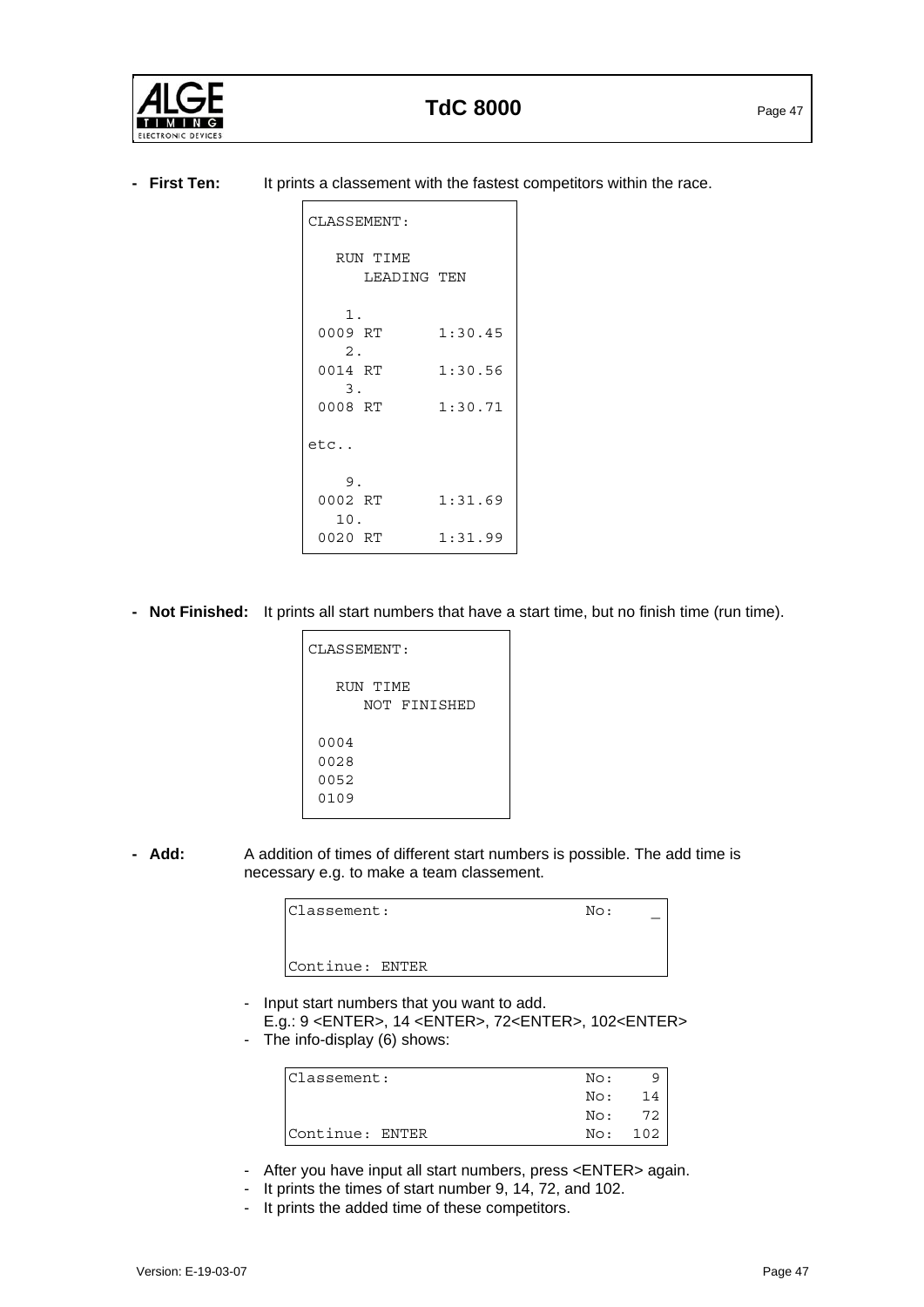

| CLASSEMENT:                              |     |                                                     |  |  |  |  |
|------------------------------------------|-----|-----------------------------------------------------|--|--|--|--|
| RIJN TIME<br>ADD                         |     |                                                     |  |  |  |  |
| 0009 RT<br>0014 RT<br>0072 RT<br>0102 RT | חחב | 1:31.45<br>1:30.09<br>1:33.41<br>1:35.69<br>6:10.64 |  |  |  |  |

**- DISQUALIFIED:** It prints all start numbers that were disqualified (with <INPUT> of finish keyboard)

| Classement: |              |  |  |  |
|-------------|--------------|--|--|--|
|             | DISOUALIFIED |  |  |  |
| 0007        |              |  |  |  |
| 0024        |              |  |  |  |
| 0107        |              |  |  |  |
|             |              |  |  |  |

- **Start Order:** If you make the second (or higher) head, it is possible to print the start order for the heat. This function is very nice if you start after the bibo rule in the second run.
- **Protocol:** A protocol is always printed in the memory order. You can print a protocol of the following times:
	- start time
	- finish time
	- intermediate time
	- run time
	- Select with the cursor (< or >) or the F-key the times that you want to print:

| Classement:     | START TIME< F1    |  |
|-----------------|-------------------|--|
|                 | FINISH TIME       |  |
|                 | INTERMEDIATE TIME |  |
| Continue: ENTER | RIN TIME          |  |

You can select to print all data from the selected time with <F1>, or only the selected data from the selected time with <F2>.

| Classement:     | ALL< IF1 |  |
|-----------------|----------|--|
|                 | SINGLE   |  |
|                 |          |  |
| Continue: ENTER |          |  |
|                 |          |  |

If you select SINGLE, it is necessary to input the start numbers that you want to print (from - to). You can input also more than one start number blocks. Confirm the input by pressing twice <ENTER>.

| Classement:     |  | $\text{No}:$ |  |
|-----------------|--|--------------|--|
| Continue: ENTER |  |              |  |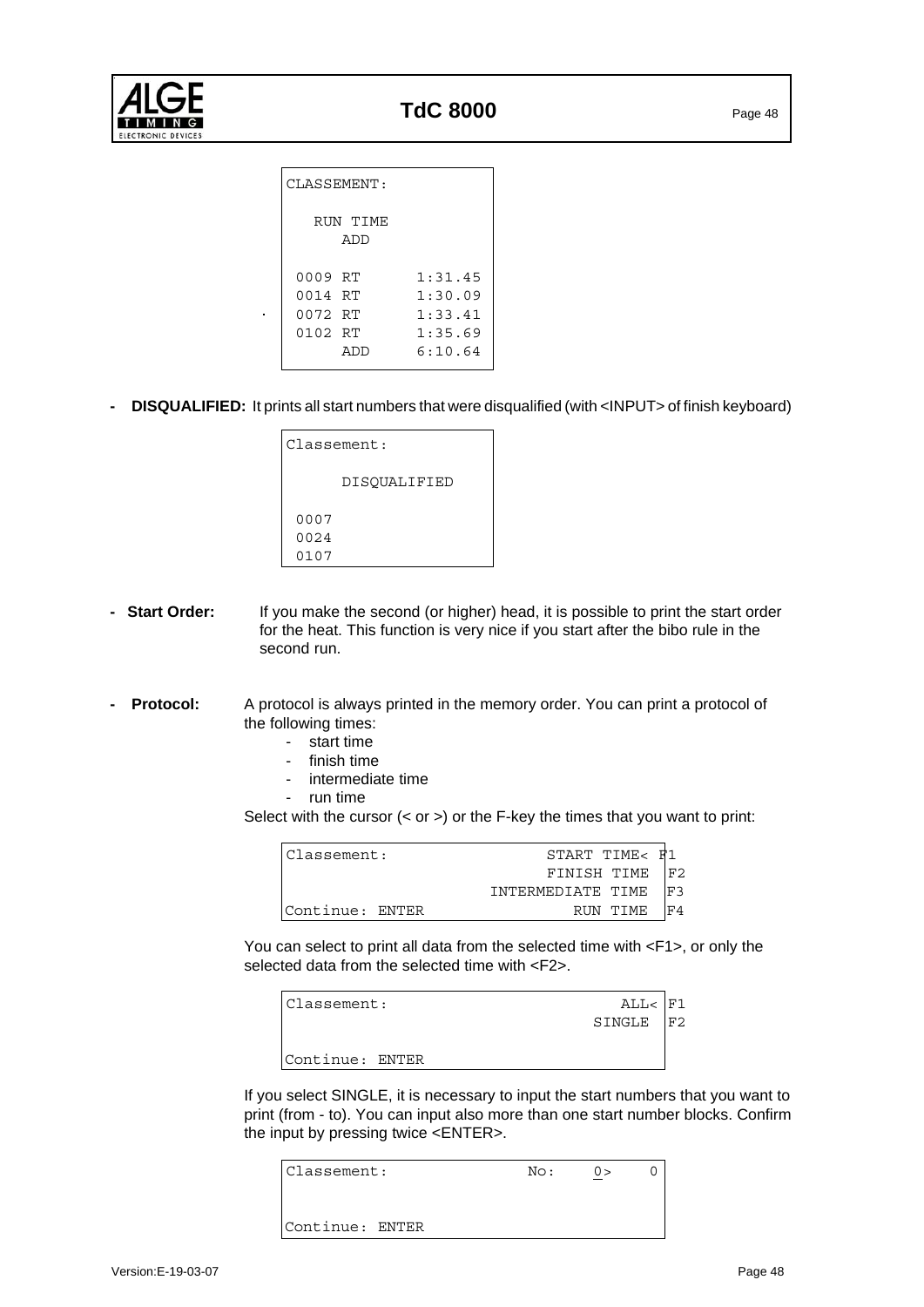

# **4.5.2. Classement in Heat 2:**

If you make a classement for the second (or higher) heat you can choose between the following classements:

| Classement:     |                   | TOTAL TIME< F1 |      |
|-----------------|-------------------|----------------|------|
|                 |                   | RIJN TIME      | . F2 |
|                 | MEMORY TIME       |                | トマ   |
| Continue: ENTER | INTERMEDIATE TIME |                |      |

- **Total Time:** It prints a classement sorted by the total time. **- Run Time:** It prints a classement to the actual run times (e.g. second run).
- 

**- Memory Time:** It prints a classement of the previous heat(s) (e.g. first heat). **- Intermediate Time:** It prints a classement of the actual intermediate times (you must select the intermediate time channel).

Select with <F1>, <F2>, <F3>, or <F4>.

### **4.5.3. Race Points:**

If you make a classement for SPLIT it is possible to calculate the race points for Alpine Skiing or Nordic Skiing. You can calculate race points only if the race time is over 30 seconds.

Classement: NO RACE POINTS< F1 RACE POINT BEST TIME  $|F2|$ RACE POINT START NUMBER  $|F3|$ Continue: ENTER

- Press <F2> to calculate the race points related to the best time.
- Press <F3> to calculate the race points related to a certain start number.

| Classement:      | No: | $0$   If you want<br>points for 0 |
|------------------|-----|-----------------------------------|
|                  |     | necessary                         |
| Save with: ENTER |     | related fas                       |

to calculate the race **Broups or classes, it is** to input first the test time.

- Input the F-value for the race. Each FIS race has a F-value. The Technical Delegated must know this value.

| Classement:     |  | $F-Value:$ |  |  |
|-----------------|--|------------|--|--|
|                 |  |            |  |  |
| Continue: ENTER |  |            |  |  |

Example of a classement with race point calculation:

| $1$ .                 | first rank                      |
|-----------------------|---------------------------------|
| 1:49.52<br>RT<br>0003 | start number 3 and run time     |
| 00000.00<br>RP.       | race points for start number 3  |
| $2$ .                 | second rank                     |
| 0011. RT 1:49.69      | start number 11 and run time    |
| RP 00012.34           | race points for start number 11 |
| 3.                    | third rank                      |
| 0017. RT<br>1:50.69   | start number 17 and run time    |
| 00032.34<br>RP.       | race points for start number 17 |
|                       |                                 |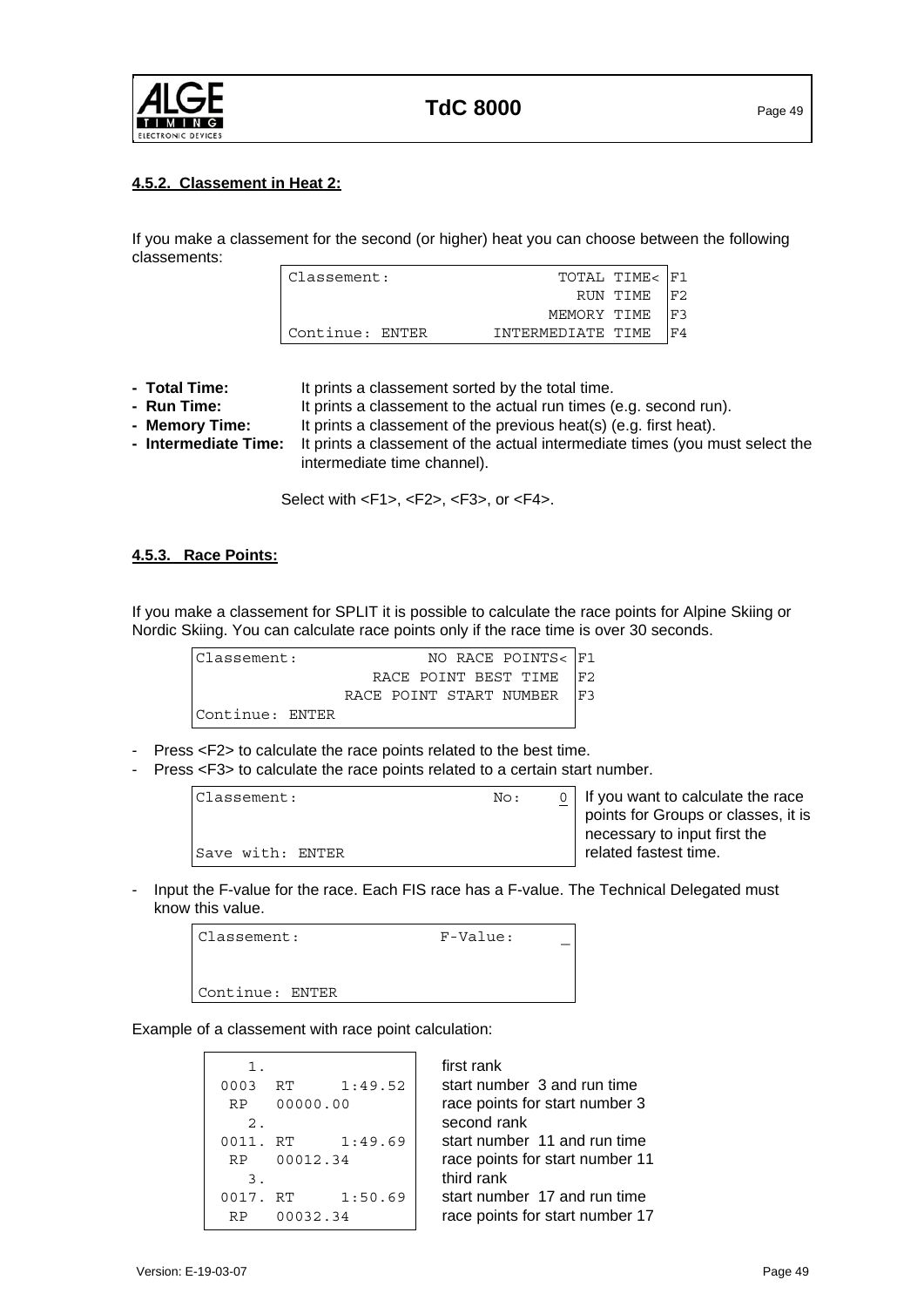

# **4.6. PRINT - Switching the Printer off or on:**

When you switch TdC 8000 on it activates the printer automatically. After you selected the program you can make the following adjustments for the printer:

| Print-Mode:                                       | The printer prints all data. The printer is automatically in this mode, when<br>you switch the TdC 8000 on.                                                                                                                                                                                                                      |
|---------------------------------------------------|----------------------------------------------------------------------------------------------------------------------------------------------------------------------------------------------------------------------------------------------------------------------------------------------------------------------------------|
| <b>Buffer-Mode:</b><br><b>PRINT</b>               | All data for the printer are stored in the buffer. This mode you use e.g. to<br>change the paper.<br>Printer is in Print-Mode<br>Press <print><br/>Printer is now in the Buffer-Mode<br/>- Press <print><br/>Printer is again in the printing mode. It prints now all data collected<br/>during the buffer mode.</print></print> |
| <b>Printer Off:</b><br><b>PRINT</b><br><b>ALT</b> | The printer is off and all data for the printer are lost.<br>Printer is in Print-Mode<br>Press <alt> and <print> at the same time<br/>Printer is switched off<br/>Press <alt> and <print> at the same time<br/>Printer is in Print-Mode</print></alt></print></alt>                                                              |

# **5. MAIN MENU - GENERAL ADJUSTMENTS**

The TdC 8000 is a very universal timing device. To cover a wide range of timing solutions it is possible to adjust each program individual.

If you make changes in the main menu it stores this new values after you turn the machine off.

If you want the have the ALGE standard configuration do the following:

- turn TdC 8000 off (switch 26)
- press <ALT> and <MENU> together and keep it pressed
- turn TdC 8000 on (switch 26)
- release <ALT> and <MENU> after five seconds
- the main menu has now the ALGE standard configuration

You can also check and change the main menu set up through the RS 232 interface (see page 97, chapter 8.2.1 and page 98, chapter 8.2.2).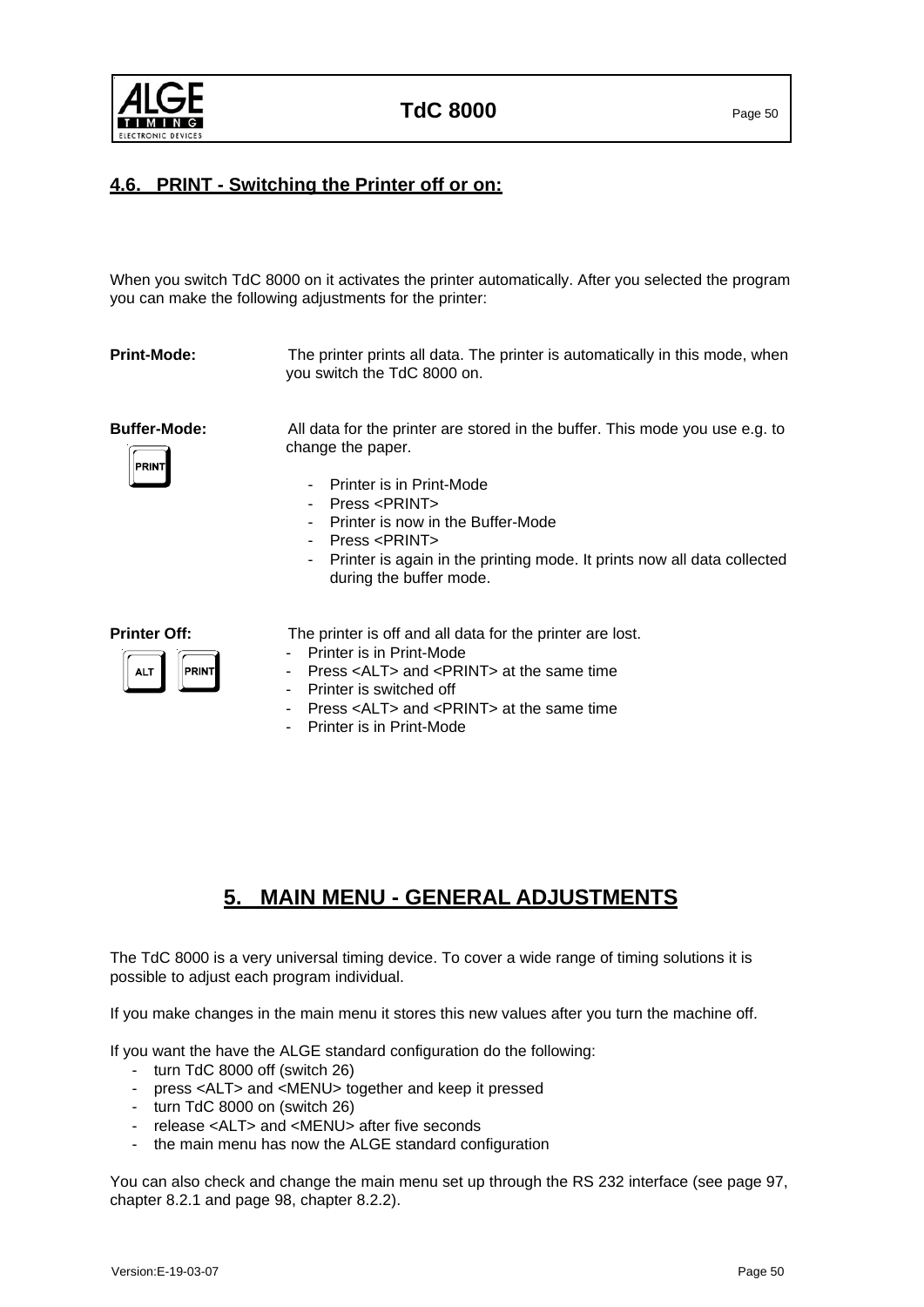

**MENU** 

# **How do you get into the main menu:**



- Select program
- press <ALT> and <MENU> together
- Press  $\Box$  and  $\Box$  to go through the menu. With the numeric keys of the finish keyboard (15) you can select a menu direct.
- Select the chosen menu with <YES>

### **Mean Menu - Short Description:**

| Menu 1: | Delay Time Start = $1.00$ s               |                        | Adjustable: from 0.01 to 9.99 seconds |
|---------|-------------------------------------------|------------------------|---------------------------------------|
| Menu 2: | Delay Time Finish = $0.30$ s              |                        | Adjustable: from 0.01 to 9.99 seconds |
| Menu 3: | Seconds Mode = OFF                        |                        | Adjustable: ON or OFF                 |
| Menu 4: | Display Time $1 = 03$ s                   |                        | Adjustable: from 0 to 99 seconds      |
| Menu 5: | Display Time $2 = 03$ s                   |                        | Adjustable: from 0 to 99 seconds      |
| Menu 6: | Display Thousandth = OFF                  |                        | Adjustable: ON or OFF                 |
| Menu 7: | Info-Display = START                      |                        | Adjustable: START, FINISH, or OFF     |
| Menu 8: | Running Time = RUN                        |                        | Adjustable: RUN or TOTAL              |
| Menu 9: | Running Tenth = OFF                       | Adjustable:            | ON or OFF                             |
|         | Menu 10: Intermediate Rank = ON           |                        | Adjustable: ON or OFF                 |
|         | Menu 11: Finish Rank = ON                 |                        | Adjustable: ON or OFF                 |
|         | Menu 12: STNO Automatic = OFF             |                        | Adjustable: START, FINISH, or OFF     |
|         | Menu 13: Print Start Time = OFF           |                        | Adjustable: ON or OFF                 |
|         | Menu 14: Print Menus = $ON$               |                        | Adjustable: ON or OFF                 |
|         | Menu 15: Print Linefeed = $0$             | Adjustable from 0 to 9 |                                       |
|         | Menu 16: $RS-232$ Baudrate = 9600 Bd      |                        | Adjustable 2400, 4800, or 9600 Baud   |
|         | Menu 17: $RS-232$ Run time = OFF          |                        | Adjustable: ON or OFF                 |
|         | Menu 18: D-Board Baudrate = 2400 Bd       |                        | Adjustable: only 2400 Baud            |
|         | Menu 19: $D$ -Board Channel $2 = RUNNING$ |                        | Adjustable: RUNNING or STANDING       |
|         | Menu 20: Beep = $ON$                      |                        | Adjustable: ON or OFF                 |
|         | Menu 21: Handicap time = $00:00:00.00$    |                        | Input handicap time (no function yet) |
|         | Menu 22: Groups = OFF                     |                        | Depending of the amount of groups     |
|         | Menu 23: Change Run                       |                        | Adjustable: SAME or NEXT run          |
|         | Menu 24: Change Race                      |                        | You can select another race           |
|         | Menu 25: D-Board-Test                     |                        | Test program for the display board    |
|         | Menu 26: ID channel $4 = b$ (blue)        |                        | Adjustable: b (blue) or L (left)      |
|         | Menu 27: Penalty Time = $1.500$ s         |                        | Adjustable: form 0.000 to 9.999       |
|         | Menu 28: Start Channel = separate         |                        | Adjustable: SEPARATE or COMMON        |
|         | Menu 29: Rank Calculation = separate      |                        | Adjustable: SEPARATE or COMMON        |
|         | Menu 30: Print Times = OFF                |                        | Adjustable: ON or OFF                 |
|         | Menu 31: Distance = $0100$ m              |                        | Adjustable: 1 to 9999 m               |
|         | Menu 32: Measuring Unit = $km/h$          |                        | Adjustable: km/h, m/s, or mph         |
|         | Menu 33: Min. Speed = $0010$ km/h         | Adjustable:            | 1 to 9999 (km/h, m/s, or mph)         |
|         | Menu 34: Max. Speed = $0200$ km/h         | Adjustable:            | 1 to 9999 (km/h, m/s, or mph)         |
|         |                                           |                        |                                       |

Start Delay Time: The Start Delay Time: Nenu 1: DELAY TIME START = 1.00 s

You can adjust the start delay time between 0.00 to 9.99 seconds. To input the start delay time use the finish keyboard (15). Confirm the adjusted time with <EN-TER>.

*Pre adjusted value:* 1,00 s

```
Menu 1: DELAY TIME START = 1.00 \text{ s} input delay time
```
Save with: ENTER confirm delay time with <ENTER>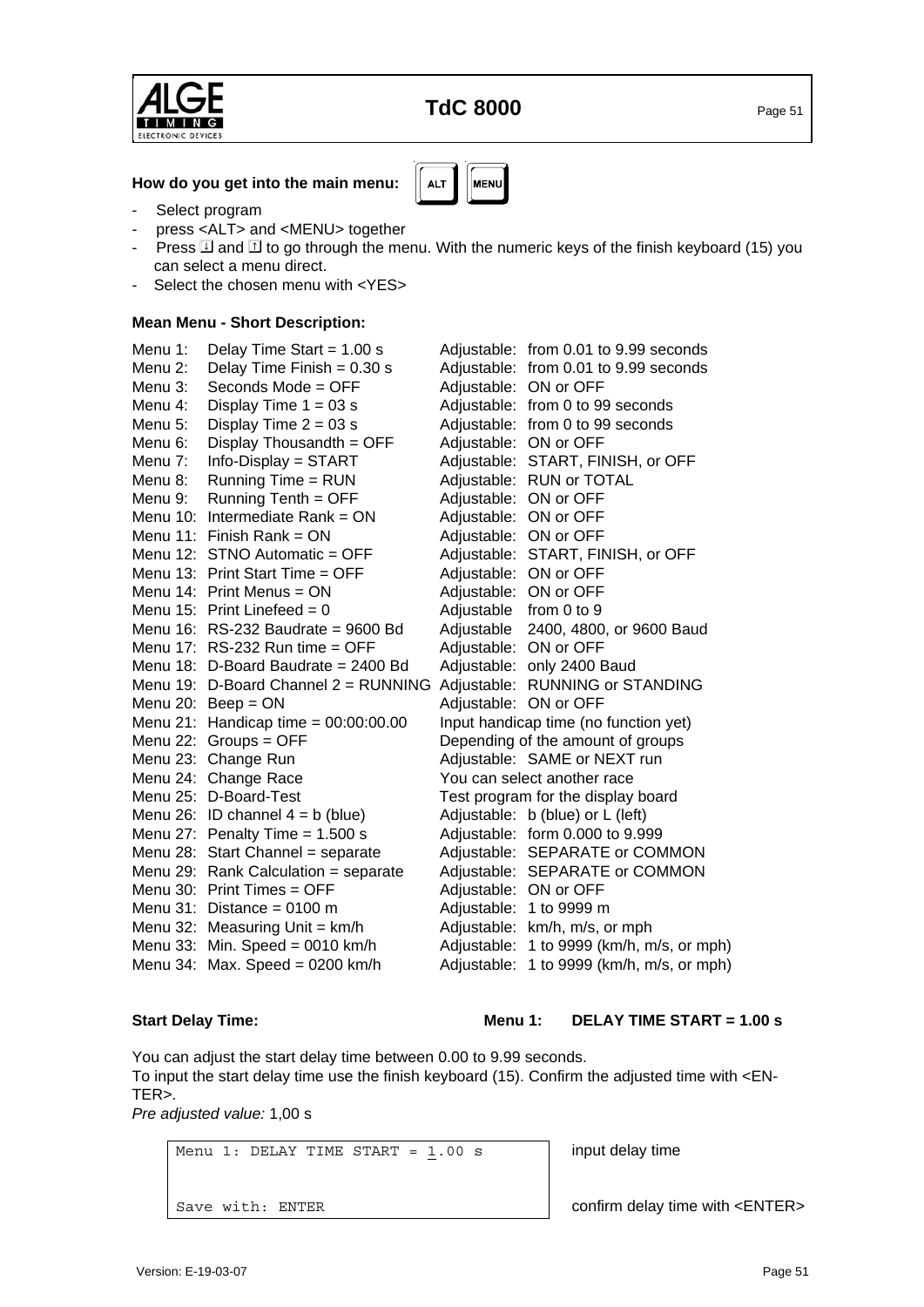

**Finish Delay Time: Menu 2: DELAY TIME FINISH = 0,30 s**

You can adjust the finish delay time between 0.00 and 9,99 seconds. To input the finish delay time use the finish keyboard (15). Confirm the adjusted time with <ENTER>. *Pre adjusted value:* 0,30 s

Menu 2: DELAY TIME FINISH =  $0.30 \text{ s}$  | input delay time

Save with: ENTER confirm delay time with <ENTER>

**Seconds Mode Menu 3: SECONDS MODE = OFF** 

Normally is the seconds mode off. If you use the seconds mode you have no minutes. This means the clock jumps at 60 seconds not to 1 minute, but continues to count 61, 62, 63, etc. This mode is necessary for some sports.

| Menu 3: SECONDS MODE | ON F1 | Seconds mode activated<br>$OFF <  F2$ Normal time |
|----------------------|-------|---------------------------------------------------|
| Save with: ENTER     |       |                                                   |

**Pre adjusted value:** Seconds mode off

**Display Time 1: Menu 4: DISPLAY TIME 1 = 03 s**

You can adjust the amount of time that it shows a stopped time on the display (7) or display board. This time we call display time 1. You can select the display time between 0 and 99 seconds.

| Menu 4: DISPLAY Time 1 = 03 s | input seconds with finish kb (15)  |
|-------------------------------|------------------------------------|
| Save with: ENTER              | Confirm input with <enter></enter> |

*Pre adjusted value:* Display Time 1 = 3 seconds

**Display Time 2: Menu 5: DISPLAY TIME 2 = 03 s**

You can adjust the amount of time that it shows the second stopped time in the second heat (total time or run time) on the display (7) or display board. This time we call display time 2. You can select the display time between 0 and 99 seconds.

| Menu 5: DISPLAY Time 2 = 03 s | input seconds with finish kb (15)  |
|-------------------------------|------------------------------------|
| Save with: ENTER              | Confirm input with <enter></enter> |

*Pre adjusted value:* Display Time 2 = 3 seconds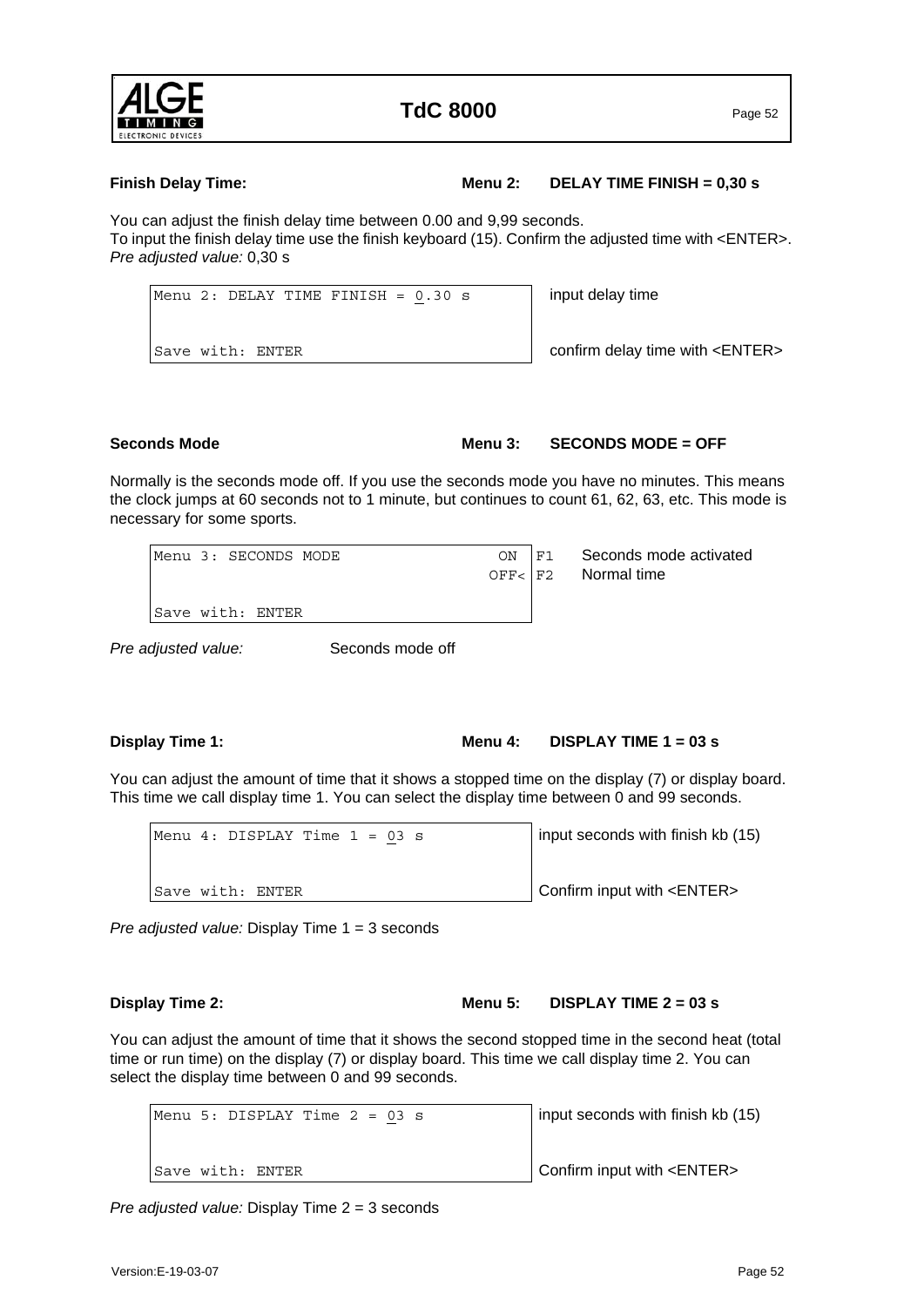

### **Display Thousandth: Menu 6: DISPLAY THOUSANDTH = OFF**

Normally the display (7) does not show the 1/1000 seconds. If you want to show the 1/1000 on the display, it must shift the time two digit to the left. In this mode you can not show the hours on the display. This adjustment you can only select if you work with 1/1000 precision.

| seconds          |  | Menu 6: DISPLAY THOUSANDTH | OFF | F1 | display shows 1/1000                   |
|------------------|--|----------------------------|-----|----|----------------------------------------|
|                  |  |                            |     |    | ON< $F_2$ display shows 1/100 seconds  |
| Save with: ENTER |  |                            |     |    | confirm selection with <enter></enter> |

on =  $\langle$ F1> ................ display (7) shows 1/1000 seconds, but no hours

off  $=$  <F2> ............... display (7) shows 1/100 seconds, but no 1/1000 seconds

*Pre adjusted value:*Display thousandth is off

# **Info-Display: Menu 7: INFO-DISPLAY = START**

You can adjust the display mode during the timing for info-display (6).

|  | Menu 7: INFO-DISPLAY |                          |  | $START < F1$ Start display             |  |
|--|----------------------|--------------------------|--|----------------------------------------|--|
|  |                      | FINISH F2 Finish display |  |                                        |  |
|  |                      |                          |  | OFF $#3$ no timing information         |  |
|  | Save with: ENTER     |                          |  | Confirm selection with <enter></enter> |  |

- Start: The info-display shows always the running time. You can only select this mode for single start in the program SPLIT. The F-keys have the following functions:
	- <F1> shows first started time
	- <F2> shows actual time, that means the last finish time in the first line of the display
	- <F3> shows last started time
- Finish: In the info-display it shows always the finish times (intermediate times). The F-keys have the following functions:
	- <F1> shows the first intermediate time of finish time in the race in the top line
	- <F2> shows the last stopped time in the top line of the info-dispaly (6)
	- <F3> shows the last stopped time in the bottom line of the info-dispaly (6)
- OFF: The info-display (6) does not show times.

**Running Time:** Menu 8: RUNNING TIME = RUN

You can select if you want to show for the second heat (third, etc.) in the display (7) and on the display board the running run time or the running total time.

E.g.: the run time for the first run of start number 5 is 1:30.45 For heat: Time starts in the second heat form 0:00.00

For total: Time starts in the second heat from 1:30.45

| Menu 8: RUNNING TIME | RUN<  | I F 1 | shows the run time           |
|----------------------|-------|-------|------------------------------|
|                      | TOTAL | IF2.  | shows the total time         |
| Save with: ENTER     |       |       | Confirm with <enter></enter> |

*Pre adjusted value:* Run time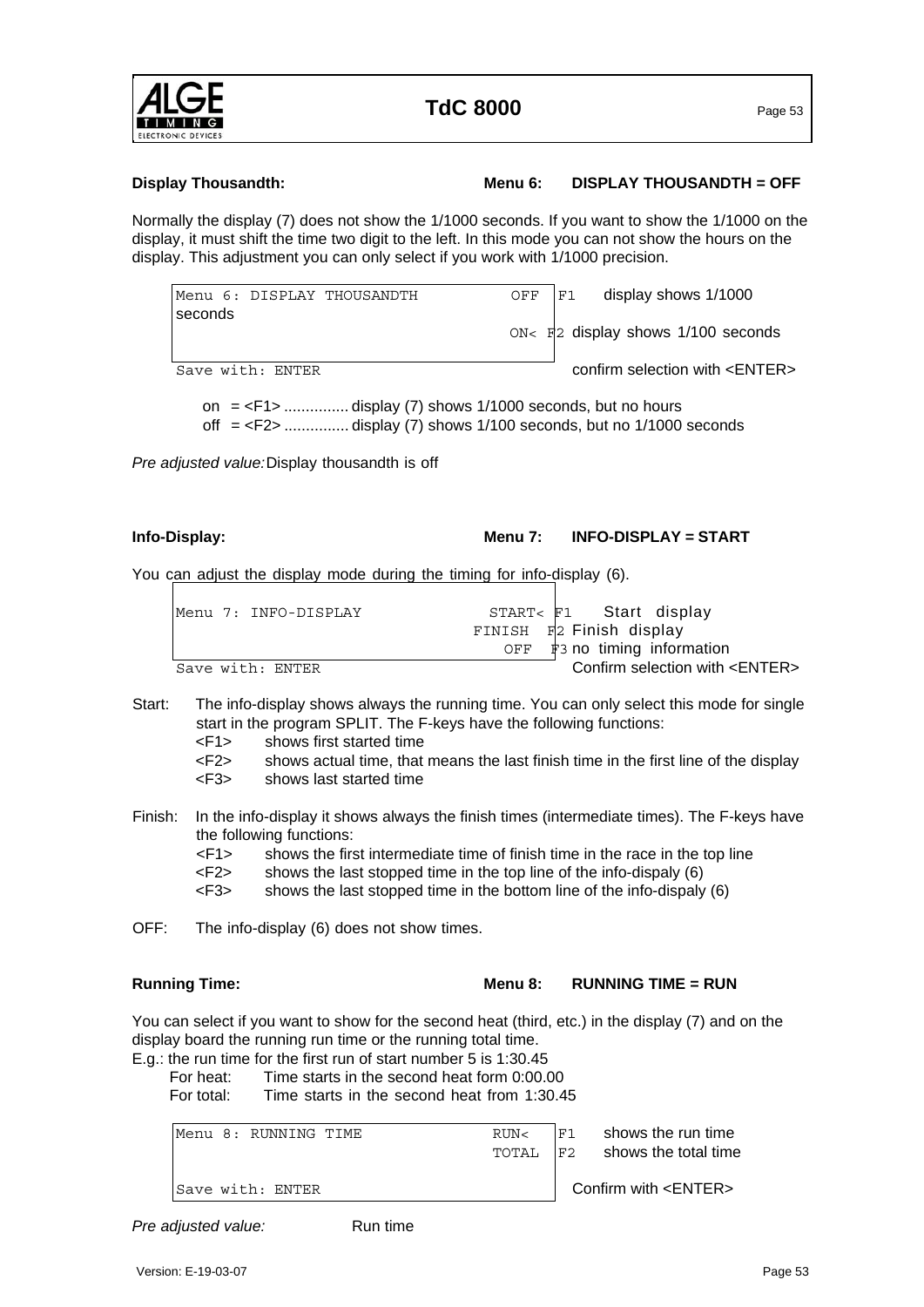

**Running Tenth: Menu 9: Running Tenth = ON**

The finish display (7) and the interface "display board" (24) can output the running tenth second (the ALGE-display-board cannot show the running tenth second). The running tenth second is important to feed a video generator (for TV).

> on = <F1> .................running tenth second is on off = <F2> .................running tenth second is off

Menu 9: RUNNING TENTH **ON F1 running tenth second is on**  $OFF <$   $F2$  running tenth seconds is off Save with: ENTER confirm with <ENTER>

*Pre adjusted value:* running tenth seconds are on

### **Rank for Intermediate Time:** Menu 10: INTERMEDIATE RANK = ON

You can show the rank for the intermediate time on the display (7) and display board. It shows the rank as long as you have the display time adjusted (see menu 4). If you use more than one intermediate times, then you must use for each intermediate time a separate channel (c2 to c9).

|  | Menu 10: INTERMEDIATE RANK |  | $ON <  F1$ shows rank<br>OFF $\#2$ no rank is shown |
|--|----------------------------|--|-----------------------------------------------------|
|  | Save with: ENTER           |  | confirm with <enter></enter>                        |

*Pre adjusted value:* intermediate time rank is on

# **Rank for Finish Time: Menu 11: FINISH RANK = ON**

For each run time (or total time) it shows the rank on display (7) and on the display board. It shows the rank as long as you have the display time adjusted (see menu 4).

Menu 11: FINISH RANK  $ON <$  F1 shows rank

 $OFF$  F2 no rank shown

Save with: ENTER confirm with <ENTER>

*Pre adjusted value:* rank for finish time is on

**Start Number Automatic: Menu 12: STNO AUTOMATIC = OFF**

The start number input for the TdC 8000 you can automate for start and finish.

- START: Only one competitor is allowed on the slope. If the competitor is in the finish the next can start. As long as the competitors start in order (1, 2, 3, 4, etc.) and no competitor does not finish you do not have to input a start number manual for start or finish.
- FINISH: As many competitors can be on the slope as you want. The start number shown in display (2) goes after each start up to the next number. The start number shown in the display (7) goes after each finish up to the next number.

Start  $=$   $\leq$ F1 $>$  start automatic is on Finish  $=$   $\langle$ F2 $>$  finish automatic is on off  $=$   $\leq$ F3> manual input of start numbers is necessary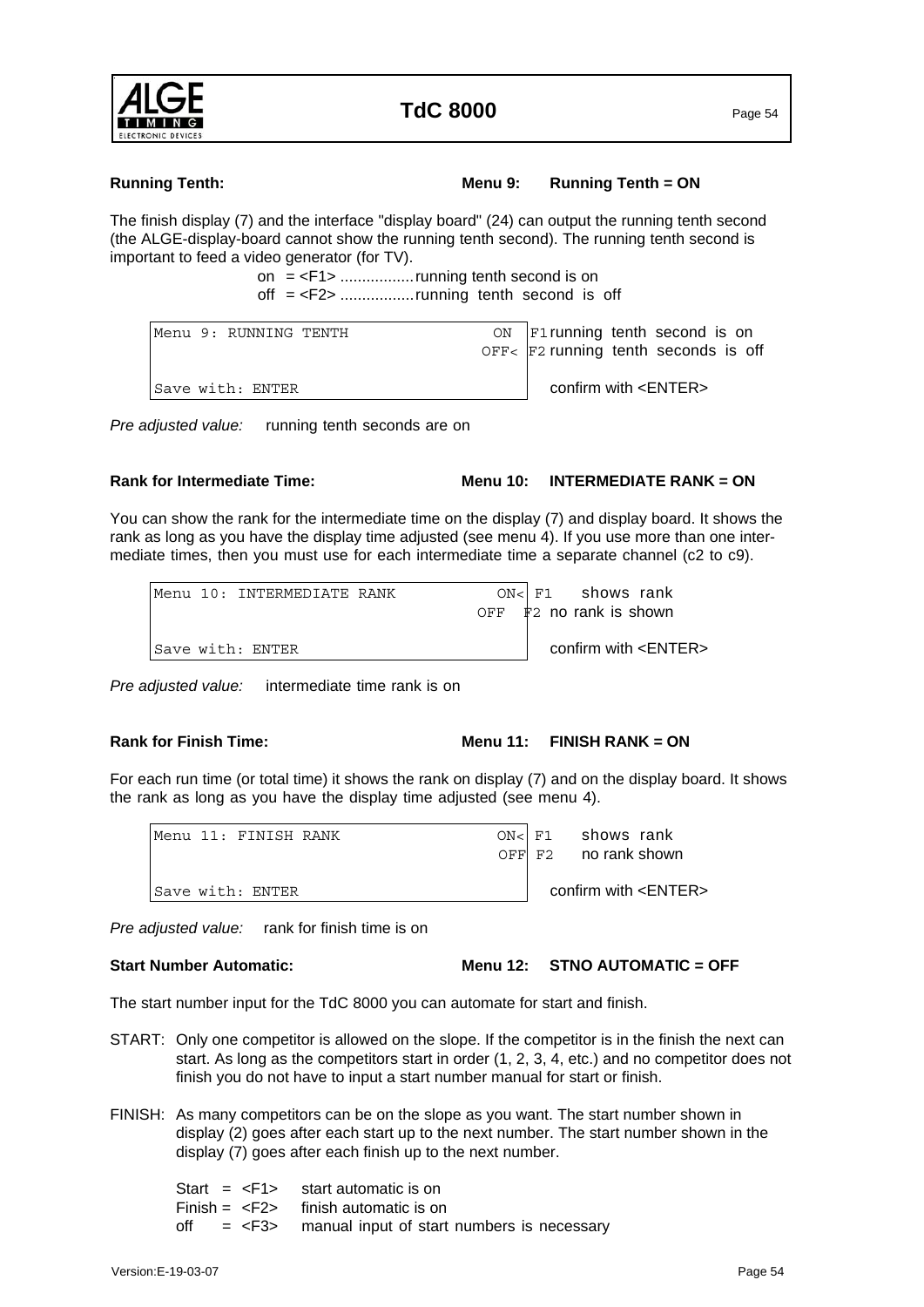

|                  | Menu 12: STNO AUTOMATIC | START<1 F1  | Automatic "START"                      |
|------------------|-------------------------|-------------|----------------------------------------|
|                  |                         | FINISH   F2 | Automatic "FINISH"                     |
|                  |                         | OFF   F3    | Manual input of start numbers          |
| Save with: ENTER |                         |             | Confirm selection with <enter></enter> |

*Pre adjusted value:* start number automatic is off

**Print Start time: Network Contract Menu 13: PRINT START TIME = OFF** 

You can print the start time with the start impulse. Normally it prints the start time only when you receive the finish impulse.

> on = <F1> ............... prints start time with the start off = <F2> ............... prints no start time during the start

| Menu 13: PRINT START TIME | ON <  F1<br>OFF 1F2 | print start time immediately<br>print start time with finish |
|---------------------------|---------------------|--------------------------------------------------------------|
| Save with: ENTER          |                     | confirm selection with <enter></enter>                       |

*Pre adjusted value:* it prints no start time during the start (OFF)

**Print Menus:** Menu 14: PRINT MENUS = ON

Whenever you change an ALGE adjustment in the menus it prints the new adjustment (e.g. during the switch on procedure). If you select "PRINT MENUS = OFF" it will not print the menu adjustments. Also changes made in the main menu wont be printed.

on = <F1> ............... it prints the menu adjustments

off  $=$  <F2> ................. it does not print the menus adjustments

|  |                  | Menu 14: PRINT MENUS | ON <lf1<br>OFF IF2</lf1<br> | print menu adjustments<br>do not print menu adjustments |
|--|------------------|----------------------|-----------------------------|---------------------------------------------------------|
|  | Save with: ENTER |                      |                             | confirm selection with <enter></enter>                  |

*Pre adjusted value:* print menu adjustments

**Printer Linefeed: Menu 15: PRINTER LINEFEED = 0**

The printer can print after each paragraph linefeed (e.g. two linefeed to have the printed lines above the cuter). You can adjust between 1 and 9 linefeeds. If you use zero (ALGE adjustment) it prints in every line.

Menu 15: PRINTER LINEFEED = 0 input amount of linefeed

Save with: ENTER confirm selection with <ENTER>

*Pre adjusted value:* Printer prints in every line (printer linefeed = 0)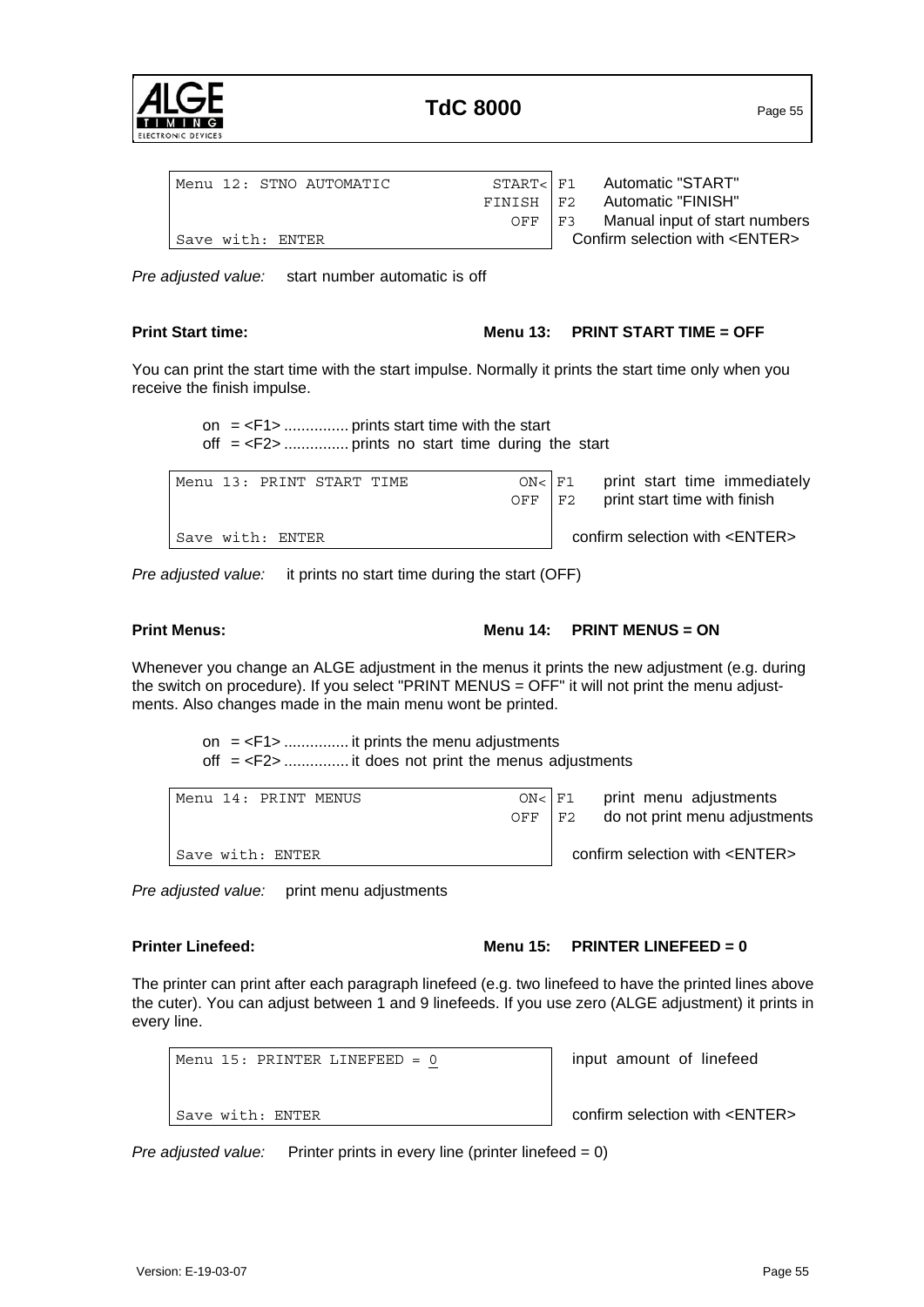

## **RS 232 Baudrate: Menu 16: RS-232 BAUDRATE = 9600 Bd**

You can adjust the baud rate of the RS 232 interface (23) between 2400, 4800, or 9600 baud.

| Menu 16: RS-232 BAUDRATE | 2400 Bd $F1$ Select with $\leq F1$     |
|--------------------------|----------------------------------------|
|                          | 4800 Bd $F2$ Select with $\leq F2$     |
|                          | 9600 Bd $F3$ Select with $\leq F3$     |
| Save with: ENTER         | Confirm selection with <enter></enter> |

**Pre adjusted value:** 9600 Baud

**RS 232 Run Time: Menu 17: RS-232 RUN TIME = OFF**

The RS 232 interface (23) outputs always in the difference-timing mode the time of day. Additional you can output the run time.

output time of day and run time  $=$  <F1> output time of day  $= **F2**$ 

| Menu 17: RS-232 RUN TIME | output run time and time of day<br>ON F1 |
|--------------------------|------------------------------------------|
|                          | OFF< $ F2$ output time of day            |
| Save with: ENTER         | Confirm selection with <enter></enter>   |

*Pre adjusted value:* RS-232 output is time of day

# **Display Board Baudrate: Menu 18: D-Board Baudrate = 2400 Bd**

The display board works only on a baud rate of 2400. Other baud rates are not possible.

*Pre adjusted value:* D-Board Baudrate = 2400 Baud

### Display Board Channel 2: Menu 19: D-BOARD CHANNEL 2 = OFF

You can adjust the channel 2 of the display board interface (24). If you have channel two on STANDING, it outputs no running time (only run times). It outputs the classement always on channel 2. You can select between channel 1 and channel 2 by turning the plug of the display board cable 180°.

|  |                  | Menu 19: D-BOARD CHANNEL 2 |  | RUNNING $ F1$ output of running time<br>$STANDING <  F2$ output of run times |
|--|------------------|----------------------------|--|------------------------------------------------------------------------------|
|  | Save with: ENTER |                            |  | Confirm selection with <enter></enter>                                       |
|  |                  |                            |  |                                                                              |

STANDING = <F2> ..............run time and classement

*Pre adjusted value:* D-Board Channel 2 is off (running time)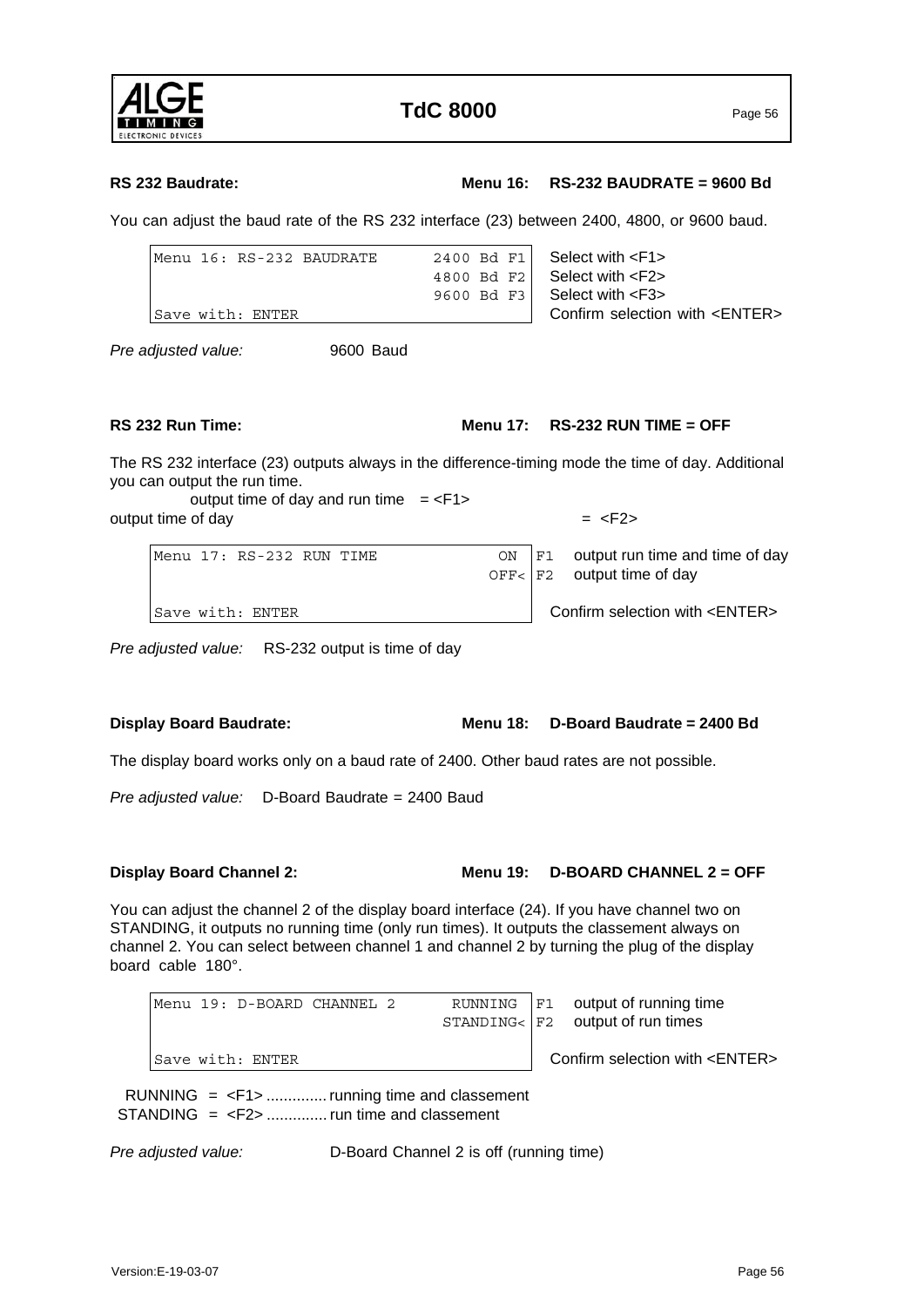

**Beep:** Menu 20: BEEP = ON

The beep makes a sound for each timing impulse. The length of the beep depends on the adjusted delay time. If the beep bothers people in the timing shack it is possible to turn it off. The beep goes automatically on, as soon as you turn the TdC 8000 on.

Menu 20: BEEP  $ON | F1$  Beep is on  $OFF < |F2$  Beep is off Save with: ENTER Confirm selection with <ENTER>

*Pre adjusted value:* Beep is on

# **Handicap Time: Menu 21: HANDICAP TIME = 00:00:00.00**

Information that tell the percentage advantage or disadvantage compared to the handicap time. The handicap time is activated as soon as you input a time.

| (15)                   | Menu 21: HANDICAP TIME = $00:00:00.00$ | Input handicap time with keyboard |
|------------------------|----------------------------------------|-----------------------------------|
| Save with: ENTER       |                                        | Confirm with $\leq$ ENTER $>$     |
| Output on the printer: | 0012 SZ 10:58:11.320                   |                                   |
|                        | ZZ 10:58:41.693                        |                                   |
|                        | 0:30.37<br>RT.                         |                                   |
|                        | $+001.60\%$<br>HANDICAP:               |                                   |

*Pre adjusted value:* no handicap calculation, Handicap = 00:00:00.000

**Input of Groups:** Menu 22: GROUPS = OFF

If you want to show the rank within groups or make a group classement it is necessary to input the groups. You can input the groups when you start the TdC 8000 or in the main menu. In the main menu you can also correct groups.

|  | Menu 22: GROUPS  |  | Gr 1: 1 > |  |
|--|------------------|--|-----------|--|
|  | Save with: ENTER |  |           |  |
|  |                  |  |           |  |

- input the last start number of the first group
- press <ENTER> to confirm
- input the last start number of the second group
- press <ENTER> to confirm
- continue as before
- after you input the last group you have to press <ENTER> twice

*Attention:* Leave always empty start numbers for each group for late entries!

*Pre adjusted value:* no groups

Input always the last start number of a group

Confirm with <ENTER>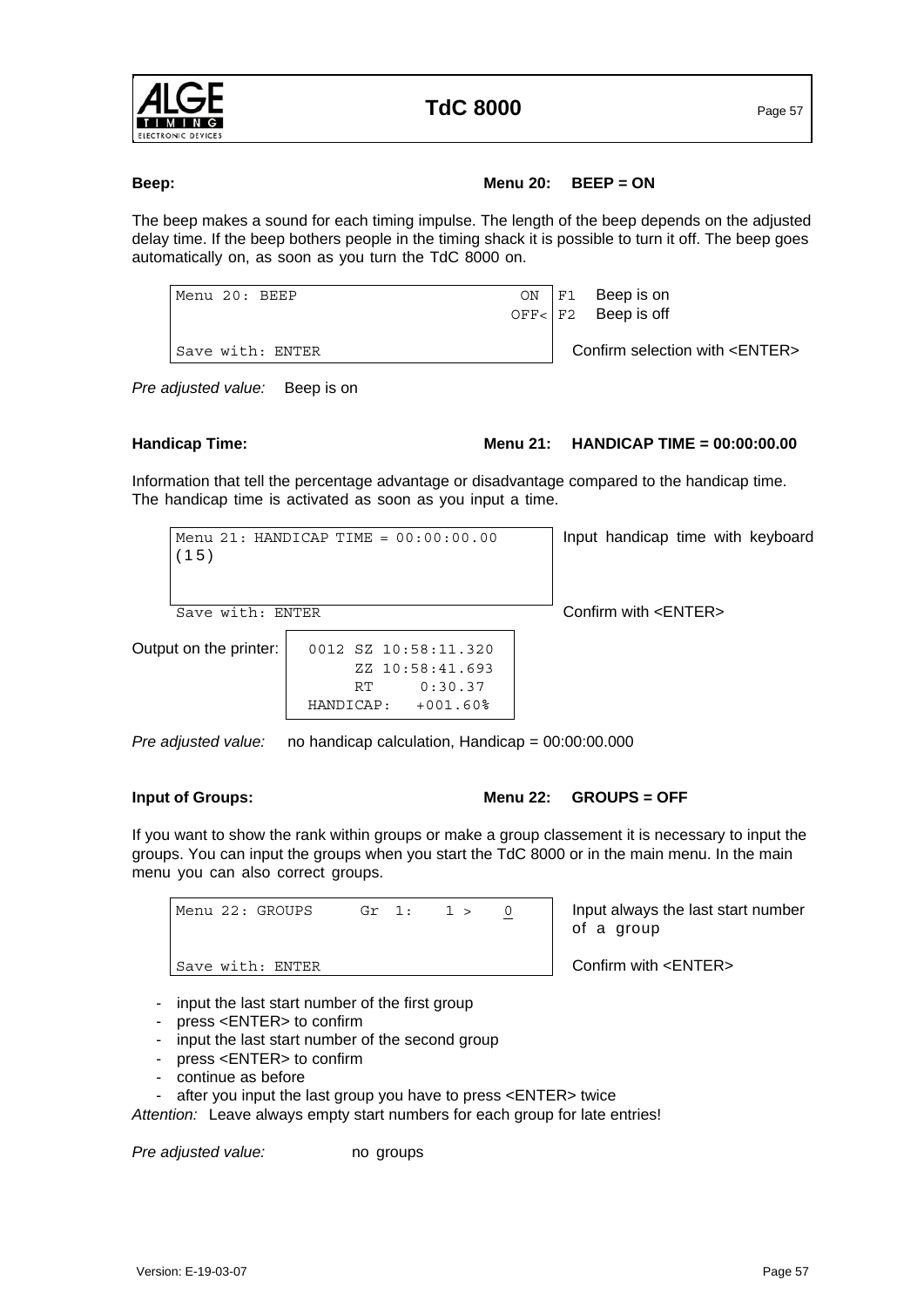

# **Select Heat: Menu 23: CHANGE HEAT**

You do not have to turn the TdC 8000 off to switch form one heat (e.g. heat 1) to the next heat (e.g. heat 2).

| Select Heat:     |  | SAME $(1)$ < F1 Continue in the same heat<br>NEXT $(2)$   F2 Select a new heat |
|------------------|--|--------------------------------------------------------------------------------|
| Save with: ENTER |  | Confirm with $\leq$ ENTER $>$                                                  |

You can select if you want to continue in the same heat or if you want to continue in the next heat.

*Attention:* When you select the next heat, it is impossible to switch back to the previous heat.

### **Select Race: Menu 24: CHANGE RACE**

You do not have to turn the TdC 8000 off to switch form one race to another.

If you press <YES> or <ENTER> you can select automatically the race. You will see the same selection as you have when you turn the TdC 8000 on. If you change a race within the menu you do not have to make a new synchronisation.

Display Board Test: Menu 25: D-BOARD-TEST = OFF

In this menu you can check the display board. If you have digits that do not work as they should, use this test to check them. Use the test <F4> especially if you use the display board the first time after a long time or if you have very could weather (frozen segments).

With <F1>, <F2>, <F3>, or <F4> you can select the test mode. The arrow at the right end of the display shows the selected test. To leave the display board test press <ENTER>.

| 123456789 <f1>  each digit shows its position number</f1> |               |      |                            |
|-----------------------------------------------------------|---------------|------|----------------------------|
| Continue: ENTER                                           | 888888888 F4  |      | Exit with $\leq$ ENTER $>$ |
|                                                           |               | F3   |                            |
|                                                           |               | l F2 |                            |
| Menu 25: D-BOARD-TEST                                     | 123456789< F1 |      |                            |

| 123456789 <f1>  each digit shows its position number</f1>    |
|--------------------------------------------------------------|
| 0 <f2>  each single digit counts form 0 to 9</f2>            |
| 8 <f3>  each single digit switch between blank and 8</f3>    |
| 88888888888 <f4>  all digits switch between blank and 8</f4> |
|                                                              |

*Pre adjusted value:* GAZ-Test is not active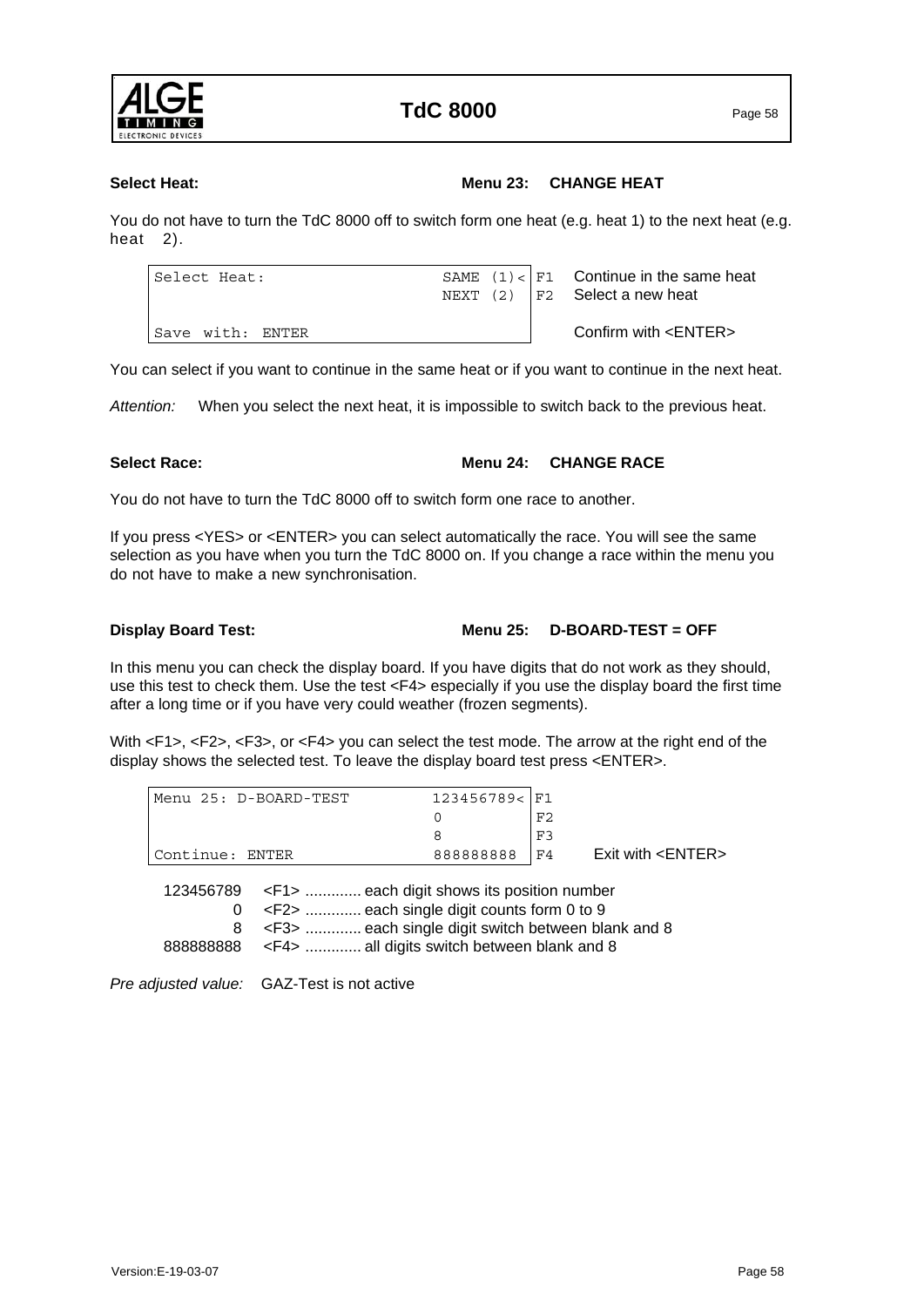

### **ID for Channel 4 in Parallel Slalom: Menu 26: ID CHANNEL 4 = b (blue)**

You can select the ID for winner on channel 4 in parallel slalom (for printer, display board, and RS 232). Depending on what you want to output for the winner course, red and blue, or right and left you can select the output of channel 4 with "b" or "L".

|                  |  | Menu 26: ID CHANNEL 4 |  | b $(blue) <  F1 $ |  |
|------------------|--|-----------------------|--|-------------------|--|
|                  |  |                       |  | 1 (left) $ F2 $   |  |
|                  |  |                       |  |                   |  |
| Save with: ENTER |  |                       |  |                   |  |
|                  |  |                       |  |                   |  |

*Pre adjusted value:* ID channel 4 = b (blue)

### **Penalty Time for Parallel Slalom: Menu 27: Penalty Time = 1.500 s**

If a competitor does not finish the first run, he gets a penalty time for the second run. This penalty time you can input in this menu.

If you want to work without penalty time input 0.000 as penalty time.

The finish difference time starts to run, when the first competitor reaches the finish. If the second competitor does not reach the finish before the time reaches the penalty time, it will show the penalty time on the display (7) and on the display board.

Menu 27: PENALTY TIME = 1.500 s Save with: ENTER

*Pre adjusted value:* Penalty Time = 1.500 seconds

# **Start Channel for Dual Timer: Menu 28: START CHANNEL = SEPARATE**

You can select for the Dual Timer, if you want the start channel for both courses separate, or for both together. If you select both start courses common, it will start with an impulse of channel 0 or 3 both times.

|  |                  | Menu 28: START CHANNEL | COMMON   F1<br>SEPARATE<1F2 | parallel start<br>separate start |
|--|------------------|------------------------|-----------------------------|----------------------------------|
|  | Save with: ENTER |                        |                             |                                  |

*Pre adjusted value:* Start Channel = separate

### **Rank Calculation for Dual Timer: Menu 29: RANK CALCULATION = SEPARATE**

You can select for the Dual Timer, if you want the rank calculation for both courses separate, or for both together. If you select the rank calculation common, it will calculate the total rank for, otherwise the rank for each course separate.

|  |                  | Menu 29: RANK CALCULATION | COMMON   F1<br>SEPARATE<1F2 | total rank<br>rank for each course separate |
|--|------------------|---------------------------|-----------------------------|---------------------------------------------|
|  | Save with: ENTER |                           |                             |                                             |

*Pre adjusted value:* Rank Calculation = separate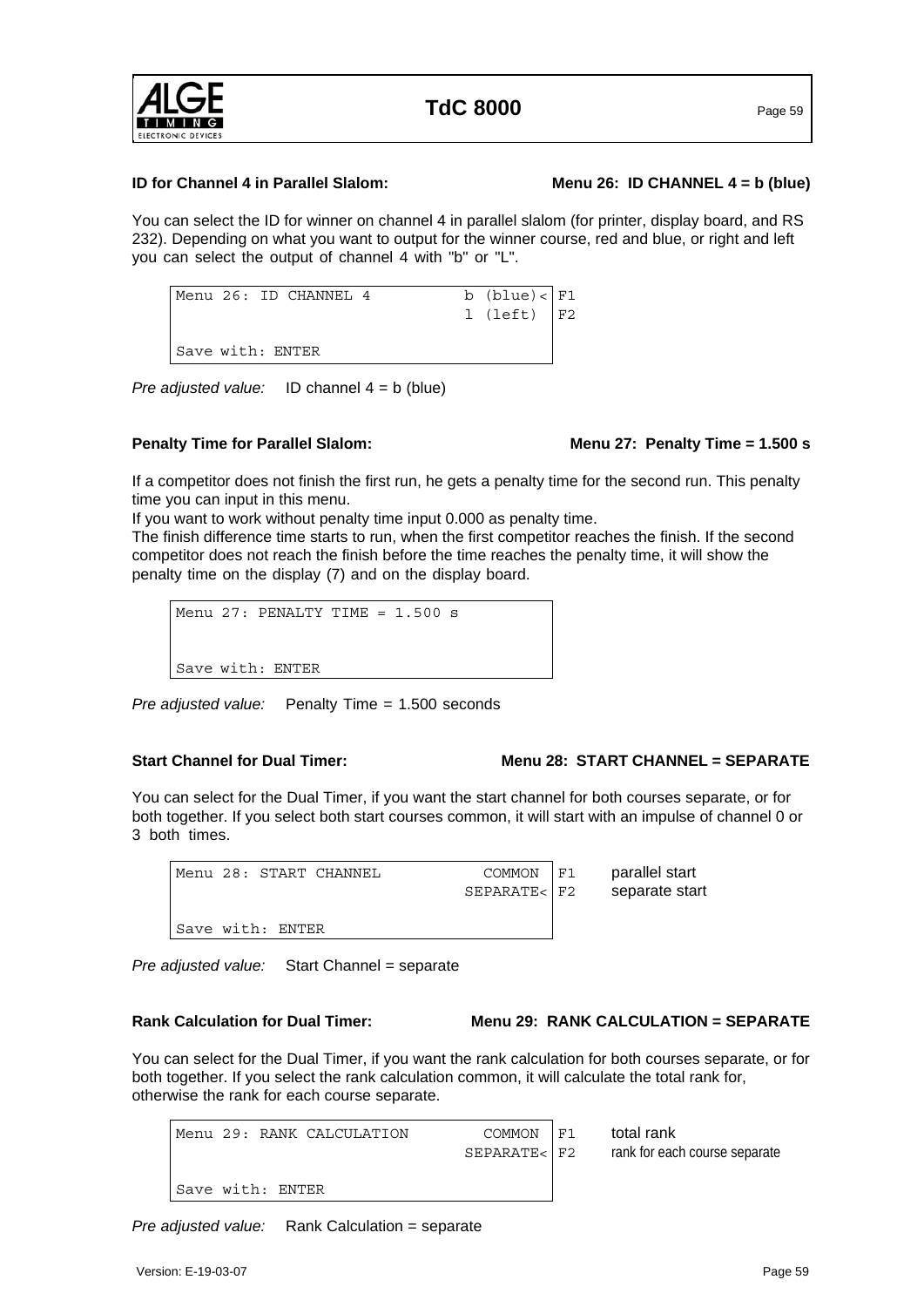

### **Printing Times when Measuring Speed: Menu 30: PRINT TIMES = OFF**

You can print the times of the speed measurement in program 7 "SPEED" as well. If you put this menu on it will the time of day of the photocells, and the run time additional to the speed.

| Menu 30: PRINT TIMES |                                                                                                                                                                                  | ON<br>OFF <sub>1</sub> | F1<br>F2 | times and speed<br>only speed |
|----------------------|----------------------------------------------------------------------------------------------------------------------------------------------------------------------------------|------------------------|----------|-------------------------------|
| Save with: ENTER     |                                                                                                                                                                                  |                        |          | Confirm with <enter></enter>  |
| Print times $=$ off: | $0001$ $km/h$<br>144.23<br>$0002$ km/h<br>120.08                                                                                                                                 |                        |          |                               |
| Print times $=$ on:  | 0001 C0 13:49:41.850<br>$C1 \quad 13:49:42.100$<br>0001<br>0:00.249<br>RT.<br>km/h<br>144.23<br>0002 C0 13:59:45.241<br>0002 C1 13:59:45.541<br>RT<br>0:00.299<br>km/h<br>120.08 |                        |          |                               |

*Pre adjusted value:* Print time = off

## **Measuring Distance for Speed Measurement: Menu 31: DISTANCE = 0100 m**

You can adjust the measuring distance for SPEED (program 7) form 1 to 9999 m. Independent from the measuring unit you must use always Meter to input the measuring distance.

Menu 31: DISTANCE = 0100 m input measuring distance

Save with: ENTER Confirm with <ENTER>

*Pre adjusted value:* Distance = 0100 m

# **Measuring Unit for Speed Measurement: Menu 32: MEASURING UNIT = km/h**

You can select the measuring unit for the speed measurement in the SPEED (program 7) form 1 to 9999 m. As measuring distance you can select between km/h (kilometre per hour), m/s (meter per second), or mph (miles per hour).

|                  | Menu 32: MEASURING UNIT | kmh< F1 |    |
|------------------|-------------------------|---------|----|
|                  |                         | mps     | F2 |
|                  |                         | mph     | FC |
| Save with: ENTER |                         |         |    |
|                  |                         |         |    |

*Pre adjusted value:* measuring distance = km/h

1 kilometre per hour 2 meter per second 3 miles per hour Confirm with  $\leq$  ENTER $>$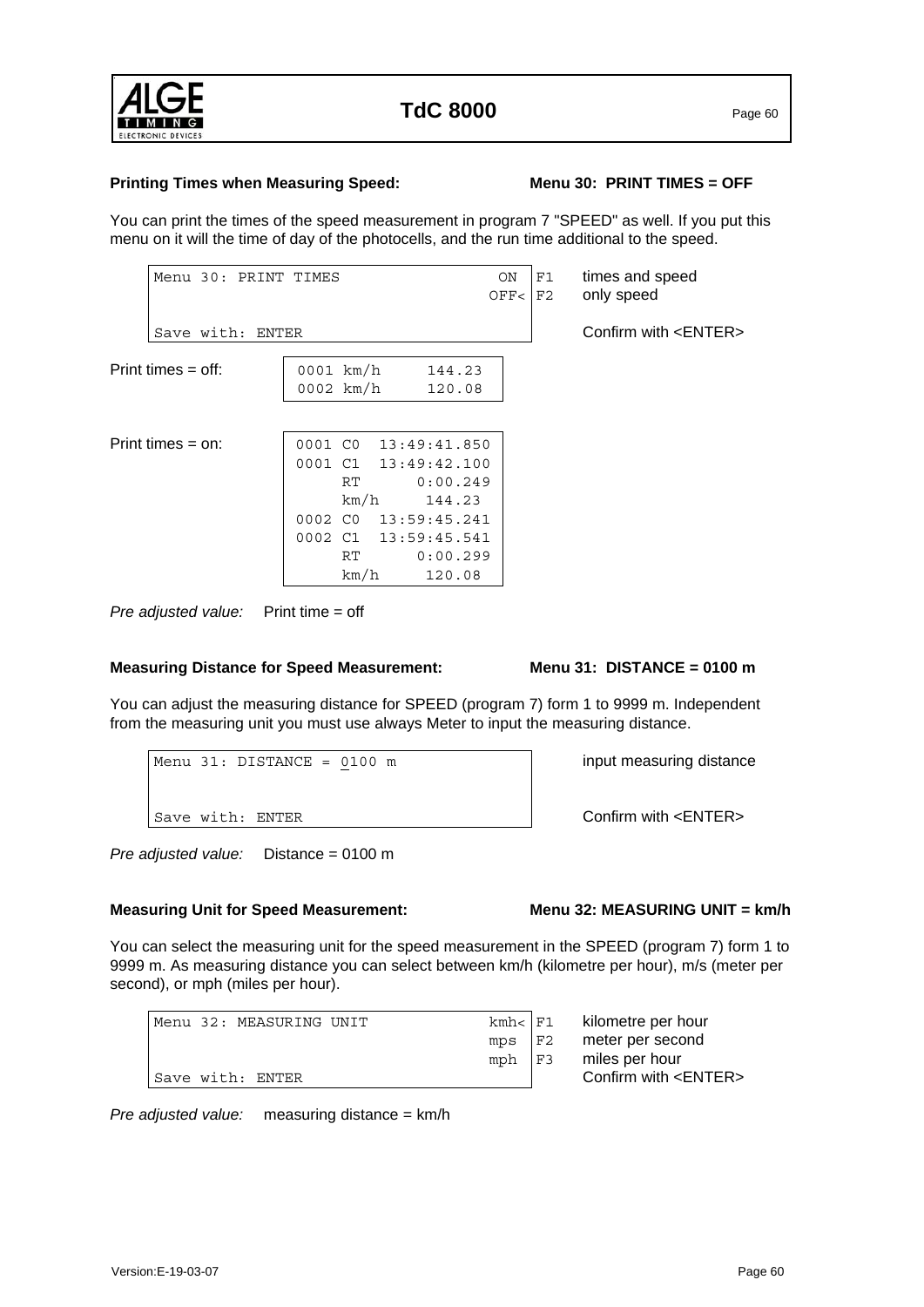

# **Minimum Speed:** Menu 33: MIN. SPEED = 0010 km/h

You can input the minimal speed, this means no speed below this value will be measured. You can input a value between 1 and 9999.

If you change in menu 32 the measuring unit, it will use this new measuring unit as well in this menu. The speed will be automatically changed to the equal value of the new measuring unit.

Menu  $33:$  MIN. SPEED = 0010 kmh input the minimum speed Save with: ENTER Confirm with <ENTER>

*Pre adjusted value:* minimum speed = 10 km/h

# **Maximum Speed: Menu 33: MAX. SPEED = 0200 km/h**

You can input the maximal speed, this means no speed above this value will be measured. You can input a value between 1 and 9999.

If you change in menu 32 the measuring unit, it will use this new measuring unit as well in this menu. The speed will be automatically changed to the equal value of the new measuring unit.

Menu 33: MAX. SPEED = 0200 kmh input the maximum speed Save with: ENTER Confirm with <ENTER>

*Pre adjusted value:* maximum speed = 200 km/h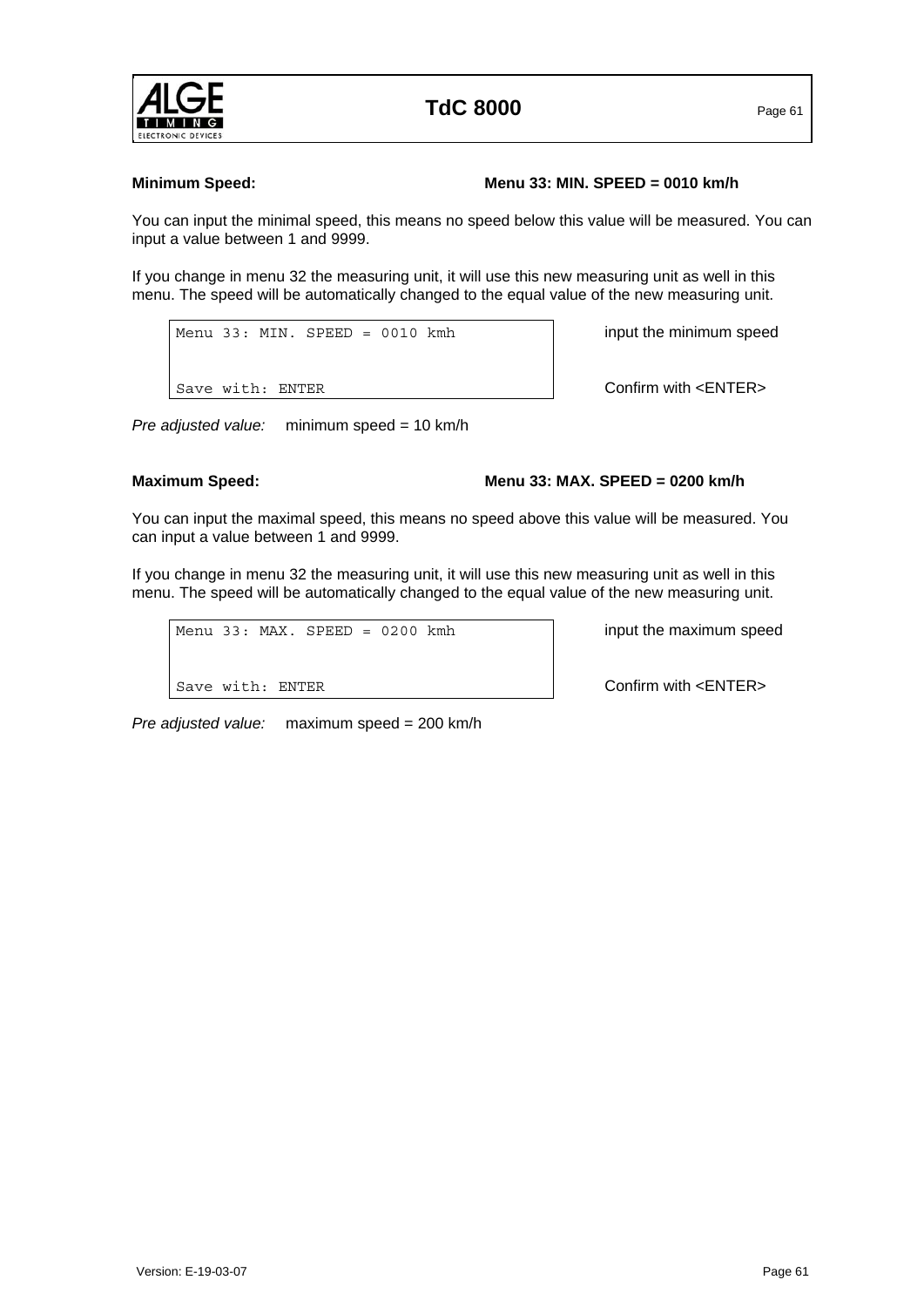

# **6. PROGRAMS**

The TdC 8000 has a very flexible software that suits for most timing problems.

You can select the following programs:

| Programm            | <b>Program Number</b> | Page           |
|---------------------|-----------------------|----------------|
| <b>Split</b>        | Program 1             | 63             |
| Sequential          | Program 2             | in preparation |
| Split Sequ.         | Program 3             | 66             |
| Parallel Diff.      | Program 4             | 70             |
| <b>Parallel Net</b> | Program <sub>5</sub>  | 74             |
| Dual Timer          | Program <sub>6</sub>  | 80             |
| Speed               | Program 7             | 84             |
| <b>Speed Skiing</b> | Program 8             | 88             |
| <b>TdC Test</b>     | Program <sub>9</sub>  | 90             |

To can select between the programs when you turn the TdC 8000 on. After about 5 seconds it shows the program that you used last time. Press <ENTER>, if you want to select this program.

Use the cursor keys  $(\mathbb{I})$  and  $\mathbb{I})$  to select another program. When it shows the correct program in the info-display (6) press <ENTER>.

You can also input the program number direct with the finish keyboard (15). Confirm the number with <ENTER>.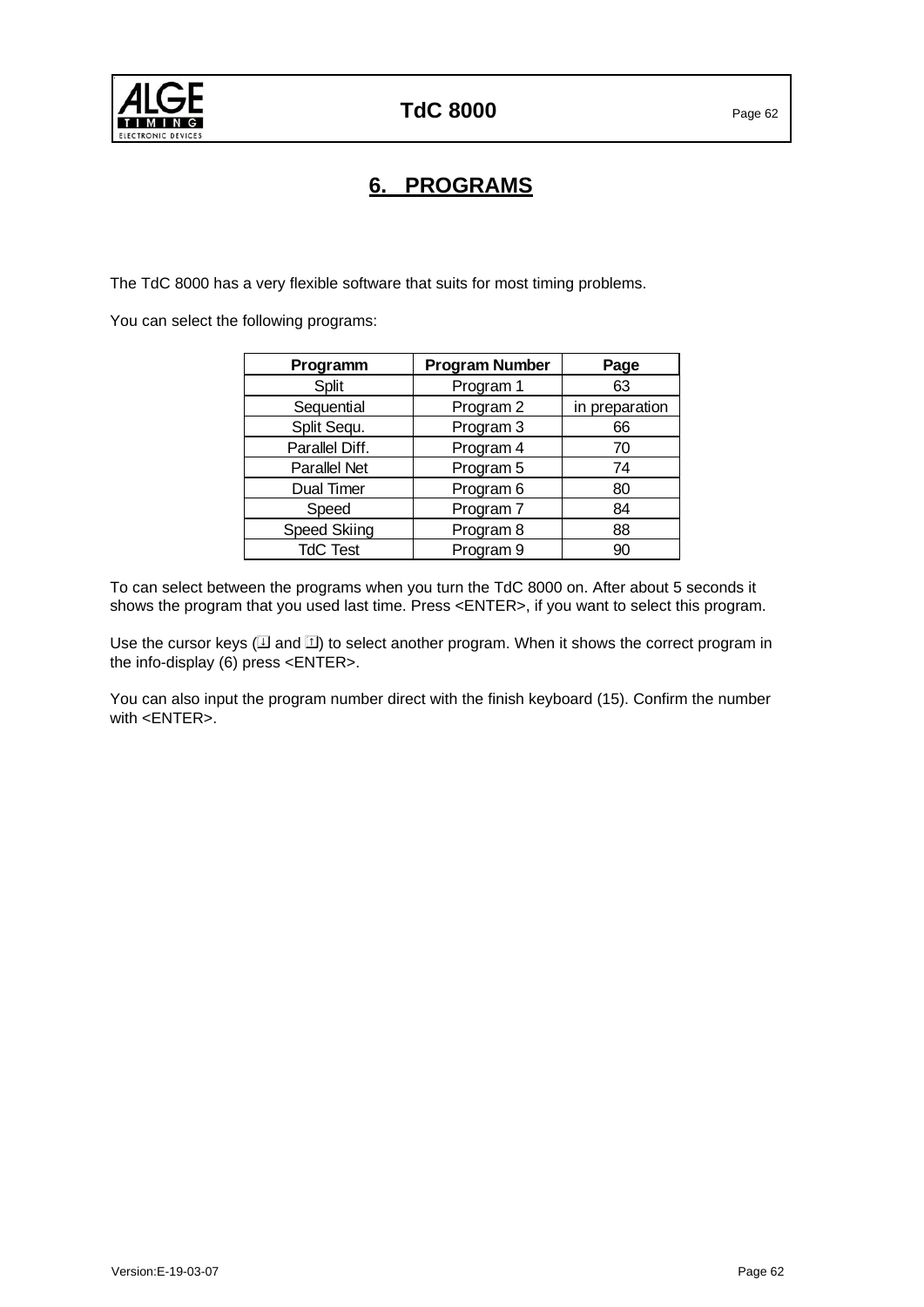

# **6.1. SPLIT: Program 1**

Net timing with up to 256 heats and up to 9999 competitors on the slope (e.g. Alpine Skiing, Nordic Skiing, Time Trail for Cycling). You have a start channel (c0), a finish channel (c1) and up to eight intermediate channels (c2 to c10).

The program SPLIT can make up to 256 heats.

For the second (third, etc.) heat you can adjust if you want to display the run time or total time.



e.g.: Alpine Ski or Cross Country Skiing: Connect the TdC 8000 with a two wire cable with Startgate (c0).

The starter can communicate with the operator of TdC 8000 by using the headset Q34.

Connect the photocell RLS1c with the TdC 8000 (19 or 20) by using cable 0001-10.

The display board shows the run times and the start number and rank.

You can use additional photocells for the intermediate times.

# **Adjustment:**

- Switch TdC 8000 on (switch 26)
- Select program SPLIT with cursor key  $(\Box$  and  $\Box)$
- Press <ENTER>
- Select race that you want to use and clear memory (e.g. <F1> for race 1)
- Press <ENTER>
- Select race (e.g. <F1> for race 1)
- Press <ENTER>
- Select precision (e.g. <F3> for 1/100 precision)
- Press <ENTER>
- Select the timing mode (e.g. <F2> for difference timing
- Press <ENTER>
- Select start mode (e.g. <F1> for single start
- Press <ENTER>
- Press <YES> if you want to input groups for the race, otherwise <NO> or <ENTER>
	- if you input the groups input always the last start number within a group
	- confirm each start number with <ENTER>
	- after the start number of the last group you must press <ENTER> twice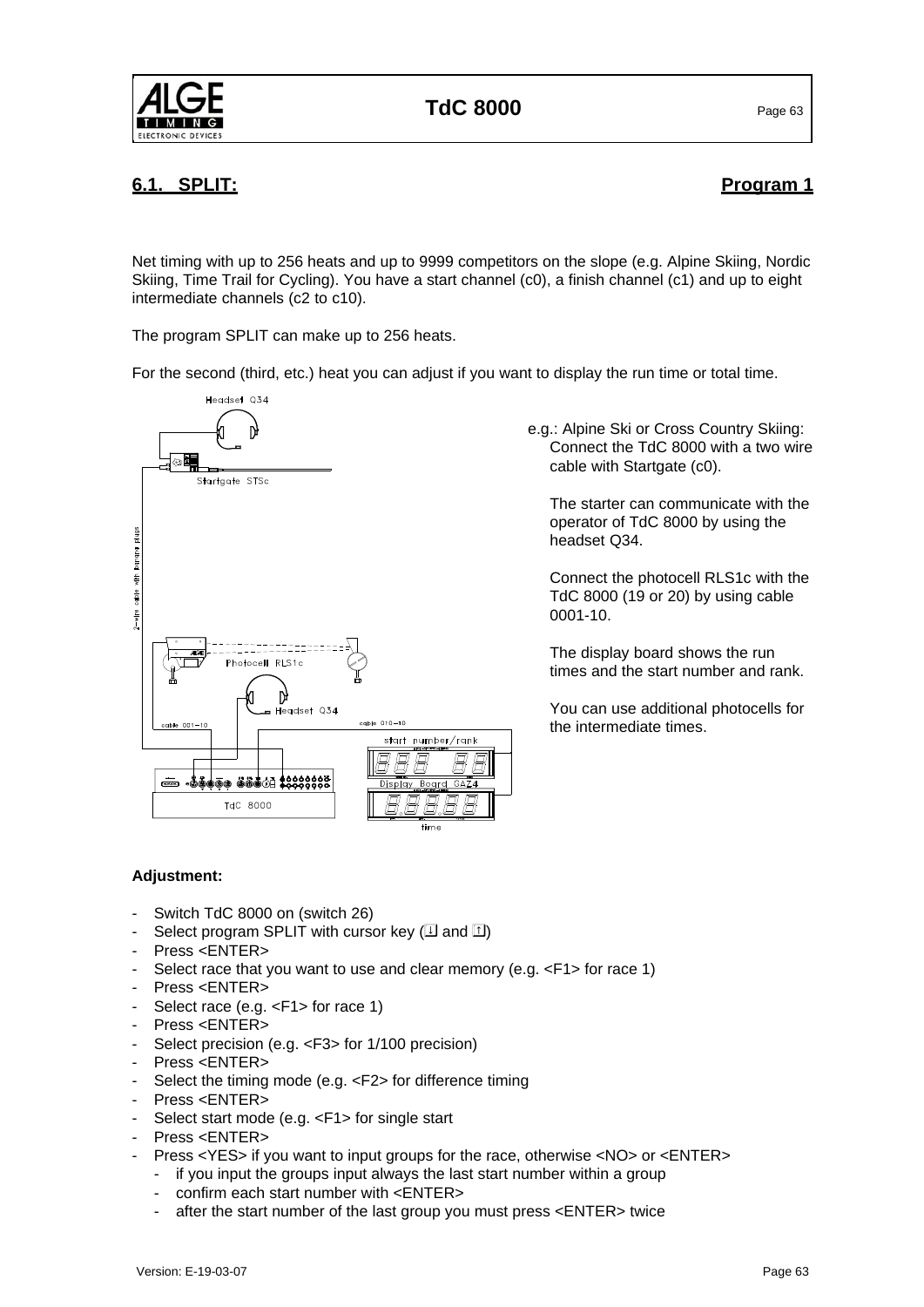

- Synchronize the TdC 8000 (with time of day and other timing devices) press <F1> if the finish display (7) shows the correct time of day
	- wait until TdC 8000 gives at the next full minute the synchronize signal to external de-
- vices (you are now ready for timing)
	- press <F2> if the finish display (7) shows the wrong time of day
		- input the time of day, confirm it with <ENTER> and make a start signal (channel 0 or press <START>

### **Race operation:**

- Switch (1) in upper position
- Input the start number for the start with start keyboard (9) (#1)
- Press <ENTER>
- The start-display (2) must show the correct start number (and group)
- Input the start number for the finish with finish keyboard (15) (#1)
- Press <ENTER>
- The finish-display (8) must show the correct start number (and group)
- Start number 1 starts
- Display (7) shows the running time of start number 1
- The start display (2) changes automatically to the next free start number 2
- Start number 2 starts
- The start display (2) changes automatically to the next free start number 3
- Start number 1 goes through the finish
- The finish display (7) shows the run time of start number 1
- Start number 3 start
- The start display (2) changes automatically to the next free start number 4
- Press <ENTER> of the finish keyboard (15)
- Display (7) shows the running time and display (8) the start number 2
- Start number 2 goes through the finish
- The finish display (7) shows the run time of #2
- etc.

| <b>Timing Channels:</b> $c0 = \text{start channel}$ | $c5 =$ intermediate time channel |
|-----------------------------------------------------|----------------------------------|
| $c1 =$ finish channel                               | $c6 =$ intermediate time channel |
| $c2$ = intermediate time channel                    | $c7 =$ intermediate time channel |
| $c3$ = intermediate time channel                    | $c8 =$ intermediate time channel |
| $c4$ = intermediate time channel                    | $c9 =$ intermediate time channel |

### **ALGE adjustment for the main menu:**

| Menu 1:     | Delay Time Start = $1.00 s$  |  |
|-------------|------------------------------|--|
| Menu 2:     | Delay Time Finish = $0.30$ s |  |
| Menu $3$ :  | Seconds Mode = $OFF$         |  |
| Menu 4:     | Display Time1 = $03 s$       |  |
| Menu $5:$   | Display Time $2 = 03$ s      |  |
| Menu 6:     | Display Thousandth = OFF     |  |
| Menu 7:     | $Info-Display = START$       |  |
| Menu 8:     | Running Time $=$ RUN         |  |
| Menu 9:     | Running Tenth = $OFF$        |  |
| Menu 10:    | Intermediate Rank = $ON$     |  |
| Menu 11:    | Finish Rank $= ON$           |  |
| Menu $12$ : | STNO Automatic = OFF         |  |
| Menu 13:    | Print Start Time = OFF       |  |

| Menu 14: | Print Menus $=$ ON                             |  |
|----------|------------------------------------------------|--|
| Menu 15: | Print Linefeeds $= 0$                          |  |
| Menu 16: | $RS-232$ Baudrate = 9600 Bd                    |  |
|          | Menu 17: $\;$ RS-232 Run time = OFF            |  |
|          | Menu 18: $\overline{RS}$ -232 Baud rate = 2400 |  |
|          | Menu 19: D-Board Channel 2 = RUNNING           |  |
| Menu 20: | $Beep = ON$                                    |  |
| Menu 21: | Handicap time = $00:00:00.00$                  |  |
| Menu 22: | $Groups = OFF$                                 |  |
| Menu 23: | Change Run                                     |  |
| Menu 24: | Change Race                                    |  |
| Menu 25: | D-Board-Test                                   |  |
|          |                                                |  |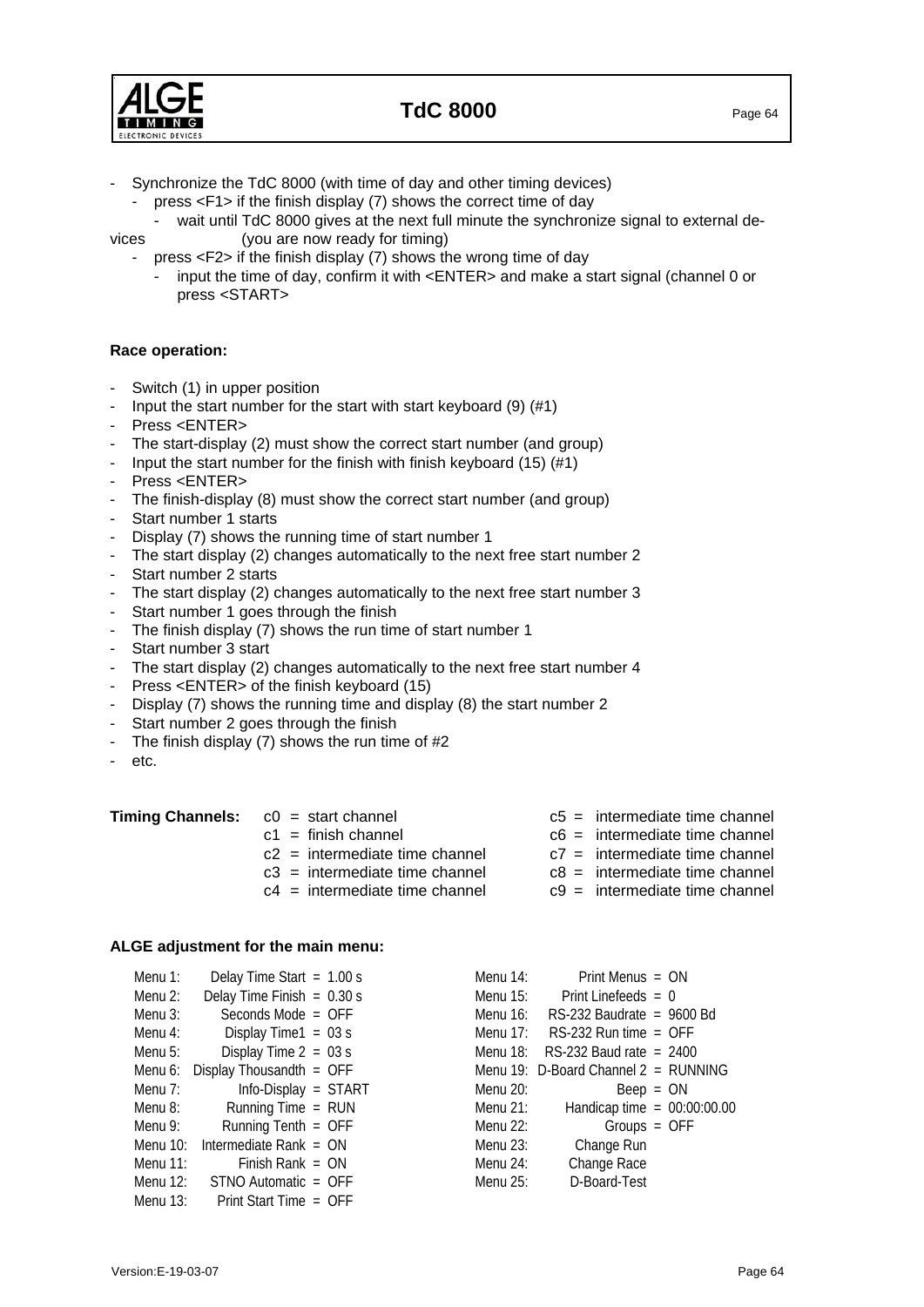

### **Printer:** Printing example

*Heat 1:*

```
0001 ST 10:05:58.990 | start time
    FT 10:07:20.234 | finish time
    RT 1:21.24 run time
```
*Heat 2:*

| 0001 ST |    | 10:07:01.485 |
|---------|----|--------------|
|         | ፑጥ | 10:08:22.385 |
|         | RТ | 1:20.90      |
|         | мт | 1:21.24      |
|         | ጥጥ | 2:42.14      |
|         |    |              |

start time finish time run time memory time total time

## **Display Board GAZ4:**

You can show the net time (running time) on one and the start number and rank on another display board. The display board shows always the actual start number that is shown in the finish display (8) (on the display board you can show the start number only with three digit and the rank with two digit).

In the main menu (menu 19, see page 56) it is possible to activate display board channel 2 . If you activate channel 2 it shows only the run times on the display board.

**RS 232 interface:** see on page 96, chapter 8.2

# **6.2. Sequential: Program 2**

**Program in preparation!**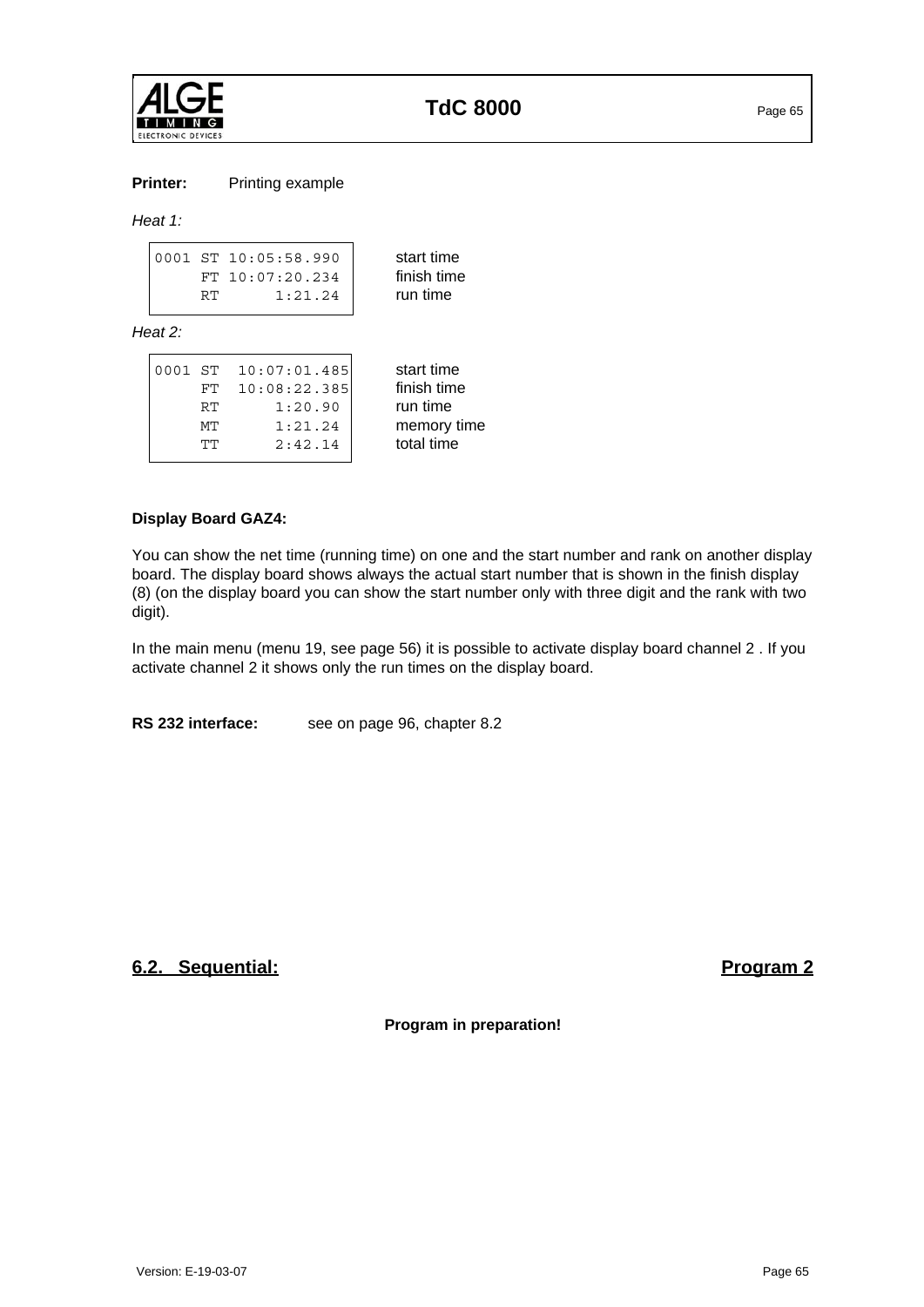

# **6.3. Split-Sequential: Program 3**

Net timing and lap timing for events with single starts, or mass start. You can have as many competitors on the course as you want. This program is used e.g. for relay in Nordic Skiing. You can use a start channel, an intermediate channel, and up to 8 intermediate channels.

If you select the Split-Sequential program you must input the amount of laps prior to the race. The time stops for each a competitor on the display and display board for the adjusted display time 1 and starts then to run again.

You can make up to 256 heats with this program. If you start a new heat, it takes the total times of the previous heats.

You can adjust, if you want to start the time in the second heat (or a higher heat) from zero, or as total time.

The Split-Sequential program has no Group-Function!

# **Adjustment:**

- Switch TdC 8000 on (switch 26)
- Select program 3 SPLIT-SEQU. with cursor key  $(\Box$  and  $\Box)$
- Press <ENTER>
- Select race that you want to use and clear memory (e.g. <F1> for race 1)
- Press <ENTER>
- Select race (e.g. <F1> for race 1)
- Press <ENTER>
- Input the amount of laps, e.g. 3, and confirm it with <ENTER>.
- Select precision (e.g. <F3> for 1/10 precision)
- Press <ENTER>
- Select the timing mode (e.g. <F2> for difference timing
- Press <ENTER>
- Select start mode (e.g. <F2> for mass start
- Press <ENTER>
- Synchronize the TdC 8000 (with time of day and other timing devices)
	- press <F1> if the finish display (7) shows the correct time of day
- wait until TdC 8000 gives at the next full minute the synchronize signal to external devices (you are now ready for timing)
	- press <F2> if the finish display (7) shows the wrong time of day
		- input the time of day, confirm it with <ENTER> and make a start signal (channel 0 or press <START>

### **Race operation e.g. with mass start and three laps:**

- Switch (1) in upper position
- For mass start you do not have to input the start number for the start.
- The start display (2) shows "1" in the group field.
- Input the start number for the finish with finish keyboard (15) (e.g. #1)
- Press <ENTER>

- The display (8) must show the correct start number and the display (7) must show the time zero.

- You get a start impulse that starts all competitors (mass start).
- Display (2) shows now 1u ( $u =$  used, which means that the start is done).
- Display (7) shows the running time, and display (8) shows start number 1 and at the group position 1 for first lap.
- Start number 1 goes the first time through the finish.
- The finish display (7) shows the run time of start number 1 for a few seconds (depending on the adjusted display time 1 in menu 4), then it shows again the running time. Display (8) shows still start number 1, but the lap counts up to 2.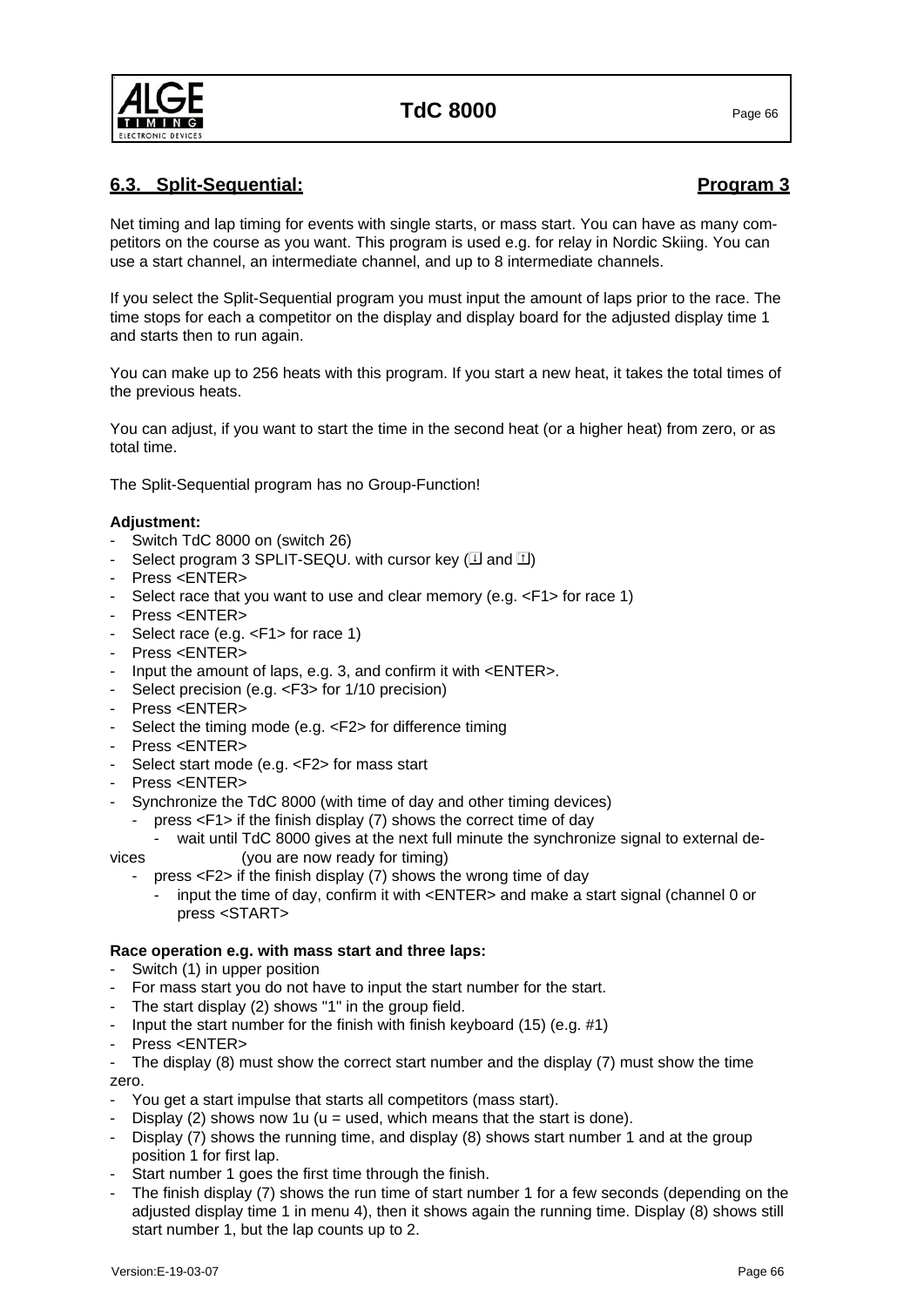

- Start number 1 goes the second time through the finish.
- The finish display (7) shows the run time of start number 1 for a few seconds (depending on the adjusted display time 1 in menu 4), then it shows again the running time. Display (8) shows still start number 1, but the lap counts up to 3.
- etc.
- Start number 1 goes the third time through the finish.
- The finish display (7) shows the run time. Display (8) shows still start number 1, and lap 3.
- etc.

## **Lap Time Correction:**

You cannot correct a lap time direct. A lap time will be corrected, when you correct a time of day of channel 0 or 1, or a run time.

# **Timing Channels:**

| $c0 =$ start channel  | $c2$ = intermediate time $c4$ = intermediate time $c6$ = intermediate time $c8$ = intermediate time |  |
|-----------------------|-----------------------------------------------------------------------------------------------------|--|
| $c1 =$ finish channel | $c3$ = intermediate time $c5$ = intermediate time $c7$ = intermediate time $c9$ = intermediate time |  |

# **ALGE adjustment for the main menu:**

| Menu 1: | Delay Time Start = $1.00 s$        | Menu $14$ : Print Menus = ON                     |
|---------|------------------------------------|--------------------------------------------------|
| Menu 2: | Delay Time Finish = $0.30 s$       | Menu $15$ : Print Linefeeds = 0                  |
| Menu 3: | Seconds Mode = $OFF$               | Menu $16:$ RS-232 Baudrate = $9600$ Bd           |
| Menu 4: | Display Time $1 = 03$ s            | Menu $17:$ RS-232 Run time = OFF                 |
| Menu 5: | Display Time $2 = 03$ s            | Menu 18: $RS-232$ Baud rate = 2400               |
| Menu 6: | Display Thousandth = OFF           | Menu $19$ : D-Board Channel $2 = \text{RUNNING}$ |
| Menu 7: | Info-Display = START               | Menu 20: $Beep = ON$                             |
| Menu 8: | Running Time = RUN                 | Menu 21: Handicap time = $00:00:00.00$           |
|         | Menu 10: Intermediate Rank = $ON$  | Menu 22: Groups = $\text{OFF}$                   |
|         | Menu 11: Finish Rank = $ON$        | Menu 23: Change Run                              |
|         | Menu 12: STNO Automatic = OFF      | Menu 24: Change Race                             |
|         | Menu $13$ : Print Start Time = OFF | Menu 25: D-Board-Test                            |
|         |                                    |                                                  |

| Printer: | Printing example |
|----------|------------------|
|          |                  |

| <b>Printer:</b> |      | <b>Printing example</b> |                                                                 |
|-----------------|------|-------------------------|-----------------------------------------------------------------|
| Heat 1:         |      |                         |                                                                 |
| 0001 ST         |      | 10:00:00.000            | <b>Start Time</b>                                               |
|                 | FT   | 10:10:20.234            | Finish Time                                                     |
|                 | RT   | 10:20.2                 | <b>Run Time</b>                                                 |
|                 | 1 SQ | 10:20.2                 | Lap Time of the 1st Lap (same as run time for the 1st lap)      |
|                 |      |                         |                                                                 |
| 0001 ST         |      | 10:00:00.000            | <b>Start Time</b>                                               |
|                 | FT   | 10:20:39.334            | Finish Time                                                     |
|                 | RT   | 20:39.3                 | Run Time                                                        |
|                 | 2 SQ | 10:19.1                 | Lap Time of the 2nd Lap                                         |
| Heat 2:         |      |                         |                                                                 |
| 0001 ST         |      | 14:00:00.000            | <b>Start Time</b>                                               |
|                 | FT   | 14:11:20.541            | <b>Finish Time</b>                                              |
|                 | RT   | 11:20.5                 | Run Time                                                        |
|                 | 1 SO | 11:20.5                 | Lap Time of the 1st Lap (same as run time for the 1st lap)      |
|                 | МT   | 20:39.3                 | Memory Time (of the 1st heat)                                   |
|                 | TТ   | 31:59.8                 | Total Time (time of the 1st heat plus run time of the 2nd heat) |
|                 |      |                         |                                                                 |
| 0001 ST         |      | 14:00:00.000            | <b>Start Time</b>                                               |
|                 | FT   | 14:22:00.401            | <b>Finish Time</b>                                              |
|                 | RT   | 22:00.4                 | <b>Run Time</b>                                                 |
|                 | 2 SO | 10:49.9                 | Lap Time of the 2st Lap                                         |
|                 | МT   | 20:39.3                 | Memory Time (of the 1st heat)                                   |
|                 | TТ   | 42:39.7                 | Total Time (time of the 1st heat plus run time of the 2nd)      |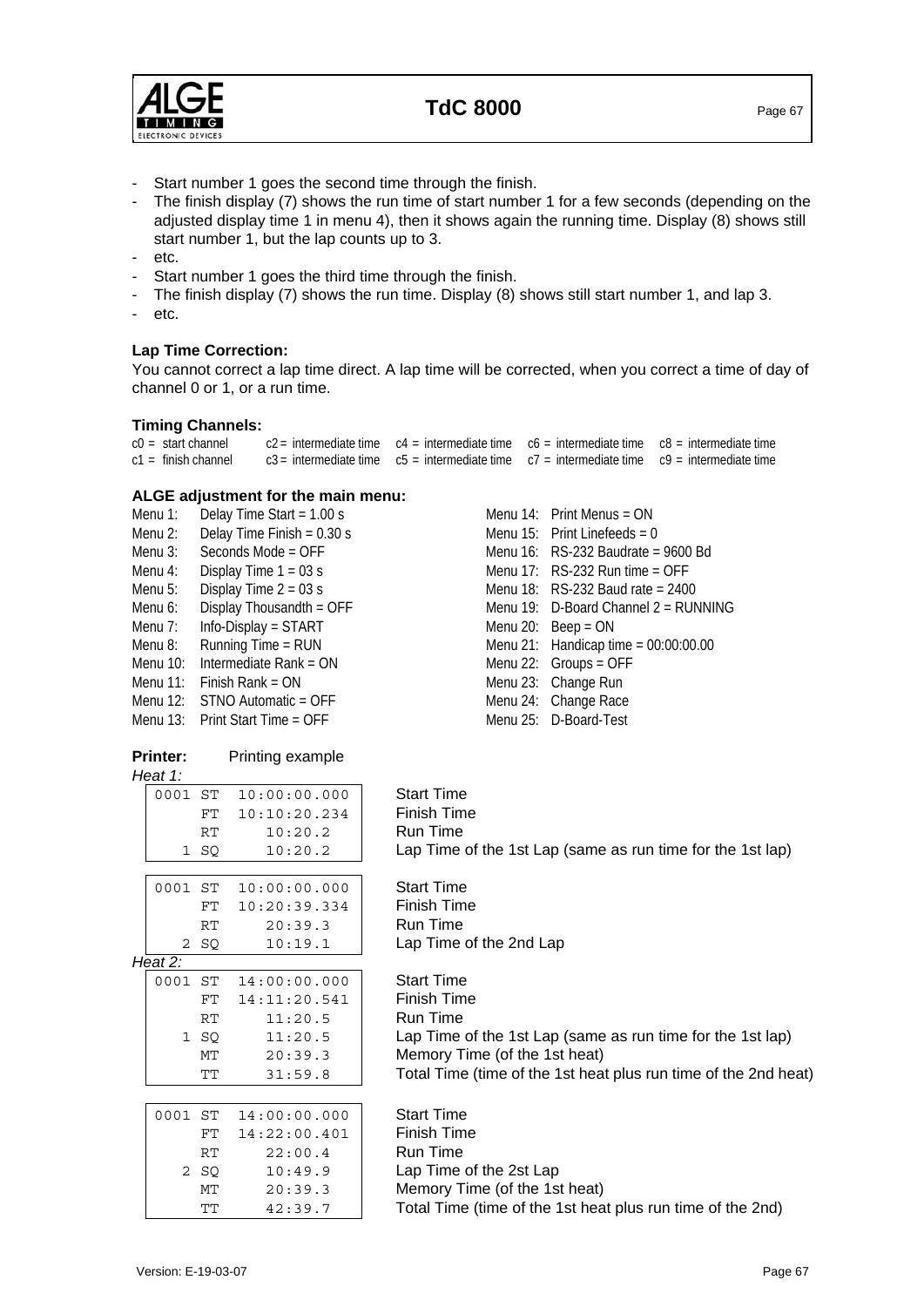

# **Display Board GAZ4:**

You can show on different display boards:

start number and rank, running time and run time, and lap time (sequential time)

In the main menu (menu 19, see page 56) it is possible to activate display board channel 2 . If you activate channel 2 it shows only the run times, but not the running time on the display board.



**RS 232 interface:** see on page 96, chapter 8.2

Output of all time of day, like for the SPLIT program. If you want the output of the calculated times as well you have to select it in the Menu " RS232 Run Time = on"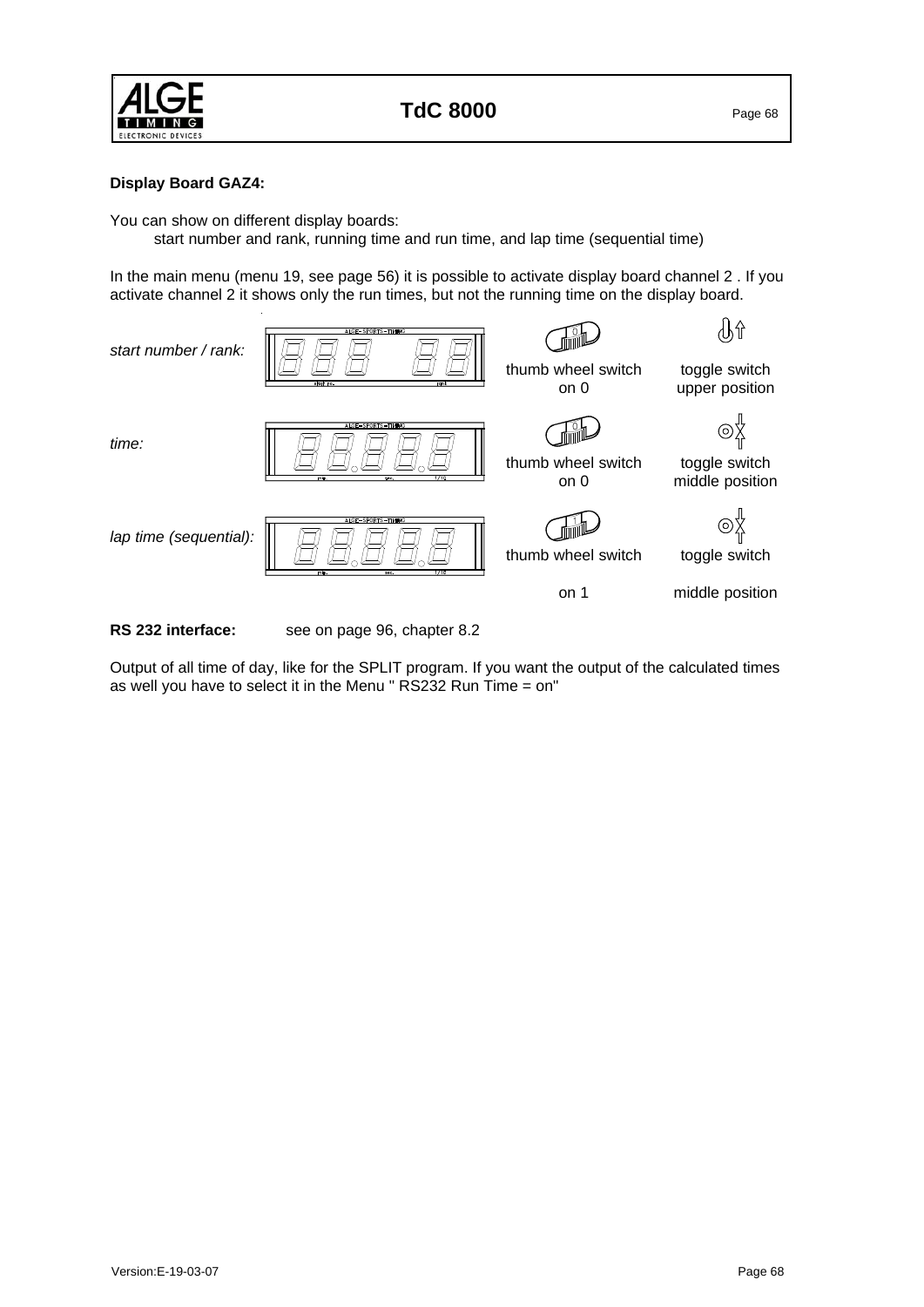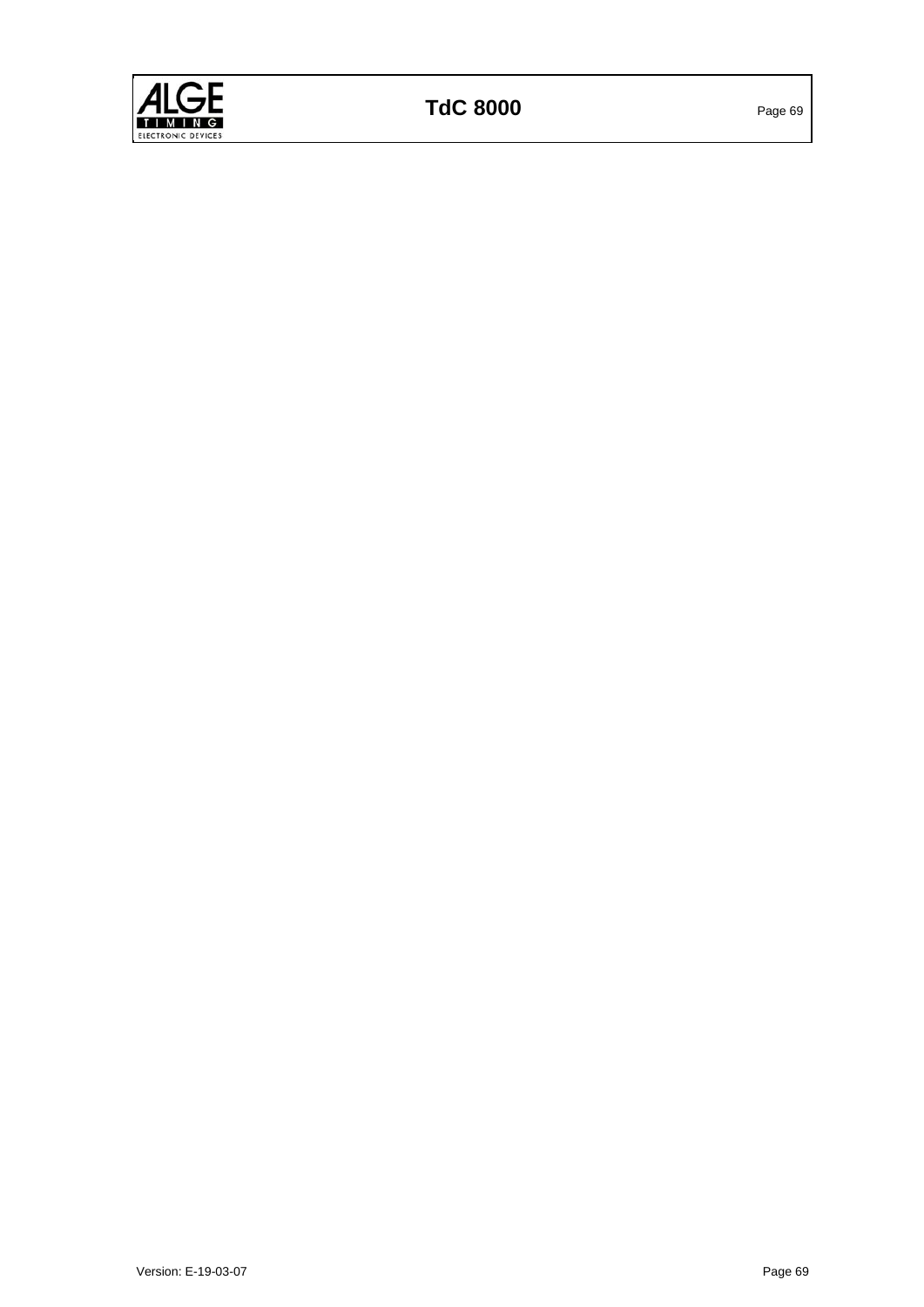

**TdC 8000** Page 70

# **6.2. Parallel Slalom:**

# **6.2.1. Parallel Diff. (Parallel Slalom with Finish-Difference-Time): Program 4**

- Each competitor pair gets a run number (counts automatic up from 1 to 9999).
- In the finish you need two photocells, one for the red course, one for the blue.
- The first photocell impulse starts the timing, the second stops the time.
- The display (7) shows the finish difference time and the winner course ( $b = blue$ ,  $r = red$ ).
- A cable from the start to the finish is for this timing mode not necessary.
- Connect the photocell of the red course on channel 1 (cable 001-10 on socket 19 or 20).
- Connect the photocell of the blue course on channel 4 (cable 001-10 on socket 21).



# **Adjustment:**

- Switch TdC 8000 on (switch 26)
- Select program PARALLEL SLALOM WITH FINISH-DIFFERENCE-TIME with cursor key  $(\mathbb{I}$  and  $\mathbb{I})$
- Press <ENTER>
- Select race that you want to use and clear memory (e.g. <F1> for race 1)
- Press <ENTER>
- Select race (e.g. <F1> for race 1)
- Press <ENTER>
- Synchronize the TdC 8000 (with time of day and other timing devices) - Press <F1> if the finish display (7) shows the correct time of day
	- Wait until TdC gives at the next full minute the synchronize signal to external devices
	- The TdC 8000 is now ready for timing
	- Press <F2> if the finish display (7) shows the wrong time of day
		- Input the time of day with the finish keyboard (15), and confirm it with <ENTER>
		- Start the clock with a start signal (channel 0 or press <START> key)
		- The TdC 8000 is now ready for timing

# **Race operation:**

- Switch (1) in upper position.
- Display (2) and (8) show automatically run number 1.
- If you want to input another run number input it with keyboard (9) or (15) and confirm it with <ENTER>.
- Display (2) and (8) must show the correct run number
- .- Display (7) shows the time 0:000
- Press <ALT> and <MENU> together to get into the main menu.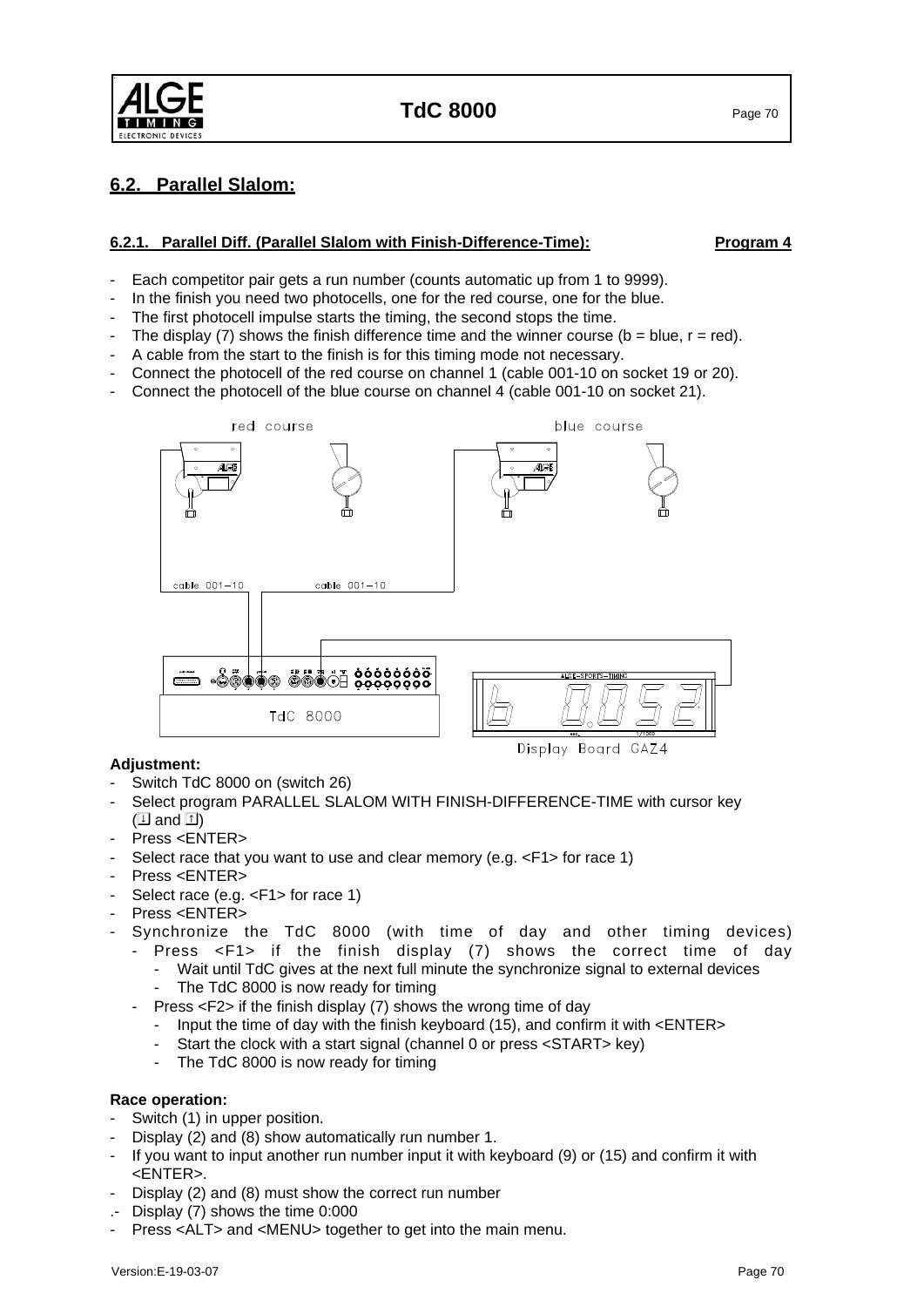# - Input 26 with finish keyboard (15).

- It shows now menu 26 and you can check the penalty time.
	- If the penalty time is correct, press <ALT> and <MENU> together to leave the main menu.
	- If the penalty time is not correct press <YES>
		- Input the penalty time with the finish keyboard (15).
			- Confirm the penalty time with <ENTER>
- Leave the main menu by pressing <ALT> and <MENU> together.
- The TdC 8000 is not connected to the start and therefore does not get a start signal.
- Display (7) shows the running finish-difference-time and the identification of the winning course, when the first competitor goes through the finish.
- Display (7) shows the finish-difference-time and the identification of the winning course.
- Press <ENTER> to increase the run number for the next race.
- Display (2) and (8) must show the next run number.
- Display (7) shows the time 0:000
- etc.

### **Penalty Time:**

The penalty time is used as finish difference time, if somebody fails to finish the first heat. If you want to work without penalty time input 0.000 as penalty time.

If one competitor comes through the finish it shows the running time in the display (7) and on the display board until the second competitor comes through the finish. If the second competitor does not reach the finish or reaches the finish after the penalty time is over, it shows on the display (7) and display board the penalty time. It marks the penalty time on the printer with "P". You can input the penalty time in the main menu in menu 27 (see page 59).

### **Clear Finish Times:**

If you press the key <CLEAR> of the start keyboard (9) or finish keyboard (15), it clears the finish impulses. I clears the finish impulse of the red and blue course, if both finished before you press <CLEAR>.

### **Deactivate the Impulse Channels (<BLOCK>):**

You can deactivate each course separate.

If you press <BLOCK> of the start keyboard (9), it prints the time of the blue course (c4) as a non valid time. If you press <BLOCK> of the finish keyboard (15), it prints the time of the red course (c1) as a non valid time. If you press <ALT> and <BLOCK> at the same time, it does not take the time of that impulse.

### **Timing Channels:**

| $c0 = no function$        | $c2 = no$ function                    | c4 = finish channel blue | $c6 = no$ function                    | $c8 =$ no function |
|---------------------------|---------------------------------------|--------------------------|---------------------------------------|--------------------|
| $c1 =$ finish channel red | $c3$ = no function $c5$ = no function |                          | $c7 = no$ function $c9 = no$ function |                    |

### **ALGE adjustment for the main menu:**

| Menu 2: Delay Time Finish = $0.30 s$   | Menu $17:$  | $RS-232$ Run time = OFF       |
|----------------------------------------|-------------|-------------------------------|
| Menu 3: Seconds Mode = OFF             | Menu 18:    | D-Board Baudrate = 2400 Bd    |
| Menu 4: Display Time $1 = 03$ s        | Menu 19     | D-Board Channel $2 = RUNNING$ |
| Menu 9: Running Tenth = $\text{OFF}$   | Menu 20:    | $Beep = ON$                   |
| Menu 12: STNO Automatic = OFF          | Menu $24$ : | Change Race                   |
| Menu $14$ : Print Menus = ON           | Menu $25$ : | D-Board-Test                  |
| Menu $15$ : Print Linefeeds = 0        | Menu $26$ : | ID channel = $b$ (blue)       |
| Menu $16: RS-232$ Baudrate = $9600$ Bd | Menu $27:$  | Penalty Time                  |

### **Display:**

- Display (2) and (8) shows the run number.
- Display (7) shows the finish difference time and winners course
- The Info-Display (6) has no function for the parallel slalom timing.



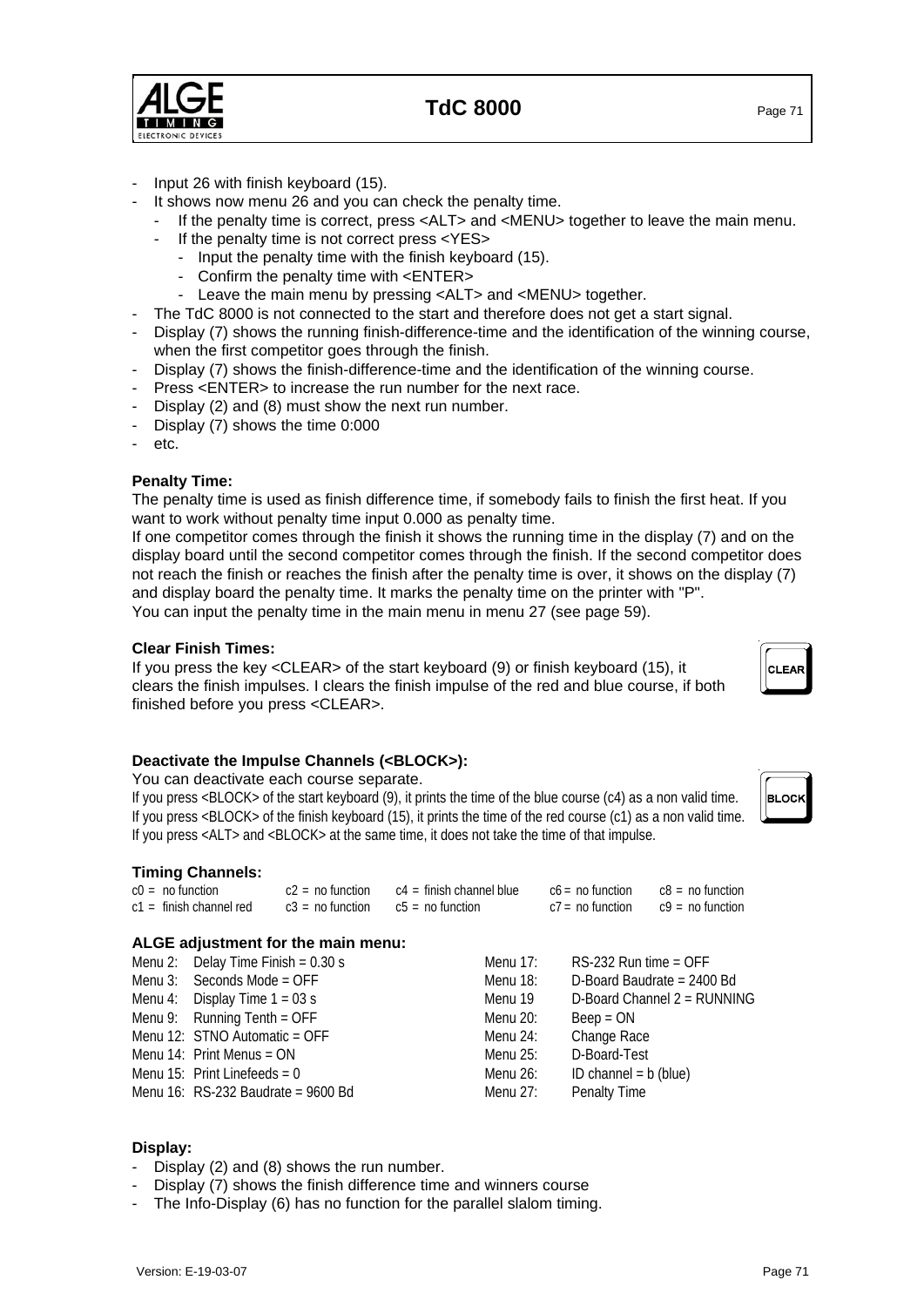

### **Printer:** Printing example

| 0001  | r            |                                     | - $1.231$ run number 1: red course wins with 1.231 sec. advance                      |
|-------|--------------|-------------------------------------|--------------------------------------------------------------------------------------|
| 0002  | $\mathbf{b}$ |                                     | $-$ 0.429   run number 2: blue course wins with 0.429 sec. advance                   |
| P0003 |              |                                     | $\sigma$ b $\sigma$ = 1.500   run number 3: blue course wins with 1.500 sec. advance |
|       |              |                                     | $?0003$ C1 10:15:34.237 run number 3: not valid impulse                              |
| 0004  | r            |                                     | $-$ 0.217   run number 4: red course wins with 0.217 sec. advance                    |
| C0004 | r            | $-$ 0.217   run number 4 is cleared |                                                                                      |
|       |              |                                     |                                                                                      |

# **Photocells for the Finish:**

- Connect the photocell for the red course at the TdC 8000: For cable 001-10, 001-20, or 001-30 use socket A´(19) or A (20). If you have an external supply for the photocell, it is possible to use a 2-wire cable. Connect this cable at channel c1 (27).
- Connect the photocell for the blue course at the TdC 8000: For cable 001-10, 001-20, or 001-30 use socket B (21). If you have an external supply for the photocell, it is possible to use a 2-wire cable. Connect this cable at channel c4 (27).

# **Display Board GAZ4:**

You can show the finish-difference-time and the winner course on a display board ( $b = blue$ , r=red).

In the main menu (menu 26, see on page 59) you can adjust, if it should show for the winner course red (r) and blue (b), or right (r) and left (L).



In the main menu (menu 19, see on page 56) it is possible to activate display board channel 2. If you activate channel 2 it shows only the run times on the display board.

| Transfer Format:              | 1 start bit, 8 data bit, no parity bit, 1 stop bit              |
|-------------------------------|-----------------------------------------------------------------|
| Transfer Speed:               | 2.400 Baud                                                      |
| Transfer Protocol:            | ASCII                                                           |
| NNNPXXXXXXXXXX: Sz: ht (CR)   | standing time before a runner reaches the finish                |
| NNNPXXXXXXXbS: SXXXX (CR)     | running finish difference time (blue course wins, without 1/10) |
| NNNPXXXXXXXSS: SXXXX(CR)      | running finish difference time (r course wins, without 1/10)    |
| NNNPXXXXXXX\$S: SXXXX (CR)    | running finish difference time (left course wins, without 1/10) |
| NNNPXXXXXXXbS: SzXXX (CR)     | running finish difference time (blue course wins, with 1/10)    |
| NNNPXXXXXXXSS: SZXXX (CR)     | running finish difference time (r course wins, with 1/10)       |
| NNNPXXXXXXX\$S: SZXXX (CR)    | running finish difference time (left course wins, with 1/10)    |
| NNNPxxxxxxxbS:Sz ht(CR)       | finish difference time (blue course wins)                       |
| $NNNPxxxxxx$ $S:Sz$ ht $(CR)$ | finish difference time (r course wins)                          |
| NNNPXXXXXXX\$S:Sz ht (CR)     | finish difference time (left course wins)                       |
|                               |                                                                 |
|                               |                                                                 |

NNN .......... run number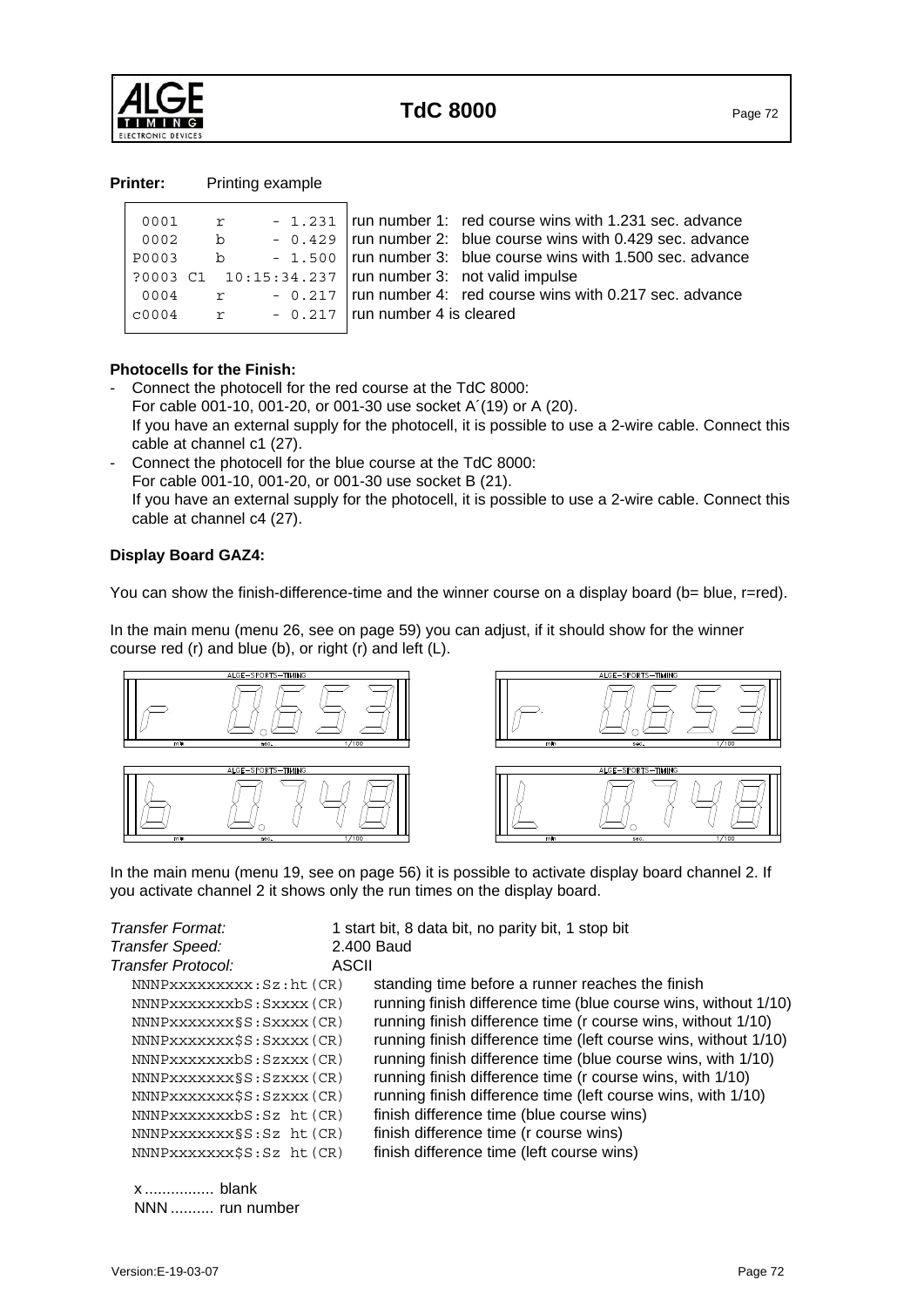

P ............... identification for parallel slalom §.................. r (red/right) course (0A Hex.; always character 12)  $\overline{\$$ .................. L (left) course (0C Hex.; always character 12) b................ b (blue) course (always character 12) S ............... seconds (on ten digit it does not show a zero) z ................ 1/10 seconds h................ 1/100 seconds t................. 1/1000 seconds

# **Output through the RS 232c interface:**

(CR) .......... Carriage Return

| Transfer Format:<br>Transfer Speed:<br><b>Transfer Protocol:</b>                                                                                                                                                                                      | 1 start bit, 8 data bit, no parity bit, 1 stop bit<br>9.600 Baud pre adjusted (adjustable: 2400, 4800, 9600)<br><b>ASCII</b>       |
|-------------------------------------------------------------------------------------------------------------------------------------------------------------------------------------------------------------------------------------------------------|------------------------------------------------------------------------------------------------------------------------------------|
| xNNNNxC4xxHH: MM: SS. zhtqxxxxxxxx (CR)<br>xNNNNxC1xxHH:MM:SS.zhtqxxxxxxxxx(CR)<br>?NNNNxC4xxHH:MM:SS.zhtqxxxxxxxx (CR)<br>?NNNNxC1xxHH:MM:SS.zhtqxxxxxxxx (CR)<br>CNNNNxC4xxHH: MM: SS. zhtqxxxxxxxx (CR)<br>CNNNNxC1xxHH: MM: SS. zhtqxxxxxxxx (CR) |                                                                                                                                    |
| Menu 16: RS 232 run time $=$ on<br>xNNNNxrxxxHH: MM: SS.zht (CR)<br>xNNNNxbxxxHH: MM: SS.zht (CR)<br>xNNNNxlxxxHH: MM: SS.zht (CR)<br>CNNNNxrxxxHH: MM: SS.zht (CR)<br>CNNNNxbxxxHH: MM: SS.zht (CR)<br>CNNNNxlxxxHH: MM: SS.zht (CR)                 | The following string will be only sent if you have the following setting in the main menu:                                         |
| NNNN run number<br>r red/right course<br>b blue course<br>1 left course<br>c time with key <clear> cleared</clear>                                                                                                                                    | HH:MM:SS.zhttime in hours, minutes, seconds and 1/1000 seconds<br>HH:MM:SS.zhtqtime in hours, minutes, seconds and 1/10000 seconds |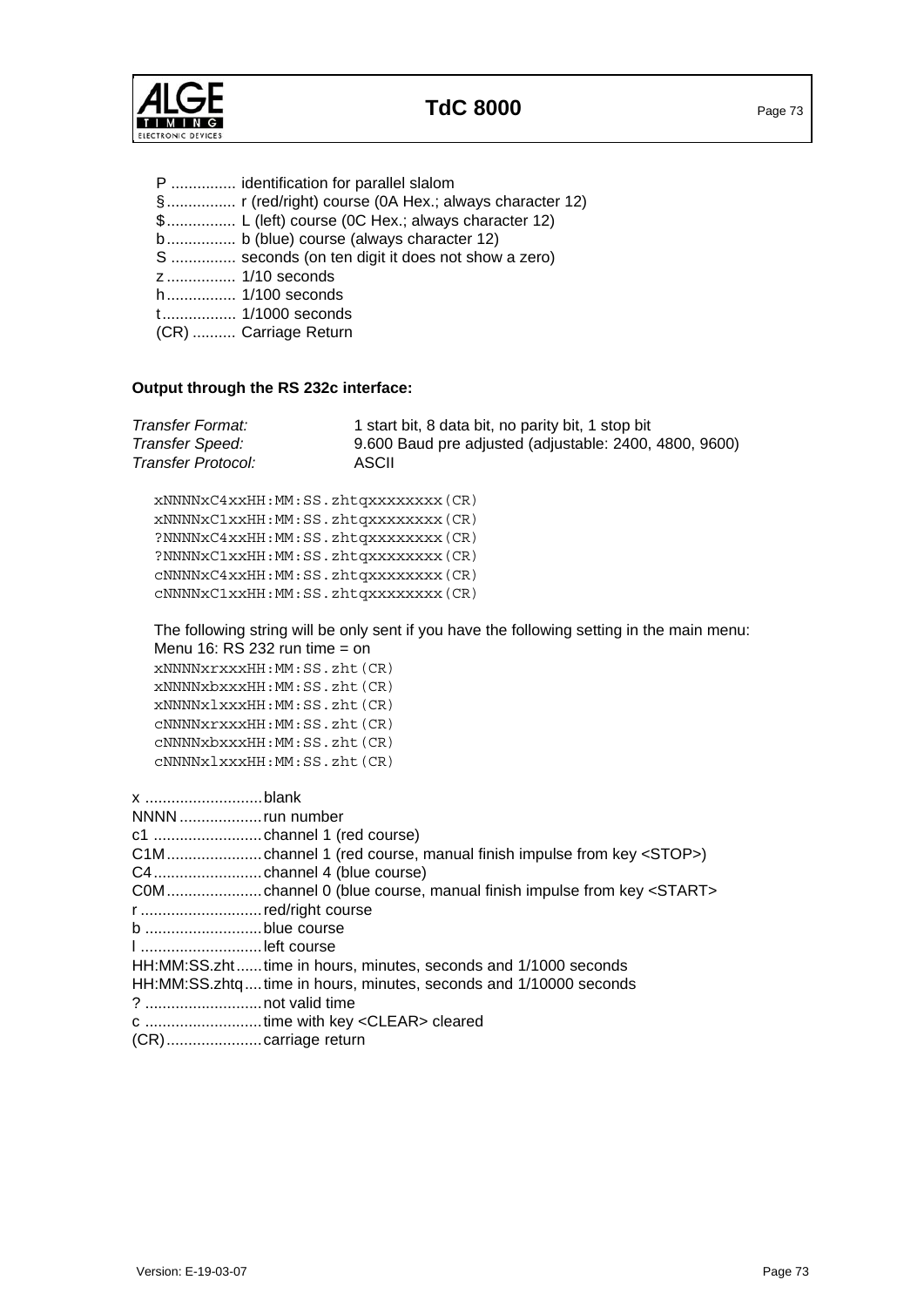

### **6.4.2. Parallel Net (Parallel Slalom with Finish Difference Time and Net Time): Program 5**

Parallelslalom with the possibility to measure the run times and difference time. It is possible to measure both runs. In this case you will get the run times, total times, the difference time of the run, and the total difference time.



#### **Adjustment:**

- Switch TdC 8000 on (switch 26)
- Select program PARALLEL NET with cursor key  $(\mathbb{I})$  and  $\mathbb{I})$
- Press <ENTER>
- Select race that you want to use and clear memory (e.g. <F1> for race 1)
- Press <ENTER>
- Select race (e.g. <F1> for race 1)
- Press <ENTER>
- Select precision (e.g. <F4> for 1/1000 pecision)
- Press <ENTER>
	- Synchronize the TdC 8000 (with time of day and other timing devices) - Press  $\leq$ F1> if the finish display (7) shows the correct time of day
		- Wait until TdC gives at the next full minute the synchronize signal to external devices
			- The TdC 8000 is now ready for timing
	- Press <F2> if the finish display (7) shows the wrong time of day
		- Input the time of day with the finish keyboard (15), and confirm it with <ENTER>
		- Start the clock with a start signal (channel 0 or press <START> key)
		- The TdC 8000 is now ready for timing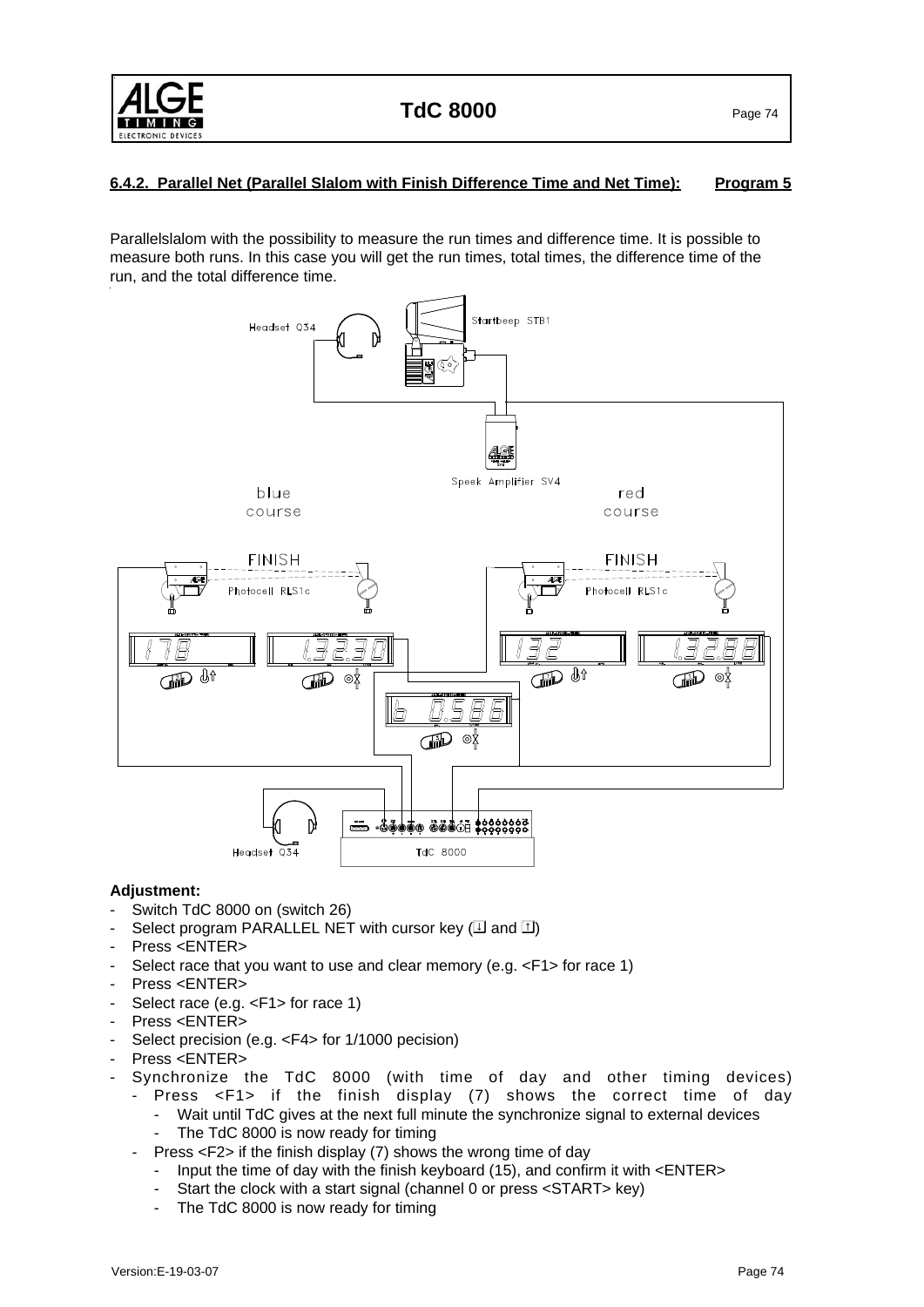



- Input start number for the blue (left) course with keyboard (9), e.g. StNo. 1.
- Press <ENTER>.
- Display (2) must show the start number of the blue (left) course.
- Input start number for the red (right) course with keyboard (15), e.g. StNo. 2.
- Press <ENTER>.
- Display (8) must show the start number of the red (right) course.
- The Info-Display (6) shows the start number and time of the blue (left) and red (right) course.
- Start the first pair of competitors (channnel c0 or c1, the start key does not work).
- Display (2) and (8) shows the start number and "u" (= used).
- The info display (6) shows the start number of the blue (left) and red (right) course as well as the running times.
- Finish impulse for start number 1.
- Finish impulse for start number 2.
- The info-display (6) shows the start number and run time of the blue (left) and red (right) course, as well as the difference time next to the winners time.
- You can input the start numbers of the next competitors as before.
- etc.

#### **Race operation for the 2nd heat:**

*Change Race:*

- All races for the 1st heat must be finished.
- Press <ALT> and <MENU> at the same time.
- Input number 23 with finish keyboard (15).
- The info-display (6) shows now "CHANGE HEAT".
- Press <YES> to confirm.
- Press <F2> to select the next heat.
- Press <ENTER> to confirm, now it changes to the new heat.

In the 2nd heat you have the same start numbers compeating each other, but they change the course.

The racer that had in the first heat the red course takes for the 2nd heat the blue course, and the vice versa.

If you input a start number for the correct slope it shows you atuomatically the right second start number.

Make sure that you have set menu 8 on "RUNNING TIME = RUN".

- Input start number for the blue (left) course with keyboard (9), e.g. StNo. 2.
- Press <ENTER>.
- It shows the correct start number for the red (right) course automatically, e.g. StNo. 1.
- Display (2) shows the start number of the blue (left) course.
- Display (8) shows the start number of the red (right) ocurse.
- The Info-Display (6) shows the start number and time of the blue (left) and red (right) course.
- Nest to the winner of the first heat it shows the difference time form the first heat.
- Start the first pair of competitors (channnel c0 or c1, the start key does not work).
- Display  $(2)$  and  $(8)$  shows the start number and "u"  $(=$  used).
- The info display (6) shows the start number of the blue (left) and red (right) course as well as the running times.
- Finish impulse for start number 1.
- Finish impulse for start number 2.
- The info-display (6) shows the start number and run time of the blue (left) and red (right) course, as well as the difference time next to the winners time.
- When the display time 1 finish it shows the total time of each competitor and the total difference time.
- You can input the start numbers of the next competitors as before.
- etc.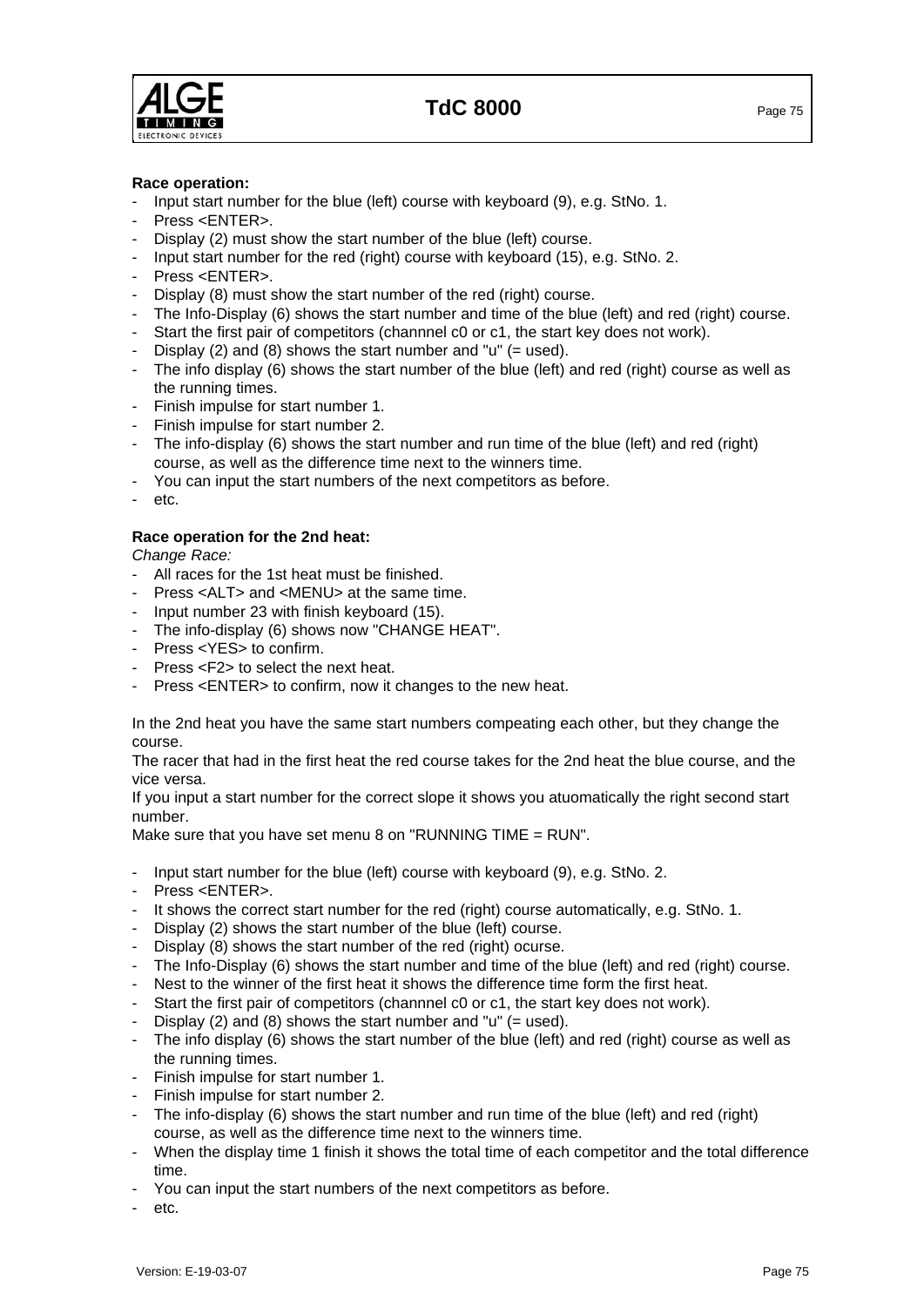

Each time when a competitor meets another competitor it is considered as a new lap. This means in the fist lap e.g. number 1 meets number 8, and number 5 meets number 4. After the second heat reaches the competitor with the faster total run time the next lap.

Before you start a new lap, it is necessary to confirm it with the TdC 8000. Change to menu 23 and confirm "CHANGE HEAT" and "NEXT".



#### **Tastenfunktionen:**

|                                       | blue (left)        | red (right)         |
|---------------------------------------|--------------------|---------------------|
|                                       | (keyboard 9 or 14) | (keyboard 15 or 14) |
| clear finish time:                    | <b>CLEAR</b>       | <b>CLEAR</b>        |
| recall finish time:                   | ALT + CLEAR        | ALT + CLEAR         |
| not valied finish times:              | <b>BLOCK</b>       | <b>BLOCK</b>        |
| ignore finish times:                  | ALT + BLOCK        | ALT + BLOCK         |
| no function                           | <b>INPUT</b>       | <b>INPUT</b>        |
| no function                           | MENU + INPUT       | MENU + INPUT        |
| no function                           | F1                 | F1                  |
| no function                           | F <sub>2</sub>     | F <sub>2</sub>      |
| no function                           | F3                 | F3                  |
| change beween run time and total time | F4                 | F4                  |
| no function                           | CLASS.             | CLASS.              |

#### **Penalty Time:**

The penalty time is used as finish difference time, if somebody fails to finish the first heat. If you want to work without penalty time input 0.000 as penalty time.

If one competitor comes through the finish the difference time starts to run, until the second competitor comes through the finish. If the second competitor does not reach the finish or reaches the finish after the penalty time is over, it shows on the display (7) and on the display board the penalty time. It marks the penalty time on the printer with "P".

You can input the penalty time in the main menu in menu 27 (see page 59).

#### **Clear Finish Times:**

Each course has a <CLEAR> key.

<CLEAR> from keyboard (9) ......... blue (left) course

<CLEAR> from keyboard (15)....... red (right) course

With <CLEAR> you clear the last impulse of the time of appropriate course. This means if you press <CLEAR> after the start, it will set the time back to zero. If you press <CLEAR> after the racer reaches the finish, it will show the running time again. If you press agin <CLEAR> it will clear also the start time.

By pressing <ALT> and <CLEAR> it makes the last cleard time valued.

If you use a penalty time (menue 27) it shows you automatically after clearing a finish time a new time calculated with the penalty time (when the other course has already a finish time).

### **Block Finish Times:**

You can block the finish time of each course separate.

If you press <BLOCK> of keyboard (9) it prints the finish time (c1) of the blue (left) course as a not valid time with a question-mark (?).

If you press <BLOCK> of keyboard (15) it prints the finish time (c4) of the red (right)

course as a not valid time with a question-mark (?).

If you press <ALT> and <BLOCK> together, it will not take the finish impulse of the course at all.

**Changing Times:** <INPUT> has no function!

**Classement:** <CLASS> has no function!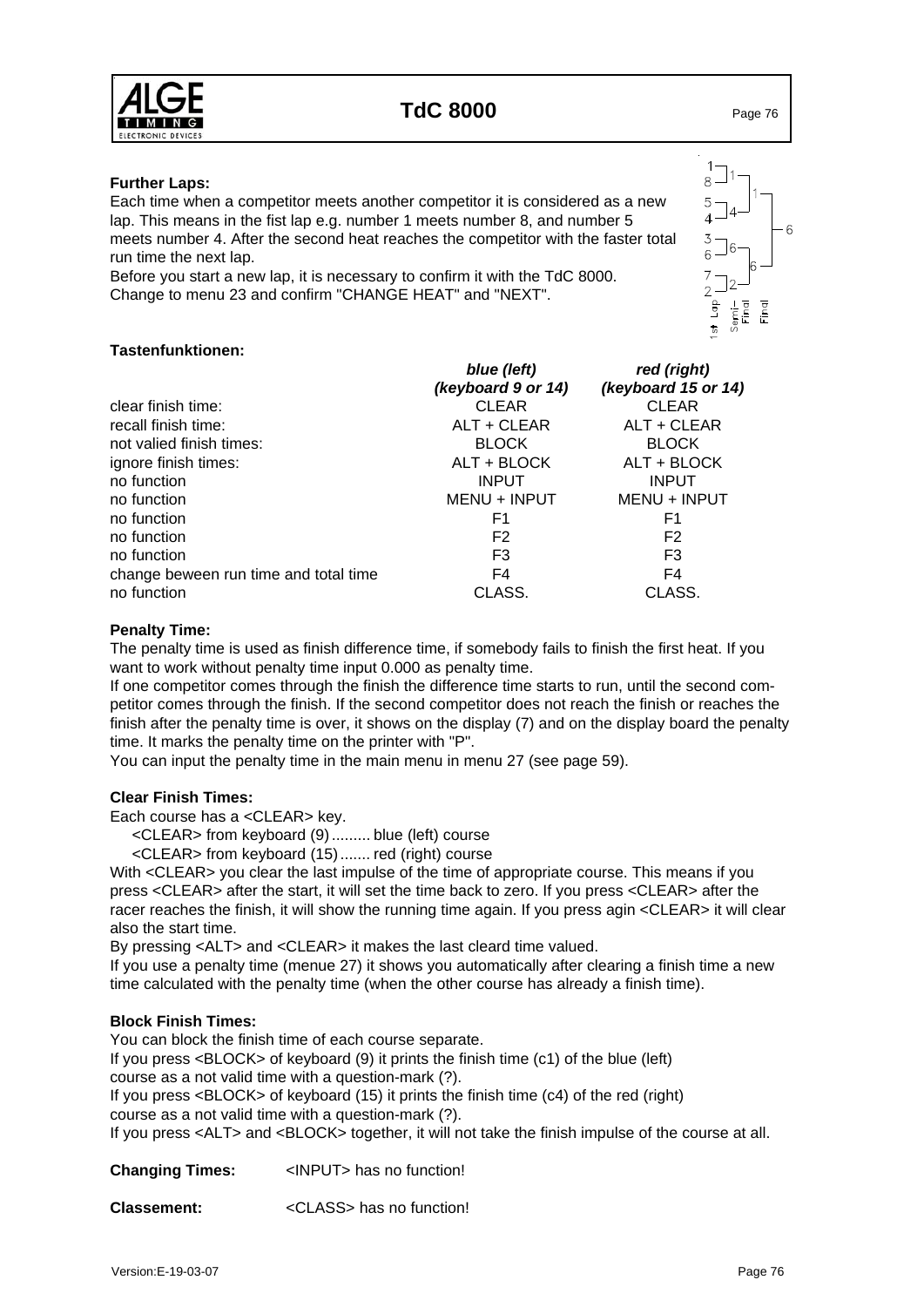



### **Course Identification:**

It identifies the courses with  $b$  (= blue) and  $r$  (= red), or  $I$  (= left) and  $r$  (= right). You can select in the main menu if you want the identification b or L (Menu 26: ID CHANNEL 4).

#### **Photocells for the Finish:**

- the red (right) course must be connected with channel 1 (cable 001-10 at socket 20)
- the blue (left) course must be connected with channel 4 (cable 001-10 at socket 21)

#### **Photocells for the First Intermediate Time:**

- the red (right) course must be connected with channel 2.
- the blue (left) course must be connected with channel 5.

#### **Photocells for the Second Intermediate Time:**

- the red (right) course must be connected with channel 6.
- the blue (left) course must be connected with channel 7.

#### **Photocells for the Third Intermediate Time:**

- the red (right) course must be connected with channel 8.
- the blue (left) course must be connected with channel 9.

#### **Timing Channels**

| $c0 =$ Start (= C3) | $c2 =$ Intermed. 1 red $c4 =$ Finish, blue | $c6 =$ Intermed. 2 red $c8 =$ Intermed. 3 red                           |  |
|---------------------|--------------------------------------------|-------------------------------------------------------------------------|--|
| $c1 =$ Finish, red  | $c3 =$ Start (= C0)                        | $c5 =$ Intermed, 1 blue $c7 =$ Intermed, 2 blue $c9 =$ Intermed, 3 blue |  |

#### **ALGE adjustments for the main menu:**

| Menü 1:  | Delay Time Start = $1.0 s$  | Menü 16: | RS-232 Baudrate = 9600 Baud  |
|----------|-----------------------------|----------|------------------------------|
| Menü 2:  | Delay Time Finish = $0.3 s$ | Menü 17: | $RS-232$ Run time = off      |
| Menü 3:  | Seconds Mode = off          | Menü 18: | D-Board Baudrate = 2400 Baud |
| Menü 4:  | Display Time $1 = 3$ s      | Menü 19: | D-Board Kanal $2 =$ running  |
| Menü 5:  | Display Time $2 = 3s$       | Menü 20: | $Beep = on$                  |
| Menü 8:  | Running Time $=$ run        | Menü 24: | Change Heat                  |
| Menü 9:  | Running Tenth $=$ off       | Menü 24: | Change Race                  |
| Menü 13: | Print Start Time = off      | Menü 25: | $D$ -Board-Test = off        |
| Menü 14: | Print Menues = on           | Menü 26: | ID Channel $4 = b$ (blue)    |
| Menü 15: | Print Linefeed = $0$        | Menü 27: | Penalty Time = 1.500 Sek.    |

### **Display (2):**

Shows the start number of the blue (left) course. Additional it shows the position of switch (1) and the condition of the competitor (no identification = not started, " $u$ " = used or started,  $r = run$  time,  $t =$  total time (only in the 2nd heat)).

### **Display (8):**

Shows the start number of the red (right) course. Additional it shows the position of switch (1) and the condition of the competitor (no identification = not started, " $u'' =$  used or started,  $r =$  run time,  $t =$  total time (only in the 2nd heat)).

### **Info-Display (6):**

The info-display shows the actual start numbers and the times. After the racer finish their race it shows as well the difference time.

| 0001 b     | 0:00.000 |
|------------|----------|
| $0002$ r   | 0:00.000 |
|            |          |
| 0001 b     | 0:03     |
| $0002$ $r$ | 0:03     |
|            |          |

before the start: StNo, course ( $b = blue$ , r= red), time

after the start: StNo, course ( $b = blue$ , r= red), running time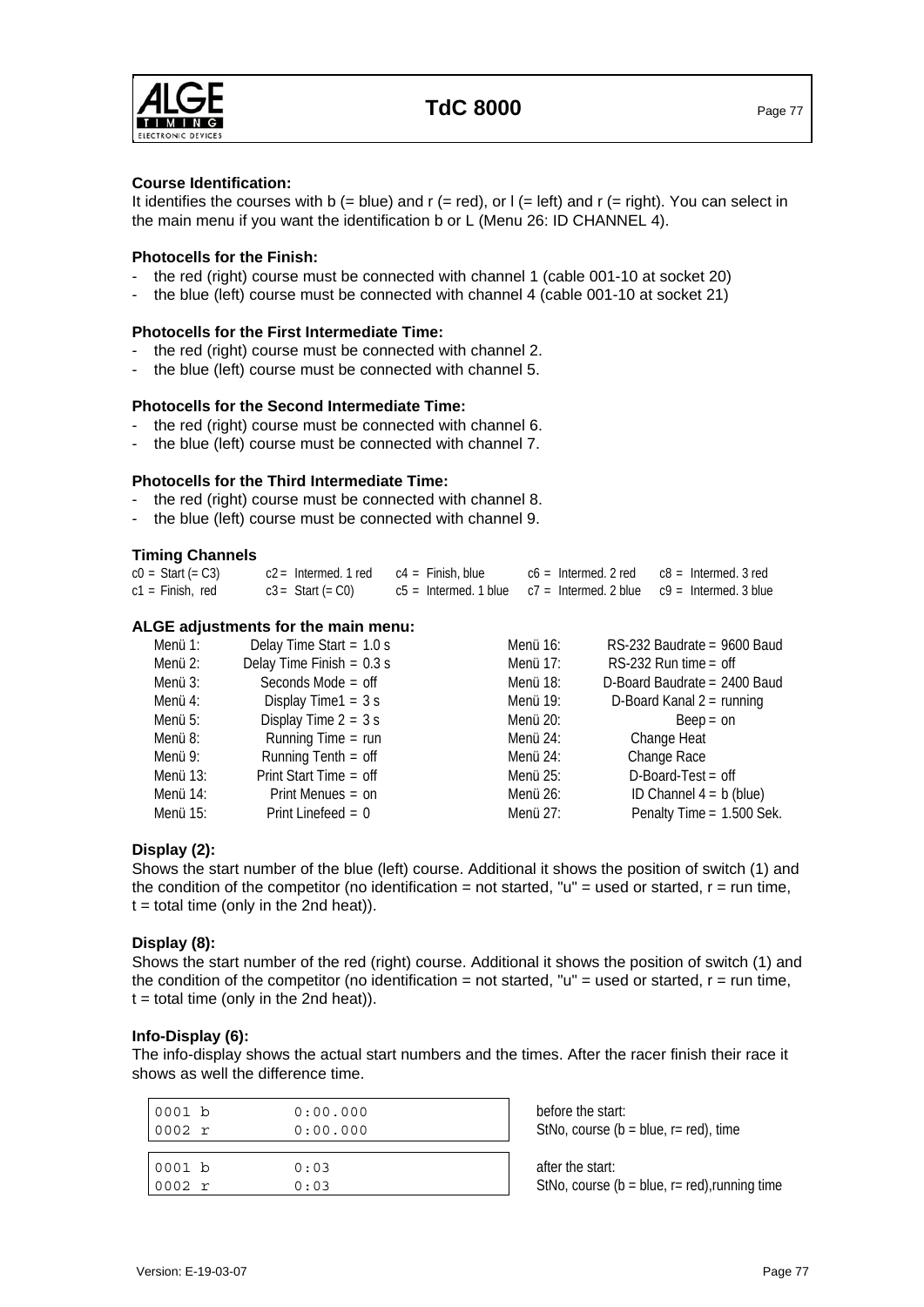

| 0001 b RT<br>0002 r RT | 0:44.206<br>$0:44.160 - 0.046$ | Aft<br>Stl |
|------------------------|--------------------------------|------------|
|                        |                                |            |
| 0002 b                 | $0:00.000 - 0.046$             | Be         |
| 0001 r                 | 0:00.000                       | Stl        |
|                        |                                |            |
| 0002 b RT              | $0:44.298 - 0.025$             | Aft        |
| 0001 r RT              | 0:44.323                       | Stl        |
|                        |                                |            |
| 0002 b TT              | $1:28.458 - 0.071$             | Aft        |
| 0001 r TT              | 1:28.529                       | Stl        |

ter the finish (1st heat): No, course, RT, run time, difference time

fore the start of the 2nd heat: No, course, time, addvantage from run 1

ter the finsih (2nd heat): No, course, RT, run time•, difference time run

ter the finish (2nd heat): No, course, TT, Totaltime, difference time total

You can switch with <F4> between run time and total time in the 2nd heat after a racer reached the finish and the end of the display time.

# **Printer:** Printing examples

*1st heat:*

| 0002 rST            | 10:00:00.121 |
|---------------------|--------------|
| FT                  | 10:00:44.281 |
| RТ                  | 0:44.160     |
| 0001 <sub>bST</sub> | 10:00:00.121 |
| FT                  | 10:00:44.327 |
| RТ                  | 0:44.206     |
| $0002$ r $DTR$      | 0.046        |

start time, red course, StNo 2 finish time, red course, StNo2 run time, red course, StNo2 start time, blue course, StNo1 finish time, blue course, StNo1 run time, blue course, StNo1 difference time of the run, advantage of red course (StNo. 2)

*2nd heat:*

| 0002 <sub>bST</sub> | 10:30:10.001 | start time, blue course, StNo 2  |
|---------------------|--------------|----------------------------------|
| FT                  | 10:30:54.299 | finish time, blue course, StNo2  |
| RT                  | 0:44.298     | run time, blue course, StNo2     |
| MТ                  | 0:44.160     | memory time, blue course, StN    |
| TТ                  | 1:28.458     | total time, blue course, StNo 2  |
| 0001 rST            | 10:30:10.001 | start time, red course, StNo1    |
| FT                  | 10:30:54.334 | finish time, red course, StNo1   |
| RT                  | 0:44.323     | run time, red course, StNo1      |
| MТ                  | 0:44.206     | memory time, red course, StN     |
| ጥጥ                  | 1:28.529     | total time, red course, StNo 1   |
| 0002bDTR            | $-0.025$     | difference time of the run, adva |
| 0002bDTT            | $-0.071$     | total difference time, advantag  |
|                     |              |                                  |

| 0002651     | 10:30:10.001 | start time, blue course, Sting Z                              |
|-------------|--------------|---------------------------------------------------------------|
| FT.         | 10:30:54.299 | finish time, blue course, StNo2                               |
| RT          | 0:44.298     | run time, blue course, StNo2                                  |
| МT          | 0:44.160     | memory time, blue course, StNo 2                              |
| ТT          | 1:28.458     | total time, blue course, StNo 2                               |
| 0001 rST    | 10:30:10.001 | start time, red course, StNo1                                 |
| FT          | 10:30:54.334 | finish time, red course, StNo1                                |
| RT          | 0:44.323     | run time, red course, StNo1                                   |
| МT          | 0:44.206     | memory time, red course, StNo 1                               |
| ጥጥ          | 1:28.529     | total time, red course, StNo 1                                |
| 0002bDTR    | $-0.025$     | difference time of the run, advantage of blue course (StNo 2) |
| $0002b$ DTT | $-0.071$     | total difference time, advantage of blue course (StNo 2)      |

### **Display Board GAZ4:**

*Difference Time (Run and Total):*

It shows the course identification b (= blue or  $L = \text{left}$ ) or  $r$  (= red or right) on the first digit of a six digit ALGE display board. Then it shows the time in 1/1000 of seconds. The course identification you can set in menu 26.





Menu 26: ID channel  $4 = b$  Menu 26: ID Channel  $4 = L$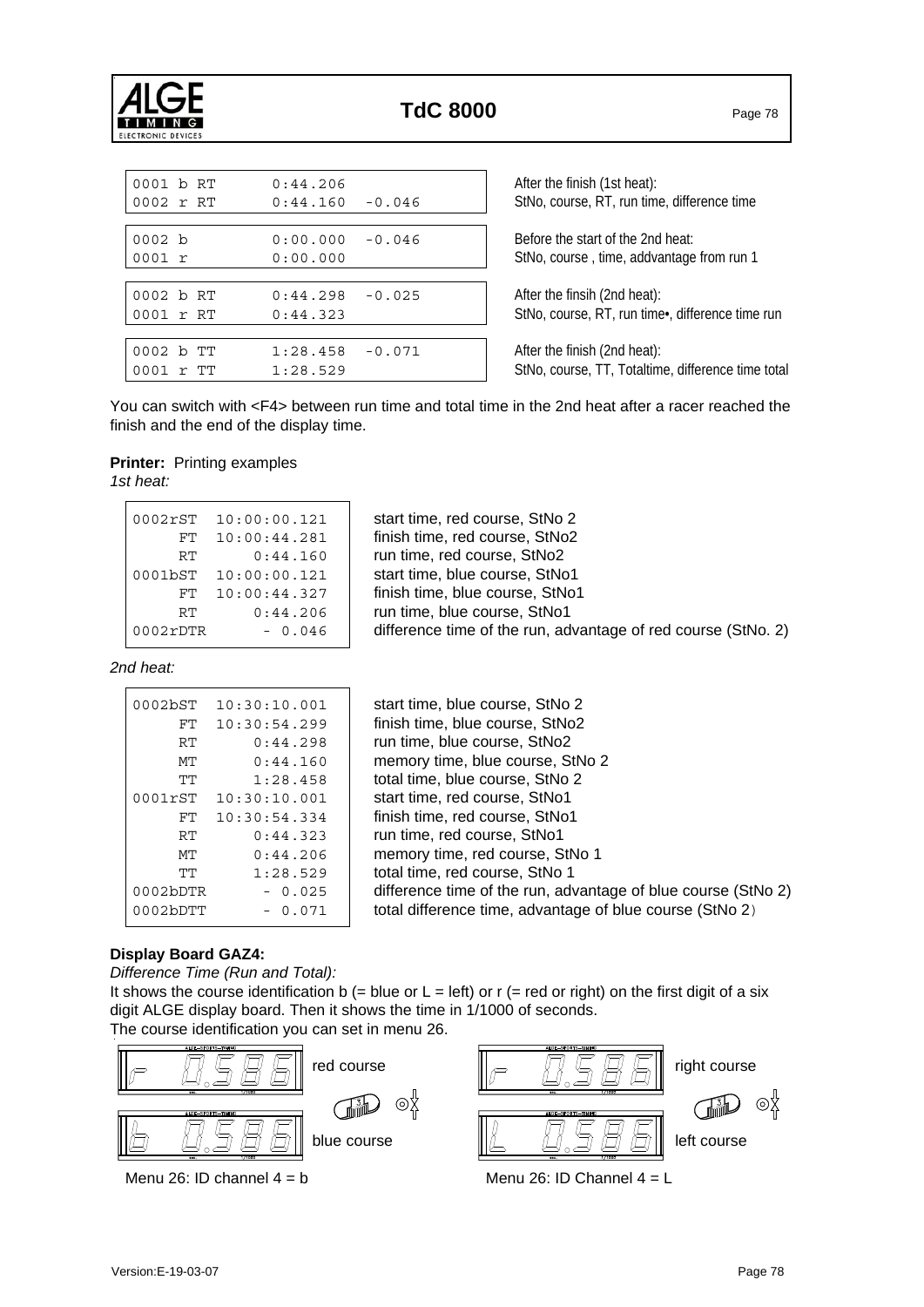

#### *Runtime / Totaltime:*

Each course needs a separate display board. Each board shows the time in minutes, seconds, and 1/100 seconds.







red (right) course blue (left) course

*Start Number:*

Each course needs a separate display board. It shows the start number on three digits.







### **RS 232c Interface (23):**

*Transfer Format:* 1 Start Bit, 8 Data-Bit, no Parity-Bit, 1 Stop Bit *Transfer Speed:* 9.600 Baud pre adjusted (adjustable: 2400, 4800, 9600) *Transfer Protocol:* ASCII xNNNNiCCxxHH:MM:SS.zhtqx##(CR) Parallelslalom, Intermediate Time or Finish Time xNNNNiRTxxHH:MM:SS.zhtqx##(CR) Parallelslalom, Run Time xNNNNiDTRxHH:MM:SS.zhtxx##(CR) Parallelslalom, Diffference Time of Run xNNNNiTTxxHH:MM:SS.zhtqx##(CR) Parallelslalom, Total Time xNNNNiDTTxHH:MM:SS.zhtxx##(CR) Parallelslalom, Total Difference Time pNNNNiCCxxHH:MM:SS.zhtqx##(CR) Parallelslalom, Finish Time calculated form Penalty Time pNNNNiRTxxHH:MM:SS.zhtqx##(CR) Parallelslalom, Run Time calculated form Penalty Time pNNNNiTTxxHH:MM:SS.zhtqx##(CR) Parallelslalom, Total Time calculated form Penalty Time

x ................................ blank NNNN ........................ start nummer (4-digit) i ................................. r (= red/right), b (= blue) or l (left) course CC ............................. timing channel RT ............................. run time DTR ........................... difference time of run DTT ........................... total difference time HH:MM:SS.zht .......... time in hours, minutes, seconds, and 1/1000 seconds HH:MM:SS:zhtq ........ time in hours, minutes, seconds, and 1/10.000 seconds ## .............................. countinuos number for each lap (CR)........................... Carriage Return

#### **The following characters could be the first digit:**

? ................................ time without valid start number

c ................................ cleared time (with <CLEAR>

p ................................ calculated time from Penalty Time

**RS 485 Interface:** no function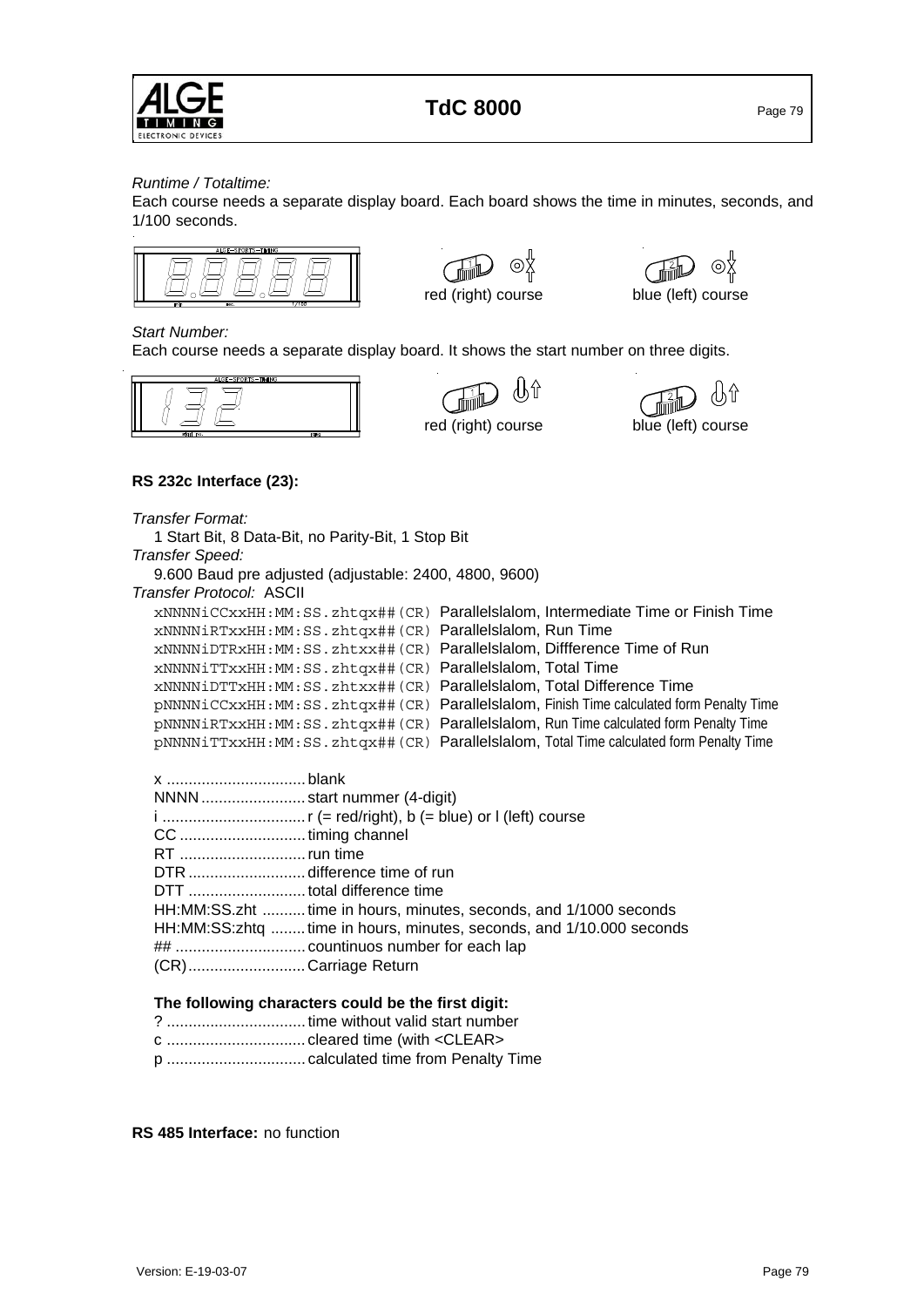

# **6.5. Dual Timer Program 6**

Net timing with intermediate times on two courses. Each slope can have one racer on course. You can select between a common or separate start impulse for both courses.

This porgram works only for one heat.



### **Adjustment:**

- Switch TdC 8000 on (switch 26)
- Select program DUAL TIMER with cursor key  $(\mathbb{I})$  and  $\mathbb{I})$
- Press <ENTER>
- Select race that you want to use and clear memory (e.g. <F1> for race 1)
- Press <ENTER>
- Select race (e.g. <F1> for race 1)
- Press <ENTER>
- Select precision (e.g. <F3> for 1/100 pecision)
- Press <ENTER>
- Press <YES> if you want to input groups for the race, otherwise <NO> or <ENTER>
	- if you input the groups input always the last start number within a group
		- confirm each start number with <ENTER>
	- after the start number of the last group you must press <ENTER> twice
	- Synchronize the TdC 8000 (with time of day and other timing devices)
		- Press <F1> if the finish display (7) shows the correct time of day
			- Wait until TdC gives at the next full minute the synchronize signal to external devices
			- The TdC 8000 is now ready for timing
		- Press <F2> if the finish display (7) shows the wrong time of day
			- Input the time of day with the finish keyboard (15), and confirm it with <ENTER>
			- Start the clock with a start signal (channel 0 or press <START> key)
			- The TdC 8000 is now ready for timing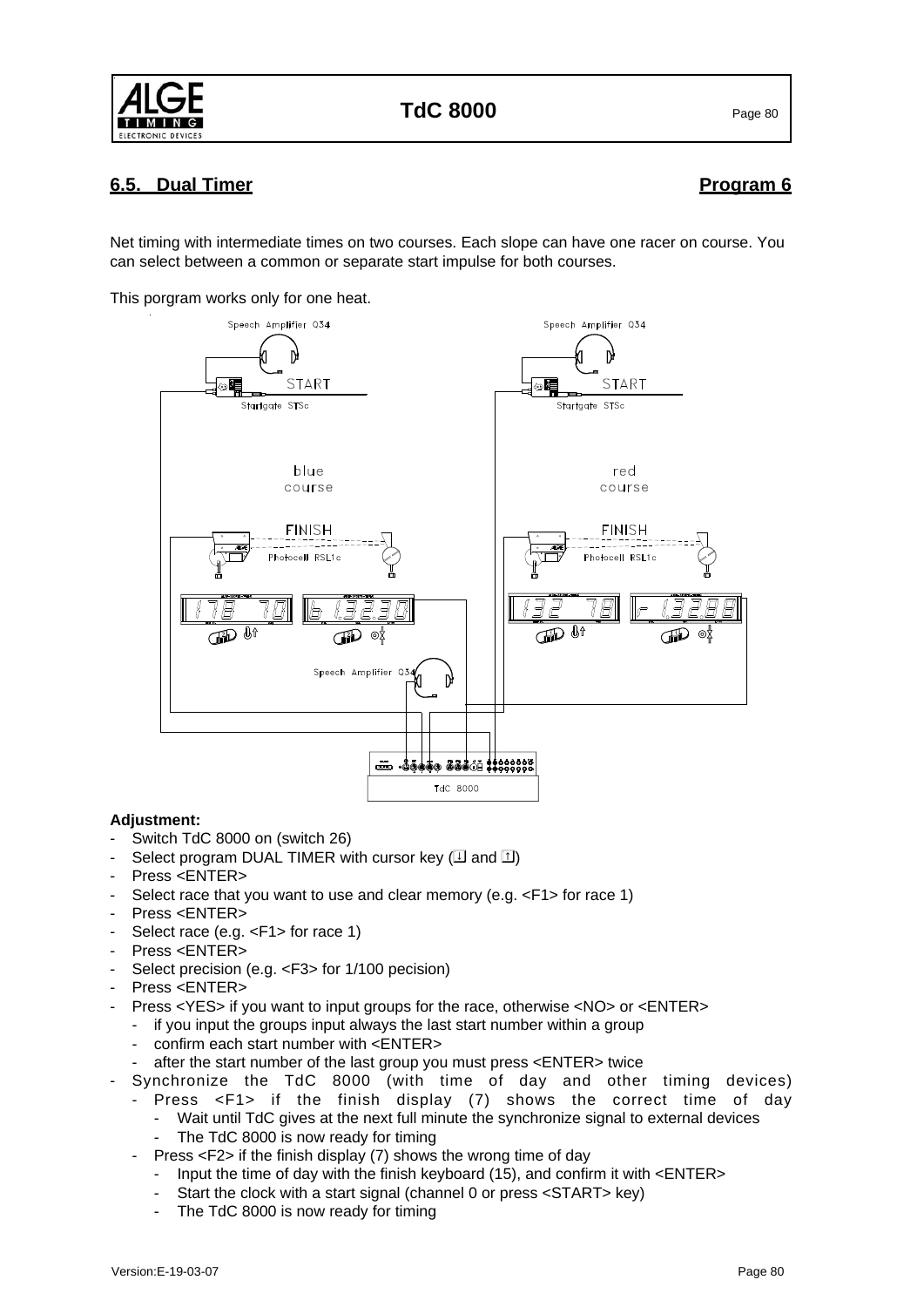

#### **Race operation:**

- Switch (1)has no function.
- Input start number for the blue (left) course with keyboard (9), e.g. StNo. 1.
- Press <ENTER>.
- Display (2) must show the start number (and group) of the blue (left) course.
- Input start number for the red (right) course with keyboard (15), e.g. StNo. 2.
- Press <ENTER>.
- Display (8) must show the start number (and group) of the red (right) course.
- The Info-Display (6) shows the start number and time of the blue (left) and red (right) course.
- If you press <ALT> and <MENU> together, you can select in Menu 28, if the start is separate for both courses, or if you have only one start impulse to start both courses (e.g. Menu 28: Start Channel = separate).
- Start impulse for start number 1.
- Start impulse for start number 2.
- The info-display (6) shows the start number and running time of both courses.
- Finish impulse for start number 1.
- Finish impulse for start number 2.
- The info-display (6) shows the start number and run time of the blue (left) and red (right) course.
- You can input the start numbers of the next competitors as before.
- etc.

#### **Clear Finish Times:**

By pressing <CLEAR> of keyboard (9) it clears the finish impulse of the blue (left) course. If you press <ALT> and <CLEAR> together it gives you the cleared time back. By pressing <CLEAR> of keyboard (15) it clears the finish impulse of the red (right) course. If you press <ALT> and <CLEAR> together it gives you the cleared time back.

#### **Block Finish Times:**

You can block the finish time of each course separate.

If you press <BLOCK> of keyboard (9) it prints the finish time (c1) of the blue (left) course as a not valid time with a question-mark (?).

If you press <BLOCK> of keyboard (15) it prints the finish time (c4) of the red (right) course as a not valid time with a question-mark (?).

If you press <ALT> and <BLOCK> together, it will not take the finish impulse of the course at all.

#### **Changing Times:**

You can copy a time from one start number to another, you can make a not valid time valid, or you can input a manual time. With the <INPUT> key of the keyboard (9) you change times of the blue course, with the <INPUT> key of the keyboard (15) you change times of the red course.

- Change the finish times with <INPUT>.
- Change the start times with <ALT> and <INPUT>.
- Change the run times and intermediate times with <MENU> and <INPUT>.

#### **Classement:**

You can print a classement for both courses together, or only for the blue (left) or red (right) course.

#### **Ranking:**

You can make the ranking for both courses together or separate. The adjustment for that features

| BI OCKI |  |
|---------|--|



CLASS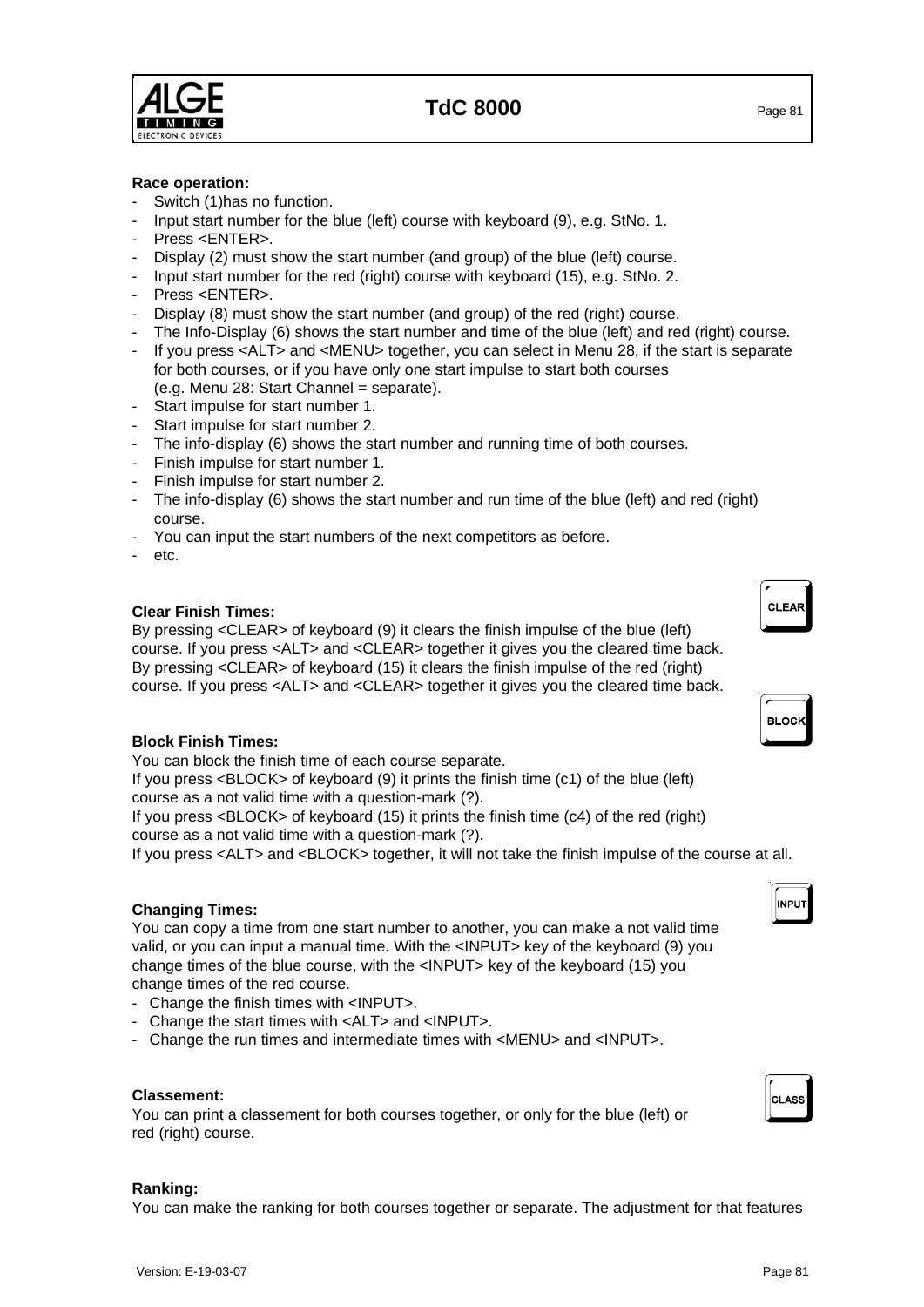

are in the main menu (menu 29: rank calculation).

#### **Start Channel:**

You can use one start channel (c1 or c3) for both courses together (parallel start) or separate c1 for the red (right) course and c3 for the blue (left) course. The adjustment for that features are in the main menu (menu 28: start channel).

#### **Course Identification:**

You can select if you want as course identification  $r$  (= red) and  $b$  (= blue) or  $r$  (= right) and  $l$  (= left). The adjustment for that features are in the main menu (menu 27: ID channel).

| <b>Timing Channels:</b> $\nc0 =$ Start channel red (right) | $c5 =$ Intermediate channel 1 blue (left) |
|------------------------------------------------------------|-------------------------------------------|
| $c1 =$ Finish channel red (right)                          | $c2 =$ Intermediate channel 2 red (right) |
| $c2 =$ Intermediate channel 1 red (right)                  | $c7 =$ Intermediate channel 2 blue (left) |
| $c3 =$ Start channel blue (left)                           | $c2 =$ Intermediate channel 3 red (right) |
| $c4 =$ Finish channel blue (left)                          | $c9 =$ Intermediate channel 3 blue (left) |

#### **ALGE adjustment for the main menu:**

| Menu 1:  | Delay Time Start = $1.00 s$  |  |
|----------|------------------------------|--|
| Menu 2:  | Delay Time Finish = $0.30$ s |  |
| Menu 3:  | Seconds Mode = $OFF$         |  |
| Menu 4:  | Display Time1 = $03 s$       |  |
| Menu 5:  | Display Time $2 = 03 s$      |  |
| Menu 6:  | Display Thousandth = $OFF$   |  |
| Menu 8:  | Running Time = RUN           |  |
| Menu 9:  | Running Tenth = $OFF$        |  |
| Menu 10: | Intermediate Rank = ON       |  |
| Menu 11: | Finish Rank $= ON$           |  |
| Menu 13: | Print Start Time = OFF       |  |
| Menu 14: | Print Menus $=$ ON           |  |
|          |                              |  |

| Menu 15: | Print Linefeeds $= 0$          |  |
|----------|--------------------------------|--|
| Menu 16: | $RS-232$ Baudrate = 9600 Bd    |  |
| Menu 17: | $RS-232$ Run time = OFF        |  |
| Menu 18: | $RS-232$ Baud rate = 2400      |  |
| Menu 19: | $D$ -Board Channel 2 = RUNNING |  |
| Menu 20: | $Beep = ON$                    |  |
| Menu 21: | Handicap time = $00:00:00.00$  |  |
| Menu 22: | $Groups = OFF$                 |  |
| Menu 24: | Change Race                    |  |
| Menu 25: | D-Board-Test                   |  |
| Menu 26: | ID channel $= 4$               |  |
| Menu 28: | Start Channel = SEPARATE       |  |
| Menu 29: | Rank Calculation = SEPARATE    |  |

#### **Printer:** Printing example

| 0001 <sub>bST</sub> | 10:05:58.990 |
|---------------------|--------------|
| FТ                  | 10:07:20.234 |
| RТ                  | 1:21:24      |
| 0002rST             | 10:07:01.485 |
| ፑጥ                  | 10:08:22.385 |
|                     | 1:20.90      |
|                     |              |

| 00011ST | 10:05:58.990    |
|---------|-----------------|
|         | FT 10:07:20.234 |
| RТ      | 1:21.24         |

start time of blue course. finish time of blue course run time of blue course start time of red (right) course finish time of red (right) course run time of red (right) course

start time of left course (menu 24 set on left) finish time of left course run time of left course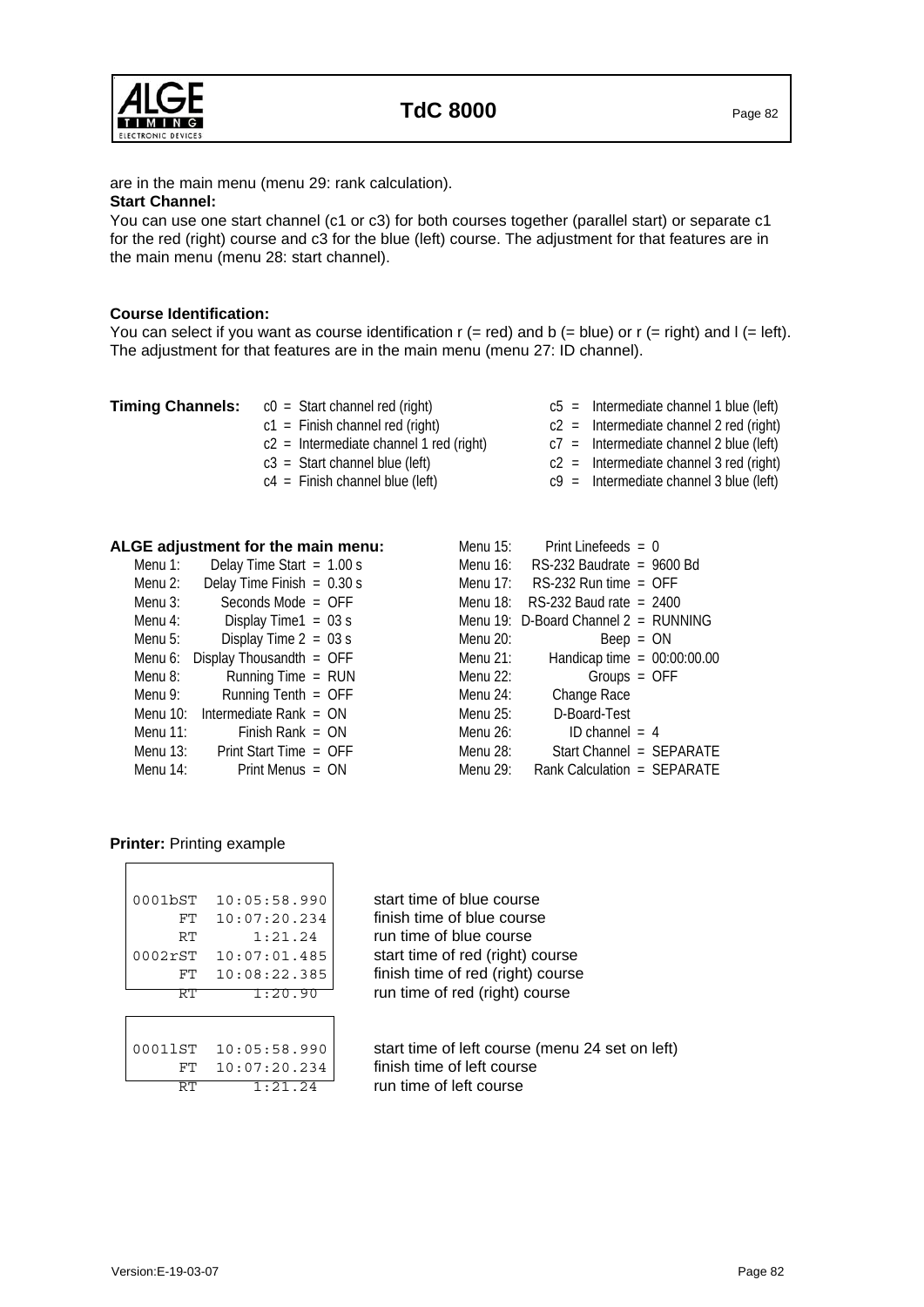

### **Display Board GAZ4:**

For each course you need separate display boards. You can show the both net times on display boards as well as start number and rank. You must set code switch of the display boards for the red (right) course on 1, for the blue (left) on 2.

In the main menu (menu 19, see page 56) it is possible to activate display board channel 2 . If you activate channel 2 it shows only the run times on the display board.



**RS 232 Interface:**

See page 96, chapter 8.2.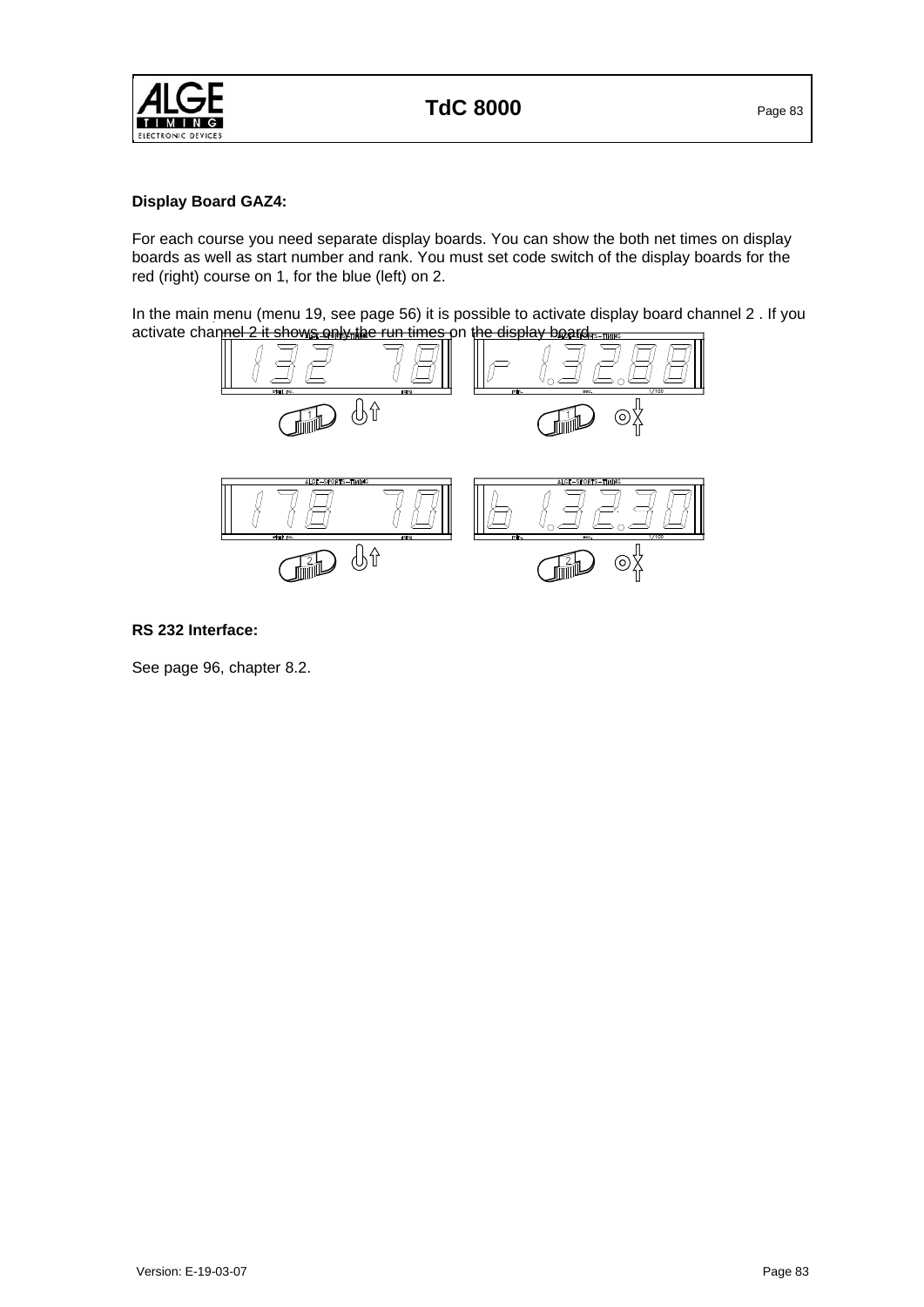

# **6.6. SPEED Program 7**

You can measure the speed for a selected distance with two photocells (or other impulse devices).



### **Adjustment:**

- Switch TdC 8000 on (switch 26)
- Select program 7 "SPEED<sup>2</sup> with cursor key  $(\mathbb{I})$  and  $\mathbb{I})$
- Press <ENTER>
- Select race that you want to use and clear memory (e.g. <F1> for race 1)
- Press <ENTER>
- Select race (e.g. <F1> for race 1)
- Press <ENTER>
- Press <YES> if you want to input groups for the race, otherwise <NO> or <ENTER>
- if you input the groups input always the last start number within a group
- confirm each start number with <ENTER>
- after the start number of the last group you must press <ENTER> twice
- Synchronize the TdC 8000 (with time of day and other timing devices)
- press <F1> if the finish display (7) shows the correct time of day

#### wait until TdC 8000 gives at the next full minute the synchronize signal to external devices (you are now ready for timing)

- press <F2> if the finish display (7) shows the wrong time of day
	- input the time of day, confirm it with <ENTER> and make a start signal (channel 0 or press <START>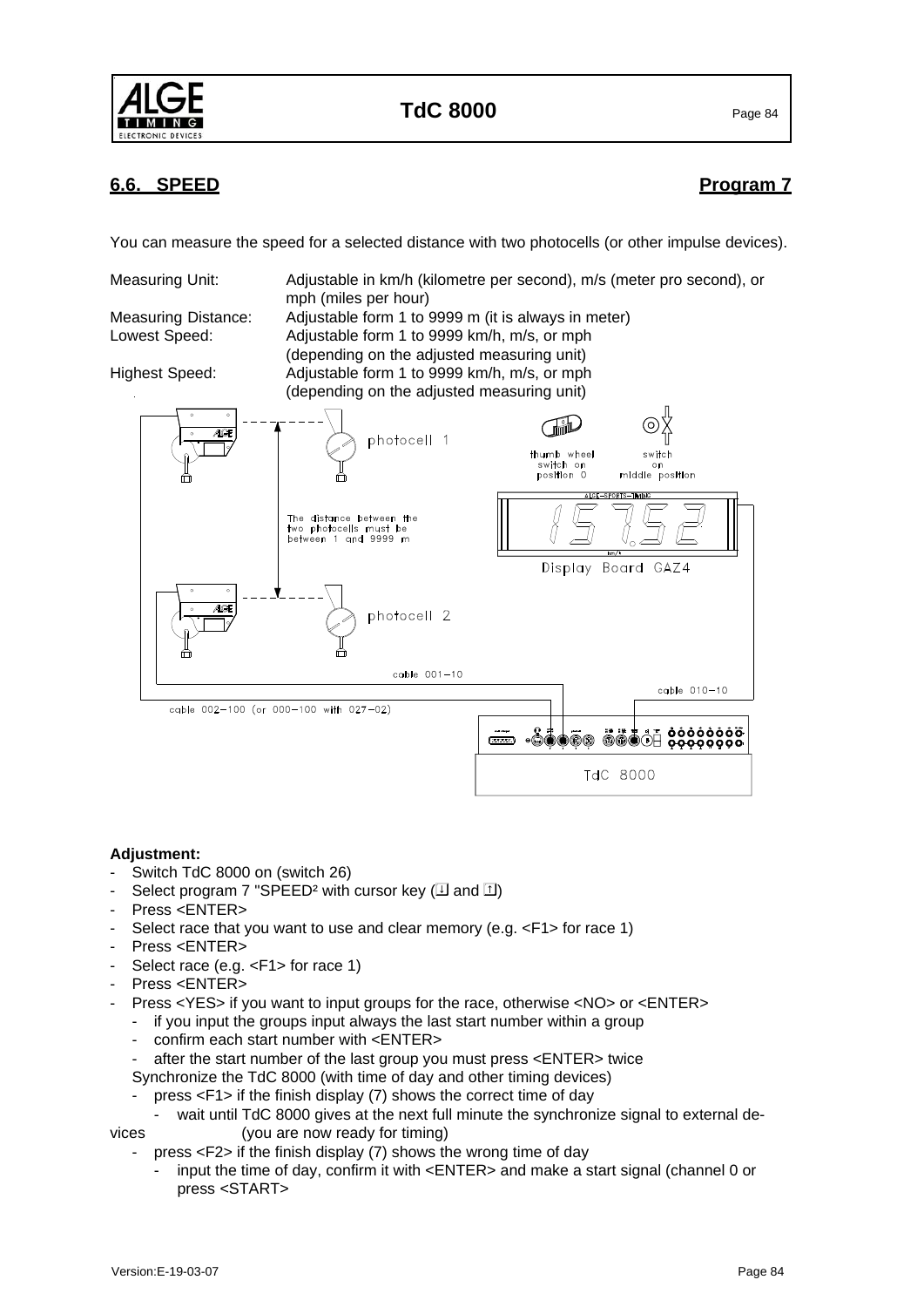

#### **Race operation:**

- Switch (1) in upper position
- Press together <ALT> and <MENU>
- Go into menu 31 (Distance) to adjust the measuring distance (e.g. 10 m)
- Go into menu 32 (Measuring Unit) to select the measuring unit (km/h, m/s, or mph)
- Go into menu 33 (min. Speed) to adjust the lowest speed that you want to measure
- Go into menu 34 (max. Speed) to adjust the highest speed that you want to measure
- Adjust in menu 4 (Display Time 1) the time that the speed is shown if you use "StNo Automatic"
- Turn in menu 12 (StNo Automatic) the Startnumber Automatic on START or FINISH, if you want to show the speed only for a limited time.
- Input the start number for the first measurement with keyboard (9) or 15 (e.g. #1)
- Press <ENTER>
- The display (2) and (8) must show the correct start number (and group)
- Display (7) shows 000.00 as speed
- The TdC 8000 receives a impulse form channel C0
- Display (2) shows a r next to the start number; the r indicates an impulse form channel C0
- The TdC 8000 receives a impulse form channel C1
- Display (8) shows a r next to the start number; the r indicates an impulse form channel C1
- Display (7) shows the rank and speed
- If you use the Startnumber Automatic it will increase automatically the start number, when the Display Time 1 is over.

#### **Timing Channels:**

| $c0 = speed channel$ | $c2 = no$ function | $c4$ = no function | $c6 = no$ function | $c8 = no$ function |
|----------------------|--------------------|--------------------|--------------------|--------------------|
| $c1 = speed channel$ | $c3 = no$ function | $c5$ =no function  | $c7$ = no function | $c9$ = no function |

#### **ALGE adjustment for the main menu:**

| Menu 4: Display Time $1 = 03$ s      | Menu 20: Beep = $ON$                    |
|--------------------------------------|-----------------------------------------|
| Menu 11: Finish Rank = $ON$          | Menu 22: $Groups = OFF$                 |
| Menu 12: STNO Automatic = OFF        | Menu 24: Change Race                    |
| Menu 14: Print Menus = $ON$          | Menu $25$ : D-Board-Test = OFF          |
| Menu 15: Print Linefeeds = $0$       | Menu 30: Print Times = $\overline{OFF}$ |
| Menu 16: $RS-232$ Baudrate = 9600 Bd | Menu 31: Distance = $100 \text{ m}$     |
| Menu 17: $RS-232$ Run time = OFF     | Menu 32: Measuring Unit = $km/h$        |
| Menu 18: $RS-232$ Baud rate = 2400   | Menu 33: min. Speed = $10 \text{ km/h}$ |
|                                      | Menu 34: max. Speed = $200$ km/h        |

#### **Measuring Distance:**

You can select the distance of two photocells (or other impulse devices) between 1 and 9999 m. You must input the measuring distance always in Meter, no matter what measuring unit you use. Adjust the measuring distance in menu 31.

#### **Measuring Unit:**

You can select from the following measuring units: km/h ..... kilometre per hour mps ...... meter per second mph ...... miles per hour

You select the measuring unit in menu 32. If you select a new measuring unit, it changes automatically the minimum and maximum speed to the new unit, and makes the correct speed adjustment.

#### **Printing Times:**

Additional to the speed you can print the time If you select in menu 30 "PRINT TIMES" it will print you the time of first impulse, the time of second impulse, and the net time. Attention: the TdC 8000 measures the time with a precision of 1/10,000 sec., although it prints only the 1/1000th.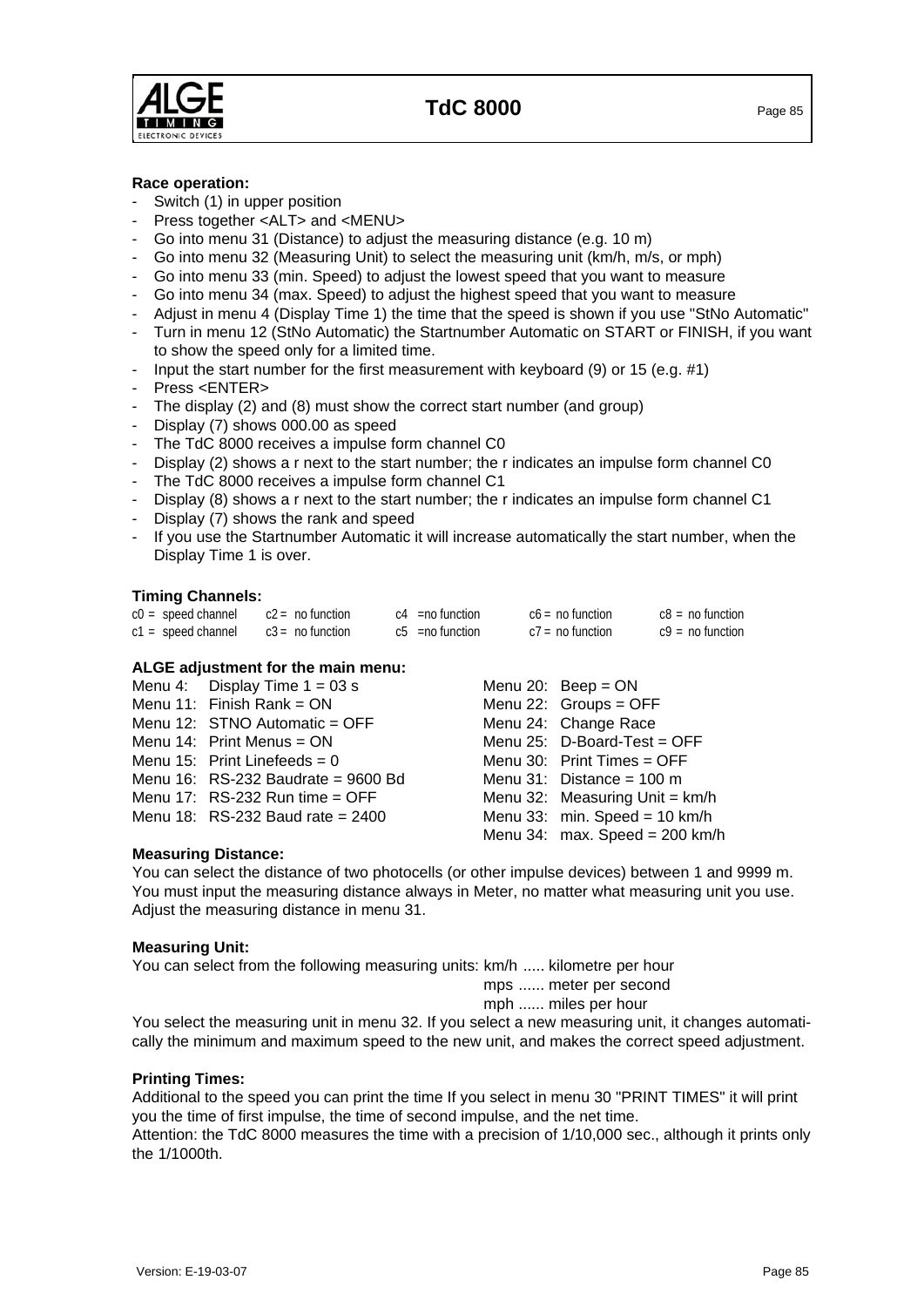

#### **Automatic Speed Measurement:**

If you select in menu 12 "StNo Automatic" START or FINISH, it will show every measured speed on the display (7) and display board for the adjusted "Display Time 1" (menu 4). When the Display Time is over, it shows on the display (7) zero, and blank on the display board. If you select menu 12 "StNo Automatic" OFF, it will show every measured speed until the beginning of the next speed measurement.

#### **Printer:** Printing example

Menu 30: Print Times = off:

| 0001 km/h | 144.23 |  |
|-----------|--------|--|
| 0002 km/h | 120.08 |  |

first speed measurement second speed measurement

Menu 30: Print Times = on:

| 0001 CO |      | 13:49:41.850         |
|---------|------|----------------------|
| 0001 C1 |      | 13:49:42.100         |
|         | RТ   | 0:00.249             |
|         |      | km/h<br>144.23       |
|         |      | 0002 CO 13:59:45.241 |
|         |      | 0002 C1 13:59:45.541 |
|         | RT   | 0:00:195             |
|         | km/h | 120.08               |

1st photocell impulse 2st photocell impulse run time from photocell to photocell first speed measurement 1st photocell impulse 2st photocell impulse run time from photocell to photocell second speed measurement

#### **Display Board GAZ4:**

You can show the start number and rank, and the speed on different display boards. The display board shows the start number and rank, that is shown in the finish display (8). The display board shows only three digits of start number, and two digits of the rank.



**RS 232 interface:** see on page 96, chapter 8.2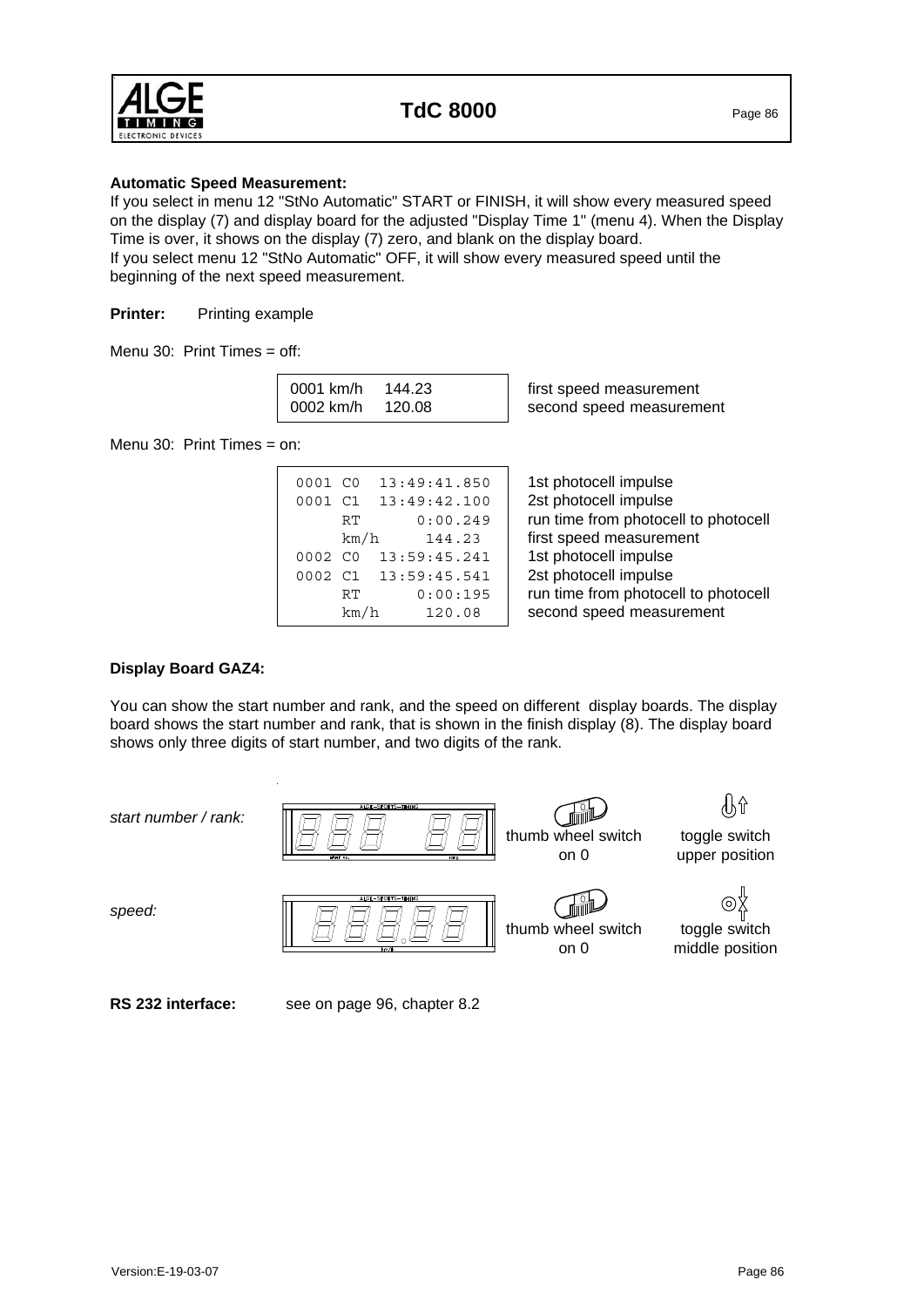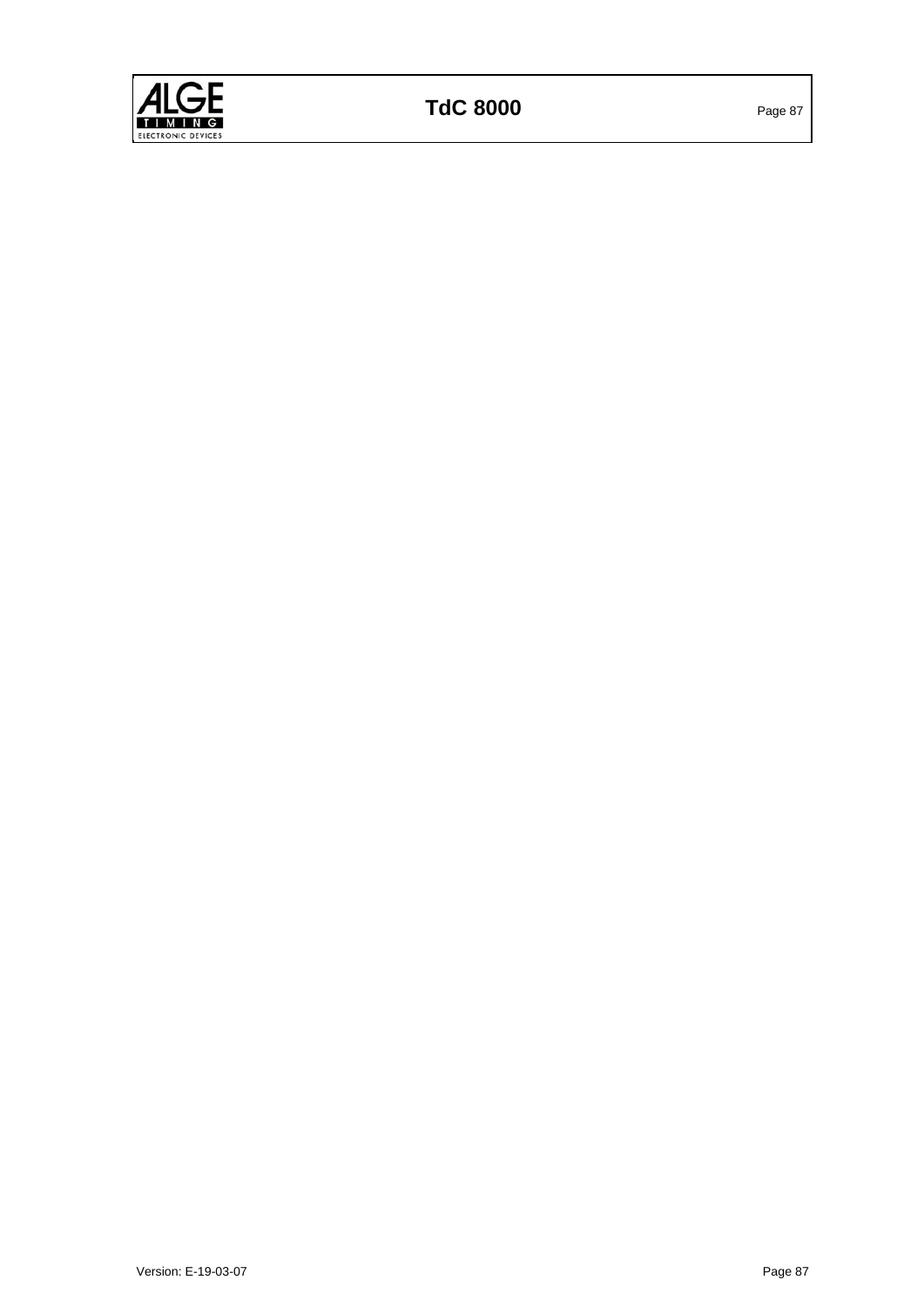

The Speed Skiing program measures the time and speed for skiers passing two photocells set up in a distance of 100 m. The Speed Skiing program works only for one heat.

| Measuring Distance: 100 m |                   |
|---------------------------|-------------------|
|                           | (fix adjustment)  |
| Speed:                    | km/h              |
|                           | (fix adjustment)  |
| Timing Channels:          | C0 Start Channel  |
|                           | C1 Finish Channel |
|                           |                   |



#### **Adjustment:**

- Switch TdC 8000 on (switch 26)
- Select program SPEED SKIING with cursor key  $(\mathbb{I})$  and  $\mathbb{I})$
- Press <ENTER>
- Select race that you want to use and clear memory (e.g. <F1> for race 1)
- Press <ENTER>
- Select race (e.g. <F1> for race 1)
- Press <ENTER>
- Press <YES> if you want to input groups for the race, otherwise <NO> or <ENTER>
	- if you input the groups input always the last start number within a group
	- confirm each start number with <ENTER>
	- after the start number of the last group you must press <ENTER> twice

Synchronize the TdC 8000 (with time of day and other timing devices)

- press <F1> if the finish display (7) shows the correct time of day
- wait until TdC 8000 gives at the next full minute the synchronize signal to external devices (you are now ready for timing)

- press <F2> if the finish display (7) shows the wrong time of day
- input the time of day, confirm it with <ENTER> and make a start signal (channel 0 or press <START>

#### **Race operation:**

- Switch (1) in upper position
- Press together <ALT> and <MENU>
- Go into Menu 12 (Start Number Automatic) and select START
- Input the start number for the start with start keyboard (9) (#1)
- Press <ENTER>
- The start-display (2) must show the correct start number (and group)
- Start number 1 starts
- Display (7) shows the running time, display (8) the start number 1
- The start display (2) changes automatically to the next free start number 2
- When the competitor crosses the finish photocell it shows the run time in display (7), and prints the time of days, run time, and speed.
- Start number 2 starts
- Display (7) shows the running time, display (8) the start number 2
- The start display (2) changes automatically to the next free start number 3
- When the competitor crosses the finish photocell it shows the run time in display (7), and prints the time of days, run time, and speed.
- etc.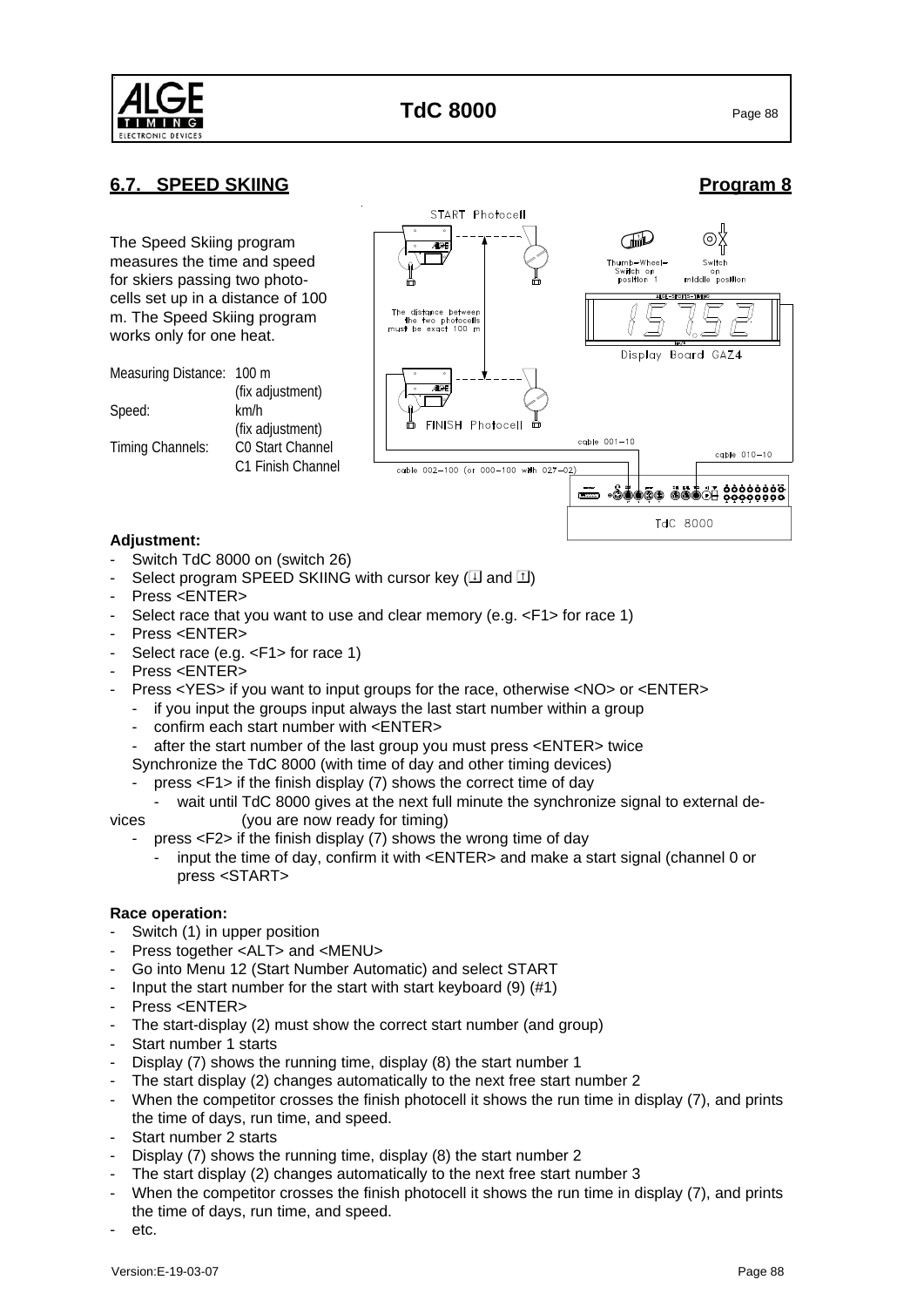

|  |  | <b>Timing Channels:</b> |  |
|--|--|-------------------------|--|
|  |  |                         |  |

| c0 = start channel  | $c2 = no$ function | $c4$ =no function | $c6 = no$ function | $c8 = no$ function |  |
|---------------------|--------------------|-------------------|--------------------|--------------------|--|
| c1 = finish channel | $c3 = no$ function | $c5$ =no function | $c7 = no$ function | $c9 = no$ function |  |
|                     |                    |                   |                    |                    |  |

#### **ALGE adjustment for the main menu:**

- Menu 1: Delay Time Start =  $1.00 s$  Menu 14: Print Menus = ON Menu 2: Delay Time Finish =  $0.30$  s Menu 15: Print Linefeeds = 0 Menu 3: Seconds Mode =  $\overline{OFF}$  Menu 16: RS-232 Baudrate = 9600 Bd Menu 4: Display Time  $1 = 03$  s Menu 17: RS-232 Run time = OFF Menu 6: Display Thousandth =  $\overline{OFF}$  Menu 18: RS-232 Baud rate = 2400 Menu 7: Info-Display =  $STAT$  Menu 19: D-Board Channel 2 = RUNNING Menu 9: Running Tenth = OFF Menu 20: Beep = ON<br>
Menu 11: Finish Rank = ON Menu 22: Groups = OFF Menu 11: Finish Rank =  $ON$ Menu 12: STNO Automatic = OFF Menu 24: Change Race Menu 13: Print Start Time = OFF Menu 25: D-Board-Test
- **Printer:** Printing example

| 0001 ST |    | 11:47:59.996 |
|---------|----|--------------|
|         | FТ | 11:48:02.077 |
|         | RТ | 0:02.081     |
|         | SP | km/h 172.99  |
| 0002 ST |    | 11:48:07.101 |
|         | FТ | 11:48:09.266 |
|         | RТ | 0:02.165     |
|         |    | km/h 166.28  |

Start Time (photocell 1) Finish Time (photocell 2) Run Time Speed in km/h Start Time (photocell 1) Finish Time (photocell 2) Run Time Speed in km/h

#### **Display Board GAZ4:**

You can show the net time (running time), the start number and rank, and the speed on different display boards. The display board shows always the start number that is shown in the finish display (8) (on the display board you can show the start number only with three digit and the rank with two digit).

In the main menu (menu 19, see page 56) it is possible to activate display board channel 2 . If you activate channel 2 it shows only the run times on the display board.



**RS 232 interface:** see on page 96, chapter 8.2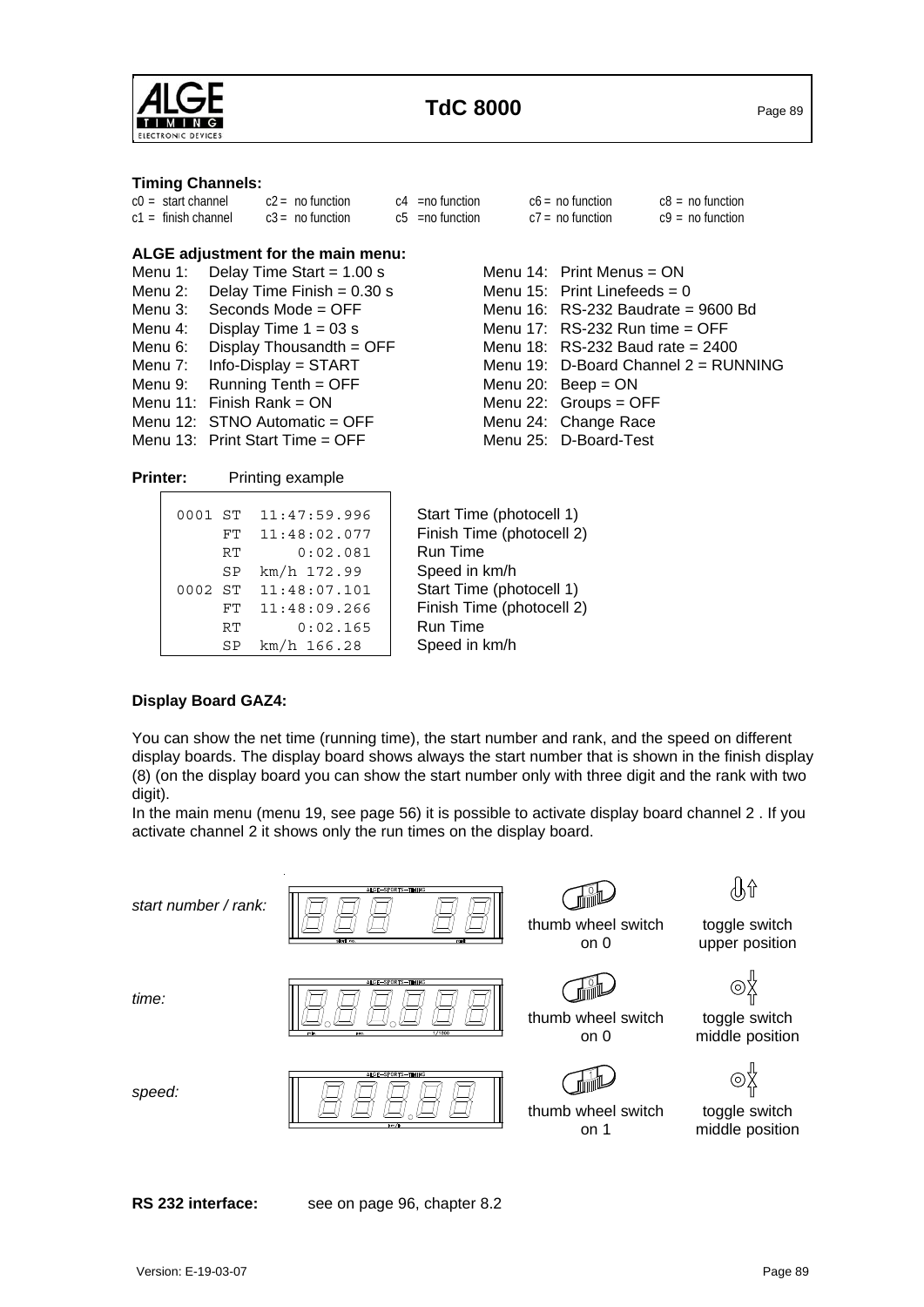

# **6.8. TdC TEST: Program 3**

Test program for TdC 8000. It is possible to make measurements of the device, as well as tests with the displays and keyboard. This test is used for the producer to check some functions of the TdC 8000 after the production. It has no function for the normal operation.

### **Starting the TdC Test:**

- Switch TdC 8000 on (switch 26)
- Select program TdC TEST with the cursor keys  $\Box$  and  $\Box$
- Press <ENTER>
- The info-display (6) shows:

Menu 35: COMMON MEASUREMENTS Select: YES/NO or menu number: 29

- Select program with the cursor keys  $\Box$  and  $\Box$ :
	- o Common Measurements ..... Menu 29
	- o Display Test ........................ Menu 30
	- o Keyboard Test ..................... Menu 31
- Confirm selection with <ENTER>

**Common Measurements: Menu 35**

If you select the common measurements the info-display (6) shows the following:

| Menu 36: COMMON MEASUREMENTS   | BATT        | IF1 | <f1> checking battery</f1> |
|--------------------------------|-------------|-----|----------------------------|
| UB= $8.5V$ IB=+0.00A TB=+23.9° | CLOCK IF2   |     | $<$ F2> clock of RS-485    |
| UE= $5.0V$ IE=+0.00A TL=-69.5° | PRINTER 1F3 |     | <f3> printer test</f3>     |
| Continue: ENTER                | SPEAKER IF4 |     | <f4> speaker test</f4>     |

The info-display (6) shows in the second line the battery voltage (UB), the battery current (IB), and the battery temperature (TB).

The third line shows the stabilized external voltage (UE) which should be about 5 V, the current output IE for extender devices, which must be below 1 A, and the TL measurement. The TL measurement is not activated yet and can show any figure.

Press <F1> to check the battery:

The second line of the info-display shows the battery voltage (UB), the battery current (IB), and the battery temperature (TB).

- Press <F1> until the info-display (6) shows at the right upper corner BATT L<. This means that it loads now the battery, if you have the charging device NLG8 connected. The battery current IB must show now a amount of about +2 A.
- Press <F1> until the info-display (6) shows at the upper corner BATT E<. This means that it unloads now the battery. The battery current must have now a value of about -1,6 A.

You can check the CLOCK impulse for the RS-485 interface if you press <F2>. Therefore you need an oscillograph.

If you press <F3> it prints all characters of the printer. If you press <F4> the external speaker will honk.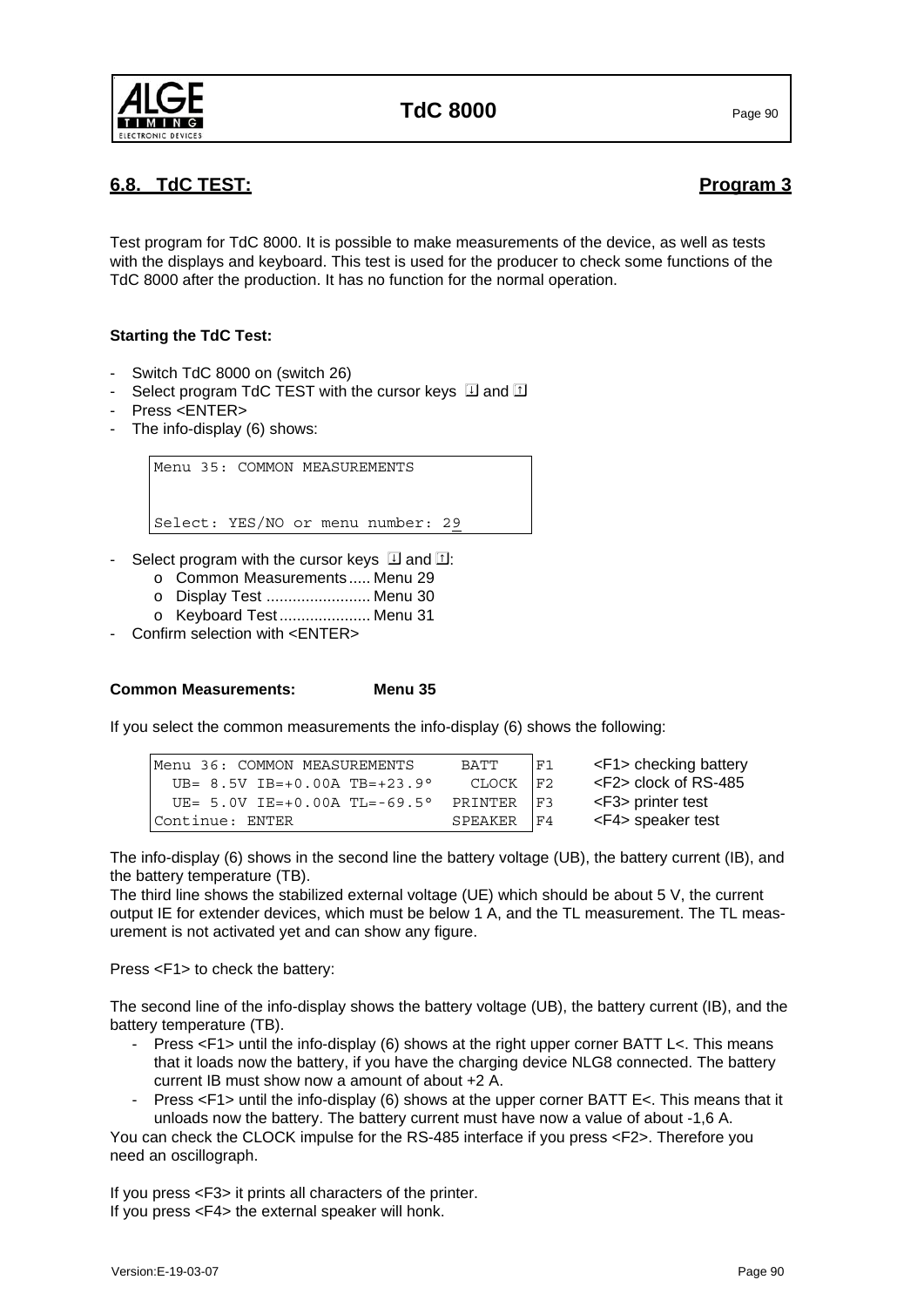

#### **Display Test:** Menu 36

If you select the display test the info-display (6) shows the following:

| Menu 37: DISPLAY TEST | DISPLAY 1   F1 | $\epsilon$ F1>: check of display (2)       |
|-----------------------|----------------|--------------------------------------------|
|                       | DISPLAY 2   F2 | $\langle F2\rangle$ : check of display (7) |
|                       | DISPLAY 3   F3 | $\epsilon$ F3>: check of display (8)       |
| Continue: ENTER       | DISPLAY 4   F4 | $\epsilon$ F4>: check of display (6)       |

To check the numeric display (2, 7, 8) press <F1>, <F2>, and <F3>:

- if you press the <F>-key the first time it writes segment by segment of the display.
- if you press the <F>-key again it shows all segments
- if you press the  $\leq$ F>-key again it makes the display blank.
- To check the alphanumeric info-display (6) press <F4>:
- if you press <F4> it shows the display blank
- if you press <F4> again it shows all dots of the display
- if you press <F4> again it shows again Menu 2

#### Keyboard Test: Menu 37

If you select the keyboard test the info-display (6) shows the following:

|       | Menu 38: KEYBOARD TEST |      |                           |     |  |  |
|-------|------------------------|------|---------------------------|-----|--|--|
|       |                        |      | U SCB 123 YFU TFC SCB 123 |     |  |  |
|       |                        |      | M 789 TOE NFD MAM 789 TOE |     |  |  |
| D 456 |                        | PF.* |                           | 456 |  |  |

You can check all keys. If you press a key it disappears on the display. If you press the keyboard in the right order the cursor jumps form key to key. Start with the switch (1) in upper, middle, and down position, then the start keyboard (9) from the left upper key to the right until you reached the right bottom key. Afterwards do the same test with the function keyboard (14) and the finish keyboard (15).

Leave the keyboard test by pressing <ALT> and <ENTER> (finish keyboard 15) at the same time.

| <b>Channel Test:</b><br>to test the channels                                | Menu 38 |
|-----------------------------------------------------------------------------|---------|
| <b>Interface Test:</b><br>to test the interface                             | Menu 39 |
| <b>RAM Test:</b><br>to test the RAM                                         | Menu 40 |
| <b>RTC Test:</b><br>to test the real time clock                             | Menu 41 |
| <b>Low Voltage Test:</b><br>to test the low voltage barriers for power down | Menu 42 |

Exit the TdC TEST by switching the device off.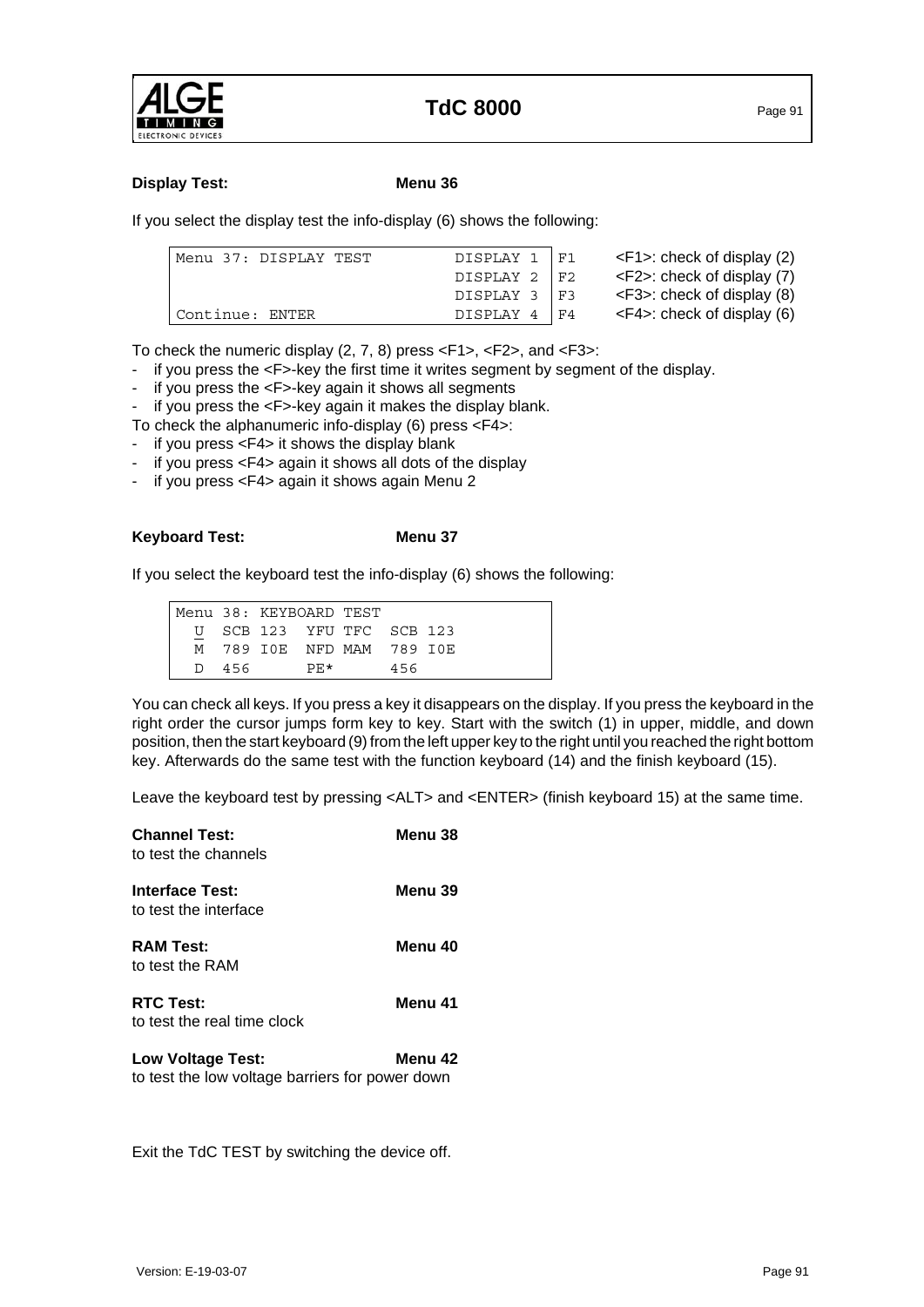

# **7. DESCRIPTION OF ADDITIONAL DEVICES**

# **7.1. Multi Channel MC18:**

You can use the MC18 if you want to connect many channels. The MC18 has all 10 TdC 8000 channels on banana sockets (c0 to c9). For the TdC 8000 is channel c10 to c17 not active. Connect the MC18 at the TdC socket "multi channel" (16).



# **8.2. Opto Channel OC18:**

Use the OC18 if you need potential free contacts. The OC18 prevents the TdC 8000 from damage through high voltage coming through the impulse cables.

The OC18 has all 10 TdC 8000 channels on banana sockets (channel c0 to c9). Channel c10 to c17 is not activated. Connect the OC18 at the socket "multi channel" (16) of the TdC 8000.

The Opto Channel OC18 has a 9 V battery built in. To change the battery you have to unscrew the cover.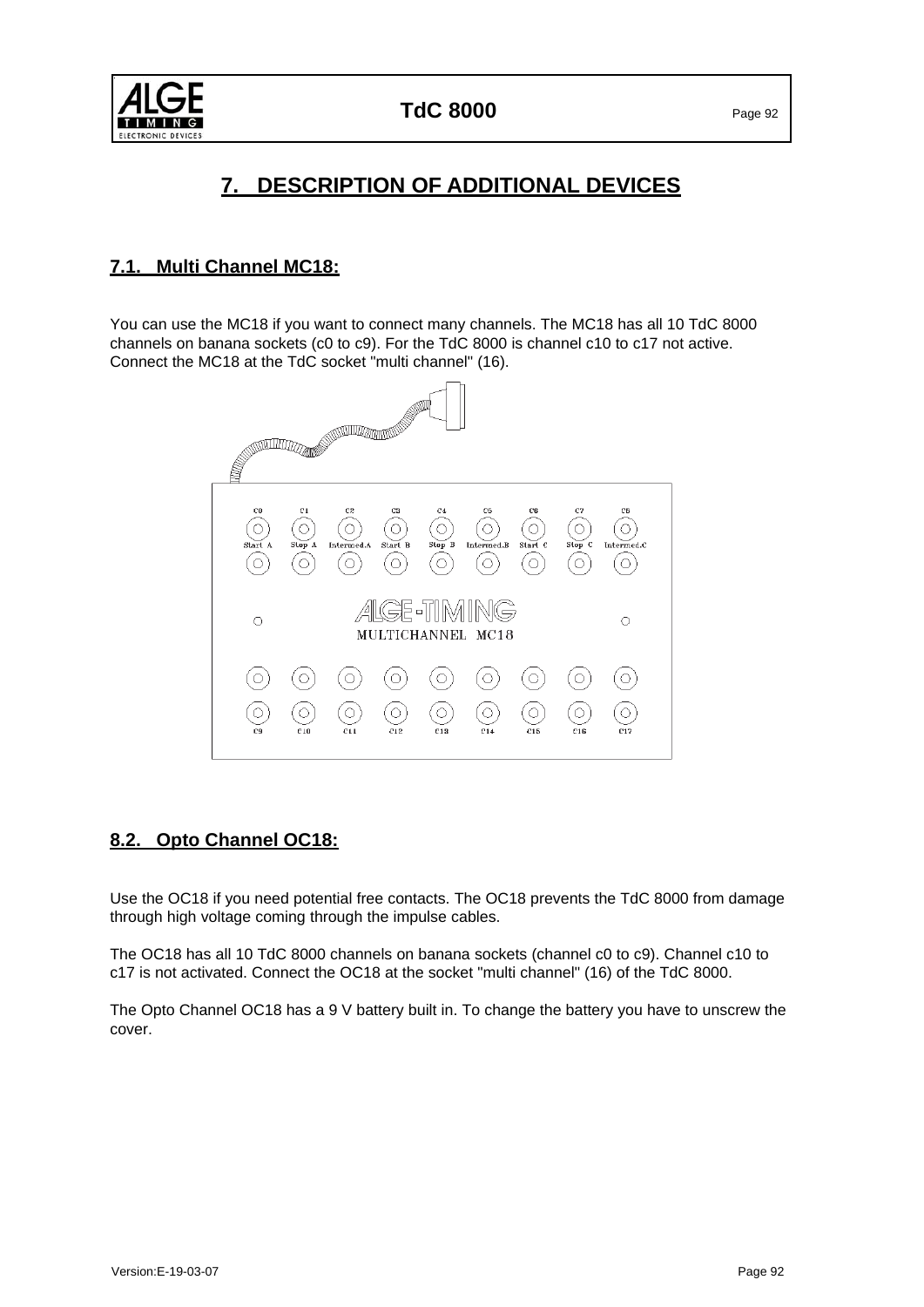

# **8. TECHNICAL DATA**

| <b>Measuring range:</b>                                                | 23 hours, 59 minutes, 59,9999 seconds |                                                                                                                     |  |                                                                                      |                                                                                |              |
|------------------------------------------------------------------------|---------------------------------------|---------------------------------------------------------------------------------------------------------------------|--|--------------------------------------------------------------------------------------|--------------------------------------------------------------------------------|--------------|
| <b>Crystal frequency:</b>                                              |                                       | TCXO 11.520 MHz (Temperature Compensated Crystal Oscillator)                                                        |  |                                                                                      |                                                                                |              |
| Accuracy:<br>Aging:<br>Frequency adjustment:                           |                                       | at changeable temperature range from -25 to +50 $^{\circ}$ C: +/- 2,5 ppm at (+/- 0,009 s/h.)                       |  | +/- 1 ppm per year<br>+/- 0,1 ppm at $25^{\circ}$ C                                  |                                                                                |              |
| <b>Temperature Operative Timing Range::</b><br>$-25$ to $50^{\circ}$ C |                                       |                                                                                                                     |  |                                                                                      |                                                                                |              |
| <b>Memory:</b>                                                         |                                       | about 2 x 8.600 times with start numbers;<br>keeps data when switched off through internal rechargeable battery     |  |                                                                                      |                                                                                |              |
| Display:                                                               |                                       | start display (2):                                                                                                  |  | figure height 12.7 mm,                                                               | numeric liquid crystal display, 8 digits,                                      |              |
|                                                                        |                                       | finish display (7):                                                                                                 |  | figure height 12.7 mm,                                                               | numeric liquid crystal display, 8 digits,                                      |              |
|                                                                        |                                       | finish display (8):                                                                                                 |  | figure height 12.7 mm,                                                               | numeric liquid crystal display, 8 digits,                                      |              |
|                                                                        |                                       | info-display (6):                                                                                                   |  |                                                                                      | alphanumeric liquid crystal display<br>4 x 40 characters, figure height 4.8 mm |              |
| <b>Operating elements:</b>                                             |                                       | On-/Off-switch (26)<br>Turn over switch (1)<br>Start Keyboard (9)<br>Function Keyboard (14)<br>Finish Keyboard (15) |  |                                                                                      |                                                                                |              |
| <b>Electronic:</b>                                                     |                                       |                                                                                                                     |  |                                                                                      | most advanced C-MOS technology with 80C166 microprocessor                      |              |
| <b>Power supply:</b>                                                   |                                       | <i>internal:</i><br>external:                                                                                       |  | NiCd rechargeable battery 7.2 V / 4.5 A                                              | 210 to 240 VAC with Net-Charging-Device NLG8                                   |              |
| <b>Power consumption:</b>                                              |                                       | mA                                                                                                                  |  |                                                                                      | without external devices from the internal NiCd battery:                       | about 80     |
|                                                                        |                                       | when printing:                                                                                                      |  |                                                                                      |                                                                                | about 500 mA |
| <b>Charging supply:</b>                                                |                                       |                                                                                                                     |  | +11 to 16 VDC (Pin 4 from socket 19, 20, 21 and 22)                                  |                                                                                |              |
| Impulse length:                                                        |                                       | Hysteresis about 2V                                                                                                 |  | Input resistance 10 k $\Omega$ against +5V<br>Triggering with $< 1V$ (falling flank) |                                                                                |              |
|                                                                        | <b>Output 5VDC stabilized:</b>        | total max. of 120 mA                                                                                                |  |                                                                                      |                                                                                |              |
| Loudspeaker output:                                                    |                                       | for 8 $\Omega$ speaker, $U_{\text{max}} = 24 V_{\text{op}}$                                                         |  |                                                                                      |                                                                                |              |
| Casing:                                                                |                                       |                                                                                                                     |  | case with key to lock, top you can take away                                         |                                                                                |              |
|                                                                        |                                       | front panel of aluminium                                                                                            |  |                                                                                      |                                                                                |              |
| <b>Dimensions:</b>                                                     |                                       | 450 x 320 x 150 mm                                                                                                  |  |                                                                                      |                                                                                |              |
| <b>Weight:</b>                                                         |                                       | 7.5 kg                                                                                                              |  |                                                                                      |                                                                                |              |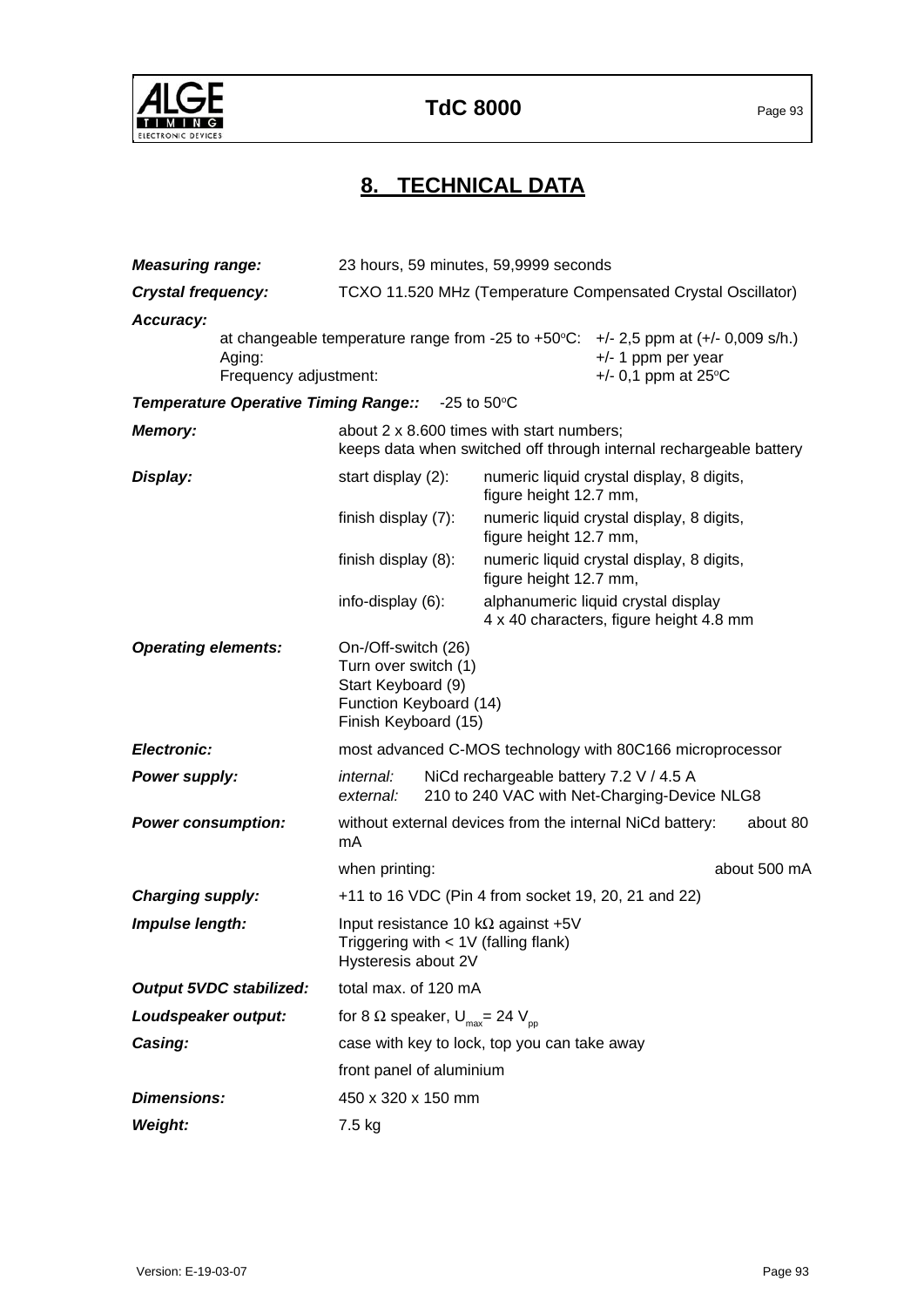

# **8.1. Connection System:**

### **8.1.1. Photocell jacks and external supply:**



## **Jack A and A´ (20 and 19): Jack B (21):**

- 1 input channel 0 (start) 1 input channel 3 (start)
- 2 input channel 1 (stop) 2 input channel 4 (stop)
- 3 common ground 3 common ground
- 4 input external supply (6 to 15 VDC) 4 input external supply (6 to 15 VDC)
- 5 output +5 VDC stabilized 5 output +5 VDC stabilized
- 6 input channel 2 (intermediate time) 6 input channel 5 (intermediate time)

#### **Jack C (22):**

- 1 input channel 6 (start)
- 2 input channel 7 (stop)
- 3 common ground
- 4 input external supply (6 to 15 VDC)
- 5 output +5 VDC stabilized
- 6 input channel 8 (intermediate time)

# **8.1.2. Headset Jack (18):**

- 1 microphone of headset
- 2 common ground
- 3 loud speaker of headset
- 4 common ground
- 5 input channel 9

# **8.1.3. Speaker Jack (25):**

- 1 speaker signal
- 2 common ground

### **8.1.4. Display Board Jack (24):**

- 1 common ground
- 2 output supply (6 to 15 VDC)
- 3 output data channel 1
- 4 output supply (6 to 15 VDC)
- 5 output data channel 1 or 2

- 
- 
- 
- 
- 
- 





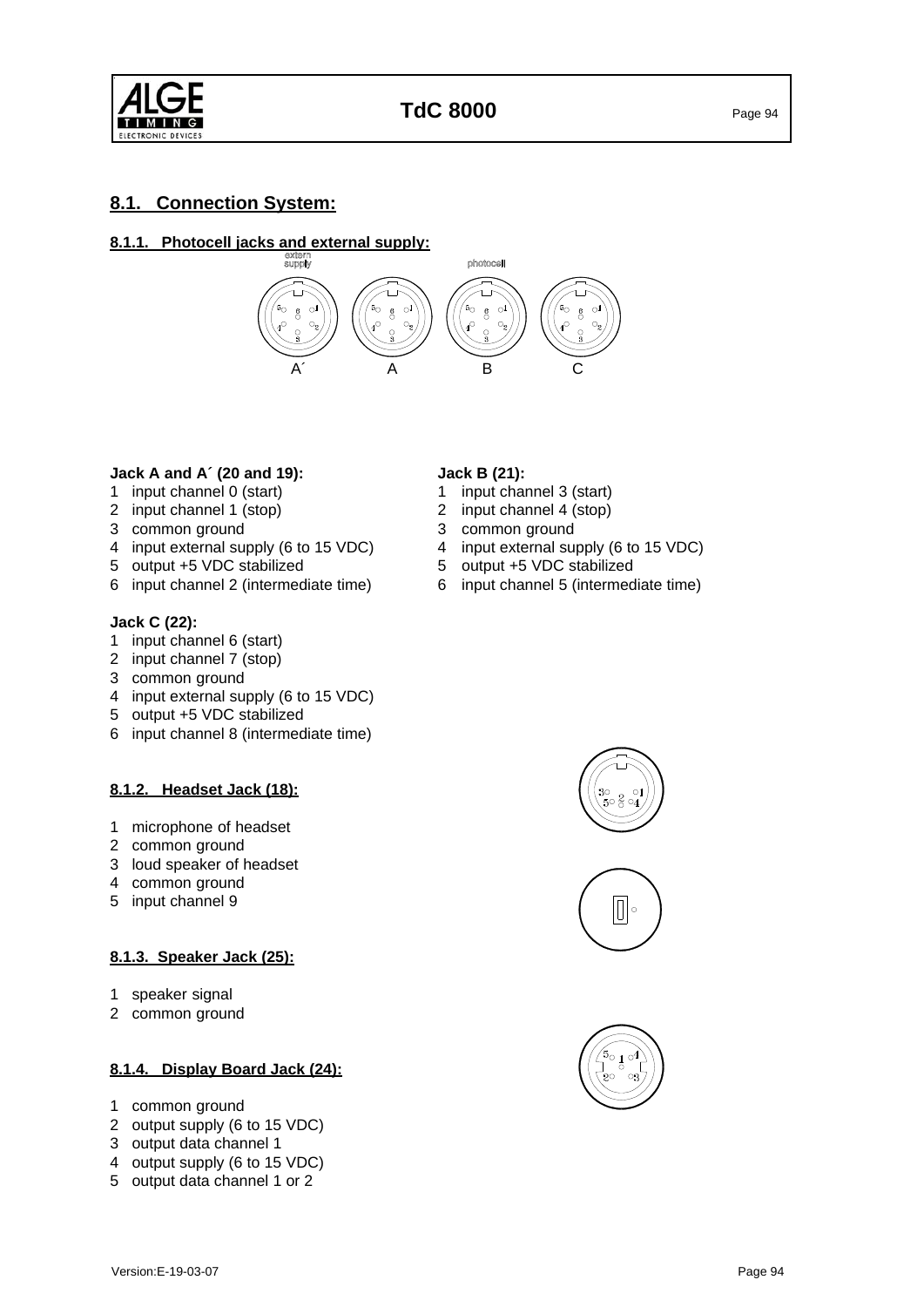





# **8.1.5. RS 232 / RS 485 (23):**

- 1 RS 232, Data TXD (transmit)
- 2 RS 232, common ground
- 3 RS 232, Data RXD (receive)
- 4 RS 232, CTS
- 5 RS 232, RTS
- 6 RS 485, line a
- 7 RS 232, output external supply (6 to 15 VDC)
- 8 RS 485, line b





# **8.1.6. Display Board (28):**

Display board interface with data output channel 2 (yellow (or withe) banana socket) and ground (black (or blue) banana socekt).

# **8.1.7. Banana Socket for Channel 0 to 9 (27):**



All channels you can connect on the banana sockets. For all 9 channel you have four ground connections.

### **8.1.8. Multi Channel (16):**



- 
- 2 channel 0 (start) 14 channel 1
- 3 channel 2 15 channel 5
- 4 channel 3 16 channel 8
- 
- 6 data output (like channel 2 from 18 channel 4 "display board" (24) 19 empty
- 7 RS 485 B 20 empty
- 8 RS 485 A 21 empty
- 9 Clock A 22 empty
- 
- 
- 
- 1 channel 9 13 output +5 VDC stabilized
	-
	-
	-
- 5 channel 7 17 channel 6
	-
	-
	-
	-
	-
- 10 Clock B 23 output external supply (5.3 to 14.3 VDC)<br>11 empty 24 common ground
	- 24 common ground
- 12 common ground 25 external supply (+6 to 15 VDC)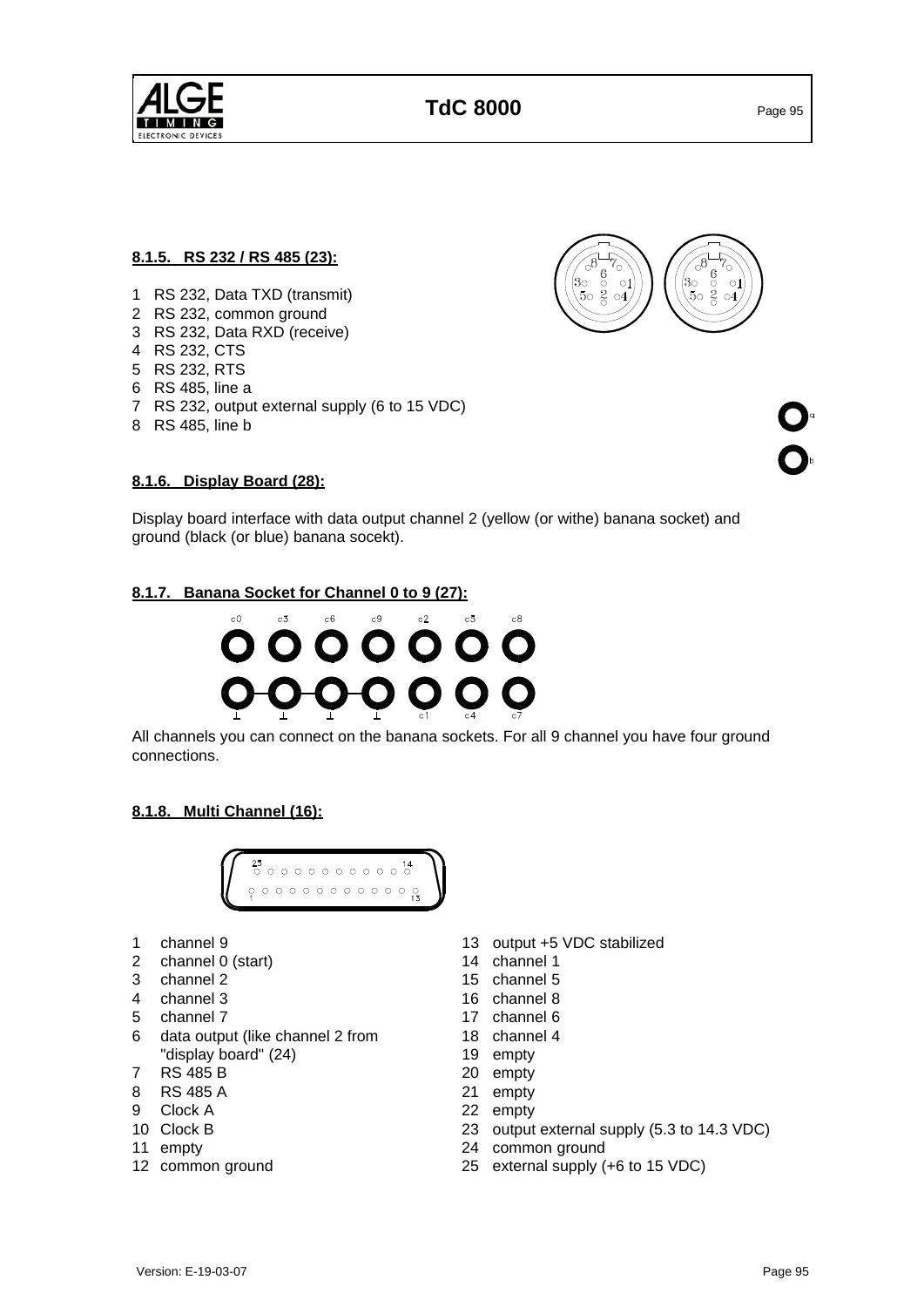

# **8.2. RS 232 Interface (16, 23):**

**Transfer Format:** 1 start bit, 8 data bit, no parity bit, 1 stop bit **Transfer Speed:** 9.600 Baud pre adjusted (adjustable: 2400, 4800) **Transfer Protocol:** ASCII

xNNNNxCCxxHH:MM:SS.zhtqxGR(CR) time from C0 to C9 xNNNNxCCMxHH:MM:SS.zhtqxGR(CR) manual time from <START> or <STOP> button xNNNNxRTxxHH:MM:SS.zhtxxGR(CR) run time xNNNNxTTxxHH:MM:SS.zhtxxGR(CR) total time xNNNNxSQxxHH:MM:SS.zhtxxGR(CR) sequential time (lap time) xNNNNICCxxHH:MM:SS.zhtxxGR(CR) Dual Timer, times form C0 to C9 xNNNNIRTxxHH:MM:SS.zhtxxGR(CR) Dual Timer, run time xNNNNiCCxxHH:MM:SS.zhtqx##(CR) Parallelslalom, Intermediate Time or Finish Time xNNNNiRTxxHH:MM:SS.zhtqx##(CR) Parallelslalom, Run Time xNNNNiDTRxHH:MM:SS.zhtxx##(CR) Parallelslalom, Diffference Time of Run xNNNNiTTxxHH:MM:SS.zhtqx##(CR) Parallelslalom, Total Time  $xNNNNiDTTxHH:MM:SSzhtxx## (CR)$ pNNNNiCCxxHH:MM:SS.zhtqx##(CR) Parallelslalom, Finish Time calculated form Penalty Time pNNNNiRTxxHH:MM:SS.zhtqx##(CR) Parallelslalom, Run Time calculated form Penalty Time pNNNNiTTxxHH:MM:SS.zhtqx##(CR) Parallelslalom, Total Time calculated form Penalty Time xNNNNxkmhxxxxsssss.ssxxxGR(CR) speed measurement xNNNNxkmhxxxxsssss.ssxxxxx(CR) speed measurement for speed skiing ?NNNNxCCxxHH:MM:SS.zhtqxGR(CR) illegal time m0000xCCxxHH:MM:SS.zhtqxGR(CR) times stopped with <MEMO> cNNNNxCCxxHH:MM:SS.zhtqxGR(CR) cleared time dNNNNxCCxxHH:MM:SS.zhtqxGR(CR) disqualified time iNNNNxCCxxHH:MM:SS.zhtxxGR(CR) manipulated time (<INPUT>) xxxxxxC0xxHH:MM:SS.zhtqxGR(CR) start time after a group start nNNNN (CR) new start number shown in finish display (8) x ................................ blank NNNN ........................ start number (four digits) 0000 .......................... start number 0 for times stopped with <MEMO> i ................................ Identification of the course; r (= red/right), b (= blue) or l (left) course CC ............................. timing channels (c0 to c9) CCM .......................... manual impulse (with <START> or <STOP> from keyboard 9 or 15) C0 ............................. channel 0 (start) C5 ........................ channel 5 C1 ............................. channel 1 (finish) C6 ........................ channel 6 C2 ............................. channel 2 C7 ........................ channel 7 C3 ............................. channel 3 C8 ........................ channel 8 C4 ............................. channel 4 C9 ........................ channel 9 RT ............................. run Time TT .............................. total Time SQ ............................. sequential Time (lap time) DTR .................................difference time of run DTT ........................... total difference time kmh ........................... speed (possible output depending on unit used: kmh, mps, mph) HH:MM:SS.zht .......... time in hours, minutes, seconds, and 1/1000 seconds HH:MM:SS.zhtq ........ time in hours, minutes, seconds, and 1/10000 seconds sssss.ss .................... speed for 0.00 up to 99999.99 measured in km/h in speed skiing GR ............................. group (from 01 to 99, no input for groups = 00) ## .............................. countinuos number for each lap (CR)........................... Carriage Return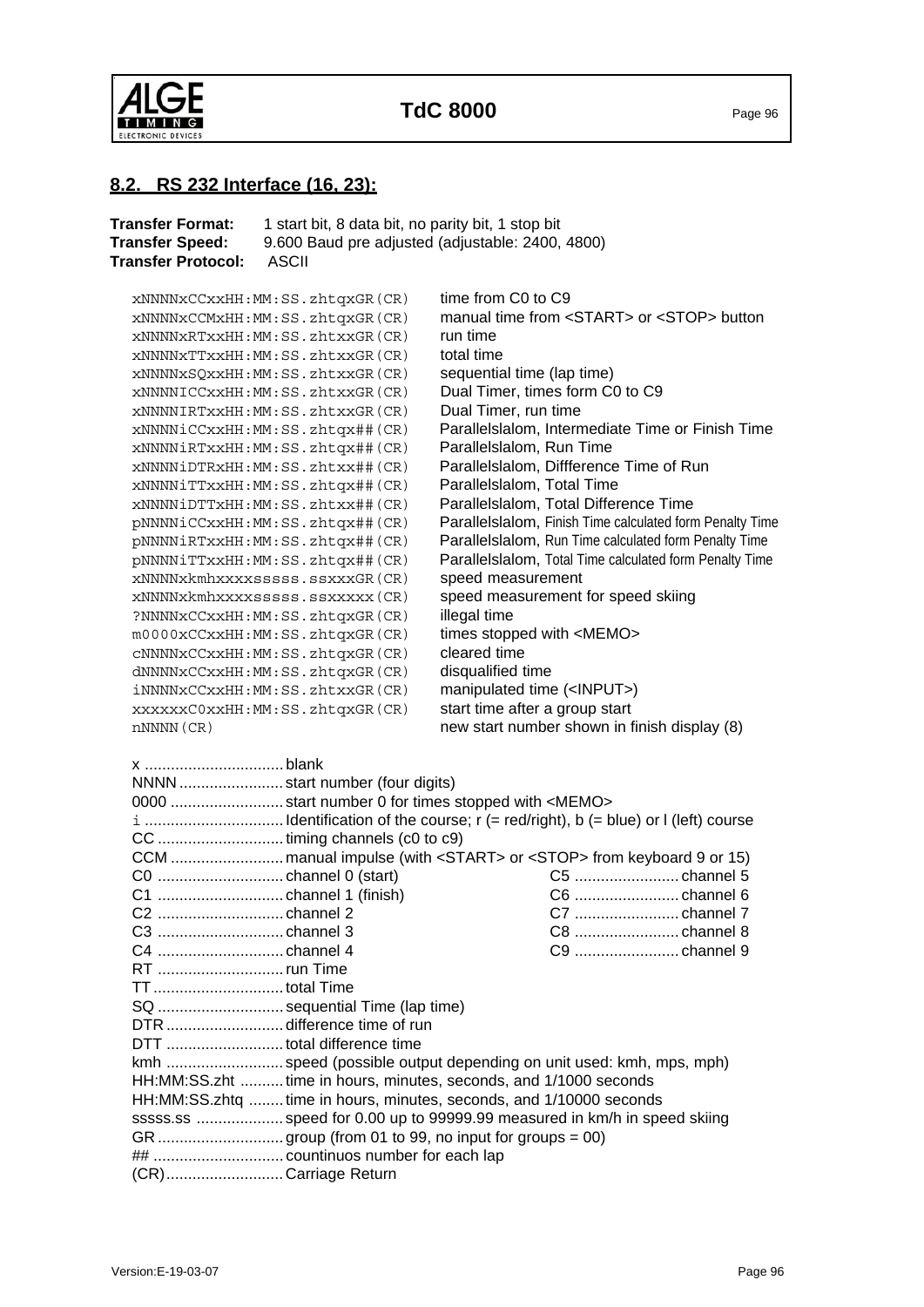



#### **The following characters could be the first digit:**

**Pin arrangement:** see page 95

| Cable form TdC 8000 to PC (9-Pin):  | 067-02 |
|-------------------------------------|--------|
| Cable form TdC 8000 to PC (25-Pin): | 066-03 |

*In the main menu you can adjust the following:*

#### **RS 232 Baudrate: Menu 15: RS-232 BAUDRATE = 9600 Bd**

You can adjust the baud rate of the RS 232 interface (23) between 2400, 4800, or 9600 baud.

*Pre adjusted value:* 9600 Baud

**RS 232 Run Time: Menu 16: RS-232 RUN TIME = OFF**

The RS 232 interface (23) outputs always in the difference-timing mode the time of day. Additional you can output the run time.

> output time of day and run time  $=$  <F1> output time of day  $=$  <F2>

*Pre adjusted value:* RS-232 output is time of day

#### **8.2.1. Checking the TdC 8000 adjustments through the RS 232 interface:**

You can check the following adjustments through the RS 232 interface:

#### **Precision:**

RS232 question: PRE=? TdC 8000 answer:  $PRE = 1 s$  precision is 1 second

 $PRE = 1/10$  s precision is  $1/10$  seconds  $PRE = 1/100$  s precision is  $1/100$  seconds  $PRE = 1/1000$  s precision is  $1/1000$  seconds

#### **Timing Mode:**

RS232 question: TI=? TdC 8000 answer: TI = DIFFERENC difference timing TI = ABSOLUT absolute timing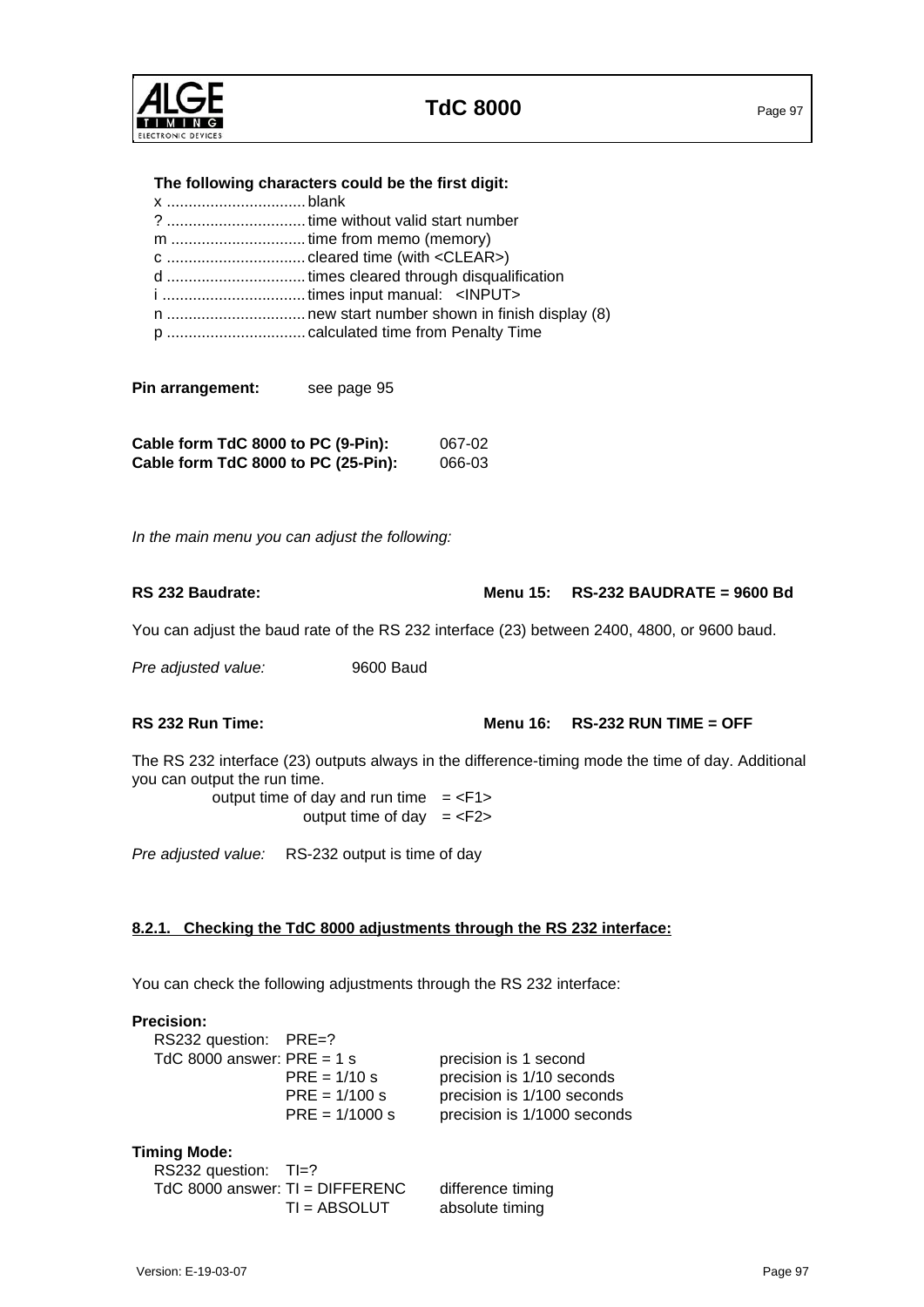

# **Laps for the Split-Sequential program:**

 $RS232$  question:  $LAPS = ?$  $TdC$  8000 answer:  $LAPS = 4$  Adjusted amount of laps (1 to 99)

# **8.2.2. Adjustment of the Main Menu through the RS 232 interface:**

You can adjust the main menu direct from a PC through the RS 232 interface.

| <b>Delay Time Start:</b><br>RS232 question: DTS?<br>RS232 order:<br>Adjustable:        | Menu 1<br>DTS=0.30<br>0,00 to 9,99 seconds           | Intermediate Rank: Menu 10<br>RS232 question: RNKIT?<br>RS232 order:<br>Adjustable:     | <b>RNKIT=ON</b><br>ON or OFF                          |
|----------------------------------------------------------------------------------------|------------------------------------------------------|-----------------------------------------------------------------------------------------|-------------------------------------------------------|
| Delay Time Finish: Menu 2<br>RS232 question: DTF?<br>RS232 order:<br>Adjustable:       | DTS=0.30<br>0,00 to 9,99 seconds                     | <b>Finish Rank:</b><br>RS232 question: RNKFT?<br>RS232 order:<br>Adjustable:            | Menu 11<br><b>RNKFT=ON</b><br>ON or OFF               |
| <b>Seconds Mode:</b><br>RS232 question: SM?<br>RS232 order:<br>Adjustable:             | Menu <sub>3</sub><br>SM=ON<br>ON or OFF              | <b>Start Number Automatic:</b><br>RS232 question: STNOA?<br>RS232 order:<br>Adjustable: | Menu 12<br>STNOA=OFF<br>OFF, START, or FINISH         |
| Display Time 1:<br>RS232 question: DIT1?<br>RS232 order:<br>Adjustable:                | Menu 4<br>$DIT1=03$<br>0 to 99 seconds               | <b>Print Start Time:</b><br>RS232 question: PST?<br>RS232 order:<br>Adjustable:         | Menu 13<br>PST=OFF<br>ON or OFF                       |
| Display Time 2:<br>RS232 question: DIT2?<br>RS232 order:<br>Adjustable:                | Menu 5<br>$DIT2=03$<br>0 to 99 seconds               | <b>Print Menus:</b><br>RS232 question: PM?<br>RS232 order:<br>Adjustable:               | Menu 14<br>PM=ON<br>ON or OFF                         |
| <b>Display Thousandth:</b><br>RS232 question: DI1/1000?<br>RS232 order:<br>Adjustable: | Menu 6<br>DI1/1000=ON<br>ON or OFF                   | <b>Print Linefeed:</b><br>RS232 question: PLF?<br>RS232 order:<br>Adjustable:           | Menu 15<br>PLF=ON<br>ON or OFF                        |
| Info-Display:<br>RS232 question: IDIS?<br>RS232 order:<br>Adjustable:                  | Menu 7<br><b>IDIS=START</b><br>START, FINISH, or OFF | RS 232 Baudrate:<br>RS232 question: BDRS?<br>RS232 order:<br>Adjustable:                | Menu 16<br><b>BDRS=9600</b><br>2400, 4800, or 9600 Bd |
| <b>Running Time:</b><br>RS232 question: RT?<br>RS232 order:<br>Adjustable:             | Menu 8<br>RT=RUN<br><b>RUN or Total</b>              | RS 232 Run Time:<br>RS232 question: RSRT?<br>RS232 order:<br>Adjustable:                | Menu 17<br>RSRT=OFF<br>ON or OFF                      |
| <b>Running Tenth:</b><br>RS232 question: R1/10?<br>RS232 order:<br>Adjustable:         | Menu <sub>9</sub><br>R1/10=OFF<br>ON or OFF          | <b>Display Board Baud Rate:</b><br>RS232 question:<br>RS232 order:<br>Adjustable:       | Menu 18<br>BDDB?<br>RTRS=OFF<br>ON or OFF             |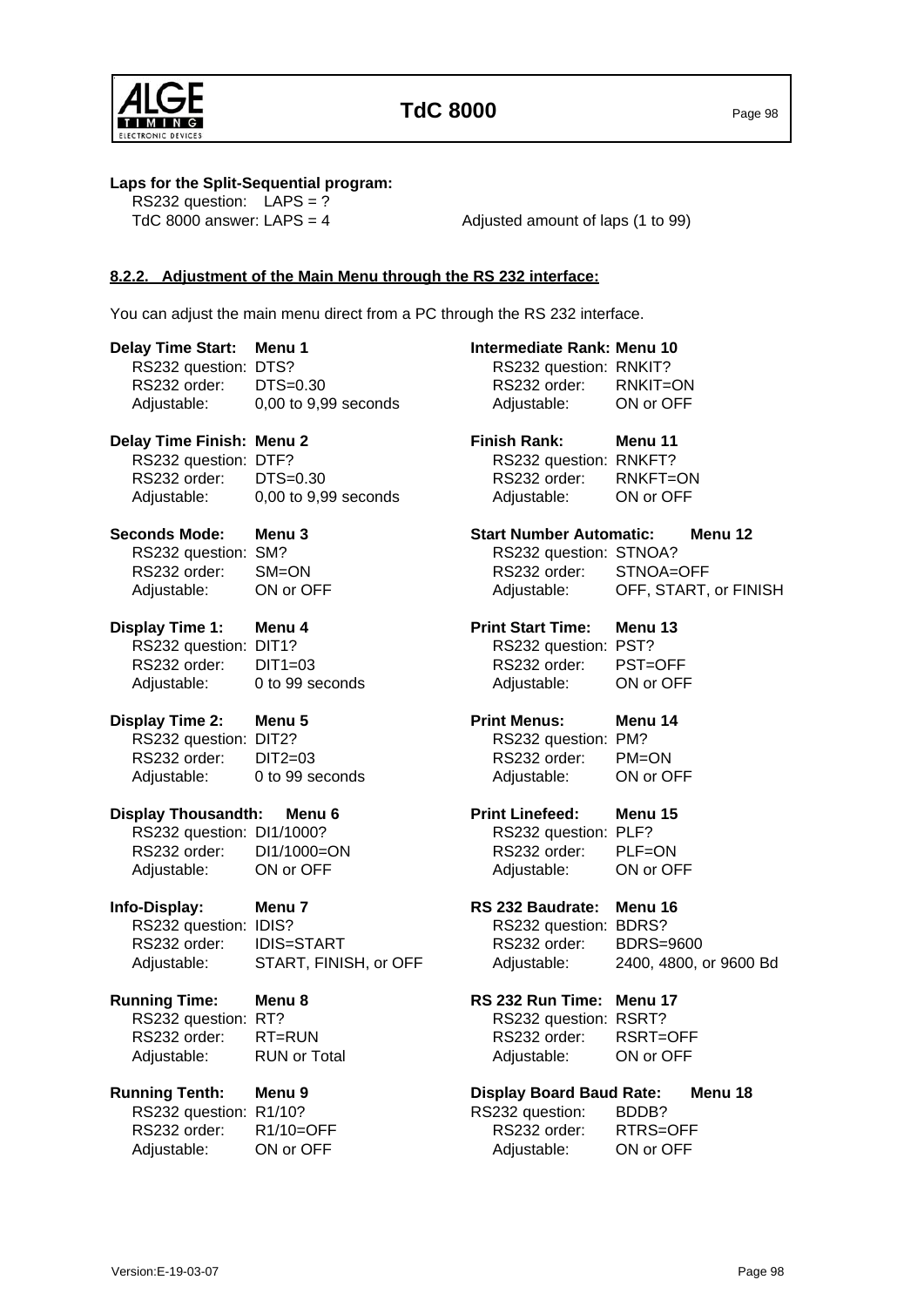# **TdC 8000** Page 99

| <b>Display Board Channel 2:</b>              |                            | Menu 19 | <b>Start Channel for Dual Timer:</b> |                    | Menu 28 |
|----------------------------------------------|----------------------------|---------|--------------------------------------|--------------------|---------|
| RS232 question: DBC2?                        |                            |         | RS232 question:                      | STS?               |         |
| RS232 order:                                 | DBC2=RUNNING               |         | RS232 order:                         | STS=SEPARATE       |         |
| Adjustable:                                  | <b>RUNNING or STANDING</b> |         | Adjustable:                          | SEPARATE or COMMON |         |
| Beep:                                        |                            | Menu 20 | <b>Ranking for Dual Timer:</b>       |                    | Menu 29 |
| RS232 question: BEEP?                        |                            |         | RS232 question:                      | RNKC?              |         |
| RS232 order:                                 | BEEP=ON                    |         | RS232 order:                         | RNKC=SEPARATE      |         |
| Adjustable:                                  | ON or OFF                  |         | Adjustable:                          | SEPARATE or COMMON |         |
| <b>Handicap Time:</b>                        |                            | Menu 21 | <b>Printing Times for Speed:</b>     |                    | Menu 30 |
| RS232 question: HT?                          |                            |         | RS232 question:                      | PRT?               |         |
| RS232 order:                                 | HT=00:01:12.34             |         | RS232 order:                         | PRT=OFF            |         |
| Adjustable:                                  | time in 1/100 seconds      |         | Adjustable:                          | OFF or ON          |         |
| Handicap off:                                | HT=00:00:00.000            |         |                                      |                    |         |
|                                              |                            |         | <b>Measuring Distance Speed:</b>     |                    | Menu 31 |
| <b>Input of Groups:</b>                      |                            | Menu 22 | RS232 question:                      | DST?               |         |
| RS232 question: not possible                 |                            |         | RS232 order:                         | DST=0100           |         |
| RS232 order:                                 | not possible               |         | Adjustable:                          | 1 to 9999          |         |
|                                              |                            |         |                                      |                    |         |
| <b>Change Run:</b>                           |                            | Menu 23 | <b>Measuring Unit for Speed:</b>     |                    | Menu 32 |
| RS232 question: not possible                 |                            |         | RS232 question:                      | SPU?               |         |
| RS232 order:                                 | not possible               |         | RS232 order:                         | SPU=kmh            |         |
|                                              |                            |         | Adjustable:                          | kmh, m/s or mph    |         |
| <b>Change Race:</b>                          |                            | Menu 24 |                                      |                    |         |
| RS232 question: not possible                 |                            |         | Min. Speed:                          |                    | Menu 33 |
| RS232 order:                                 | not possible               |         | RS232 question:                      | MINSP?             |         |
|                                              |                            |         | RS232 order:                         | MINSP=0010         |         |
| <b>Display Board Test:</b>                   |                            | Menu 25 | Adjustable:                          | 1 to 9999          |         |
| RS232 question: not possible                 |                            |         |                                      |                    |         |
| RS232 order:                                 | not possible               |         | Max. Speed:                          |                    | Menu 34 |
|                                              |                            |         | RS232 question:                      | MAXSP?             |         |
| <b>Penalty Time for Parallel Slalom:</b>     |                            | Menu 26 | RS232 order:                         | MAXSP=0200         |         |
| RS232 question: PT?                          |                            |         | Adjustable:                          | 1 to 9999          |         |
| RS232 order:                                 | $PT=1.500$                 |         |                                      |                    |         |
| Adjustable:                                  | seconds and 1/1000 sec.    |         |                                      |                    |         |
| ID for Channel 4 in Parallel Slalom: Menu 27 |                            |         |                                      |                    |         |
| RS232 question: IDC4?                        |                            |         |                                      |                    |         |
| RS232 order:                                 | IDC4=BLUE                  |         |                                      |                    |         |
| Adjustable:                                  | B or L (blue or left)      |         |                                      |                    |         |

#### **8.2.3. Call Data through the RS 232 Interface:**

Through the RS 232 interface you can call all date of the memory of the TdC 8000 e.g. from a PC. Each command is closed with a Carriage Return (in the following examples it is listed as (CR) ).

If you want a classement of intermediate times, you must identify the channel number (C2 to C9).

If you want a "SINGLE" classement, you need to input also the data that you want transferred (e.g. start numbers, start number blocks, groups).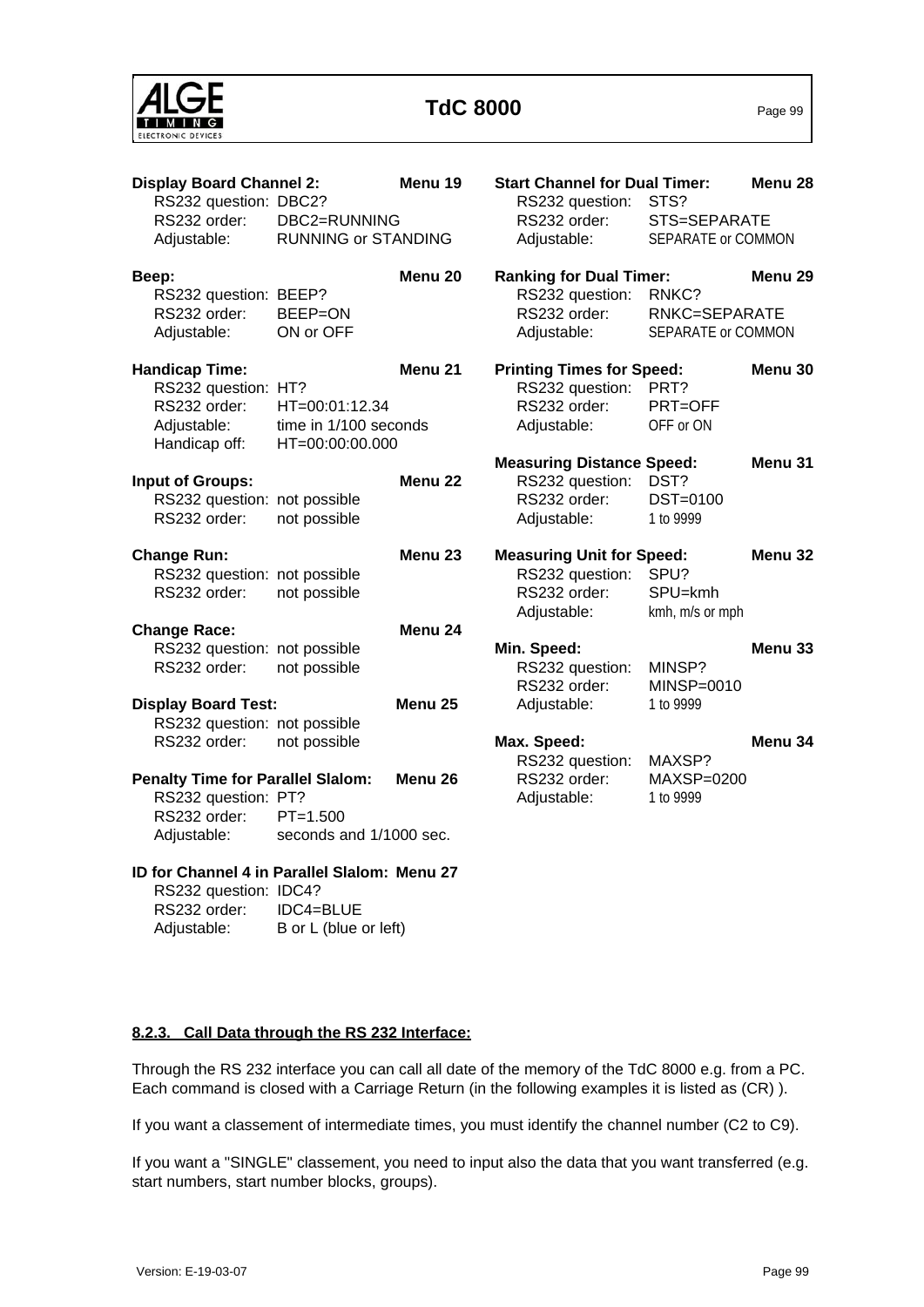

### **Classement "NOT FINISHED":**

NOF(CR) ........ all competitors that did not finished the race

#### **Classement "DISQUALIFIED":**

DIS(CR) ........ all disqualified competitors

#### **Classement "START ORDER":**

|                         | $STO (CR)$ Start order for the 2nd heat (for BIBO)                                 |
|-------------------------|------------------------------------------------------------------------------------|
| <b>Classement "ALL:</b> |                                                                                    |
|                         | CALRT $(CR)$ Classement of the run time from all competitors                       |
|                         | CALO1RT (CR) $\ldots$ Classement of all run times of a lap (01 = lap 1)            |
|                         | CAL01SQ(CR)  Classement of all sequential times of a lap $(01 =$ lap 1)            |
|                         | CALMT (CR)  Classement of the memory time from all competitors                     |
|                         | CALTT $(CR)$ Classement of the total time from all competitors                     |
|                         | CALITC2 (CR)  Classement of the intermediate time C2 from all competitors          |
|                         | CALITC3 (CR)  Classement of the intermediate time C3 from all competitors          |
|                         | CALITC4 (CR) $\dots$ Classement of the intermediate time C4 from all competitors   |
|                         | CALITC5 (CR)  Classement of the intermediate time C5 from all competitors          |
|                         | CALITC6 (CR)  Classement of the intermediate time C6 from all competitors          |
|                         | CALITC7 (CR)  Classement of the intermediate time C7 from all competitors          |
|                         | CALITC8 (CR)  Classement of the intermediate time C8 from all competitors          |
|                         | CALITC9 (CR)  Classement of the intermediate time C9 from all competitors          |
| CALBRT (CR)             | Classement of all competitor of the BLUE course for Dual Timer                     |
|                         | CALRRT (CR)  Classement of all competitor of the RED (right) course for Dual Timer |
|                         | CALLRT (CR)  Classement of all competitor of the left course for Dual Timer        |

#### **Classement "GROUPS" and "ALL"**

|                | CGRALRT $(CR)$ Group classement of the run time from all groups |
|----------------|-----------------------------------------------------------------|
| CGRALMT (CR)   | Group classement of the memory time from all groups             |
| CGRALTT (CR)   | Group classement of the total time from all groups              |
| CGRALITC2 (CR) | Group classement of the intermediate time C2 from all groups    |
| CGRALITC3 (CR) | Group classement of the intermediate time C3 from all groups    |
| CGRALITC4 (CR) | Group classement of the intermediate time C4 from all groups    |
| CGRALITC5 (CR) | Group classement of the intermediate time C5 from all groups    |
| CGRALITC6 (CR) | Group classement of the intermediate time C6 from all groups    |
| CGRALITC7 (CR) | Group classement of the intermediate time C7 from all groups    |
| CGRALITC8 (CR) | Group classement of the intermediate time C8 from all groups    |
| CGRALITC9 (CR) | Group classement of the intermediate time C9 from all groups    |
| CGRALLBRT (CR) | Group classement of the BLUE course for Dual Timer              |
| CGRALLRRT (CR) | Group classement of the RED (right) course for Dual Timer       |
| CGRALLLRT (CR) | Group classement of the left course for Dual Timer              |

#### **Classement "GROUPS" and "SINGLE":**

After the instruction for "GROUPS" and "SINGLE" you must input the groups. Input each group with a 2 character number and confirm it with a carriage return. Input after the last group 00 and a carriage return.

|                | CGRSIRT (CR)  Group classement of the run time from selected groups                |
|----------------|------------------------------------------------------------------------------------|
|                | CGRSIMT (CR)  Group classement of the memory time from selected groups             |
|                | CGRSITT (CR)  Group classement of the total time from selected groups              |
|                | CGRSIITC2 (CR) . Group classement of the intermediate time C2 from selected groups |
|                | CGRSIITC3 (CR) . Group classement of the intermediate time C3 from selected groups |
|                | CGRSIITC4 (CR) . Group classement of the intermediate time C4 from selected groups |
| CGRSIITC5 (CR) | Group classement of the intermediate time C5 from selected groups                  |
| CGRSIITC6 (CR) | Group classement of the intermediate time C6 from selected groups                  |
| CGRSIITC7 (CR) | Group classement of the intermediate time C7 from selected groups                  |
| CGRSIITC8(CR)  | Group classement of the intermediate time C8 from selected groups                  |
| CGRSIITC9(CR)  | Group classement of the intermediate time C9 from selected groups                  |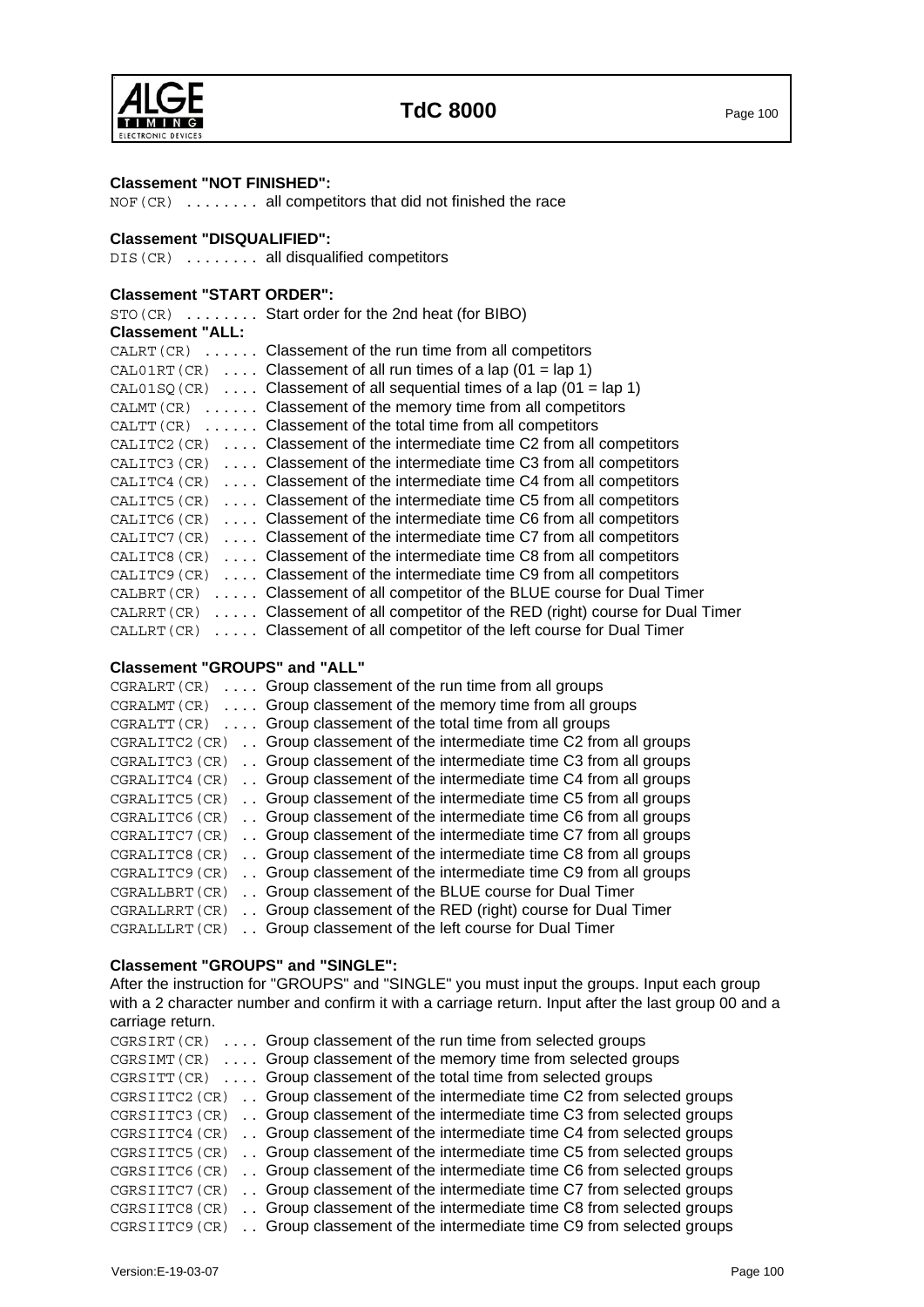

|                      | CGRSILBRT (CR) . Group classement of the BLUE course for Dual Timer from selected groups |
|----------------------|------------------------------------------------------------------------------------------|
|                      | CGRSILRRT (CR) Group classement of red (right) course from selected groups (Dual Timer)  |
|                      | CGRSILLRT (CR) . Group classement of the left course for Dual Timer from selected groups |
| 01(CR) e.g. group 1  |                                                                                          |
| 04(CR)  e.g. group 4 |                                                                                          |
| 07(CR)  e.g. group 7 |                                                                                          |
|                      |                                                                                          |

#### **Classement "CLASS":**

|                                                                                                    | After the instruction for "CLASSES" input the classes. You can make a class out of different start      |  |  |  |  |
|----------------------------------------------------------------------------------------------------|---------------------------------------------------------------------------------------------------------|--|--|--|--|
| number blocks. Each start number block has the first and last start number (each four digits) of a |                                                                                                         |  |  |  |  |
|                                                                                                    | continues sequence. Both start numbers are separated by a hyphen. Each number block is sepa-            |  |  |  |  |
|                                                                                                    | rated by a carriage return. Input after the last number block 0000-0000 and carriage return.            |  |  |  |  |
|                                                                                                    | CCLRT (CR)  Classement of the run time from start number blocks (classes)                               |  |  |  |  |
|                                                                                                    | CCL01RT (CR)  Classement of run times of a lap (01=lap) from start number blocks                        |  |  |  |  |
|                                                                                                    | (classes)                                                                                               |  |  |  |  |
|                                                                                                    | CCL01SQ (CR)  Classement of sequential times of a lap (01 = lap 1) from start number blocks             |  |  |  |  |
|                                                                                                    | CCLMT (CR)  Classement of the memory time from start number blocks (classes)                            |  |  |  |  |
|                                                                                                    | CCLTT (CR)  Classement of the total time from start number blocks (classes)                             |  |  |  |  |
|                                                                                                    | CCLITC2 (CR)  Classement of the intermediate time C2 from start number blocks (classes)                 |  |  |  |  |
|                                                                                                    | CCLITC3 (CR)  Classement of the intermediate time C3 from start number blocks (classes)                 |  |  |  |  |
|                                                                                                    | CCLITC4 (CR)  Classement of the intermediate time C4 from start number blocks (classes)                 |  |  |  |  |
|                                                                                                    | CCLITC5 (CR)  Classement of the intermediate time C5 from start number blocks (classes)                 |  |  |  |  |
|                                                                                                    | CCLITC6 (CR)  Classement of the intermediate time C6 from start number blocks (classes)                 |  |  |  |  |
|                                                                                                    | CCLITC7 (CR)  Classement of the intermediate time C7 from start number blocks (classes)                 |  |  |  |  |
|                                                                                                    | CCLITC8 (CR)  Classement of the intermediate time C8 from start number blocks (classes)                 |  |  |  |  |
|                                                                                                    | CCLITC9 (CR)  Classement of the intermediate time C9 from start number blocks (classes)                 |  |  |  |  |
|                                                                                                    | CCLBRT $(CR)$ Classement of the run time from blocks (classes) from the blue course (Dual Timer)        |  |  |  |  |
|                                                                                                    | CCLRRT $(CR)$ Classement of the run time from blocks (classes) from the red (right) course (Dual Timer) |  |  |  |  |
|                                                                                                    | CCLLRT (CR)  Classement of the run time from blocks (classes) from the left course (Dual Timer)         |  |  |  |  |
|                                                                                                    | 0001-0024 (CR) . Start number block, e.g. form StNo. 1 to StNo. 24                                      |  |  |  |  |
|                                                                                                    | 0065-0073 (CR) . Start number block, e.g. form StNo. 65 to StNo. 73                                     |  |  |  |  |
|                                                                                                    | 0105-0124 (CR)  Start number block, e.g. form StNo. 105 to StNo. 124                                    |  |  |  |  |
| 0000-0000 (CR)  Finish with this input                                                             |                                                                                                         |  |  |  |  |

# **Classement "LEADING TEN":**

|              | CFTRT $(CR)$ Classement of the leading ten run times                                       |
|--------------|--------------------------------------------------------------------------------------------|
|              | CFT01RT (CR) $\dots$ Classement of the leading ten run times of a lap (01=lap)             |
|              | CFT01SQ (CR) $\ldots$ Classement of the leading ten sequential times of a lap (01 = lap 1) |
|              | CFTMT $(CR)$ Classement of the leading ten memory times                                    |
|              | CFTTT (CR)  Classement of the leading ten total times                                      |
|              | CFTITC2 (CR)  Classement of the leading ten intermediate times from channel C2             |
|              | CFTITC3 (CR)  Classement of the leading ten intermediate times from channel C3             |
|              | CFTITC4 (CR) $\dots$ Classement of the leading ten intermediate times from channel C4      |
| CFTITC5 (CR) | Classement of the leading ten intermediate times from channel C5                           |
| CFTITC6 (CR) | Classement of the leading ten intermediate times from channel C6                           |
| CFTITC7 (CR) | Classement of the leading ten intermediate times from channel C7                           |
| CFTITC8 (CR) | Classement of the leading ten intermediate times from channel C8                           |
| CFTITC9 (CR) | Classement of the leading ten intermediate times from channel C9                           |
| CFTBRT (CR)  | Classement of the leading ten of the BLUE course for Dual Timer                            |
| CFTRRT (CR)  | Classement of the leading ten of the RED (right) course for Dual Timer                     |
| CFTLRT (CR)  | Classement of the leading ten of the left course for Dual Timer                            |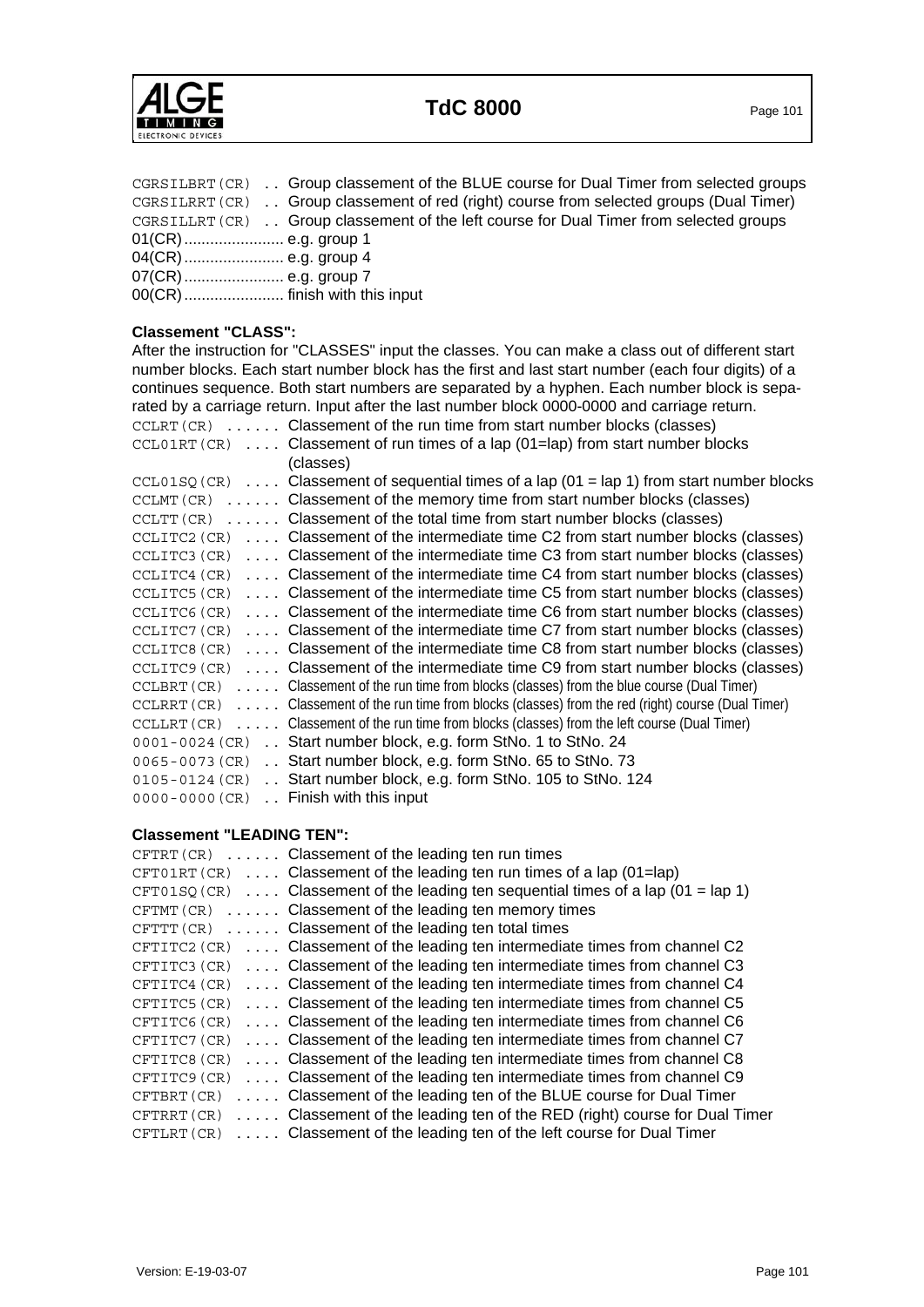

# **Classement "SINGLE":**

After the instruction for "SINGLE" you must input the start numbers. Input each start number with a 4 character number and confirm it with a carriage return. Input after the last number 0000 and a carriage return.

|                                                    | $CSIRT(CR)$ Classement of the run time of individual start numbers                               |
|----------------------------------------------------|--------------------------------------------------------------------------------------------------|
|                                                    | CSI01RT (CR) $\ldots$ Classement of the run time of a lap (01=lap) with individual start numbers |
|                                                    | $\text{CSI01SQ (CR)}$ Classement of the sequential times of a lap with individual start numbers  |
|                                                    | $CSIMT(CR)$ Classement of the memory time of individual start numbers                            |
|                                                    | $CSTTT(CR)$ Classement of the total time of individual start numbers                             |
| 0001 (CR) input start number                       |                                                                                                  |
| $0005$ (CR) $\ldots \ldots$ input start number     |                                                                                                  |
| $0012$ (CR) $\ldots \ldots$ input start number     |                                                                                                  |
| $0000$ (CR) $\ldots \ldots$ finish with this input |                                                                                                  |
|                                                    |                                                                                                  |

#### **Classement "ADD":**

After the instruction for "ADD" you must input the start numbers that you want added. Input each start number with a 4 character number and confirm it with a carriage return. Input after the last number 0000 and a carriage return.

|                                  | CADRT $(CR)$ Add run times from competitors                                       |
|----------------------------------|-----------------------------------------------------------------------------------|
|                                  | CADO1RT $(CR)$ Add run times of a lap $(01=lap)$ from competitors                 |
|                                  | CAD01SQ (CR) $\ldots$ Add sequential times of a lap (01 = lap 1) from competitors |
|                                  | CADMT (CR) Add memory times from competitors                                      |
|                                  | CADTT (CR) Add total times from competitors                                       |
|                                  | CADITC2 (CR)  Add intermediate times from channel C2 from competitors             |
|                                  | CADITC3 (CR)  Add intermediate times from channel C3 from competitors             |
|                                  | CADITC4 (CR)  Add intermediate times from channel C4 from competitors             |
| CADITC5 (CR)                     | Add intermediate times from channel C5 from competitors                           |
| CADITC6 (CR)                     | Add intermediate times from channel C6 from competitors                           |
|                                  | CADITC7 (CR)  Add intermediate times from channel C7 from competitors             |
|                                  | CADITC8 (CR)  Add intermediate times from channel C8 from competitors             |
|                                  | CADITC9 (CR)  Add intermediate times from channel C9 from competitors             |
| 0001 (CR) input start number     |                                                                                   |
| 0005 (CR) input start number     |                                                                                   |
| 0012 (CR) input start number     |                                                                                   |
| 0025 (CR) input start number     |                                                                                   |
| 0000 (CR) finish with this input |                                                                                   |

#### **Classement "PROTOCOL" and "ALL":**

| PALST (CR) Protocol of all start times                                          |
|---------------------------------------------------------------------------------|
| PALFT (CR) Protocol of all finish times                                         |
| PALRT (CR) Protocol of all run times                                            |
| $PALSQ (CR)$ Protocol of all sequential times (lap times)                       |
| PALMT (CR) Protocol of all memory times                                         |
| PALTT (CR) Protocol of all total times                                          |
| PALITC2 (CR)  Protocol of all intermediate times of channel C2                  |
| PALITC3 (CR)  Protocol of all intermediate times of channel C3                  |
| PALITC4 (CR)  Protocol of all intermediate times of channel C4                  |
| PALITC5 (CR)  Protocol of all intermediate times of channel C5                  |
| PALITC6 (CR)  Protocol of all intermediate times of channel C6                  |
| PALITC7 (CR)  Protocol of all intermediate times of channel C7                  |
| PALITC8 (CR)  Protocol of all intermediate times of channel C8                  |
| PALITC9 (CR)  Protocol of all intermediate times of channel C9                  |
| PALBRT (CR)  Protocol of all run times of the blu course for Dual Timer         |
| PALRRT (CR)  Protocol of all run times of the red (right) course for Dual Timer |
| PALLRT (CR)  Protocol of all run times of the left course for Dual Timer        |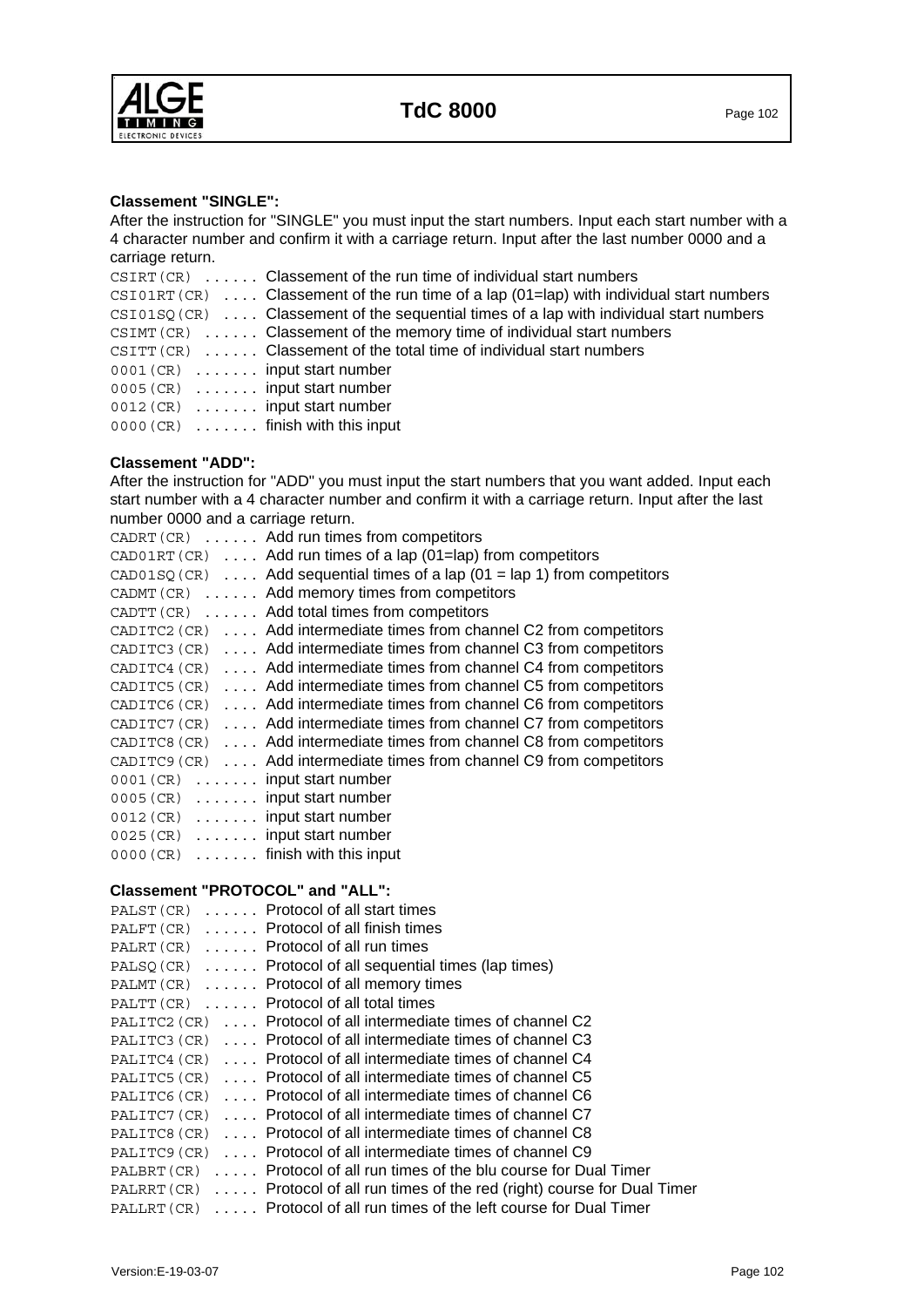



#### **Classement "PROTOCOL" and "SINGLE":**

After the instruction for "PROTOCOL" and "SINGLE" input the start number blocks. You can use more than one start number block. Each start number block has the first and last start number (each four digits) of a continuous sequence. Both start numbers are separated by a hyphen. Each number block is separated by a carriage return. Input after the last number block 0000-0000 and carriage return.

|                                            | PSIST (CR)  Protocol of selected start times                                         |
|--------------------------------------------|--------------------------------------------------------------------------------------|
|                                            | PSIFT (CR) Protocol of selected finish times                                         |
|                                            | PSIRT (CR)  Protocol of selected run times                                           |
|                                            | PSISQ (CR)  Protocol of selected sequential times (lap times)                        |
|                                            | PSIMT (CR) Protocol of selected memory times                                         |
|                                            | PSITT (CR)  Protocol of selected total times                                         |
|                                            | PSIITC2 (CR)  Protocol of selected intermediate times of channel C2                  |
|                                            | PSIITC3 (CR)  Protocol of selected intermediate times of channel C3                  |
|                                            | PSIITC4 (CR) Protocol of selected intermediate times of channel C4                   |
|                                            | PSIITC5 (CR)  Protocol of selected intermediate times of channel C5                  |
|                                            | PSIITC6 (CR)  Protocol of selected intermediate times of channel C6                  |
|                                            | PSIITC7 (CR)  Protocol of selected intermediate times of channel C7                  |
|                                            | PSIITC8 (CR)  Protocol of selected intermediate times of channel C8                  |
|                                            | PSIITC9 (CR)  Protocol of selected intermediate times of channel C9                  |
|                                            | PSIBRT (CR)  Protocol of selected run times of the blue course for Dual Timer        |
|                                            | PSIRRT (CR)  Protocol of selected run times of the red (right) course for Dual Timer |
|                                            | PSILRT (CR)  Protocol of selected run times of the left course for Dual Timer        |
|                                            | 0001-0024 (CR) . Start number block, e.g. form StNo. 1 to StNo. 24                   |
|                                            | 0065-0073 (CR) . Start number block, e.g. form StNo. 65 to StNo. 73                  |
|                                            | $0105 - 0124$ (CR)  Start number block, e.g. form StNo. 105 to StNo. 124             |
| $0000 - 0000$ (CR)  Finish with this input |                                                                                      |

# **8.3. RS 485 Interface (16, 23, 28):** no function

| <b>Transfer Speed:</b>  | 60 kBaud    |
|-------------------------|-------------|
| <b>Pin Arrangement:</b> | see page 95 |

# **8.4. Display Board Interface (24):**

| <b>Transfer Format:</b>   | 1 start bit, 8 data bit, no parity bit, 1 stop bit |
|---------------------------|----------------------------------------------------|
| <b>Transfer Speed:</b>    | 2.400 Baud                                         |
| <b>Transfer Protocol:</b> | ASCII                                              |

The display board interface has two different channels: *Channel 1:* running time *Channel 2:* running time and classement or run time and classement

Attention: Switch between channel 1 and channel 2 by turning the plug of socket (24) 180°.

Channel 1 has always the same output as shown in display 7 and 8. The adjusted display time (see menu 4 on page 52) is always valid for display 7 and 8 and channel 1 of the display board interface (24). Channel 1 does not output a classement.

You can switch channel 2 in the main menu (menu 19 on page 56) between running and standing time (run time). On channel 2 you have always an output of the classement.

NNN.xxxxxxxxM: SSxxxx (CR) running time (without 1/10 seconds)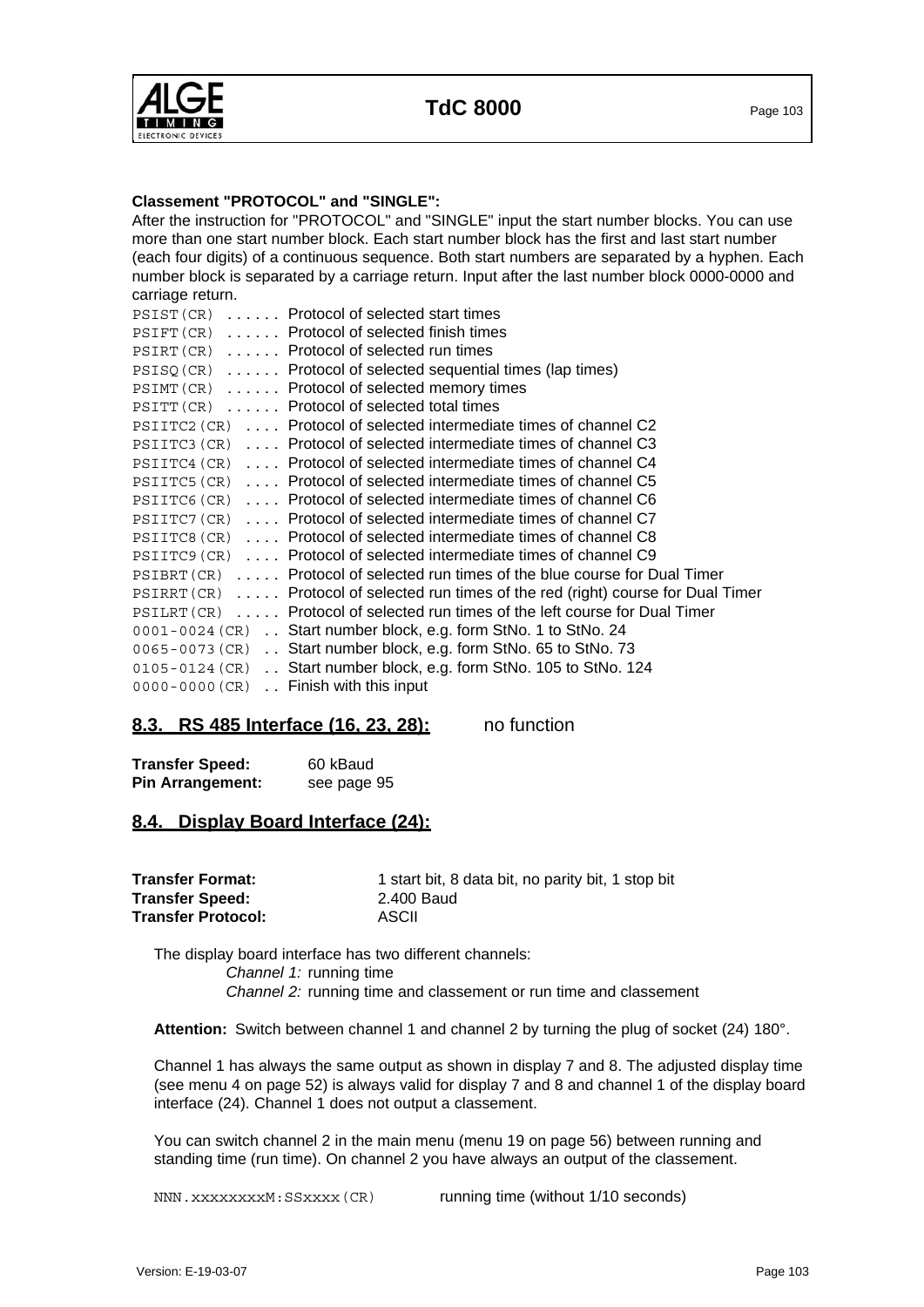

| NNN. xxxxHH: MM: SSxxxx (CR)                                     | running time (without 1/10 seconds)                |
|------------------------------------------------------------------|----------------------------------------------------|
| NNN. xxxxHH: MM: SS. zxx (CR)                                    | running time (with 1/10 seconds)                   |
| NNNCxxxxHH: MM: SS. zhtRR (CR)                                   | channel C1, run time with rank                     |
| NNNCXXXXHH: MM: SS. zhtxx (CR)                                   | channel C1, run time without rank                  |
| NNNDXXXXHH: MM: SS. zhtRR (CR)                                   | channel C1, total time with rank                   |
| NNNDxxxxHH: MM: SS. zhtxx (CR)                                   | channel C1, total time without rank                |
| NNNAxxxxHH: MM: SS. zhtRR (CR)                                   | channel C2, intermediate time 1                    |
| NNNBXXXXHH: MM: SS. zhtRR (CR)                                   | channel C3, intermediate time 2                    |
| NNNExxxxHH: MM: SS. zhtRR (CR)                                   | channel C4, intermediate time 3                    |
| NNNFXXXXHH: MM: SS. zhtRR (CR)                                   | channel C5, intermediate time 4                    |
| NNNGxxxxHH: MM: SS. zhtRR (CR)                                   | channel C6, intermediate time 5                    |
| NNNHxxxxHH:MM:SS.zhtRR(CR)                                       | channel C7, intermediate time 6                    |
| NNNIxxxxHH: MM: SS. zhtRR (CR)                                   | channel C8, intermediate time 7                    |
| NNNJxxxxHH: MM: SS. zhtRR (CR)                                   | channel C9, intermediate time 8                    |
| NNNSxxx®xxxxsxss.ssxRR(CR)                                       | Speed                                              |
| ANNNxxxxxHH: MM: SS. zhtRR (CR)                                  | sequential time for program Split-Sequential       |
| NNN  start number (3 digit)                                      |                                                    |
|                                                                  |                                                    |
| A,B,C, ,H,I,J  address for display board (digit 1)               |                                                    |
| A,B,C, ,H,I,J   identification of the channel (digit 4)          |                                                    |
| HH:MM:SS.zht time in hours, minutes, seconds, and 1/1000 seconds |                                                    |
|                                                                  |                                                    |
|                                                                  | 01 Hex. for km/h, 02 Hex. for m/s, 03 Hex. for mph |
|                                                                  |                                                    |
|                                                                  |                                                    |

(CR)........................... carriage return

**Pin Arrangement:** see on page 94

| Cable from TdC 8000 to display board GAZ4:          | 010-10 |
|-----------------------------------------------------|--------|
| Cable form TdC 8000 to Teledata TED-TX with supply: | 107-10 |

*In the main menu you can do the following adjustment for the display board interface (24):*

**Display Time 1: Menu 4: DISPLAY TIME 1 = 03 s**

You can adjust the amount of time that it shows a stopped time on the display (7) or display board. This time we call display time 1. You can select the display time between 0 and 99 seconds.

|  | Menu 4: DISPLAY Time $1 = 03$ s |  |  | input seconds with finish kb (15)  |
|--|---------------------------------|--|--|------------------------------------|
|  | Save with: ENTER                |  |  | Confirm input with <enter></enter> |

*Pre adjusted value:* Display Time 1 = 3 seconds

**Display Time 2: Menu 5: DISPLAY TIME 2 = 03 s**

You can adjust the amount of time that it shows the second stopped time in the second heat (total time or run time) on the display (7) or display board. This time we call display time 2. You can select the display time between 0 and 99 seconds.